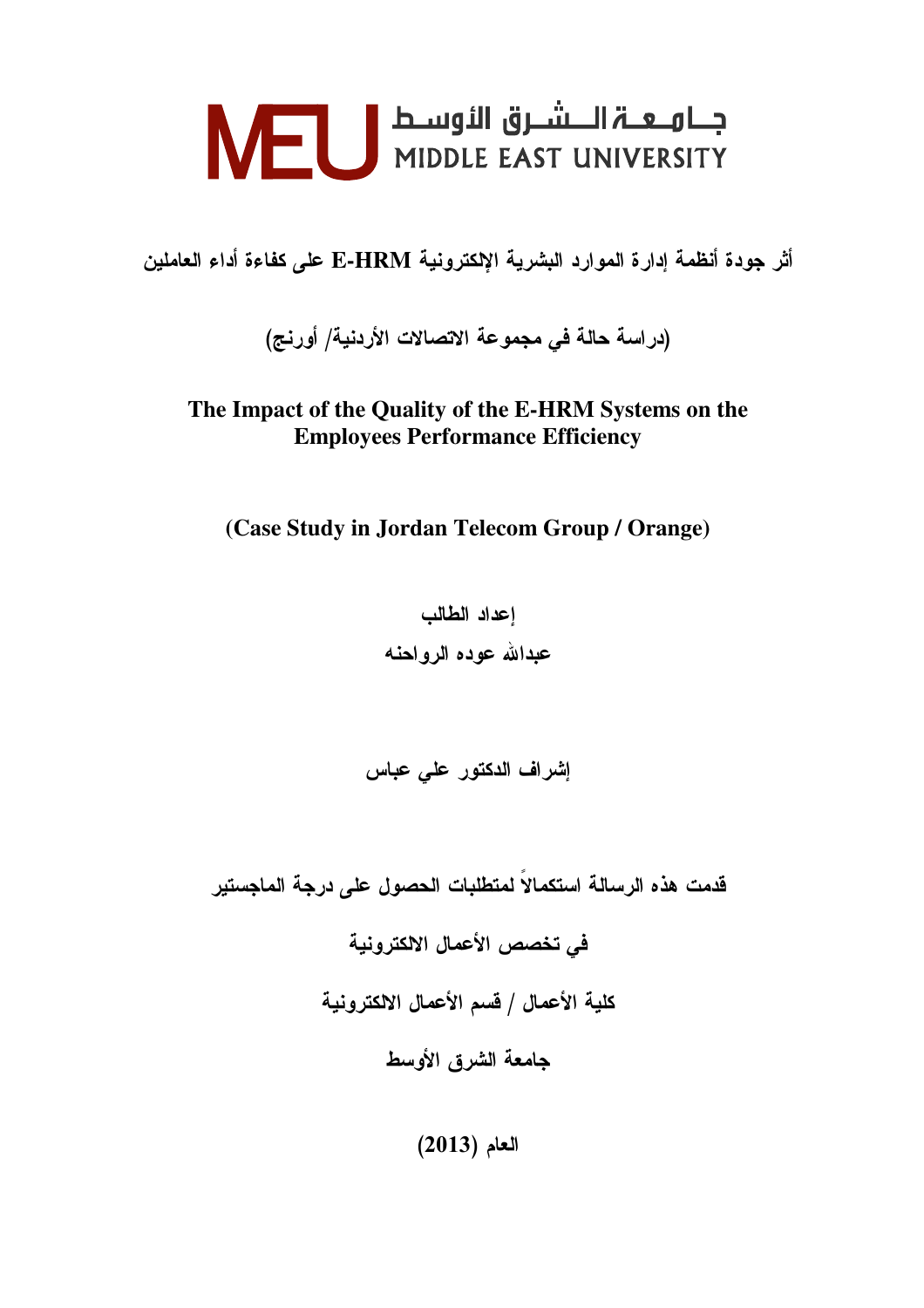ت<u>فويض</u>

أنا الموقع أدناه عبد الله عودة حمود الرواحنة أفوض جامعة الشرق الأوسط بتزويد نسخ من رسالتي للمكتبات او المؤسسات أو الهيئات أو الأشخاص عند طلبهم حسب التعليمات الّنافذة في هذه الجامعة .

الاسم : عبدالله عوده حمود الرواحنه

 $\begin{picture}(120,115) \put(0,0){\vector(1,0){150}} \put(15,0){\vector(1,0){150}} \put(15,0){\vector(1,0){150}} \put(15,0){\vector(1,0){150}} \put(15,0){\vector(1,0){150}} \put(15,0){\vector(1,0){150}} \put(15,0){\vector(1,0){150}} \put(15,0){\vector(1,0){150}} \put(15,0){\vector(1,0){150}} \put(15,0){\vector(1,0){150}} \put(15,0){\vector(1,0){150$ 

2013 / 6 / 6 / 2013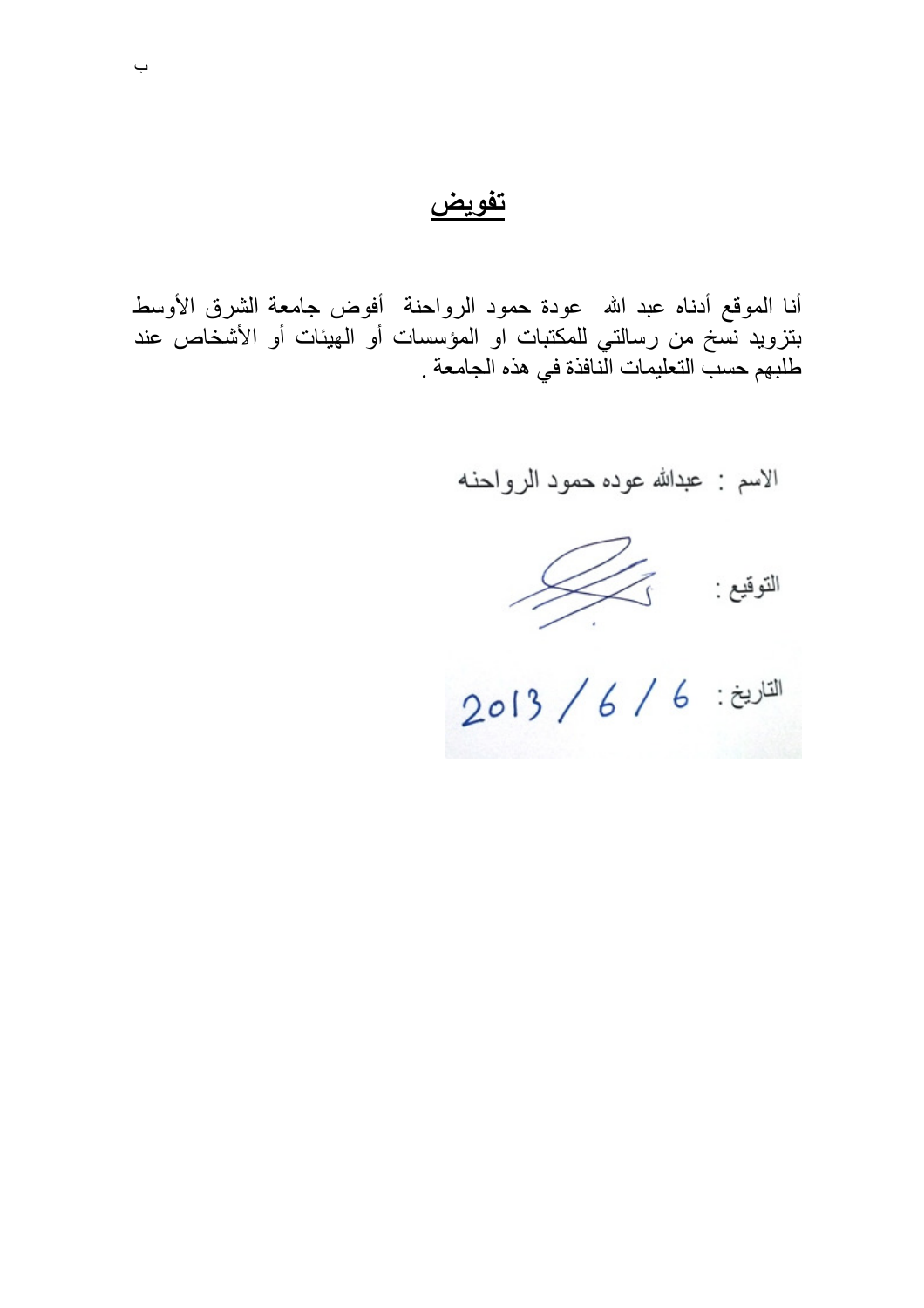# قرار لجنة المناقشة

نوقشت هذه الرسالة و عنوانها " أثر جودة أنظمة إدارة الموارد البشرية الالكترونية E-HRM على كفاءة أداء العاملين ، دراسة حالة على موظفي شركة الاتصالات الأردنية ( اورانج ) "  $2013$  / 6  $\pm$   $6$  / 6  $\pm$  وأجيزت بتاريخ

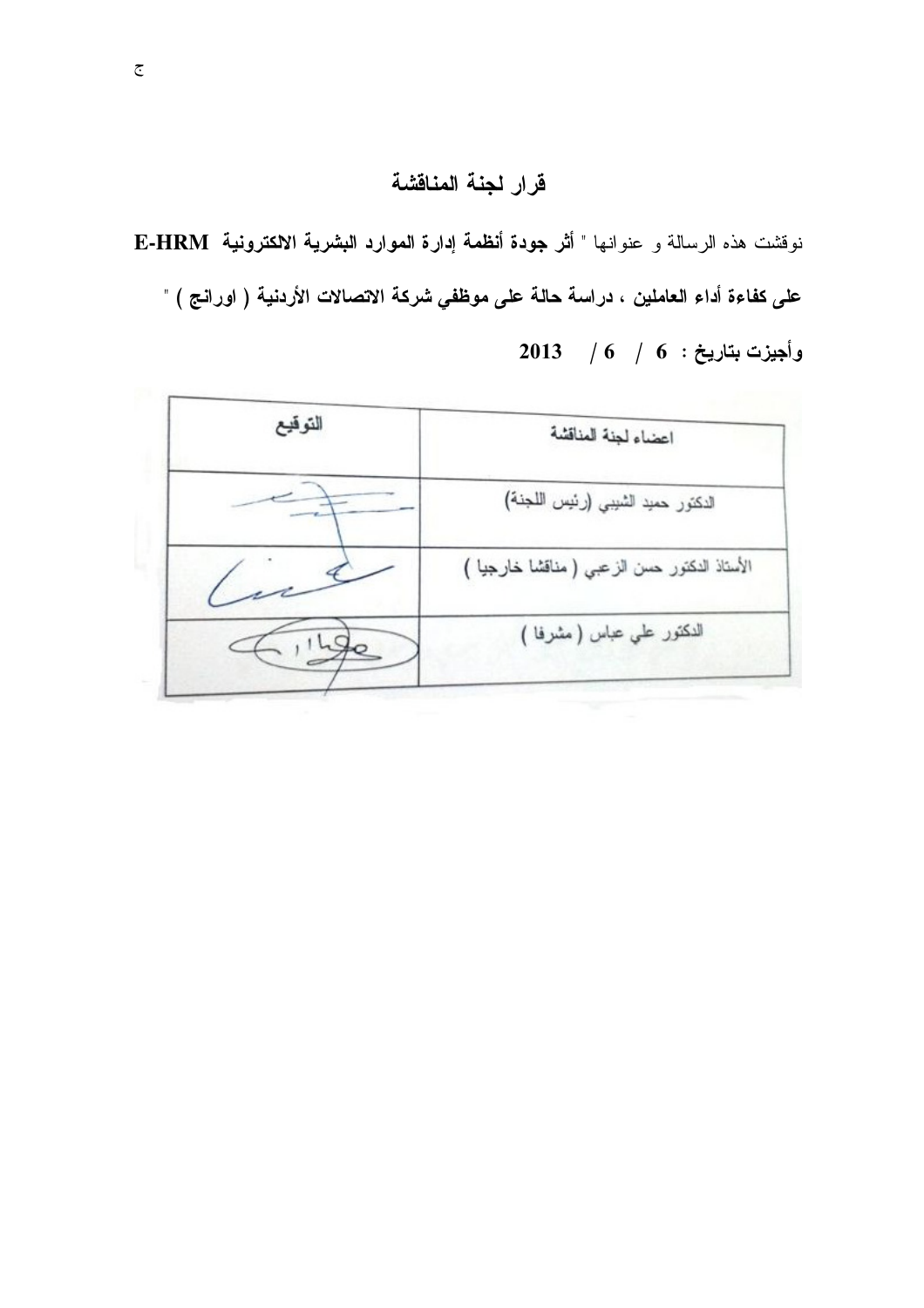#### الاهداع

إلى **والــدى** حفـظـه الله ورعـاه وبــارك في عمره النو علمني العصامية والكفاءة والصبر في سبيل الوصول إلى مـا أصبـو إلـيه إلى **واللدت**ـي مـنبع الـعطف والحنان أطال الله في عمرها ومتعها يالصحة والعافية إلى زوجتي وحبيبتي ورفقية دربي التي شجعتني وصبرت وسارت معي خطوة بخطوة لنصل سويا الى بر ا لأمسا ن **الى بناتي لجين ولين** اللتين تحملن بعدی وإنشغالي عنهن بدراستي **الی أخوانی** النين ما توانوا يـومـأ عن الـوقـوف بجـانـبي وكـانـو ملاذی ومصدر قوتی **الی اصدقائے** النین کانو خیر سند لي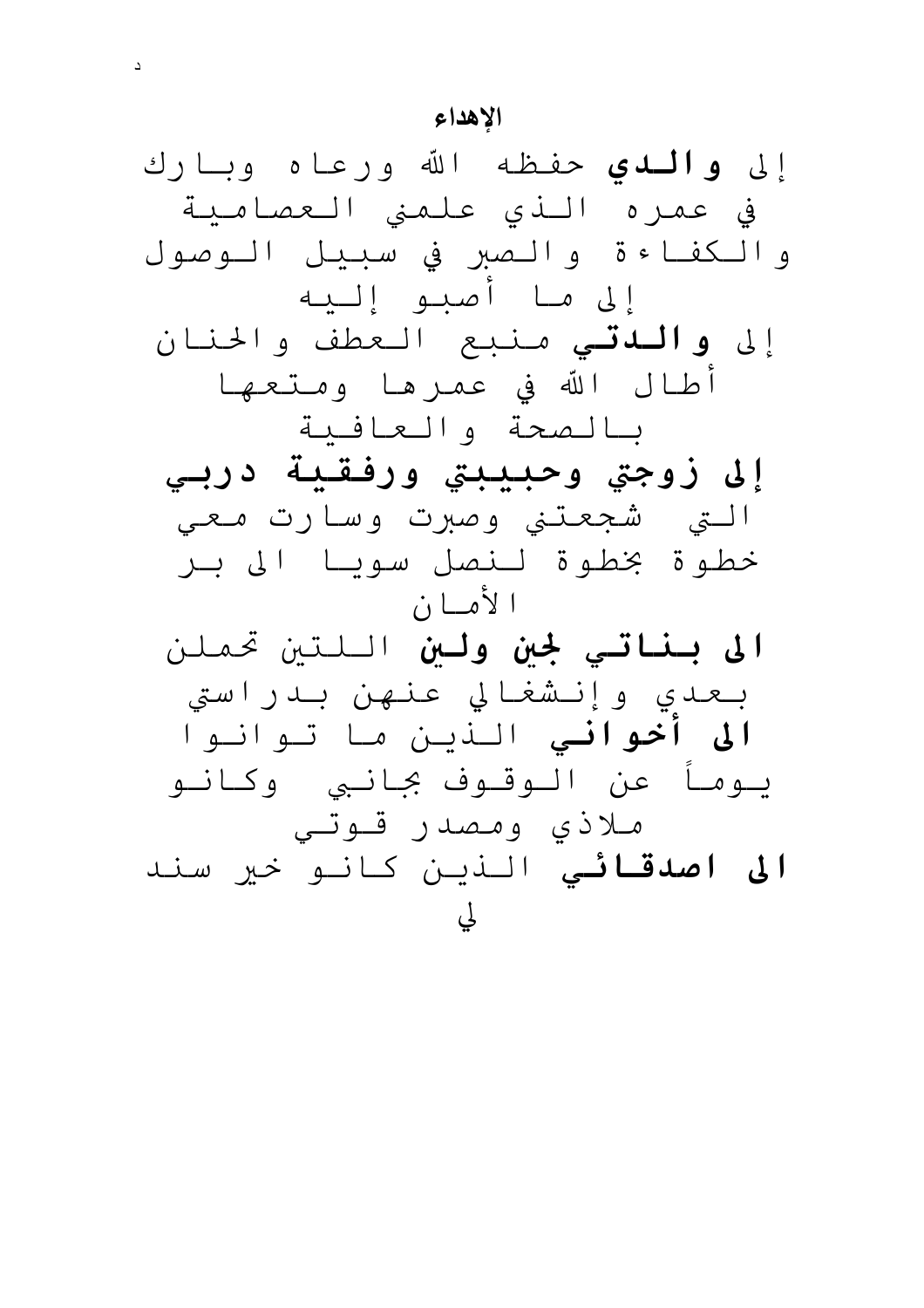## الشكر والتقدير

الحمد لله الذي بنعمته نتم الصالحات، والصلاة والسلام على خير الخلق أجمعين سبدنـا محمد بن عبد الله صلـى الله عليه وسلم . ايماناً بفضل الإعتراف بالجميل وبعد الانتهاء من هذه الرسالة لا يسعني إلا أن أتقدم بجزيل الشكر وعظيم الامتنان من الدكتور الفاضل علي **عباس** على كل ما بذله من مجهود خالص لوجه الله وتقديم النصح والإرشاد لإخراج هذه الرسالة إلى حيز الوجود . وأتوجة بالشكر الجزيل الى الأساتذة الكرام في كلية الأعمال في جامعة الشرق الأوسط كما أنني أخص بالشكر الجزيل عطوفة ا**لدكتور عبدالرزاق عربيات** مدير عام هينَّة تنشيط السياحة على وقوفه بجانبي ومساعدتي وتوجيه طاقاتي ودعمي لإكمال دراستي ، ولن أنسي أن اتوجه بالشكر الجزيل الي موظفي مجموعة الإتصالات الأردنية على استجابتهم وتعاونهم معي.

وأخيرا وليس أخرا أتوجه بالشكر والعرفان الىي أخى عاطف الرواحنه على متابعته الحثيثة ومساندته لي أثناء دراستي وتشجيعي الدائم ، وفي النهاية لن أنسى أن أشكر جميع من وقفوا بجانبي خلال مسيرتي التعليمية

الباحث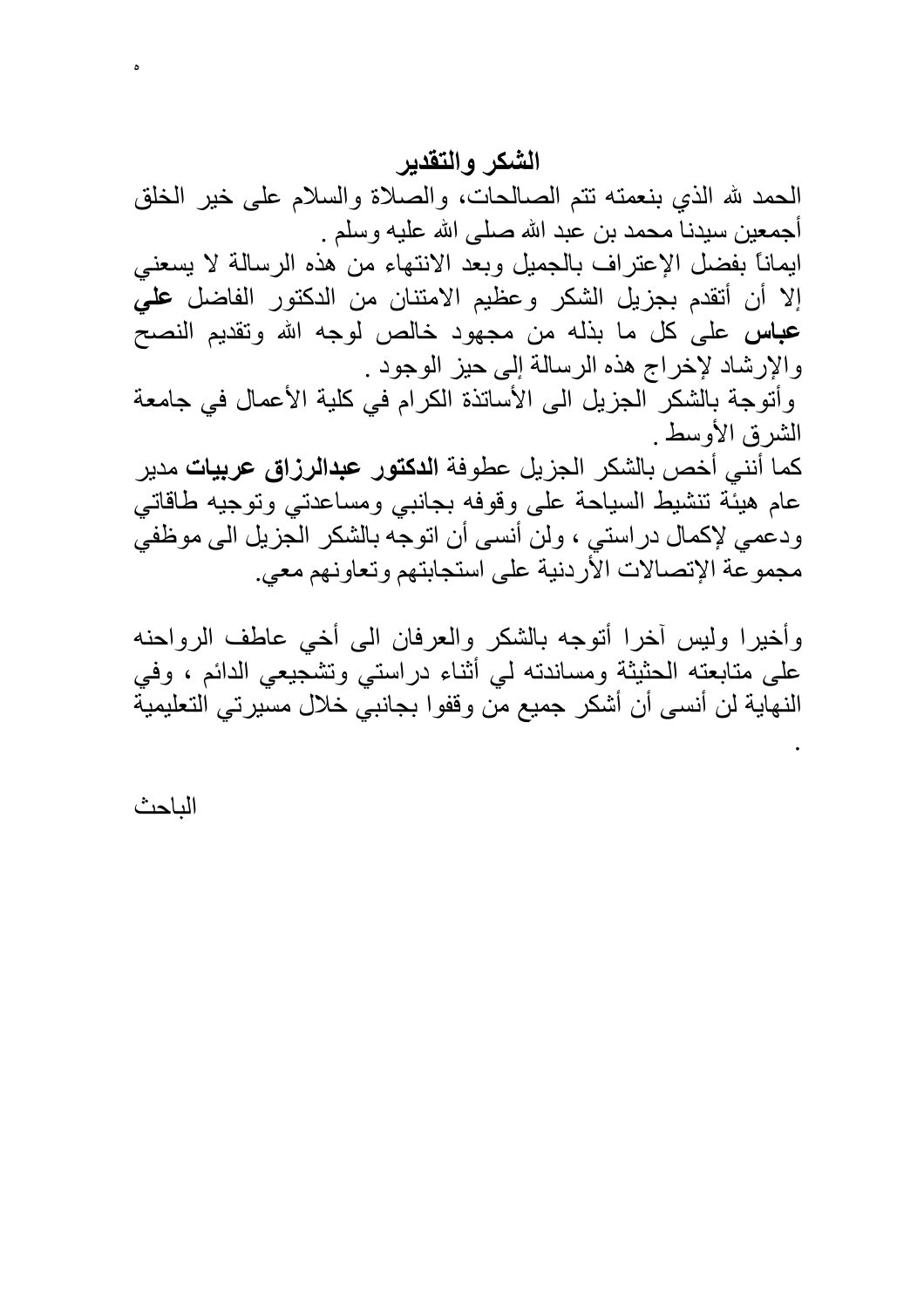فهرس المحتويات

| رقم الصفحة     | الموضوع                                       |
|----------------|-----------------------------------------------|
| <u>ب</u>       | تفويض                                         |
| $\tilde{C}$    | لجنة المناقشة                                 |
| د              | الإهداء                                       |
| ٥              | الشكر والنقدير                                |
| و              | فهرس المحتويات                                |
| ط              | فهرس الجداول                                  |
| ي              | فهرس الملاحق                                  |
| ك              | فهرس الأشكال                                  |
| ل              | الملخص باللغة العربية                         |
| ن              | Abstract of the Study                         |
| 1              | الفصل الأول: الإطار العام للدراسة             |
| $\overline{2}$ | المقدمة                                       |
| $\overline{2}$ | مشكلة الدراسة وأسئلتها                        |
| $\overline{4}$ | أهداف الدر اسة                                |
| $\overline{4}$ | أهمية الدراسة:                                |
| 5              | فرضيات الدراسة                                |
| 6              | أنموذج الدراسة                                |
| 7              | حدود الدراسة                                  |
| 8              | محددات الدر اسة                               |
| 8              | التعريفات الإجرائية                           |
| 10             | الفصل الثاني: الإطار النظري والدراسات السابقة |
| 11             | الإطار النظري                                 |
| 44             | الدر اسات السابقة                             |
| 44             | الدراسات العربية                              |
| 47             | الدر اسات الأجنبية                            |
| 52             | الفصل الثالث: الطريقة والإجراءات              |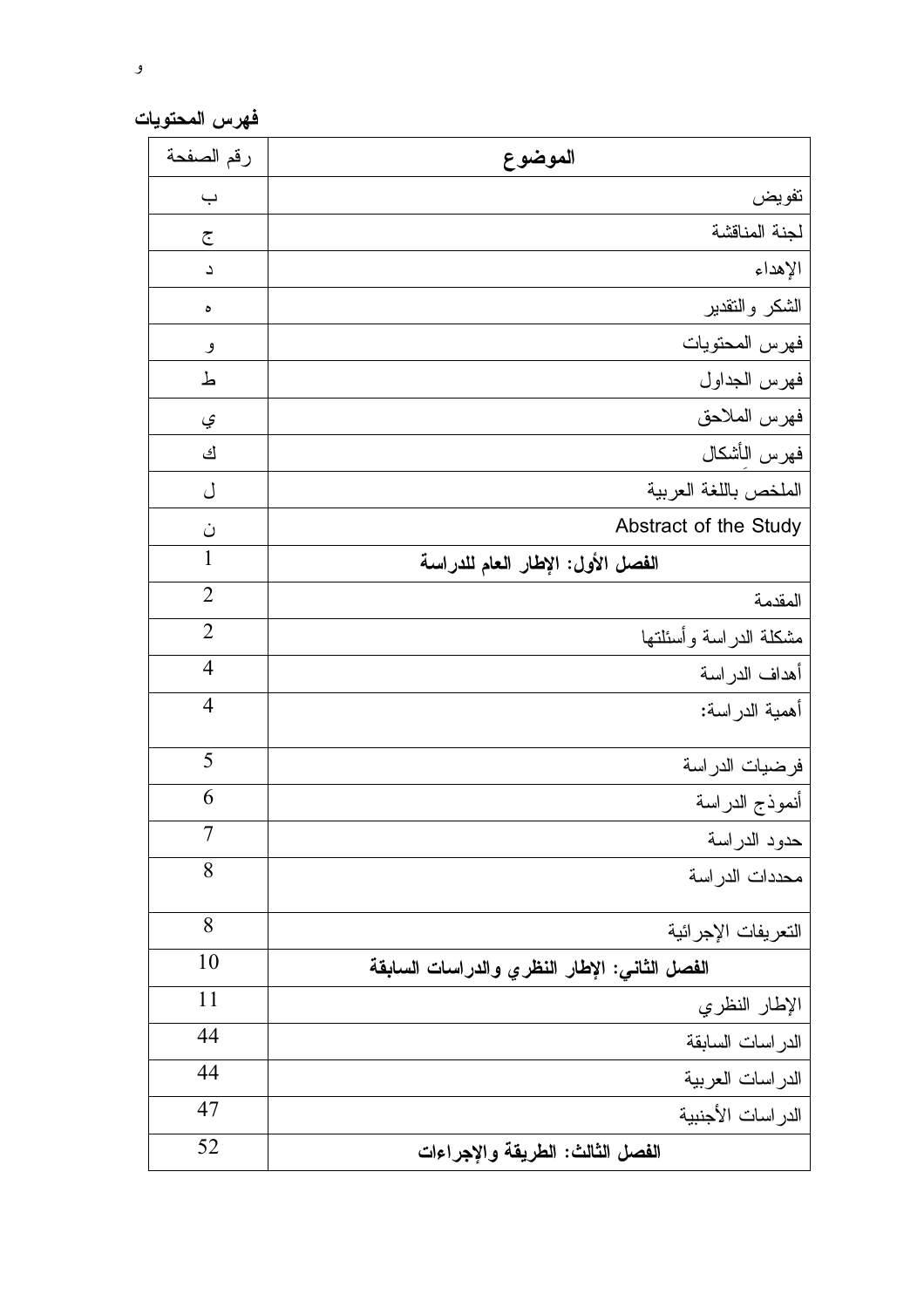| 53<br>منهج الدراسة                                          |  |
|-------------------------------------------------------------|--|
| 53<br>مجتمع الدراسة                                         |  |
| 53<br>مجتمع الدراسة والعينة                                 |  |
| 54<br>أداوات وإجراءات الدراسة                               |  |
| 55<br>المعالجة الاحصائية                                    |  |
| 56<br>صدق أداة الدراسة و ثباتها                             |  |
| 57<br>الفصل الرابع: نتائج التحليل الإحصائي واختبار الفرضيات |  |
| 58<br>المقدمة                                               |  |
| 58<br>وصف المتغيرات الديموغرافية                            |  |
| 62<br>تحليل نتائج الإستبانه                                 |  |
| 68<br>اختبار الفرضيات                                       |  |
| 75<br>الفصل الخامس : الاستنتاجات و التوصيات                 |  |
| 76<br>الاستتناجات                                           |  |
| 83<br>التوصيات                                              |  |
| 84<br>الدر اسات المقترحه                                    |  |
| 85<br>المراجع والمصادر                                      |  |
| 85<br>المراجع العربية                                       |  |
| 88<br>المراجع باللغة الانجليزية                             |  |
| 90<br>الملاحق                                               |  |
| 91<br>قائمة بإسماء محكمى الاستبانه                          |  |
| 92<br>الاستبانه                                             |  |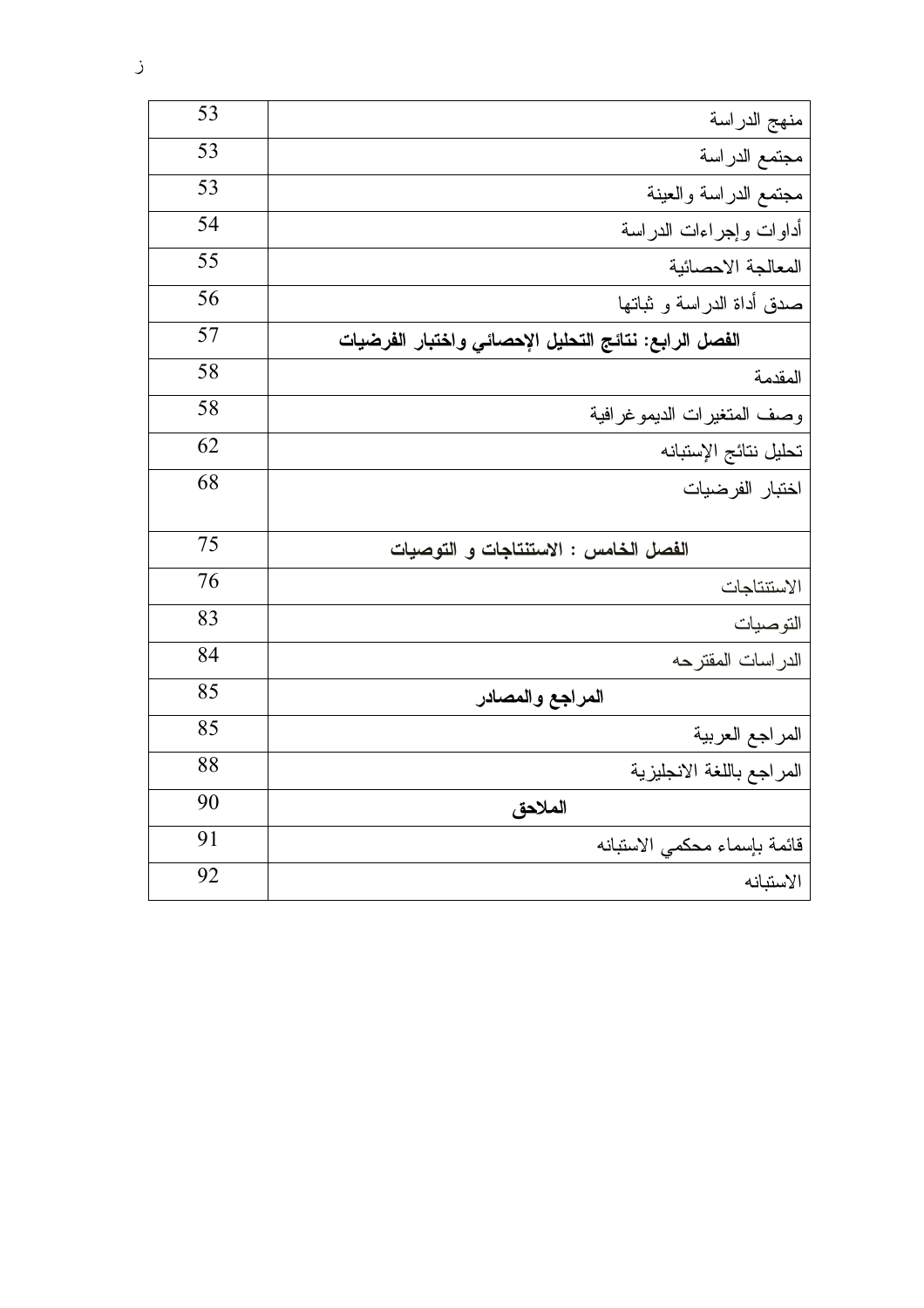فهرس الجداول

| الصفحة | الجدول                                                                     |
|--------|----------------------------------------------------------------------------|
| 56     | جدول (1): يوضح نتائج اختبار ألفا كرونباخ لقياس ثبات الاستبانة              |
| 59     | جدول (2): توزيع عينة الدراسة حسب الجنس                                     |
| 60     | جدول (3): توزيع عينة الدراسة حسب العمر                                     |
| 60     | جدول (4): توزيع عينة الدراسة حسب المؤهل العلمي                             |
| 61     | جدول (5): توزيع عينة الدراسة حسب عدد سنوات الخبرة في شركة الاتصالات        |
| 62     | جدول (6 ) : المتوسطات الحسابية لمجال جودة البنية التحتية لأنظمة الموارد    |
|        | ( Network & Hardware) البشرية الإلكترونية                                  |
| 64     | جدول (7) : المنوسطات الحسابية لمجال جودة أنظمة الموارد البشرية الإلكترونية |
|        | (Software)                                                                 |
| 66     | جدول (8): المنوسطات الحسابية لمجال كفاءة أداء العاملين                     |
| 68     | جدول (9): اختبار الانحدار البسيط للفرضية الفرعية الأولى                    |
| 70     | جدول (10) اختبار الانحدار البسيط للفرضية الفرعية الثانية                   |
| 71     | جدول T-test (11) لدراسة تأثير متغير الجنس                                  |
| 72     | جدول (12) اختبار النباين الأحادي ANOVA لدراسة تأثير متغير العمر            |
| 73     | جدول (13) اختبار   التباين الأحادي ANOVA لدر اسة تأثير متغير  المؤهل       |
|        | العلمي                                                                     |
| 74     | جدول (14) اختبار  النباين الأحادي ANOVA لدراسة تأثير متغير سنوات الخبرة    |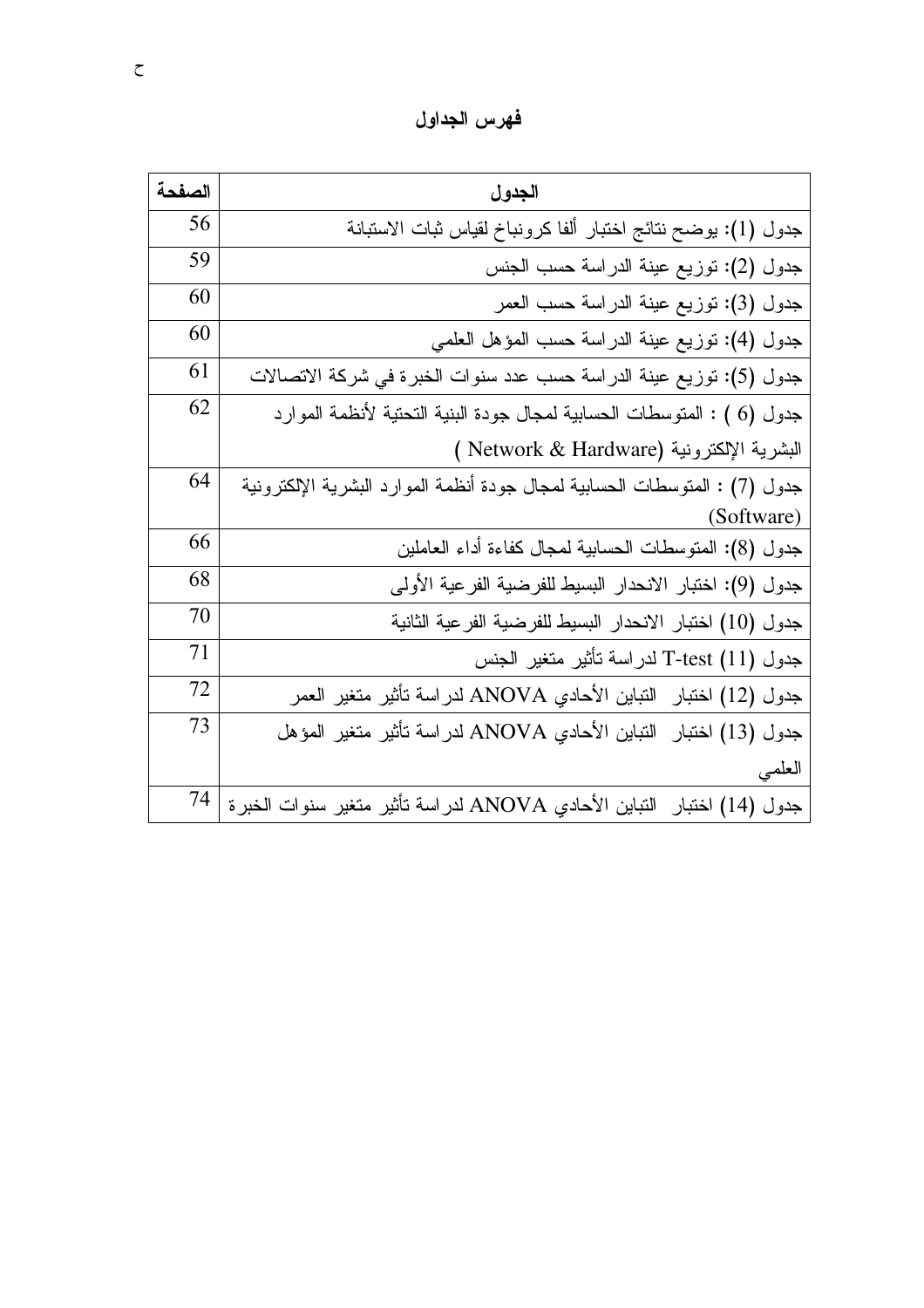فهرس الملاحق

| رقم الصفحة | الملحق                                                        |
|------------|---------------------------------------------------------------|
|            | ملحق (1) أسماء المحكمين                                       |
| 92         | ملحق (2) خطاب الباحث الى افراد عينة الدراسة لاستيفاء البيانات |
|            | ملحق (2) الاستبانة                                            |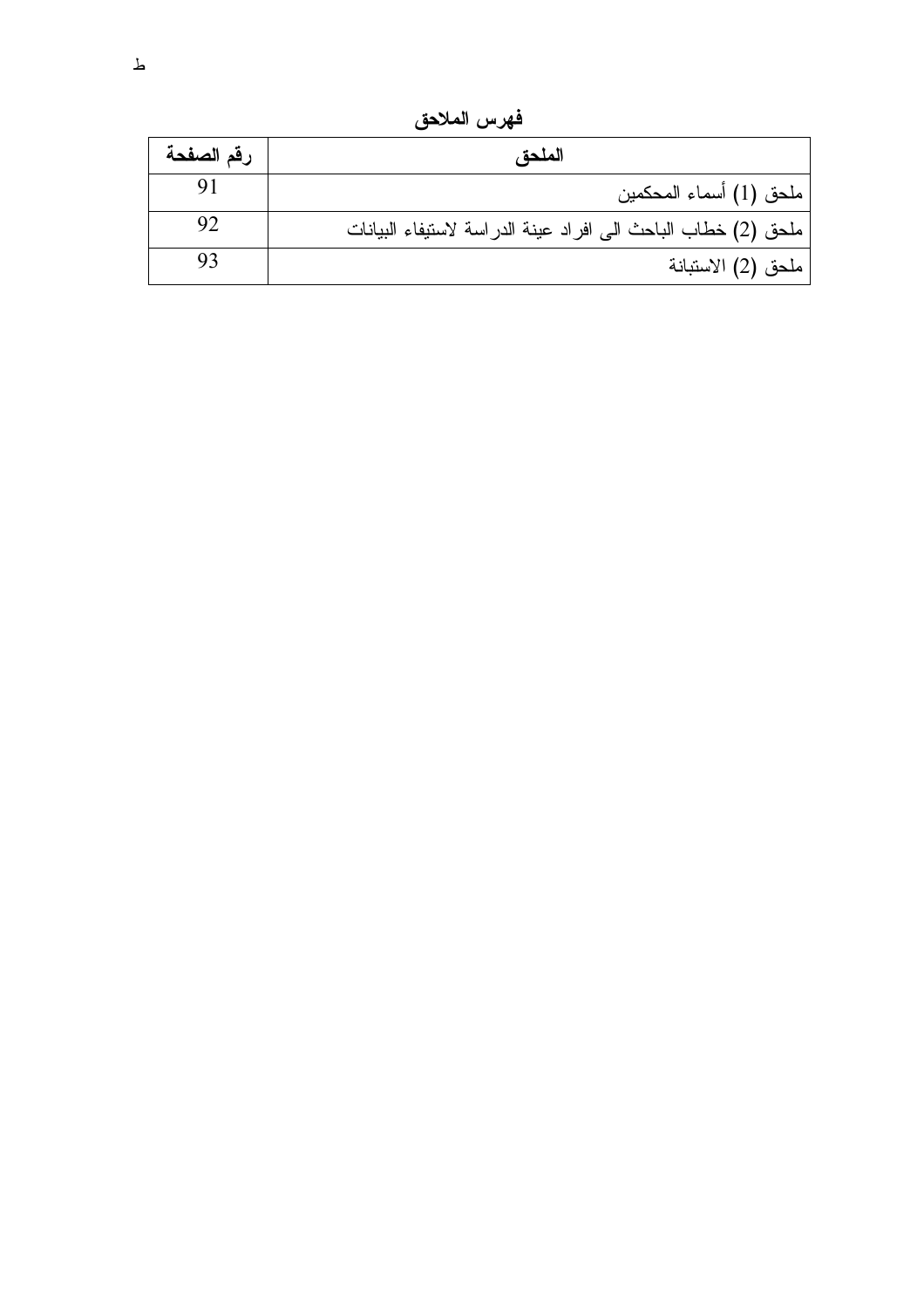فهرس الأشكال

| رقم الصفحة | الشكل                   |
|------------|-------------------------|
|            | شكل (1): أنموذج الدراسة |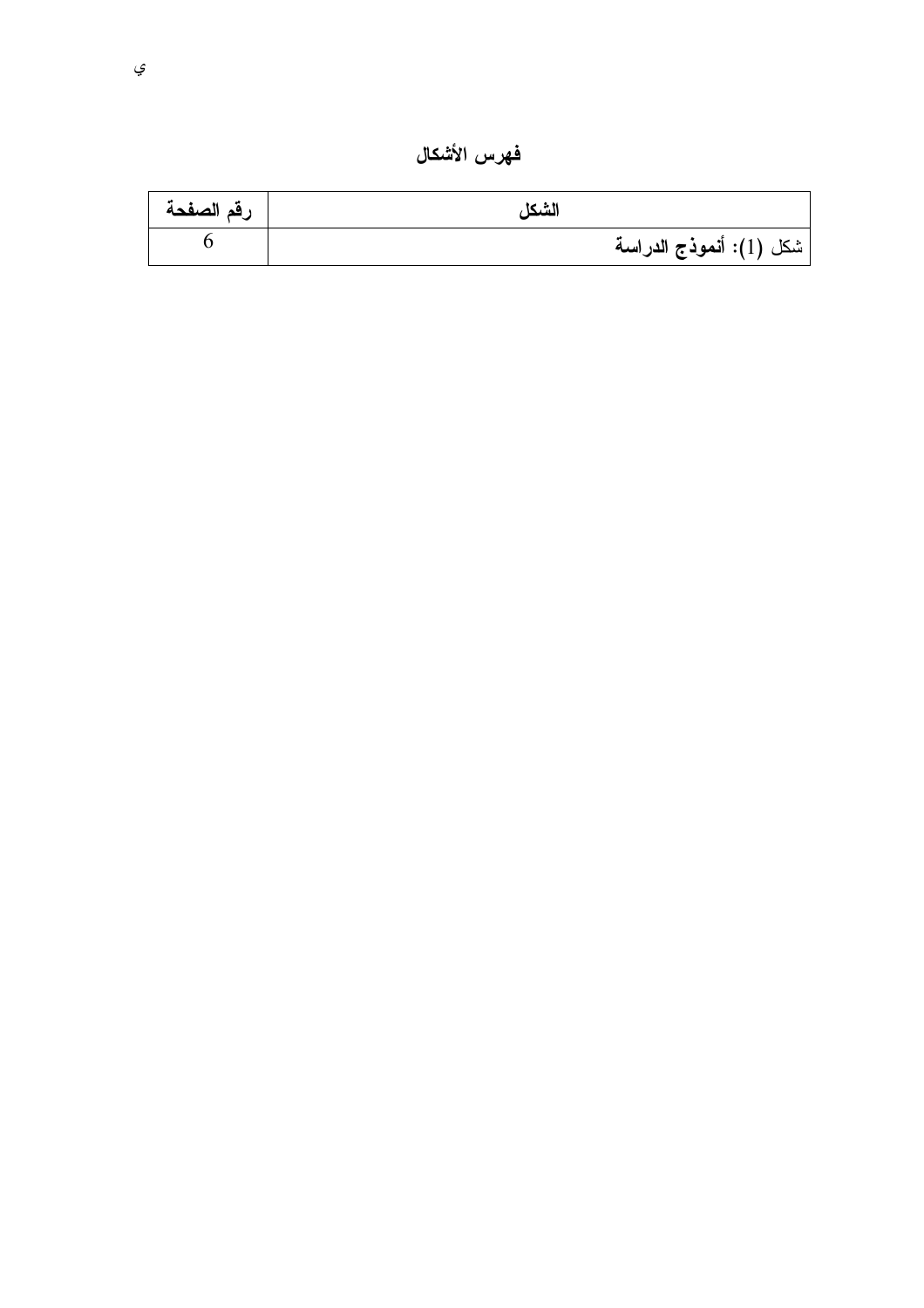#### ملخص الدر اسة

# أثر جودة أنظمة إدارة الموارد البشرية الالكترونية E-HRM على كفاءة اداء العاملين دراسة تطبيقية في شركة الاتصالا ت الاردنية (أورانج ) إعداد الطالب عبدالله عودة الرواحنة إشراف الدكتور على عباس

هدفت الدراسة الى النعرف على اثر جودة انظمة ادارة الموارد البشرية الالكترونية على كفاءة اداء العاملين في شركة الاتصالات الاردنية ( Orange ) ، و قد طبقت الدراسة على عينة مكونة من 77 موظفاً من فئة رؤساء الاقسام و مدراء الفروع ، و استخدم الباحث المنهج الوصفي التحليلي و الإساليب الإحصائية الملائمة مثل : اختبار ألفا كرونباخ لقياس ثبات فقرات الإستبانة ، و الانحدار المتعدد البسيط ( R1 ) و ( R 2 ) لقياس درجة الارتباط في العلاقة بين متغيرين ، و اختبار ( F ) الذي يمثل مجموعة من النماذج الاحصائية و غيرها .

و قد اظهرت نتائج الدراسة ان جودة انظمة الموارد البشرية E-HR ليس لمها تأثير واضح على كفاءة الاداء ، كما اظهرت ان جودة البنية التحتية لانظمة ادارة الموارد البشرية الالكترونية هي الَّتِي لِّها نَأْثِيرٍ ابْجَابِي وَاضْبَحْ عَلَى كَفَاءَةِ اداءِ الْعَامْلَيْنِ فِي الشَّرِكَةِ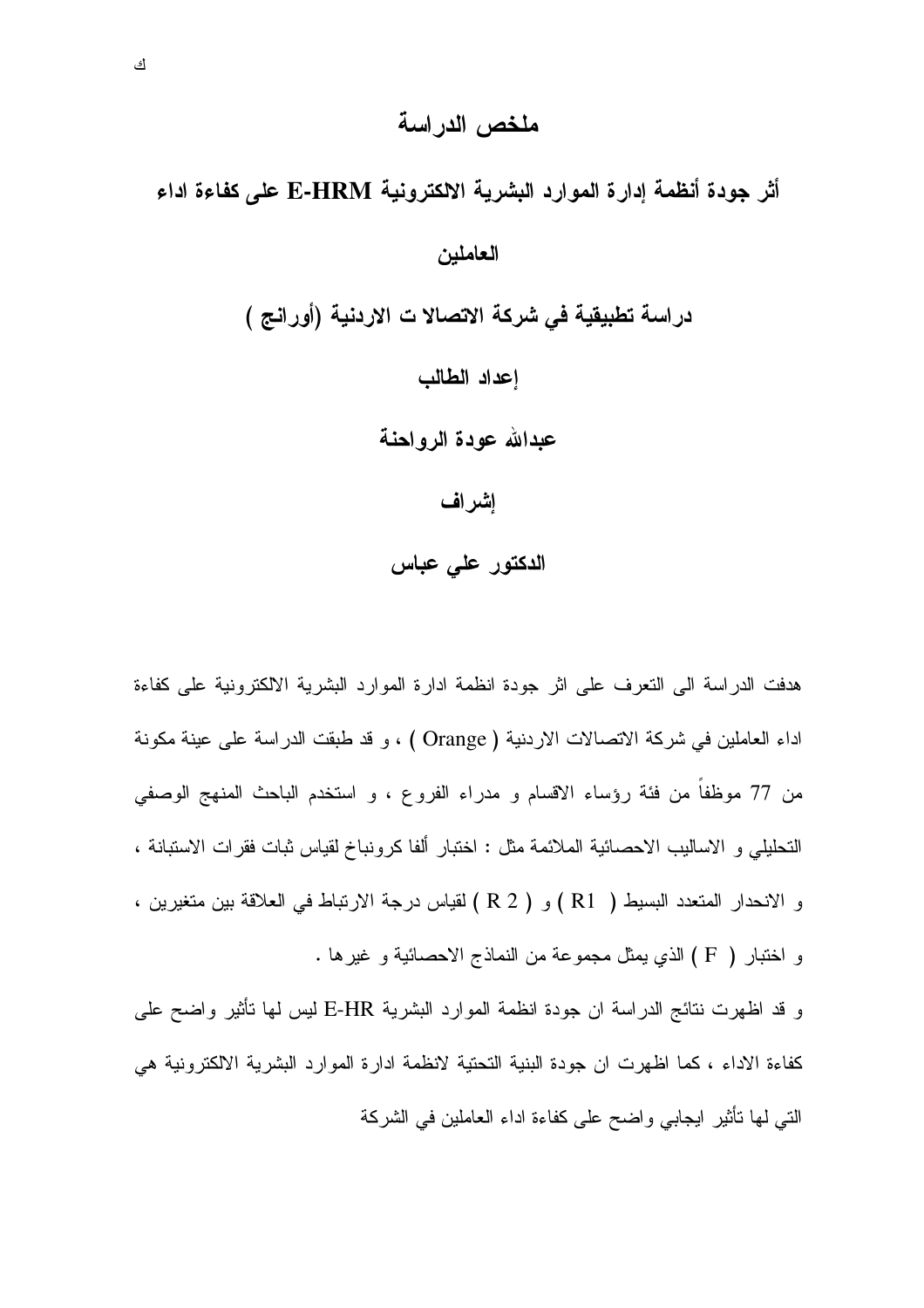و اوصـي الباحث بضرورة نكثيف برامج التدريب لتطوير مهارات الموظفين على كيفية استخدام نطبيقات ( E – HRM ) بشكل فعال ، و ضمان حرية انتقال المعلومات و المعارف ، و تعزيز الاعتماد المتبادل بين الموظفين الكترونياً لتسهيل نقل الخبارات بين الموظفين ، و مواكبة النطورات النكنولوجية في البنية النحتية و نطبيقاتها .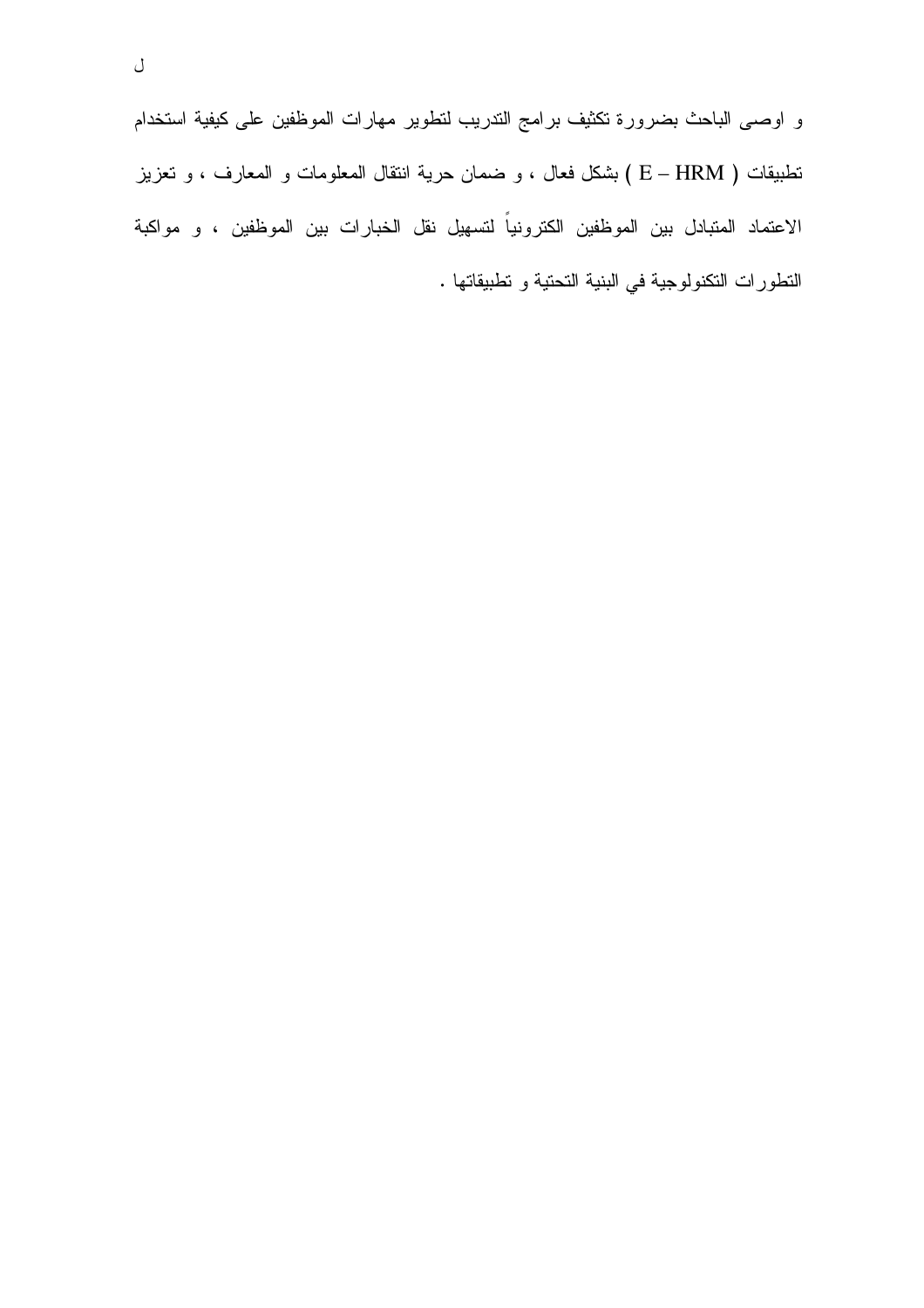# **Abstract**

The Impact of E-HRM Quality system in the Performance Efficiency of

Employees

An Applied Study In Jordan telecom company (Orange)

The Researcher

Abdullah Odeh Al-Rawahnih

Supervisor

Dr. Ali Abbas

 The study aimed to investigate the impact of the quality of Electronic Human Resources Management Systems (E-HRM) on the efficiency of the performance of employees in Jordan Telecom Company (Orange). The study has been implemented on a sample of 77 employees of a category consisting of departments head and branch managers. The researcher used the descriptive and analytical approach as well as statistical appropriate methods, such as: Cronbach's Alpha Test to measure the stability of questionnaire's paragraphs, Simple and Multiple Regression (R) and (R 2) to measure the degree of correlation in the intra-electronic relationship of two variables, and (F) Test, which represents a set of statistical models, as well as other approaches

The results of the study have shown that the quality of Electronic Human Resource E-HR does not have a clear impact on the efficiency of performance. It also showed that it is the quality of the infrastructure of Electronic Human Resources Management systems, which has a positive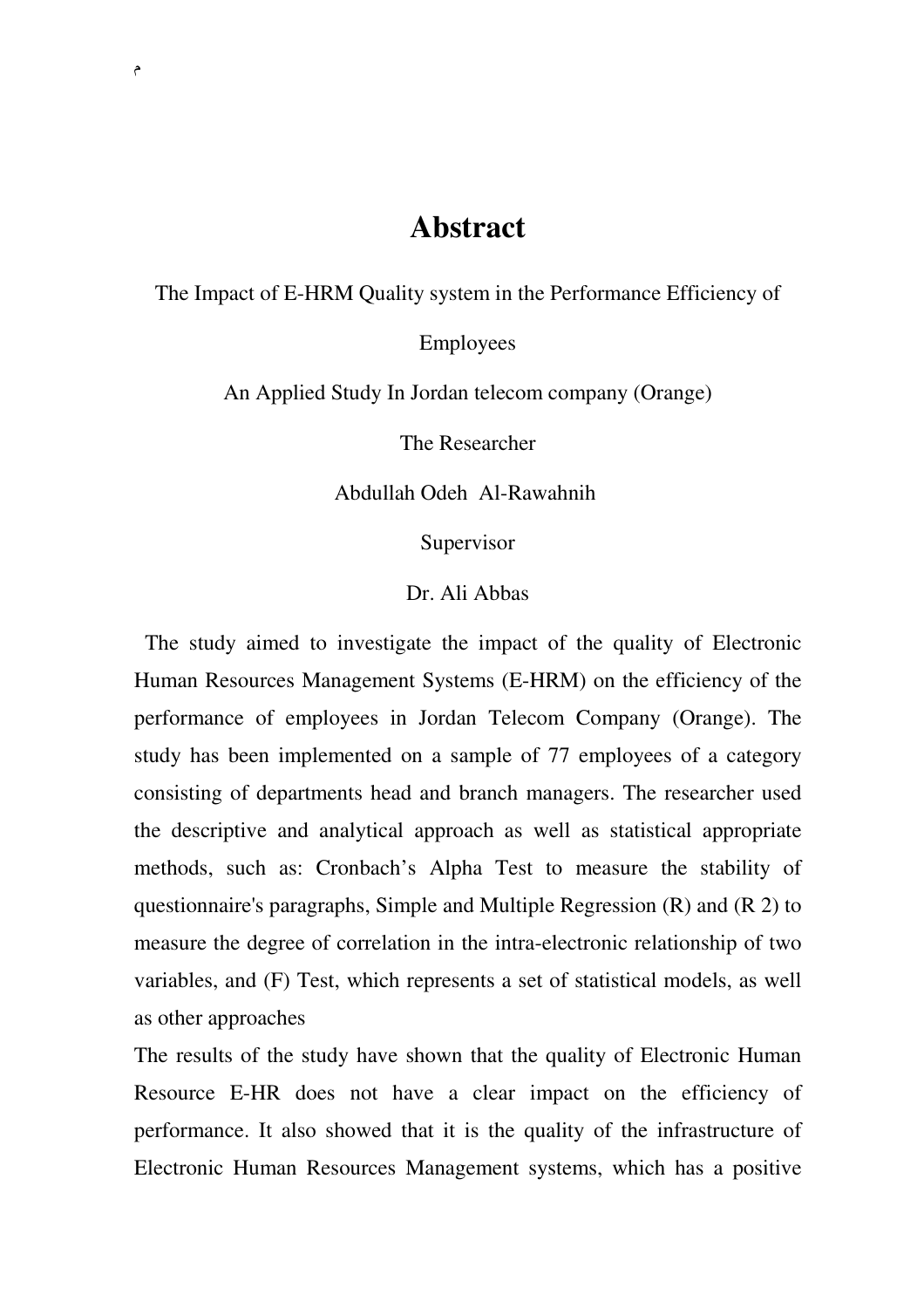and clear effect on the efficiency of the performance of the company employees.

The researcher recommended that training programs should be intensified to develop the skills of the staff on how to use the (E-HRM) applications effectively, and to ensure the free transfer of information and knowledge, and to promote the employees' electronic interdependence in order to facilitate the transfer of experiences among employees, and keep pace with technological developments in the infrastructure and its applications.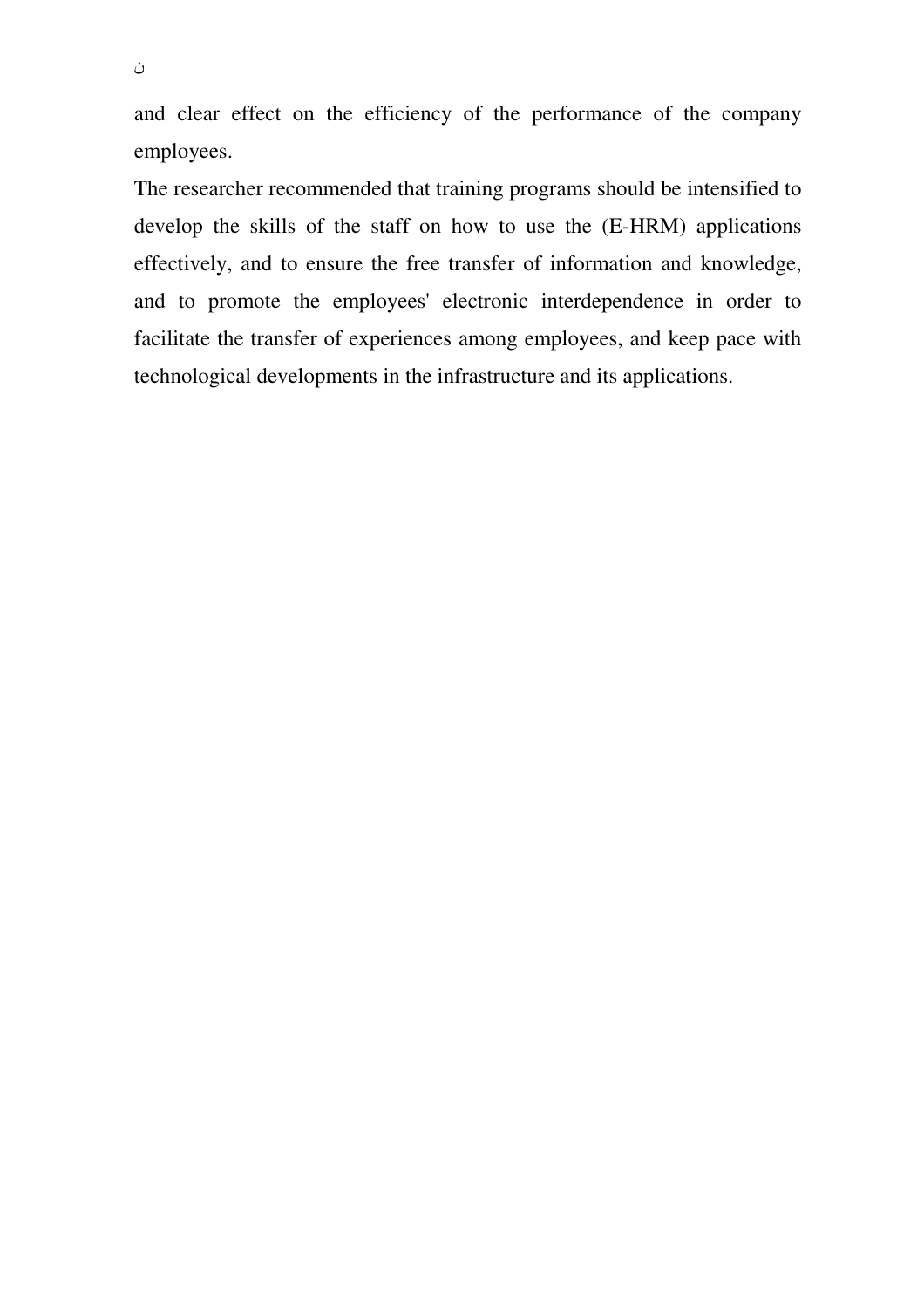# الفصل الأول

# الإطار العام للدراسة

- : المقدمة  $1-1$
- : مشكلة الدراسة و اسئلتها .  $2 - 1$ 
	- : اهداف الدراسة .  $3-1$
	- : اهمية الدراسة .  $4-1$
	- فرضيات الدراسة .  $5-1$
	- : أنموذج الدراسة .  $6-1$
	- : حدود الدراسة .  $7 - 1$
	- : محددات الدراسة .  $8-1$
	- : التعريفات الاجرائية .  $9-1$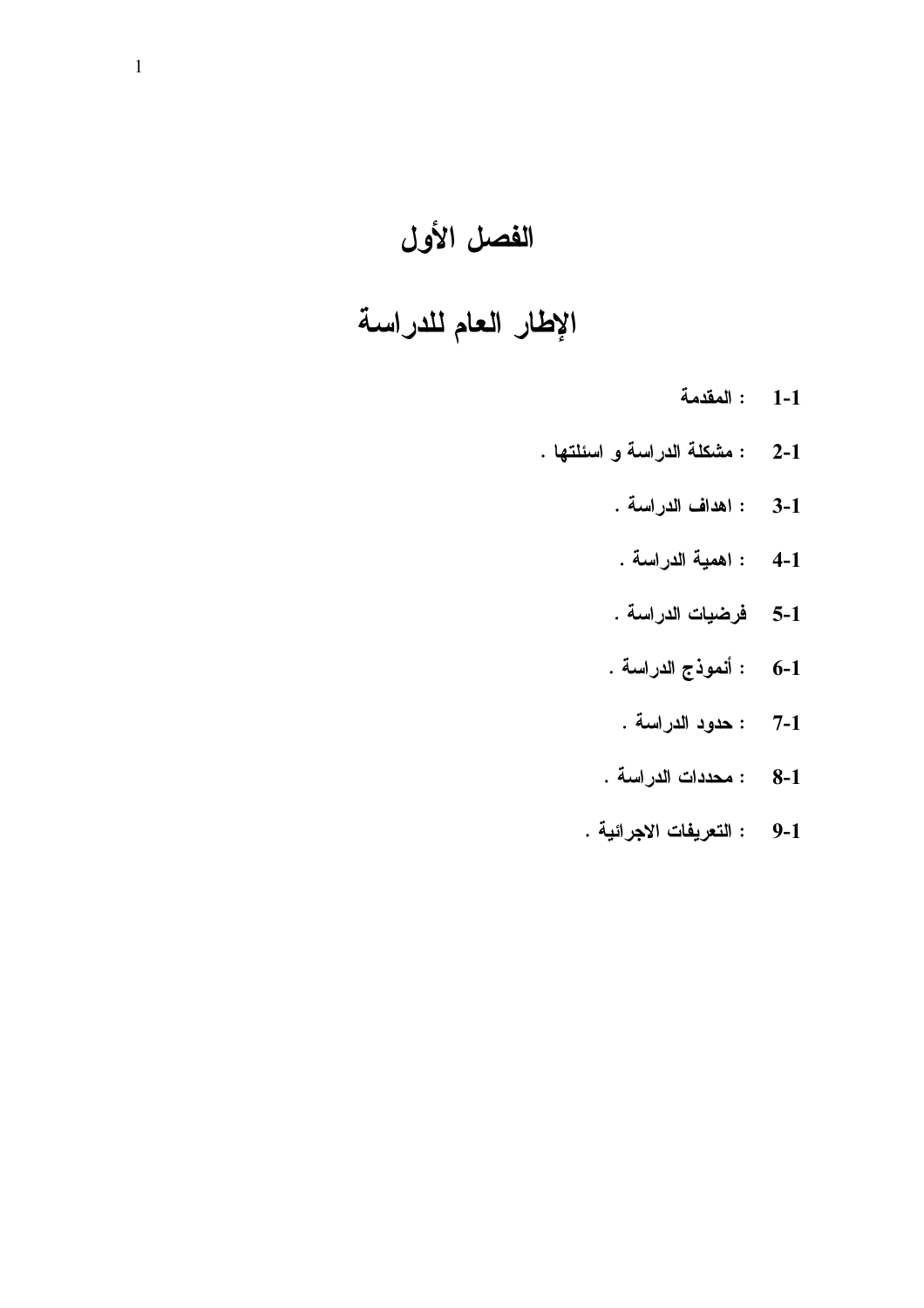### الفصل الأول

# الإطار العام للدراسة

المقدمة

تسعى منظمات الأعمال إلى النحول من الدور النقليدي الحالي في الاداء إلى الدور الاستراتيجي الحديث، حيث أصبحت تكنولوجيا المعلومات ونظمها جزءا لا يتجزأ من نجاح منظمات الأعمال ومحددا أساسيا لبقائها واستمر ارها في ظل اندفاع الشركات إلى امتلاك المزايا التنافسية وتقليل النكاليف لما لها من دورٍ أساسي في تسعير الخدمات . وفي ضوء ذلك وجد الباحث أن طرح موضوع جودة أنظمة الموارد البشرية الإلكترونية و تأثيرها في أداء العاملين في منظمات الأعمال، يعتبر ضروريا بالنظر إلى أهمية نحديث عمليات انجاز المعاملات الإدارية. ولما لإدارة الموارد البشرية من دور هام في هذا المجال.

وفي هذه الدراسة سيقوم الباحث بدراسة نأثير جودة أنظمة الموارد البشرية الإلكترونية على أداء العاملين من خلال قياس جودة الأنظمة بمعيارين هما: جودة البنية التحتية لأنظمة الموارد البشرية الإلكترونية، وقياس جودة البرمجيات المستخدمة، وكذلك قياس أثر العوامل الديموغرافية المتعلقة بالعمر والجنس والتحصيل العلمي وعدد سنوات الخبرة على نجاح نطبيق هذه الأنظمة. وفي ظل هذه التغيرات التي تعتبر تحدياً واضحاً أمام المنظمات في الأردن، ومن خلال ربط مفاهيم هذه الدر اسة فإن الباحث حدد مشكلة هذه الدر اسة و أسئلتها بما بلبي: مشكلة الدراسة وأسئلتها: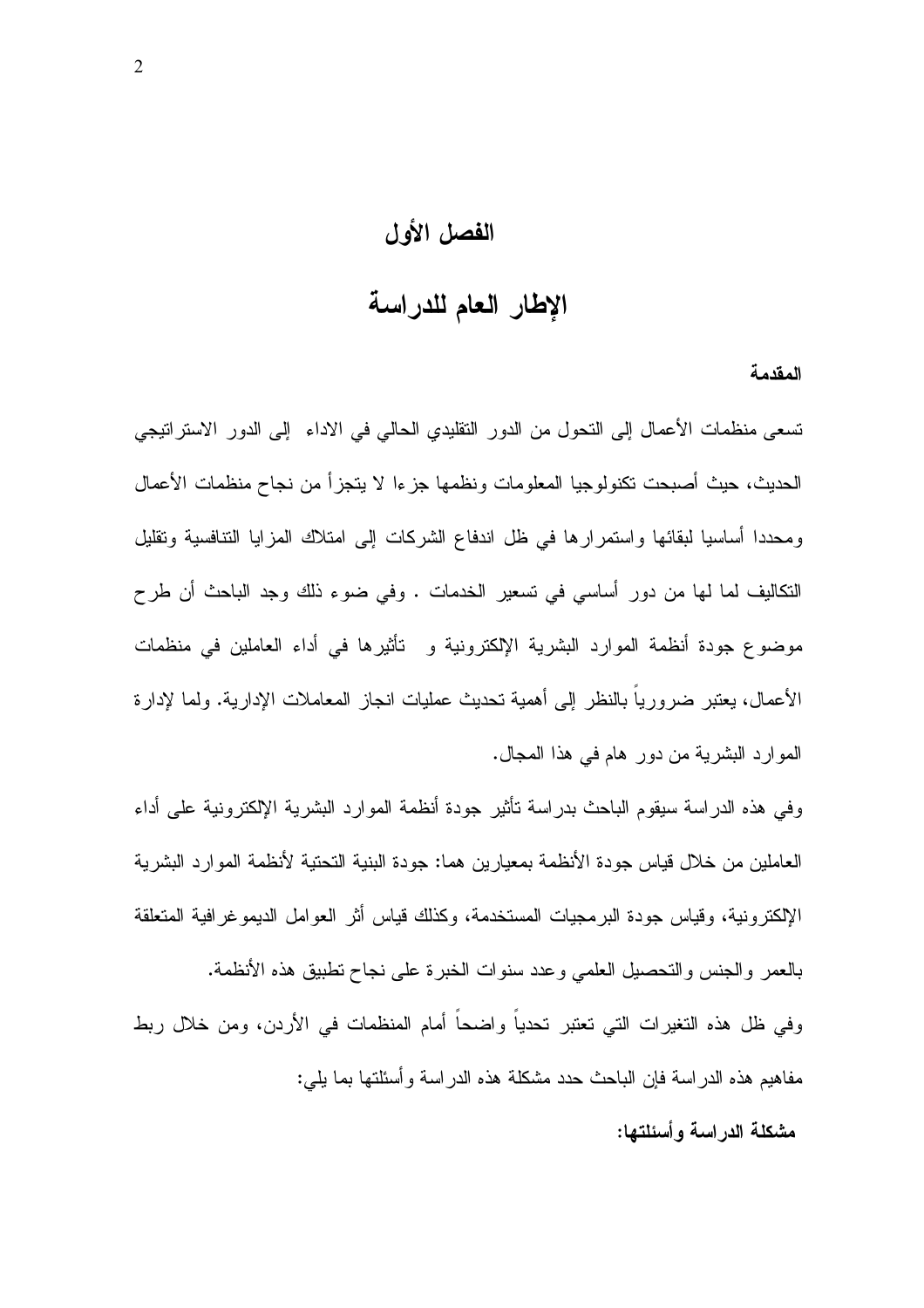نعاني منظمات الأعمال العديد من المشكلات التي نعيق نطورها، ونجاحها في أعمالها، و هي مشكلة استخدام الاعمال الورقية و مايترتب عليها من ارتفاع التكاليف التشغيلية ، و تاخير في انجاز المعاملات مع كثرة الاخطاء التي نقلل من جودة الاداء في الخدمات و المنتجات وجميعها يتعامل مع هذه المشكلات والتبي بدورها نزيد من نكاليف الإنتاج، وتخلق مناخا تنظيميا لا يساعد على نطوير معدلات الأداء، وتحول دون ندفق المعلومات بين الوحدات التنظيمية والمستويات الإدارية وبين العاملين أنفسهم، أضف إلى ذلك أن مستوى الخدمات المقدمة من قبل إدارة الموارد البشرية في المنظمات لا يحظى بالكفاءة المطلوبة لتحقيق الأهداف الأساسية لوجود هذه الإدارة. ذلك أنه ما زالت معظم منظماتنا نمارس الإدارة النقليدية.

إن المشكلة التي يحاول الباحث حلها في هذه الدراسة هو أثر تطبيق أنظمة إدارة الموارد البشرية الإلكترونية على أداء العاملين. ويمكننا التعبير عن المشكلة من خلال التساؤلات التالية والتي سيحاول الباحث الإجابة عليها في در استه:

هل هنالك أثر ملموس لجودة أنظمة الموارد البشرية الإلكترونية المطبقة على أداء العاملين في المنظمة؟

#### ويتفرع من هذا السوّال الأسئلة الفرعية التالية:

- هل نَوْثَرِ جودة البنية التحتية لأنظمة الموارد البشرية الالكترونية في المنظمات على أداء العاملين؟
- هل نؤثر جودة إدارة الموارد البشرية الالكترونية في المنظمات على أداء العاملين في المنظمة؟
- هل هنالك أثر للعوامل الديموغرافية (الجنس، العمر، التحصيل العلمي، عدد سنوات الخبرة) على نجاح نطبيق أنظمة إدارة الموارد البشرية الالكترونية؟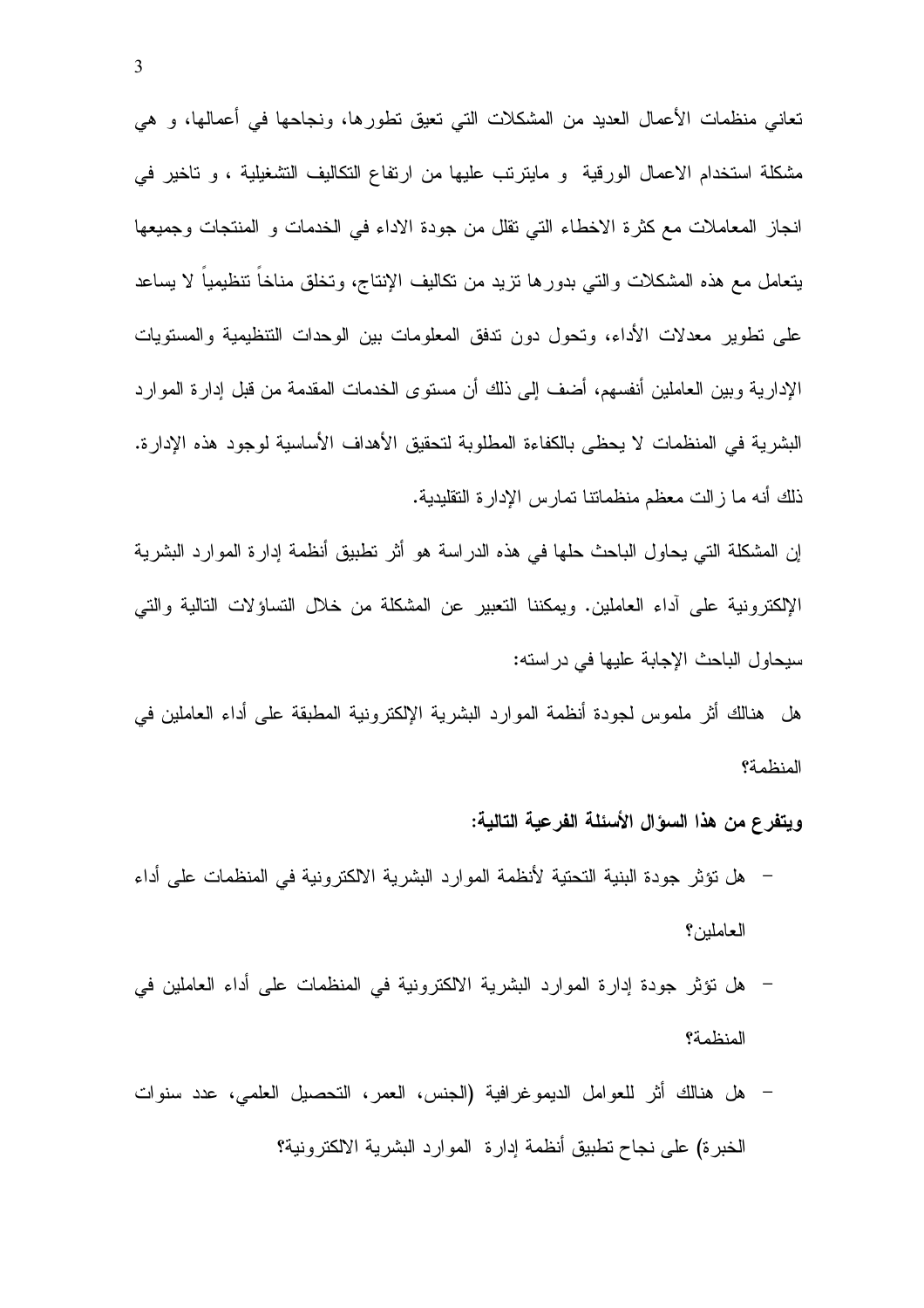أهداف الدراسة:

تسعى هذه الدر اسة للوصول إلى ما يلي:

- 1- التعرف على أثر تطبيق أنظمة الموارد البشرية الإلكترونية على أداء العاملين في المنظمة.
- 2- النعرف على جودة البنية النحتية لأنظمة الموارد البشرية الالكترونية وأثرها على أداء العاملين في المنظمات.
- 3- النعرف على جودة البرمجيات المستخدمة لإدارة الموارد البشرية الالكترونية وأثرها على كفاءة أداء العاملين في المنظمات.
	- 4- معرفة مدى قدرة العاملين على التعامل مع أنظمة إدارة الموارد البشرية الالكترونية.
- 5- معرفة مدى رغبة الموظفين في شركة الاتصالات الاردنية ( اورانج ) في استخدام أنظمة إدارة الموارد البشربة.

أهمية الدر اسة:

نتبع أهمية هذه الدراسة من أهمية عمل إدارات وأقسام الموارد البشرية في المنشآت لما لها من دور أساسي في نطوير وتحسين أداء العاملين؛ بالإضافة إلى أهمية دور النكنولوجيا في دعم عملية اتخاذ القرارات في المنشآت ودعم نشر المعلومات بكفاءة وفاعلية ونقليل النكاليف الإدارية، خصوصا وأن نطبيق عملية النحول من الإدارة النقليدية إلى الإدارة الإلكترونية أصبح يشكل نحدٍ له أهميته وسمة ضرورية لضمان استمر ار حياة المنشآت.

إن لتطبيق هذه الدراسة على شركة الاتصالات الاردنية ( اورانج ) له أهمية خاصة تتمثل في أن عمل هذه الشركة يقوم بالأساس على تأدية الخدمة والمتعلقة بالتطورات التكنولوجية المدعومة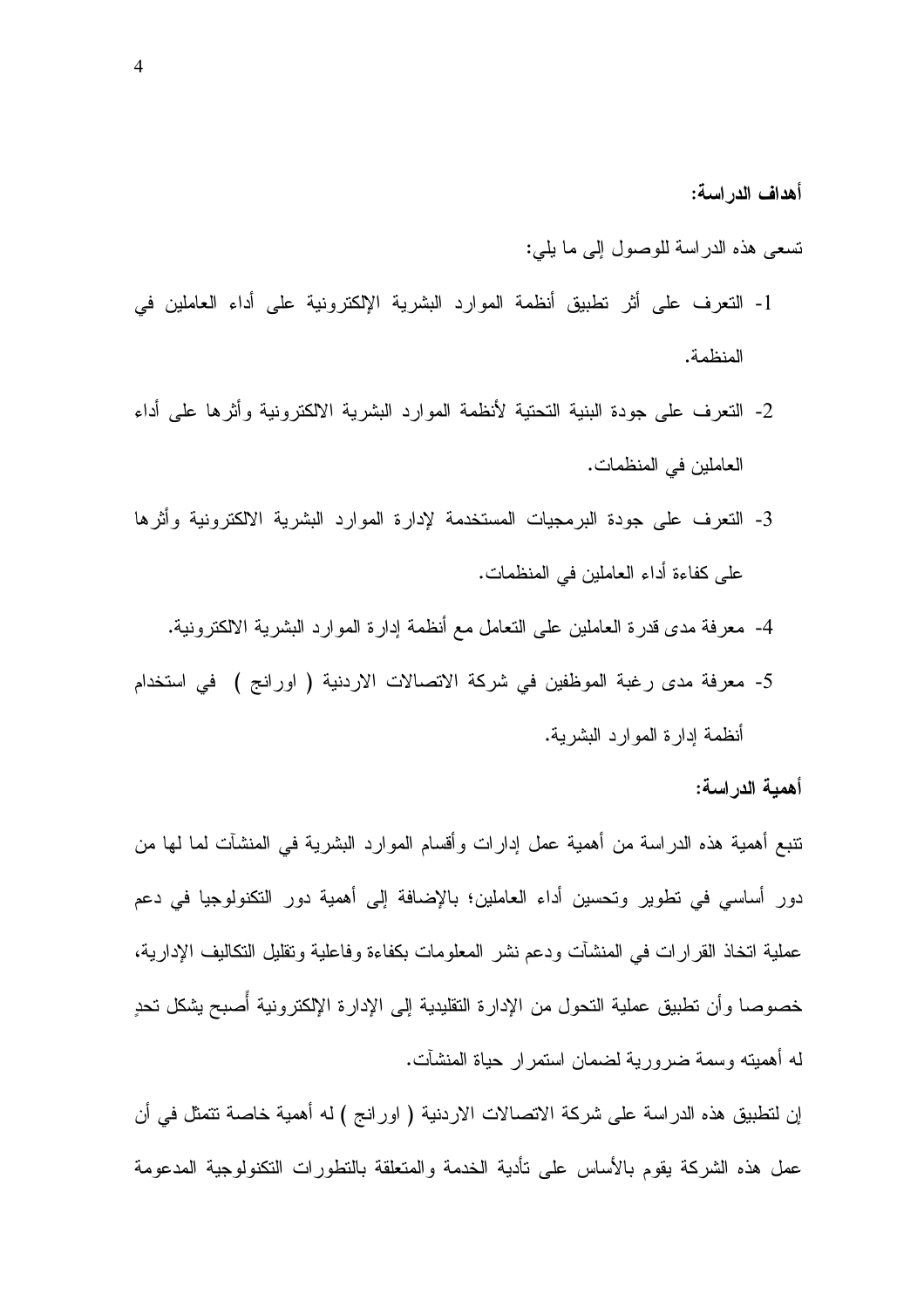بالموارد البشرية الكفؤة والقادرة على تحقيق مستويات رضـا عالية للزبائن كـهدف استراتيجي لـها، وبالنظر لما لهذا الشركة من دور مؤثر في تطوير الاقتصاد في الأردن، حيث أظهرت الإحصـاءات الصـادر ة عن دائر ة الإحصـاءات لـعام 2010 أن نسبة الـعاملين في شركات الاتصـالات والمعلومات بلغ 1.8% من إجمالي القوى العاملة في المملكة الأردنية الهاشمية، وبلغ عدد مشتركي الـهوانف النقالـة والثابتـة فـي ذات الـعام 710500 مشترك بزيـادة نسبتـها 6.95% عن الـعام السابق (دائرة الإحصاءات العامة : 2010).

بالإضـافة لمـا سبق نتسم هذه الشركة بانتشار ها الجغر افي في جميع محافظات المملكة، الأمر الذي يساعد على إمكانية نداول المعلومات وانجاز المعاملات بسرعة عالية والاستفادة من نقنية الاتصالات الالكترونية في إدارة الموارد البشرية المتواجدة في مختلف الفروع في الأردن. فرضيات الدراسة

الفرضية الرئيسية

HO1: لا يوجد أثر ذو دلالة إحصائية لتطبيق أنظمة إدارة الموارد البشرية الإلكترونية على كفاءة أداء العاملين في شركة الاتصالات الأردنية (اورانج). ويتفرع منها الفرضيات التالية:

- Z/ -1 NL 1 N CL M OD M : OH: 1-1 كفاءة أداء العاملين في شركة الاتصالات الاردنية ( اورانج ) عند مستوى دلالة معنوية (0.05).
- OHO : 2-1 لا يوجد أثر ذو دلالة إحصائية لجودة البنية النحتية المستخدمة لأنظمة إدارة الموارد البشرية الإلكترونية على كفاءة أداء العاملين في شركة الاتصالات الاردنية ( اورانج ) عند مستوى دلالة معنوية (0.05) .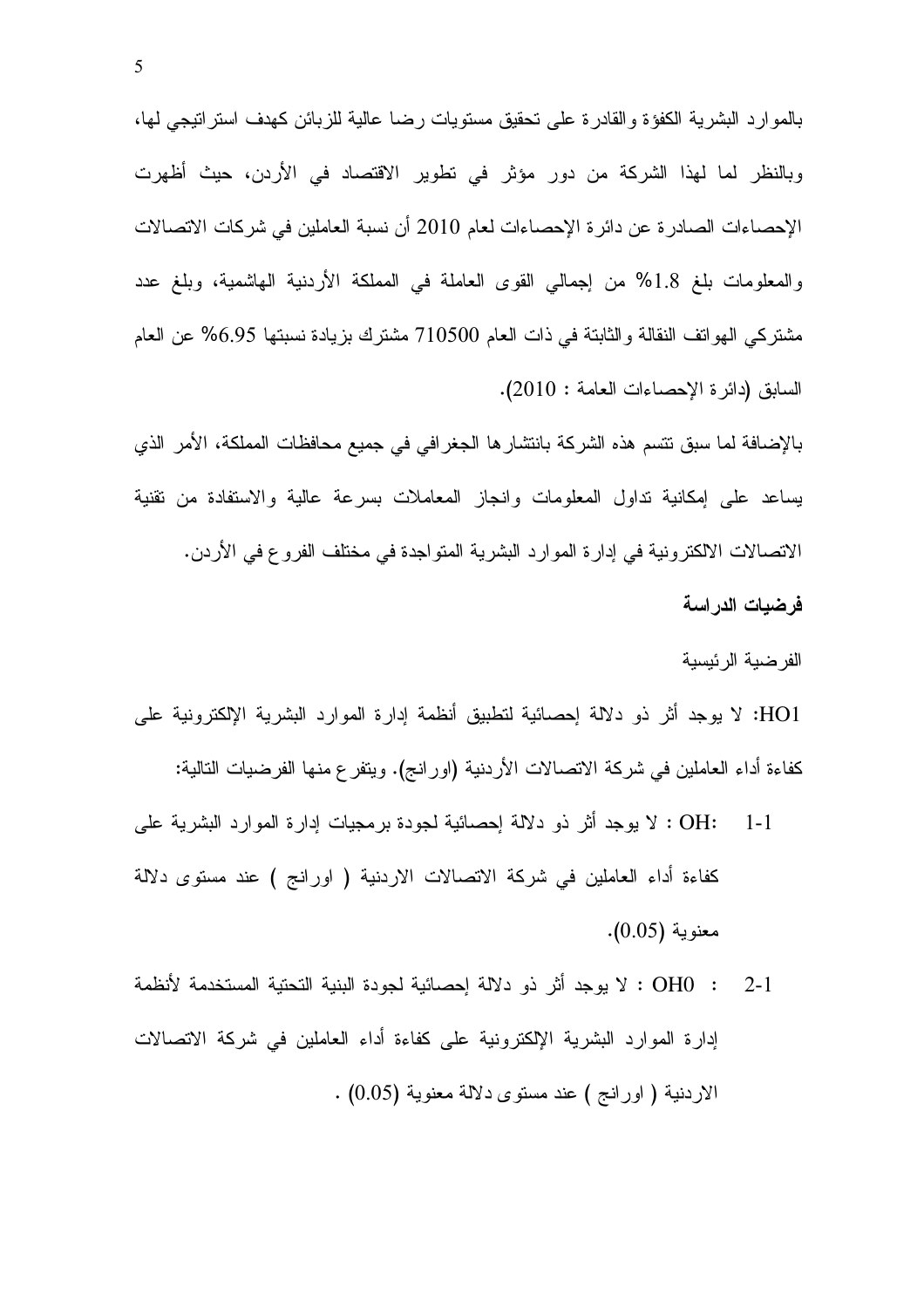HO: 2 لا يوجد فروق ذات دلاله إحصائية عند مستوى دلالة معنوية (0.05) لأثر تطبيق أنظمة إدارة الموارد البشرية الإلكترونية في شركة الاتصالات الاردنية (اورانج) يعزى للمتغيرات الديمو غر افية (الجنس، العمر ، التحصل العلمي، عدد سنوات الخبر ة).

## أنموذج الدراسة شكل (1)

المتغيرات المستقلة

#### المتغير التابع

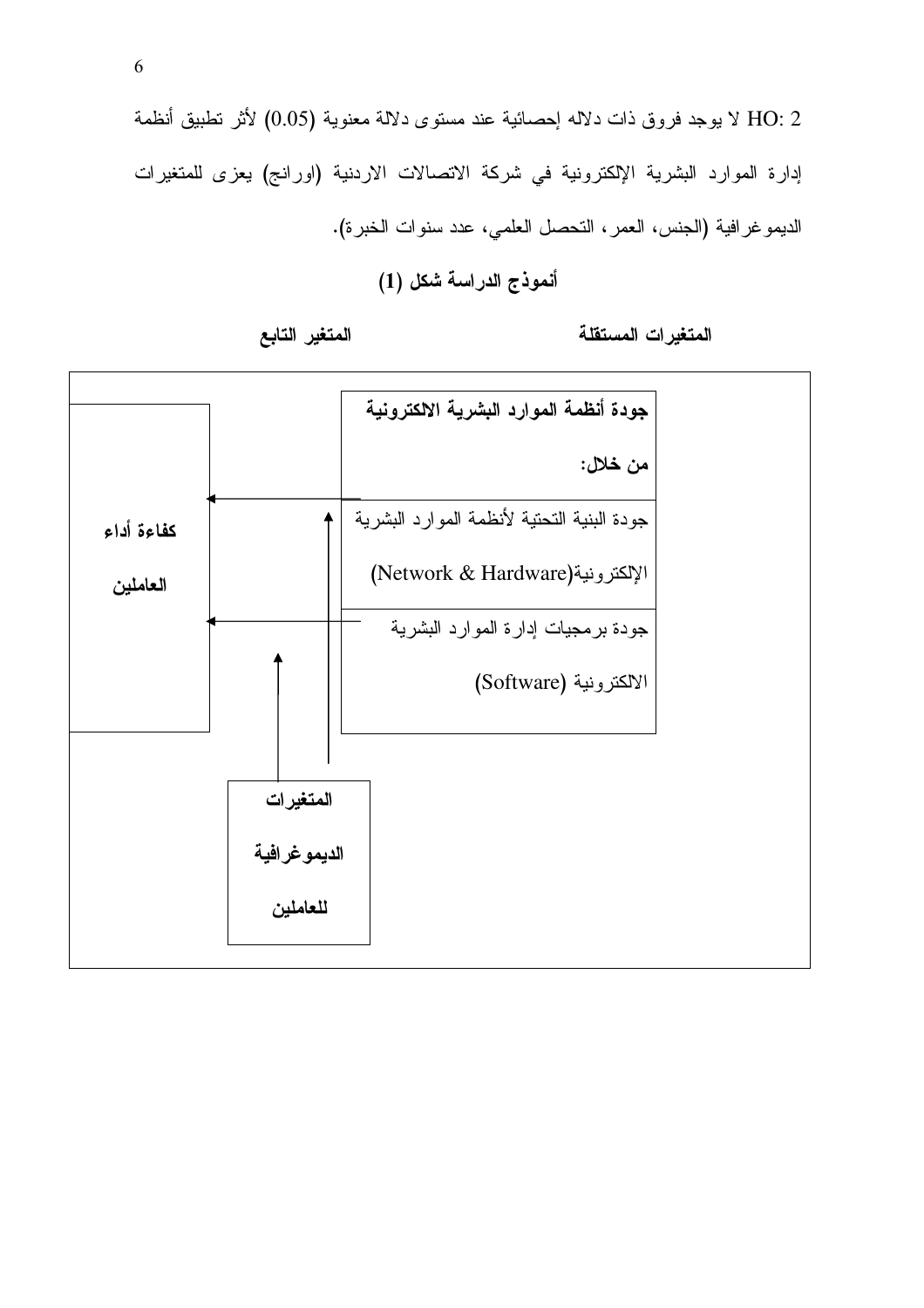الحدود المكانية و البشرية : تتمثل الحدود المكانية و البشرية لاجراء هذه الدراسة في عمان عاصمة المملكة الاردنية الهاشمية ، و البشرية برؤساء الاقسام و مدراء الفروع في شركة الاتصالات الاردنية ( اورانج ) .

الحدود الزمنية: يتوقع الباحث أن يتمكن من إنهاء هذه الدراسة مع نهاية الفصل الدراسي الثاني Orange M MM !- T\$ ^ 
M 
Y Z/ \ 2013 2 B الحدود العلمية:

أولا: المتغير المستقل

سيتم دراسة أثر جودة أنظمة إدارة الموارد البشرية الالكترونية كمتغير مستقل في مجتمع الدراسة من خلال دراسة ما يلي:

- 1- مدى جودة البنية التحتية المستخدمة لأنظمة الموارد البشرية الالكترونية من خلال جودة الأجهزة والمعدات (Hardware) والشبكات (Network) المستخدمة للوصول إلىي أنظمة الموارد البشرية الالكترونية في مجتمع الدراسة، حيث تم دراسة هذا المتغير في دراسة (أبو أمونة، 2009).
- 2- مدى جودة البرمجيات (Software) المستخدمة لتطبيق إدارة الموارد البشرية الالكترونية في مجتمع الدراسة، حيث تم دراسة هذا المتغير في دراسة( &Stone .( Others:2006

#### ثانيا: المتغير التابع

سيتم در اسة كفاءة أداء العاملين كمتغير تابع في مجتمع الدر اسة ما تالي السنة ما يلي: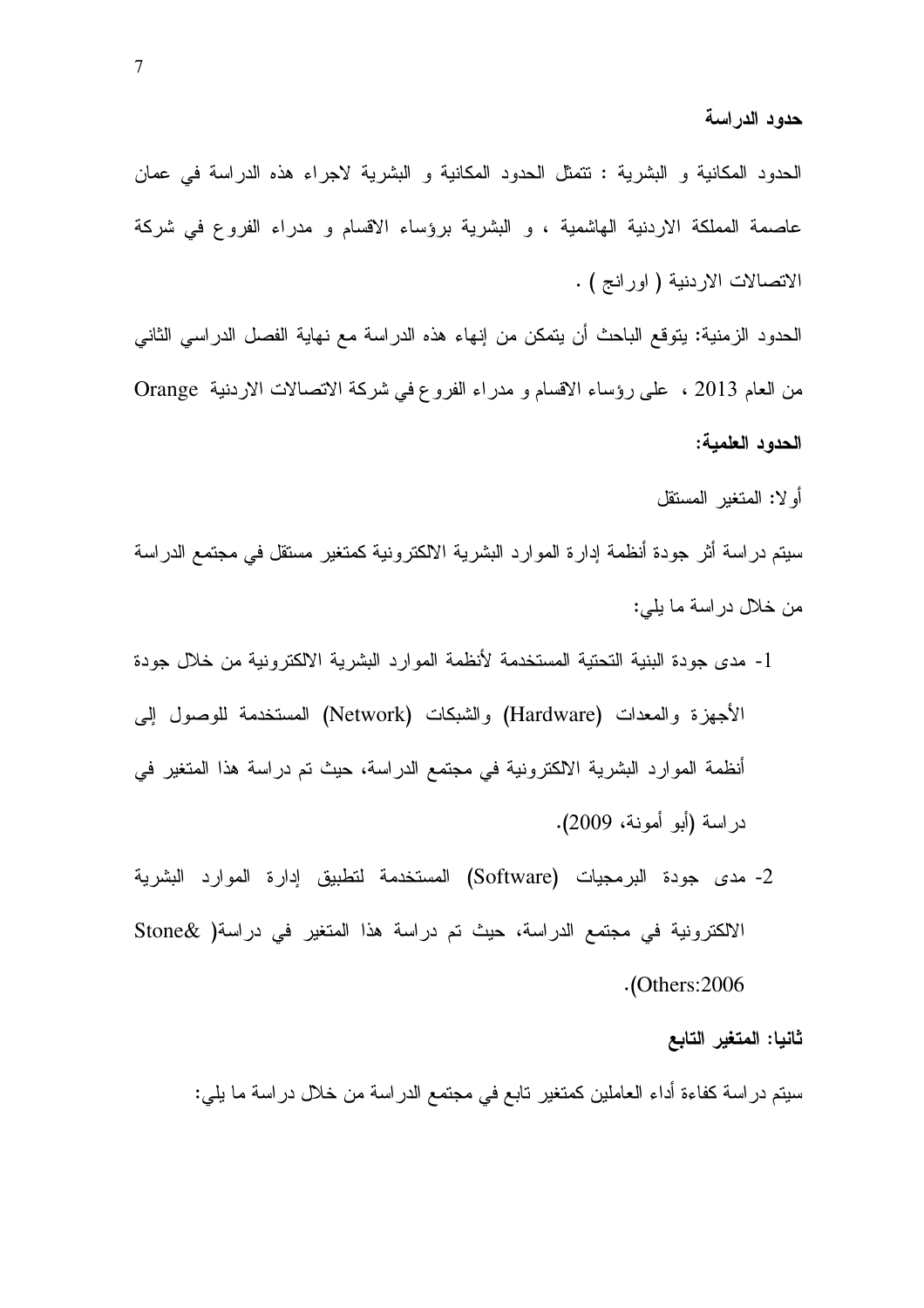#### محددات الدر اسة

يتو قع الباحث أن يو اجه الصعو بات التالية خلال فتر ة إعداده لهذا البحث:

- 1- ارتفاع تكاليف الدراسة. 2- ضيق الوقت اللازم لإعداد الدراسة. 3- احتمال عدم تعاون بعض افراد عينات الدراسة مع الباحث لأسباب مختلفة من وجهة نظر هم.
- 4- صعوبة السيطرية على الفروقات في قدرة كل من أفراد عينة الدراسة على استيعاب وفهم عبار ات الاستبانة.

#### التعريفات الإجرائية:

- 1- إ**دارة الموارد البشرية:** عرفت إدارة الموارد البشرية بأنها المحور الأساسي في تنظيم العلاقة بين المنظمة والعاملين، وترمى إلى تحقيق أهدافها وأهدافهم ويتم ذلك من خلال مجموعة أنشطة وبرامج خاصة بالحصول على الموارد البشرية وتنميتها وتوظيفها ونقويم أدائها وصيانتها والاحتفاظ بها بشكل فعال، وهي من هذا المنطق تعد إدارة إستر انبجية هامة لا يمكن الاستغناء عنها (السالم، وصالح، 2006).
- 2- إدارة الموارد البشرية الإلكترونية: هي وظائف الموارد البشرية المدمجة بتكنولوجيا الاتصال، والاعتماد على الانترنت والاكسترانت في ممارسة هذه الوظائف وذلك استجابة للمتغير ات في البيئة الداخلية و الخار جية للمنظمة (Schramm,2006,p21).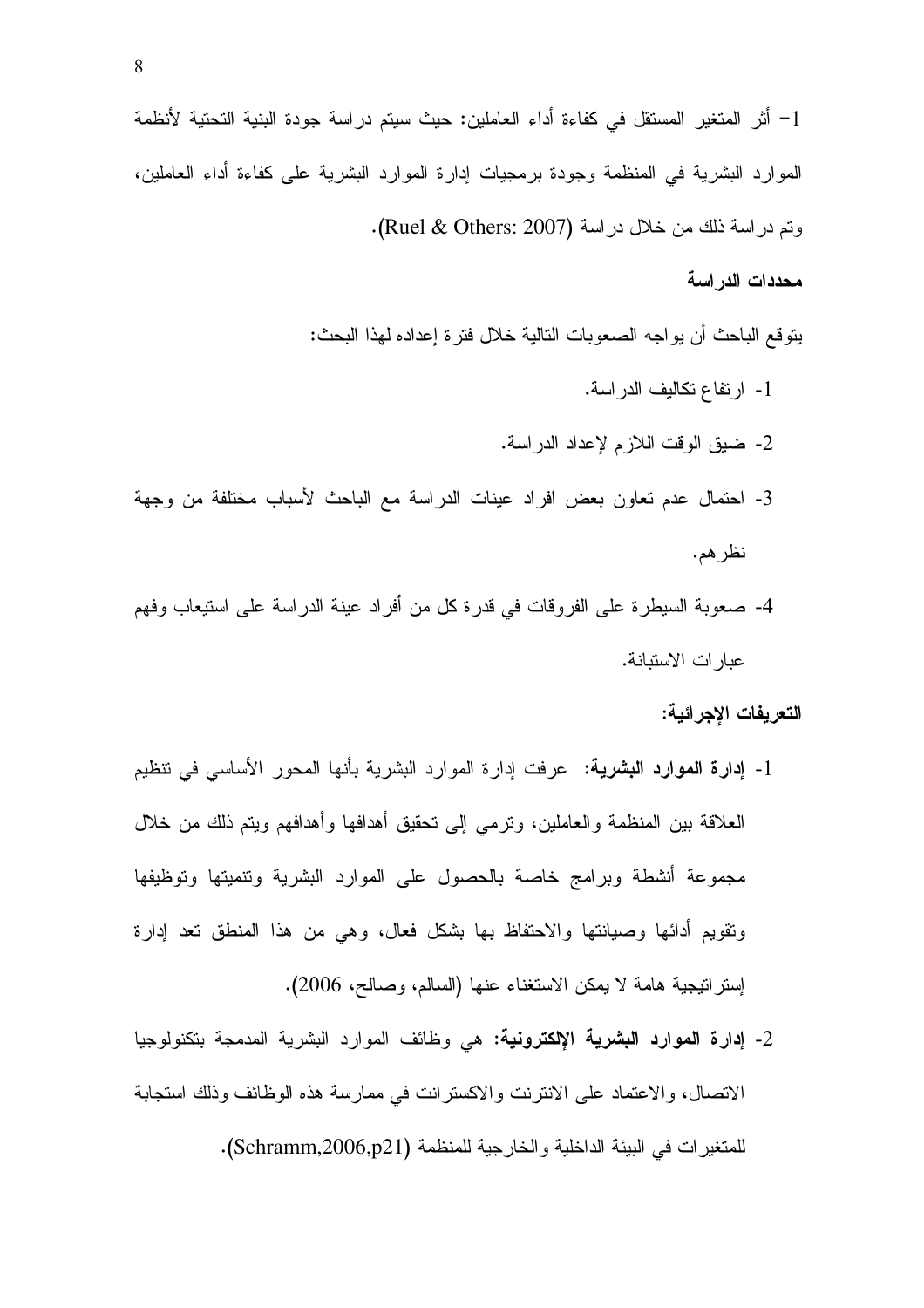- 3- جودة البنية التحتية: يقصد بالبنية التحتية الأجهزة والمعدات والتكنولوجيا المستخدمة وشبكات نربط هذه الأجهزة والمعدات لنوفير الدعم اللازم للموظفين للقيام بأعمالهم(أبو أمونة، 2009).
- 4- جودة أنظمة الموارد البشرية الالكترونية: هي مدى قابلية أنظمة الموارد البشرية الالكترونية المطبق في المنظمة في دعم أنشطة ومتطلبات العاملين في المنظمة .(Stone& Others:2006)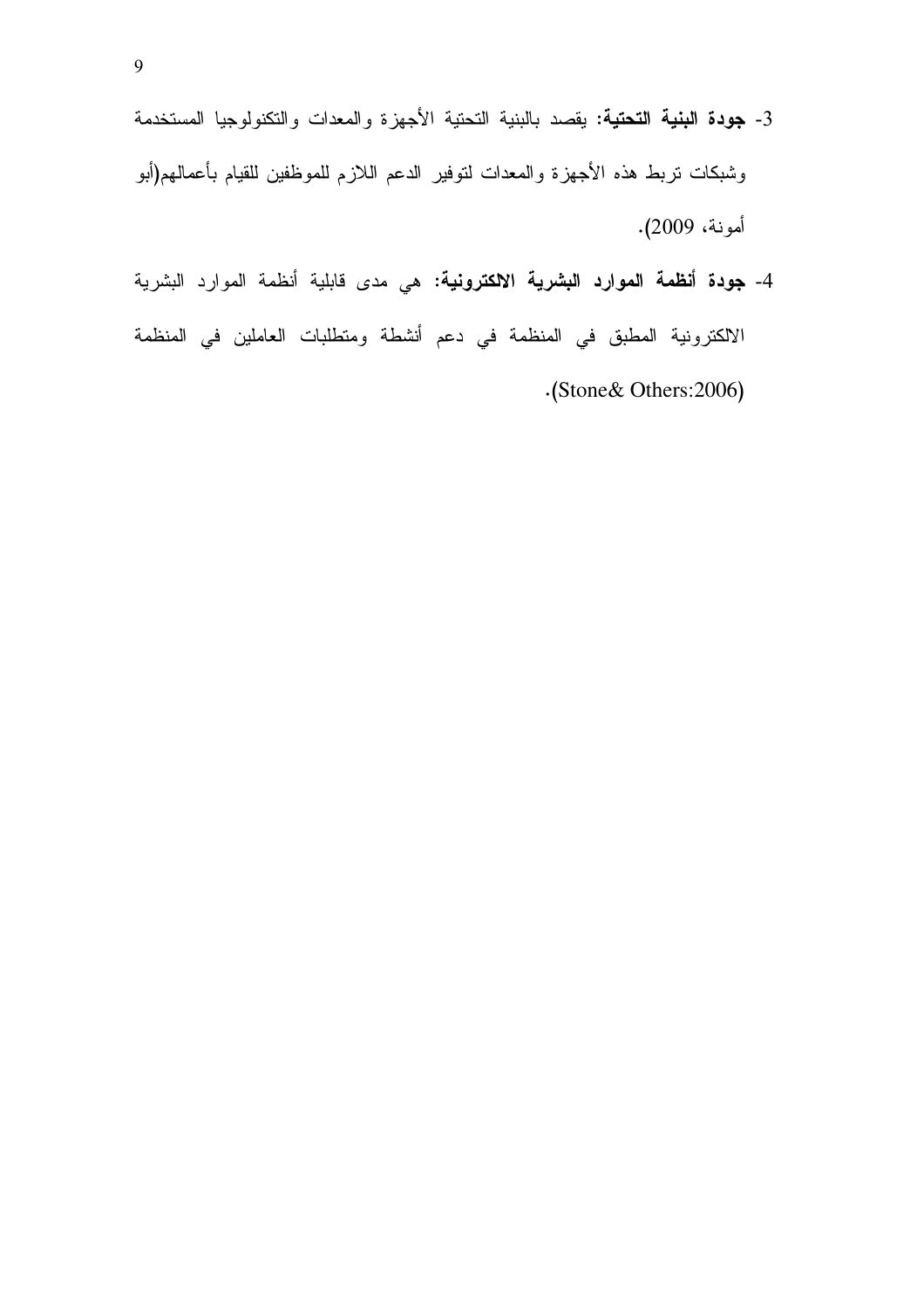# الفصل الثاني

الإطار النظري والدراسات السابقة

- أولاً : الاطار النظري :
	- 1-1 : المقدمة .
- 2-2: طبيعة الادارة الالكترونية و طبيعة عملها .
- 2–3: مفهوم ادارة الموارد البشرية الالكترونية .
- 2–4: مكونات ادارة الموارد البشرية الالكترونية .
- 5-2 : اهداف ادارة الموارد البشرية الالكترونية E-HRM
- 6-2: اثر ادارة الموارد البشرية الالكترونية على تحسين الاداء .
	- : معوقات تطبيق ادارة الموارد البشرية الالكترونية .  $7 - 2$
- : تحديات ما بعد تطبيق ادارة الموارد البشرية الالكترونية .  $8-2$ 
	- : معوفات تتعلق بالاجراءات و الاساليب الادارية .  $9 - 2$ 
		- 10-2: اداء الموظفين .
		- 12-11: الإداء و اهدافه .

الدر اسات السابقة :

- 12-2 الدراسات العربية
- 13-2 الدراسات الانجليزية .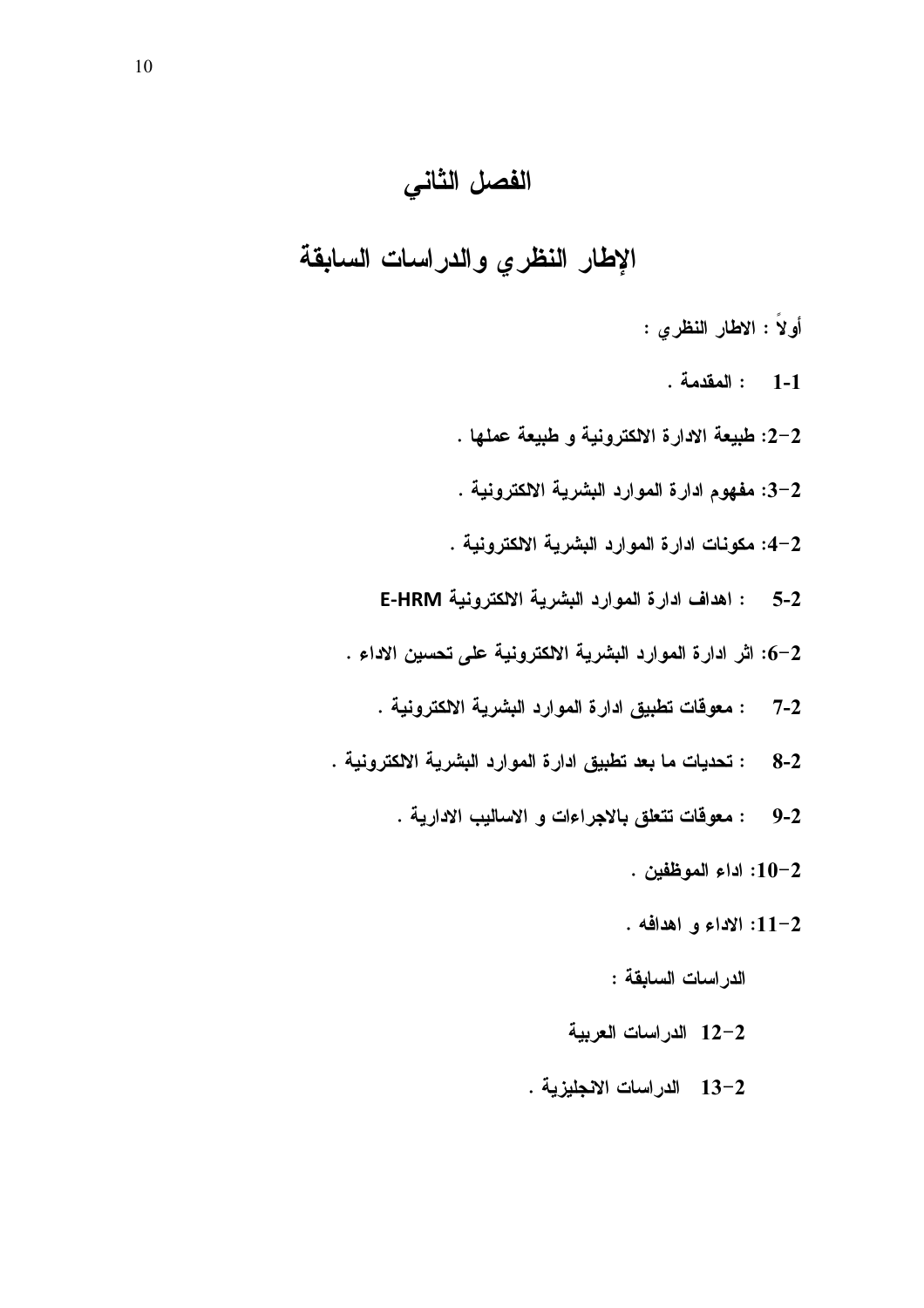# الفصل الثاني

الإطار النظرى والدراسات السابقة

أولاً : الإطار النظري

#### 2-1 المقدمة :

تمارس إدارة الموارد البشرية وظائفها الحالية مثل تخطيط احتياجات المؤسسة واستقطاب وتعيين الموظفين وتحديد الأجور والحوافز والإجازات، وإنهاء الخدمة بطريقة تقليديــــة وعاليــــة الكلفـــة وتستهلك وقتا وجهدا كبيرين، لذلك نواجه ممارسات إدارة الموارد البشرية لوظائفهـــا مـــشكلات عديدة تتعلق بإنتاجية الموظفينن و الاستخدام المتواصل للاعمال الورقية ، و تأخير فـــي انجـــاز الاعمال الادارية .

ومع نقدم الزمن حصلت متغيرات في وظائف إدارة الموارد البشرية فبعد أن كان دورها النقليدي مقصورا على القيام باستقطاب اليد العاملة والتعيين وصرف الأجور وإعطاء الإجازات، أخذ دورها يتسع ليصبح أكثر شمولا وتخصصا فقد زاد اهتمامها بالندريب و تقييم الاداء … الخ ، وهكذا أصبح لإدارة الموارد البشرية دور استراتيجي يتطلب نوافر كفاءات متخصصة لمزاولة مهامها المتعددة .

إن التغيير ات المتسار عة في مجال التكنولوجيا يمكن أن يكون لها بالغ الأثر في ممارسات الموارد البشرية وفهم هذه التغييرات من شأنه أن يساعد المدراء على التكيف والازدهار مع هذه التغييرات، ويمكن ملاحظة تأثير التكنولوجيا على الموارد البشرية من خلال وظائفها المختلفة.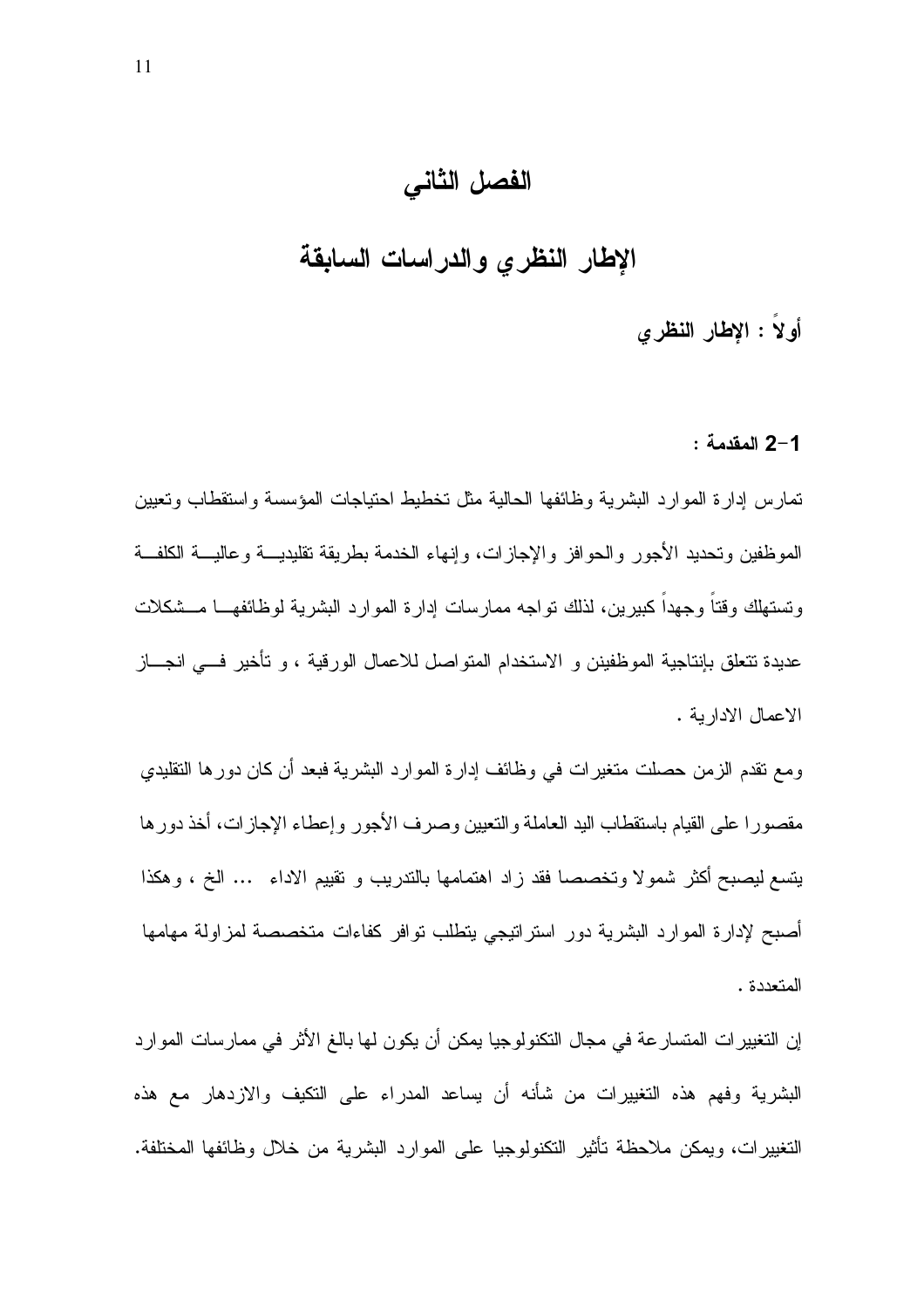ولقد شهد العصر الحديث تغييرات في مختلف جوانب الحياة الإنسانية وكان للتطورات الحديثة ونقدم وسائل الاتصالات وتكنولوجيا المعلومات دور بارز في هذه التطورات، فظهور شبكات الاتصال والحواسيب المنطورة أدى إلى النحول من الأساليب النقليدية في انجاز الأعمال إلى الأساليب الالكترونية. وفي ظل هذا النطور أصبح للعنصر البشري دورا مهما في نطبيق الإدارة الالكترونية ولذا فإن تطوير هذا العنصر وتدريبه يعتبر أمراً ملحاً خاصة بعد الثورة المعلومانية(نجم، 2004، ص41).

ومن غير المعقول في ظل هذا النطور أن نبقى إدارة الموارد البشرية نزاول أعمالها بشكل نقليدي دون الاستفادة من هذا النطور، حيث إن ممارسة وظائف إدارة الموارد البشرية بشكل نقليدي يحمّل الشركة الكثير من النكلفة المادية والجهد والوقت.

مما سبق يتضح أن هناك ميزات كثيرة لاستخدام إدارة الموارد البشرية الالكترونية في ظل المعيقات الحالية التي نواجه إدارة الموارد البشرية بشكلها النقليدي من نكلفة ووقت .. الخ.

#### 2–2 طبيعة الإدارة الإلكترونية وطرق عملها:

يعتبر مصطلح الإدارة الإلكترونية واحدا من المصطلحات الهامة التبي ظهرت حديثا، وقد ظهـــر على النوازي معها مصطلحات أخرى مثل الإدارة الشبكية، والإدارة عبـــر الإنترنـــت، والإدارة الرفعية، وسواء اختلفت هذه المصطلحات أو اتفقت على مفاهيم محددة فهي نعني فسي النهايـــة استخدام كل وسائل نكنولوجيا المعلومات والانصالات في ممارسة وظائف الإدارة، وهي نعنــــي أيضاً استخدام نظم المعلومات بكافة مـــستوياتها لتقـــوم بوظـــائف الإدارة ( تيـــشوري، 2006، ص24).

والإدارة الإلكترونية تعنى استخدام المفاهيم الإدارية الحديثة في عملية التخطيط والتتنظيم والتنفيذ والرقابة والمنابعة الإلكترونية المؤسسات الحكومية ومنظمات الأعمال الخاصسة، حيسث يمكسن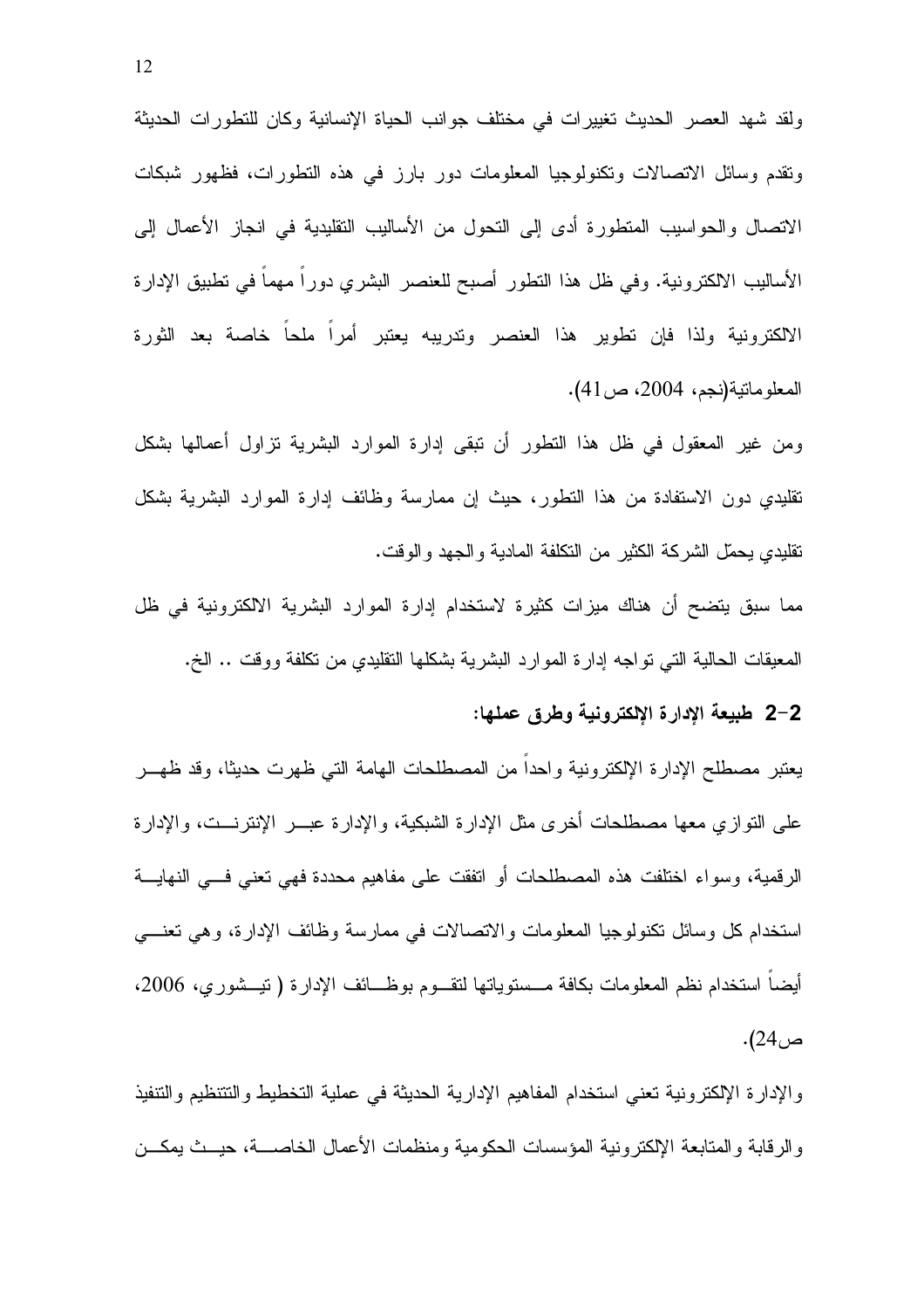للإدارة الإلكترونية التحكم في بيئة العمل، وفي الموارد وفـــي الإنفـــاق و تـــوفير الاحتياجـــات الأساسية للمؤسسة، ومن هنا تمثَّل الإدارة الإلكترونية تحديا حقيقيا أمام منظمات الأعمال علـــي اختلاف أنواعها من أجل النهوض بالعملية الإدارية فيها.( يكن، 2004, ص61) إن نطبيق الإدارة الإلكترونية بالكامل داخل المؤسسات بنطلب العديد من الجهود، ونواجهه العديد من التحديات الإدارية والقانونية ، وعقبات أخرى نتمثل في احتمال عدم تقبل أو رفض العـــاملين أحيانا لمثل هذا النغيير في مفهوم وشكل ومضمون العملية الادارية . (الطائي, 2006, ص6) ومن الجدير ذكره أن الكثير منشأت الأعمال تقـــوم الأن باســـنخدام نكنولوجيـــا المعلومــــات

والانصـالات علـى نطـاق واسـع لكـي نـجعل الـعلاقة مـع موظفيها أسر ع وأكثر كفاءة واقل كلفة. 2–3 مفهوم إدارة الموارد البشرية الإلكترونية

تعددت المصطلحات التي أطلقت على إدارة الموارد البشرية الإلكترونية، فهناك من يشير إليها بالمصطلح (E- HRM)، وهناك من يشير إليها بالمصطلح (Web–Based HR)، وهناك من يطلق عليها مطلح (Computer-Based HRM)، وهناك من يسميها (Virtual HRM)وإن هذه الاختلافات تدعو إلى عرض مجموعة من التعاريف للتفريق بين هذه المصطلحات على النحو الآتي:

يثمير Schramm في تعريفه إلى إدارة الموارد البشرية الإلكترونية بأنها "تتفيذ استراتيجيات و إجر اءات وسياسات إدار ة الموارد البشرية في المؤسسة من خلال دعم موجه مباشر وواعي معتمدا علي نقنيات الويب" (Schramm,2006,p21).

ويوضح Srivastava بأن إدارة الموارد البشرية الإلكترونية هي طريقة لتتفيذ استراتجيات وإجراءات وسياسات إدارة الموارد البشرية في المؤسسة من خلال دعم موجه ومباشر وواعي معتمدا على نقنيات الويب(Srivastava, 2010, p48).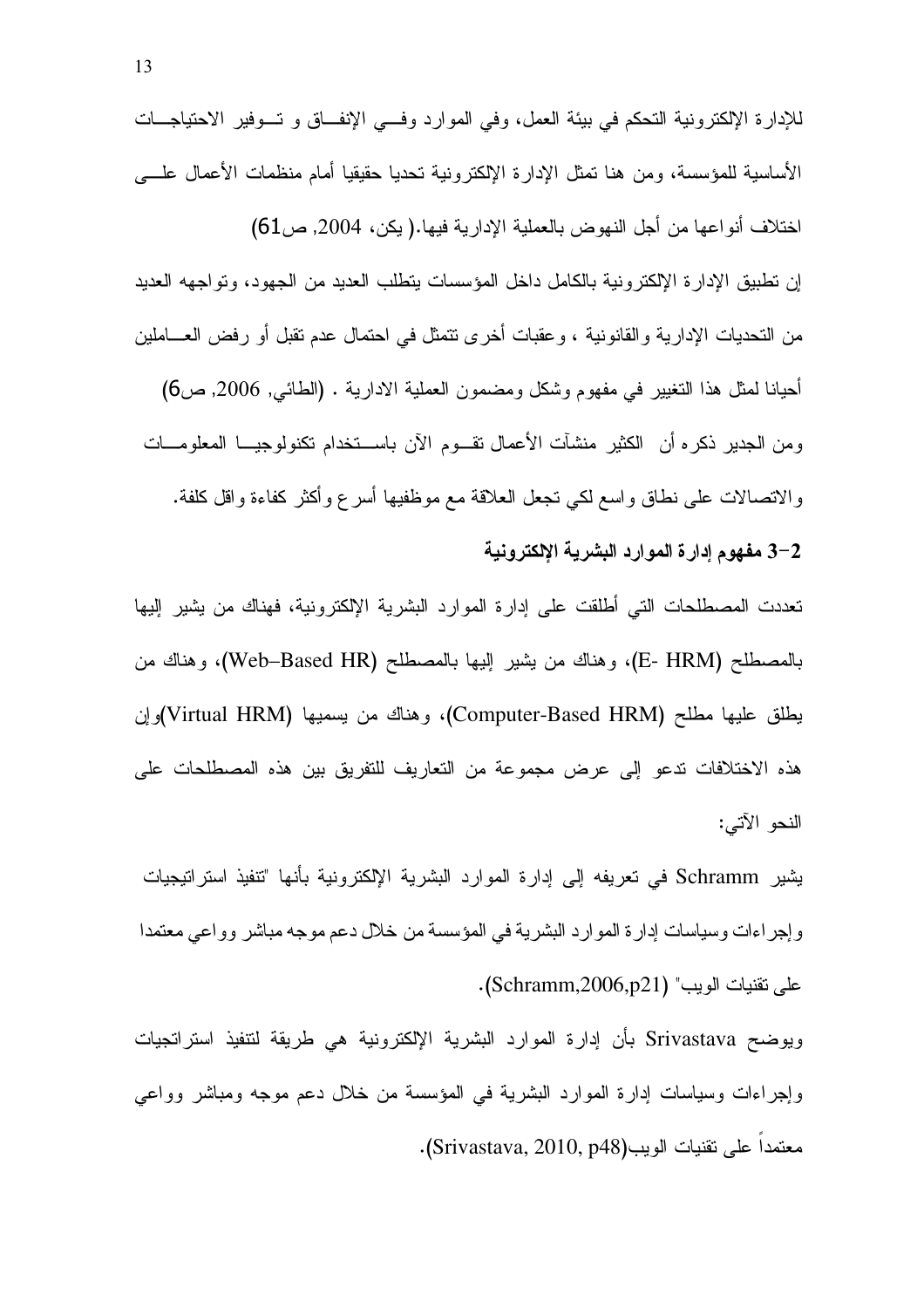أما Voermans فيرى أنها الدعم الإداري لوظائف إدارة الموارد البشرية في المؤسسات باستخدام تكنولوجيا الانترنت(Voermans,2006, p887).

أما Parry&others فيشيران إلى أنها عبارة عن استخدام التكنولوجيا مع وظائف إدارة الموارد البشرية، والانصال عن طريق النكنولوجيا الموجهة من خلال الشبكات بين المؤسسة والعاملين فيها(Parry&others,2007,p1-2).

أما فوسنز Foster فيعرفها بأنها عملية تخطيط ونتفيذ نكنولوجيا المعلومات لدعم على الأقل شخصين أو مجموعة من الأفراد للمشاركة في انجاز أنشطة الموارد البشرية(Foster,2008,p2). ويشيران Gupta and Saxena أن إدارة الموارد البشرية الإلكترونية هي عبارة عن عملية معالجة ونقل المعلومات الرقمية التي تستخدم في إدارة الموارد البشرية سواء كانت هذه المعلومات لديها القدرة على نغيير كل وظائف إدارة الموارد البشرية التقليدية بشكل جذرى مع نطور الوقت (Gupta and Saxena, 2011, P. 41).

ويضيف Bondarouk and Ruel أن إدارة الموارد البشرية الإلكترونية عبارة عن عملية نكامل بين إدارة الموارد البشرية ونكنولوجيا المعلومات من أجل خلق قيمة للموظفين والإدارة في المؤسسات (Bondarouk and Ruel, 2009, P.507).

وفي الأدبيات العربية يعرف النجار إدارة الموارد البشرية الإلكترونية بأنها "التطبيق العملي لاستراتيجيات وسياسات وممارسات المؤسسة في الموارد البشرية عن طريق الدعم الموجه و الاستغلال الكامل لقنو ات شبكة المعلومات الداخلية و الخارجية و الدولية فهي طريقة لأداء وظائف تشتمل في تعريفها على العناصر نفسها التي تتكون منها(النجار ، 2008، ص242).

و هنالك نعريفات كثيرة لهذا المصطلح ، الا ان علماء الادارة يجمعون على مفهوم واحد و هو ان ادارة الموارد البشرية الالكترونية مجال هام لتطبيق الوسائل التكنولوجية و نظم المعلومات في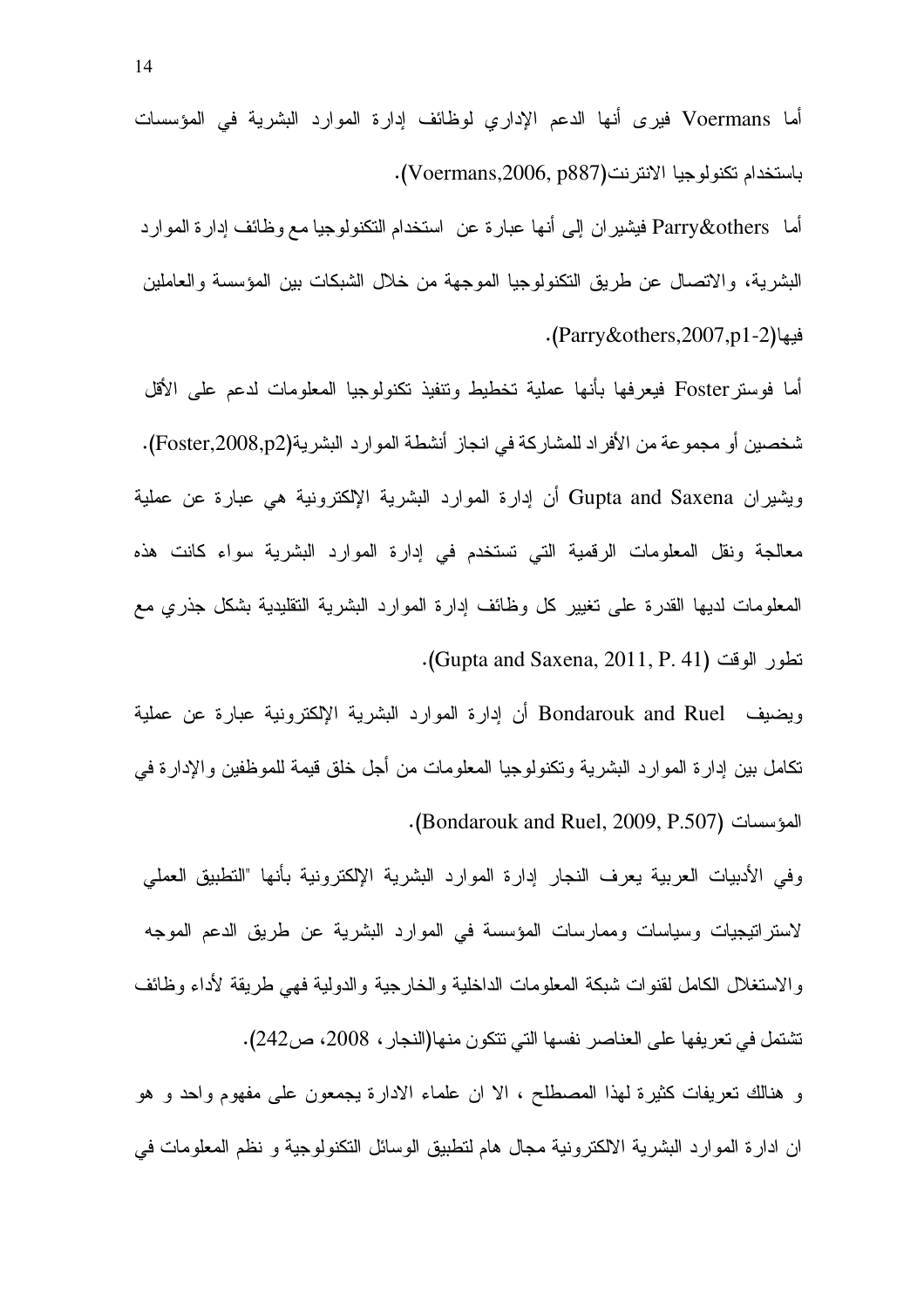عملية انخاذ القرارات المتعلقة بهذا المجال و يختلفون في الصيغ التي تعبر عن هذا المفهوم ، و أن وظائف إدارة الموارد البشرية الالكترونية لم نتغير وإنما نغيرت الطرق والوسائل والأساليب المستخدمة في اداء وظائفها ومهامها، بحيث أصبحت تعتمد بشكل كبير على التكنولوجيا، ويشير Schramm إن نطور التقنيات الحديثة المضطرد، ونطور نحليل قوى العمل ، جعل من وظيفة إدارة الموارد البشرية مجالًا حيويا انخاذ القرارات ، ويمكن قياس أثره من خلال نتائج أعمال المؤسسات ، ليست الكبيرة فقط بل يخدم أيضا الصغيرة منها(Schramm,2006,p1). إن هذا الأمر أدى إلى وجود حاجة ملحة وضرورية لمتخصصين في الموارد البشرية، يستطيعون رفع مستوى معرفتهم التكنولوجية ، والتعامل بلغة منظمات الأعمال العصرية الموجهة بالنكنولوجيا ، نطوير معارفهم ومهاراتهم وزيادة فعالية التنسيق والنتظيم مع الإدارات الأخرى في

كما يلاحظ من خلال النعريفات السابقة وجود تسرابط واضسح بسين إدارة المسوارد البسشرية الالكترونية وبين استخدام وسائل الاتصال الالكترونية الحديثة، حيث ظهر مفهوم مرتبط بمفهـــوم إدارة الموارد البشرية وهو نظم معلومات الموارد البشرية (HRMIS) حيث يمكن نوضيح الفرق بين المفهومين كما ورد في ( أبو أمونة، 2009) بأن نظم معلومات الموارد البشرية هي الأنظمة المستخدمة في جمع وتحليل والتخزين والاسترجاع للمعلومات الخاصة بالعاملين ويستخدم فقط من قبل العاملين في قسم الموارد البشرية، بينما الموارد البشرية الالكترونية يتم استخدامها من جميع العاملين في المنظمة، و هكذا يمكن للباحث وضع النعريف النالي لمفهموم ادارة الموارد البشرية الالكترونية بانها " نفاعل منظم بين الموارد البشرية و النقنيات الالكترونية و نظـم المعلومــات الادارية تساعد في تحديث عملية اتخاذ القرارات و التوفير في الوقت و التكاليف التشغيلية " ( أبو أمونة، 2009، ص74) .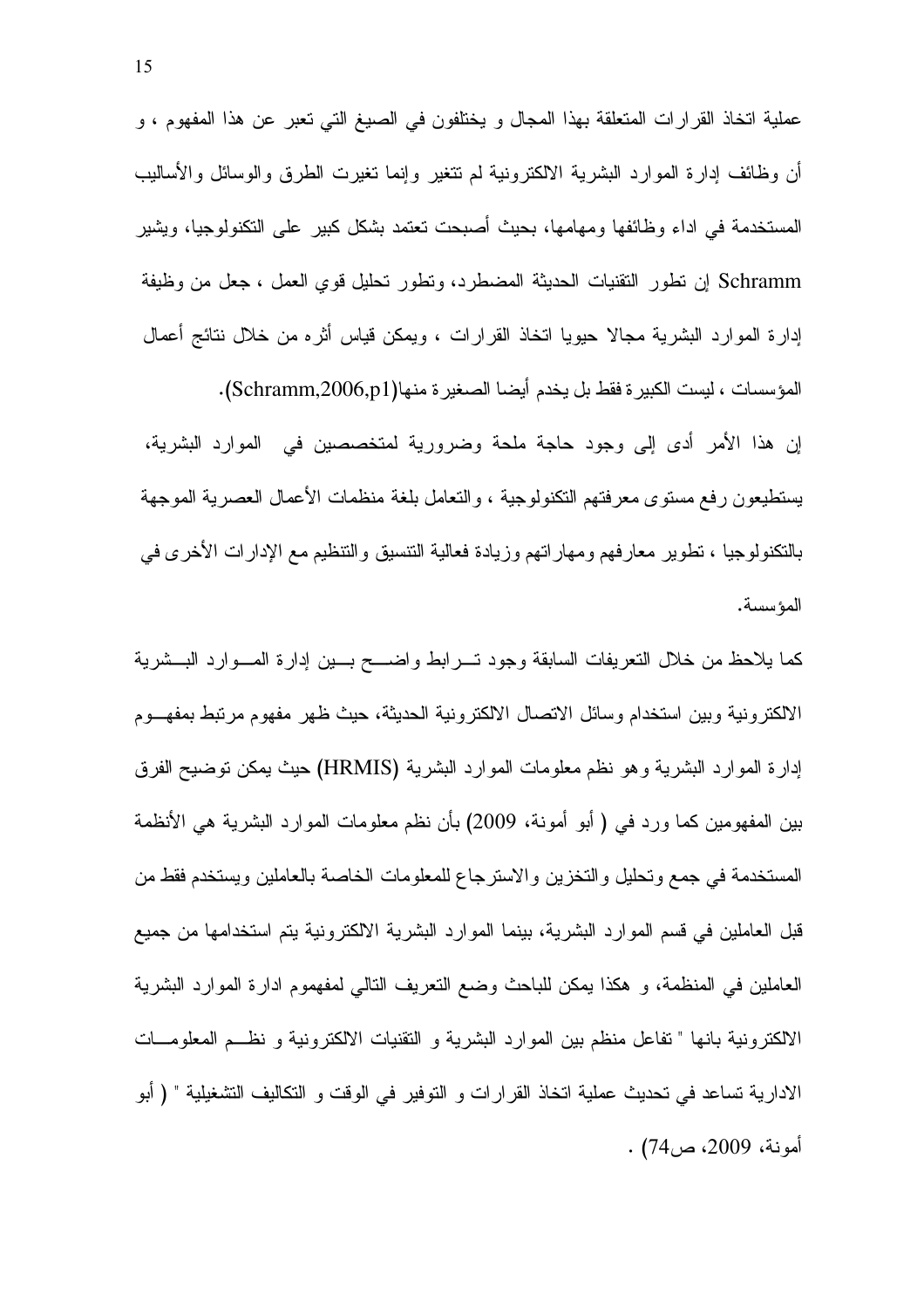إدارة الموارد البشرية الالكترونية ودورها في تطوير الإدارة:

- ير ي العلاق أن إدارة الموارد البشرية الكترونيا يفيد في نطـــوير الإدارة فــــى النـــواحي الآتيـــة : (العلاق، 2005، ص20-21 )
- 1- أن الإدارة الإلكترونية للموارد البشرية هي الأكثر فعالية وكفاءة لتسيير العمل التــشغيلي والفنبي والاستراننيجي من حيث التخطيط والنتنفيذ والرقابة على أداء عمل الموارد البشرية في المؤسسات.
- 2- أن الإدارة الإلكترونية للموارد البشرية نعمل على نحسين جودة المنتجات مـــن خــــلال الاستثمار ً في التقنيات المتاحة و العقول الر قمية المدربة و الخبير ة من المو ار د البشرية.
- 3- قدر ة الإدار ة الالكترونية للموارد البشرية على تحقيق أعلى درجات الـــسرعة الحركـــة والمرونة العالية التي نتجسد بنوفير أي شيء وفي أي وقت ومكان وبأي طريقة.
- 4- نَمْتَلَكَ الإدارة الإلكترونية للموارد البشرية ثقافة راسخة تقوم على شـــفافية المعلومـــات والندية والنتافسية بين الموارد البشرية في المؤسسات.
- 5- أن الإدار ة الإلكتر ونبة للموارد البشربة تعمل على تخفــبض التكــالبف وتعزيــز الأداء و تحسين مستويات جودة الخدمات المقدمة للمو ار د البشر ية.

كما نتميز الإدارة الالكترونية الإدارة الإلكترونية للموارد البشرية كما أشار نجم بأنهـــا إدارة موارد معلوماتية تعتمد على الانترنت وشبكات الأعمال ونميل إلى تجريد وإخفاء الأشياء بها إلى الحد الذي أصبح رأس المال المعلوماتي – المعرفي– الفكري هو العامل الأكثر فاعليـــة في تحقيق أهدافها والأكثر كفاية في استخدام مواردها، في حين نجد الإدارة التقليديــــة بأنهــــا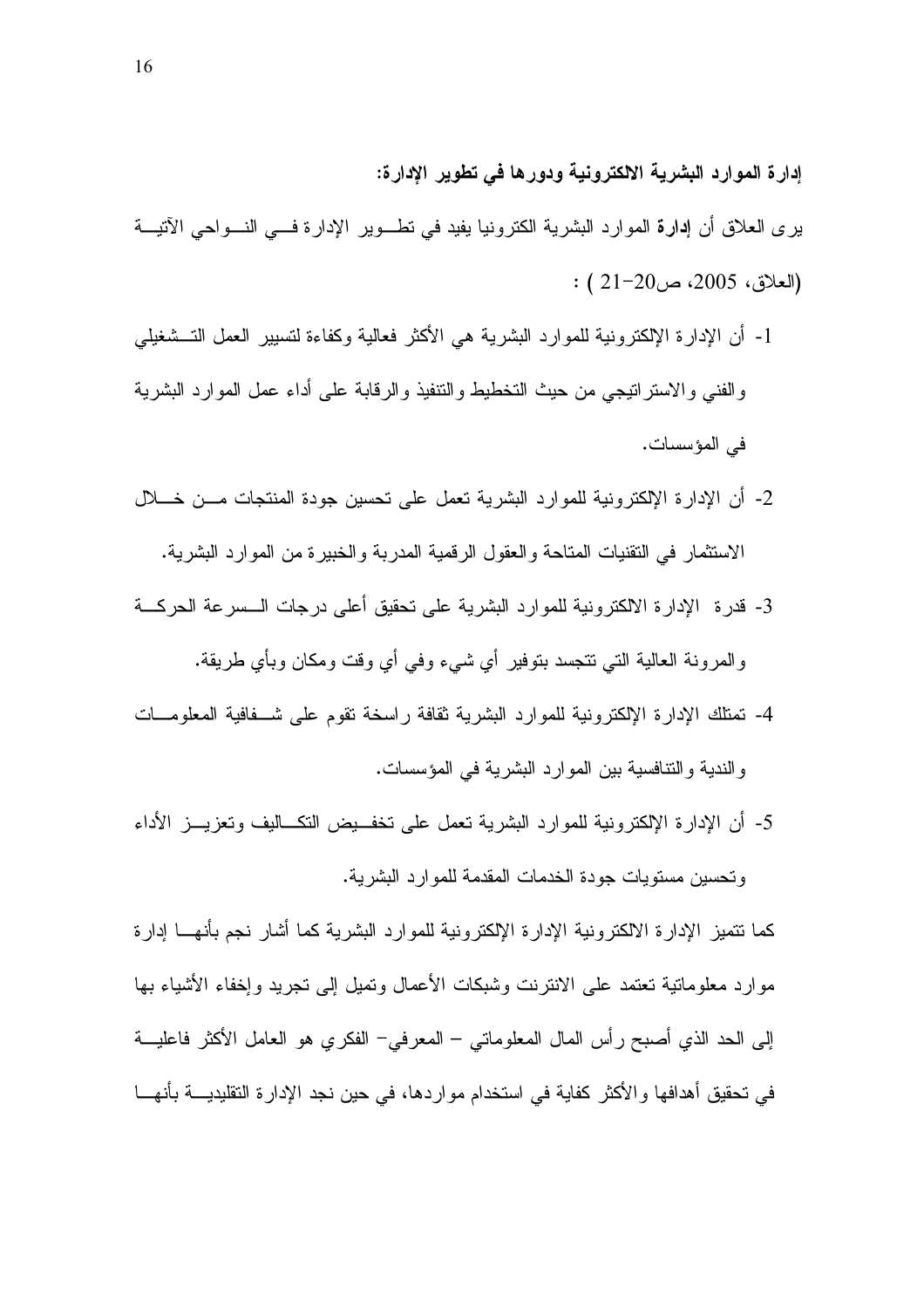#### 4-2 مكونات إدارة الموارد البشرية الإلكترونية

تحتاج إدارة الموارد البشرية إلى مكونات تتعلق بالبنية التحتية وتأهيل المستخدمين، وأهم هذه المكونات نتمثل في (ياسين، 2005، ص224):

- أ- عناد الحاسوب (الأجهزة والمعدات) Hardware: ونتثنفل على أجهزة الحاسوب وشبكة الاتصالات وملحقاتها من أجهزة توزيع.
	- ب- البرمجيات ( Software ) : وهي نعني الشق الذهني من نظم وشبكات الحاسوب
- ت- شبكة الإتصالات ( Communication Network ) : وهي الوصلات الإلكترونية الممنده عبر نسيج إتصالي لشبكات الانترانت والاكسترانت

ويشير ديبان إلى أن المكونات المادية تساعد في (ديبان، الدهر اوي،2005 ):

1– ع**مليات الإدخال والإخراج:** وتتضمن الوسائل المستخدمة في تخزين واسترجاع البيانات و المعلو مات.

2- عمليات المعالجة للبيانات: تمثل الوسيلة المادية التي يتم من خلالها تحويل البيانات الأولية إلى معلومات مفيدة قابلة للاستخدام، واتخاذ القرار وذلك من خلال الحاسب أو التسجيل في الدفاتر المحاسببة

3– عمليات التخزين: ونتضمن قواعد البيانات التي يتم فيها تخزين البيانات من أجل استردادها وسر عة الوصول إلها.

أ– ا**لبرامج (Software):** أن برامـــج النشغيل نعتبر من أهم عناصر إدارة الموارد البشرية الإلكترونية ونتقسم إلىي مجموعة من البرامج منها برامج إدارة المشاريع وبرامج الرقابة وبرامج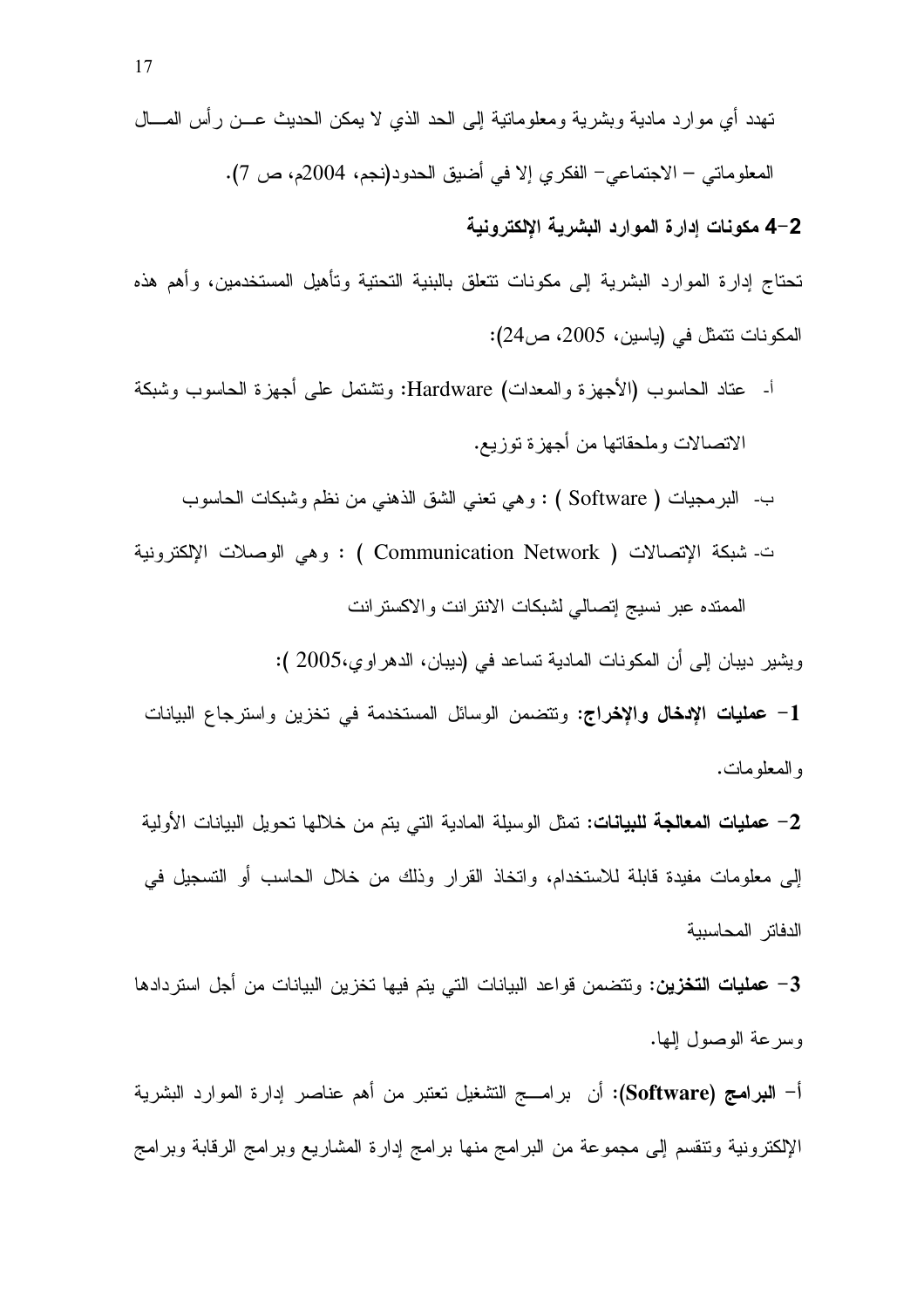النطبيقات وبرامج قواعد البيانات المسؤولة عن جمع البيانات اللازمة لنلبية الاحتياجات من المعلومات وتستخدم أساليب ترتيب وترميز، حسب الترتيب المخصص للبيانات. بالإضافة إلى البرامج العامة مثل مستعرضات الانترنت وبرامج البريد الالكتروني وبرامج الجداول الإلكتر ونية.

ب – **شبكات الاتصال:** تلعب شبكات الاتصال دورا رئيسيا في إدارة الموارد البشرية الإلكترونية، ونتقسم إلى شبكتي الانترنت العالمية والانترانت (الشبكة المحلية)

ج – الخبراء: كما نحتاج إدارة الموارد البشرية إلى الخبراء وصناع المعرفة والذين يمثلون رأس المال البشري لإدارة الموارد البشرية الإلكترونية.

و هناك مجموعة من المنطلبات الواجب توافر ها من أجل تطبيق إدارة الموارد البشرية الإلكترونية، و هي :

- 1- م**تطلبات على المستوى الإداري:**ونتمثل هذه المتطلبات في القيادة والدعم الفني، بالإضافة إلى الهيكل النتظيمي المرن الذي يسمح بتطبيق إدارة الموارد البشرية، والتعليم ونوعية التثقيف للإداريين داخل التنظيم الإداري وتهيئة المؤسسة لعمليات الانتقال من إدارة الأعمال بصورة تقليدية إلى إدارة الأعمال بطريقة الكترونية. وفي الأخير وضع الأطر والتشريعات الملائمة وفقاً للمتغيرات: (عمار، 2009، ص2).
- 2- م**تطلبات على المستوى التقنى:** يشير نجم إلى أن إدارة الموارد البشرية الإلكترونية تحتاج إلىي أجهزة ومعدات وبرمجيات ومن أهم هذه الأجهزة والمعدات نوفر المعدات المادية (Hardware) للأعمال الإلكترونية، وتوفر البنية النحتية البرمجية (Software) (نجم، 2009، ص68).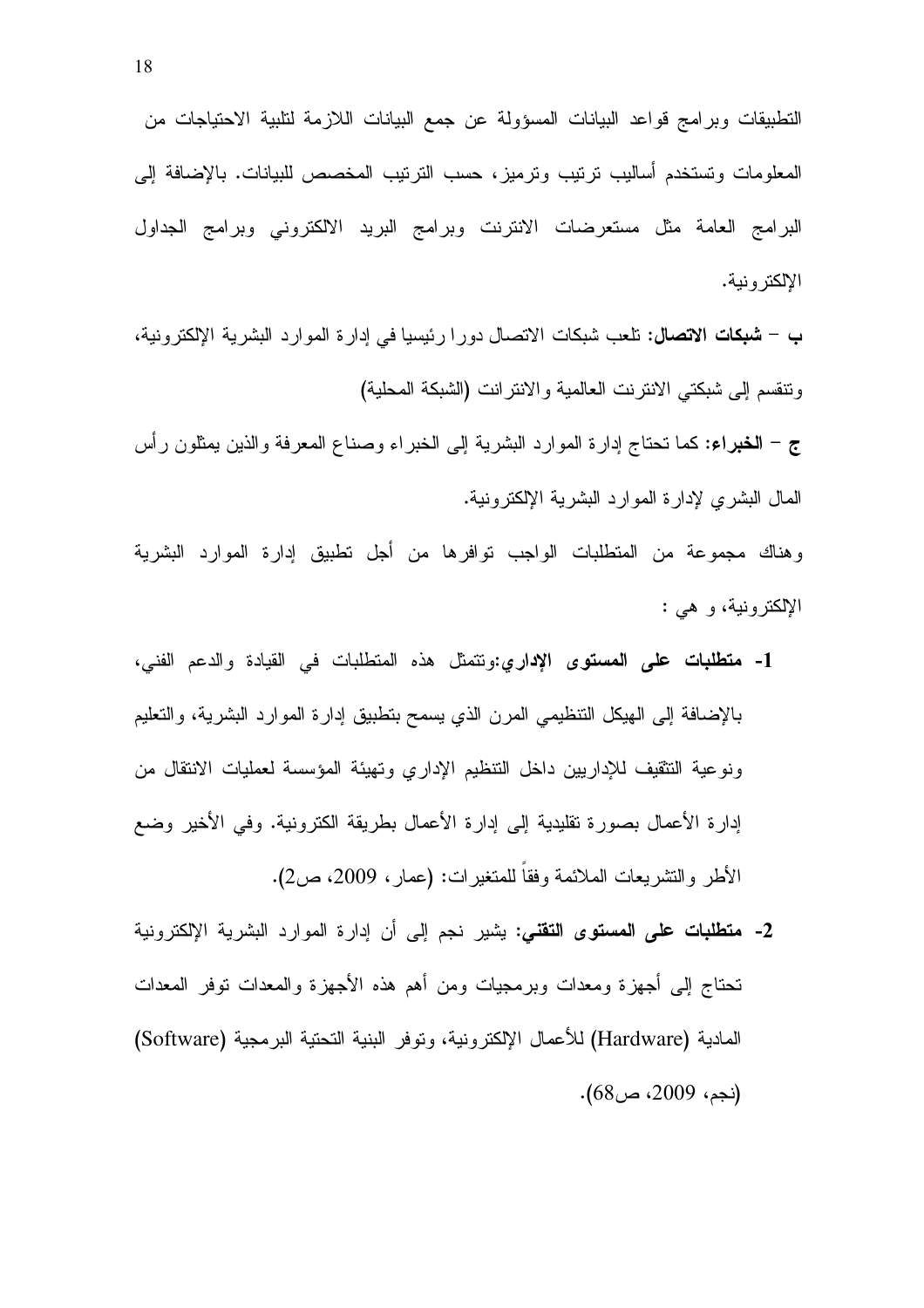- 3- **متطلبات على المستوى البشري:** مهما نطورت العلوم يبقى العنصر البشري هو العنصر الأكثر تأثيرًا في أي منظومة وبالنالي فإن إدارة الموارد البشرية الإلكترونية طورت من أجل تحقيق أهداف العنصر البشري، بالتالي فهي تقوم على الكادر البشري المؤهل، وإن توفير العنصر البشري المؤهل وتدريبه باستمرار في مجال تطبيقات الإدارة الالكترونية ورفع مستوى ثقافته النقنية بزيد من نجاح إدارة الموارد البشرية الإلكترونية(القحطاني، 2010، ص4).
- 4- **متطلبات على المستوى الأمني**: ونتمثل هذه الإجراءات في حماية المعلومات ونقليل القرصنة الالكترونية التي تهدف إلى سرقة البيانات أو تدميرها، وتطوير هذه الإجراءات بشكل دائم ومستمر لمواكبة التطورات في هذا المجال(بسيسو ، 2010، ص17).

#### 5–2 أهداف إدارة الموارد البشرية الإلكترونية(E-HRM)

يمكن القول أن أهداف إدارة الموارد البشرية نتبع من نكاملها مع أهداف الإدارة الإلكترونية بشكل عام، وتركز بشكل عام على النغيرات الجديدة في بيئة الأعمال من أجل زيادة مرونة الإجراءات والممارسات الإدارية ، وزيادة كفاءة إدارة الموارد البشرية،و تقليل التكاليف وأن نكون إدارة الموارد البشرية موجهة نحو خدمة الإدارة والعاملين في المؤسسة  $(Ruel&others, 2007, p5)$ 

ويشيران Marler and Fisher إلى أن أهداف تطبيق إدارة الموارد البشرية الإلكترونية يتمثل ( : Marler and Fisher, 2010, P. 33-34) T\$

- 1- تحسين الفاعلية من خلال تحسين الخدمات المقدمة من إدارة الموارد الإلكترونية.
	- 2- تقليل النفقات من خلال نبسيط عمليات إدارة الموارد البشرية.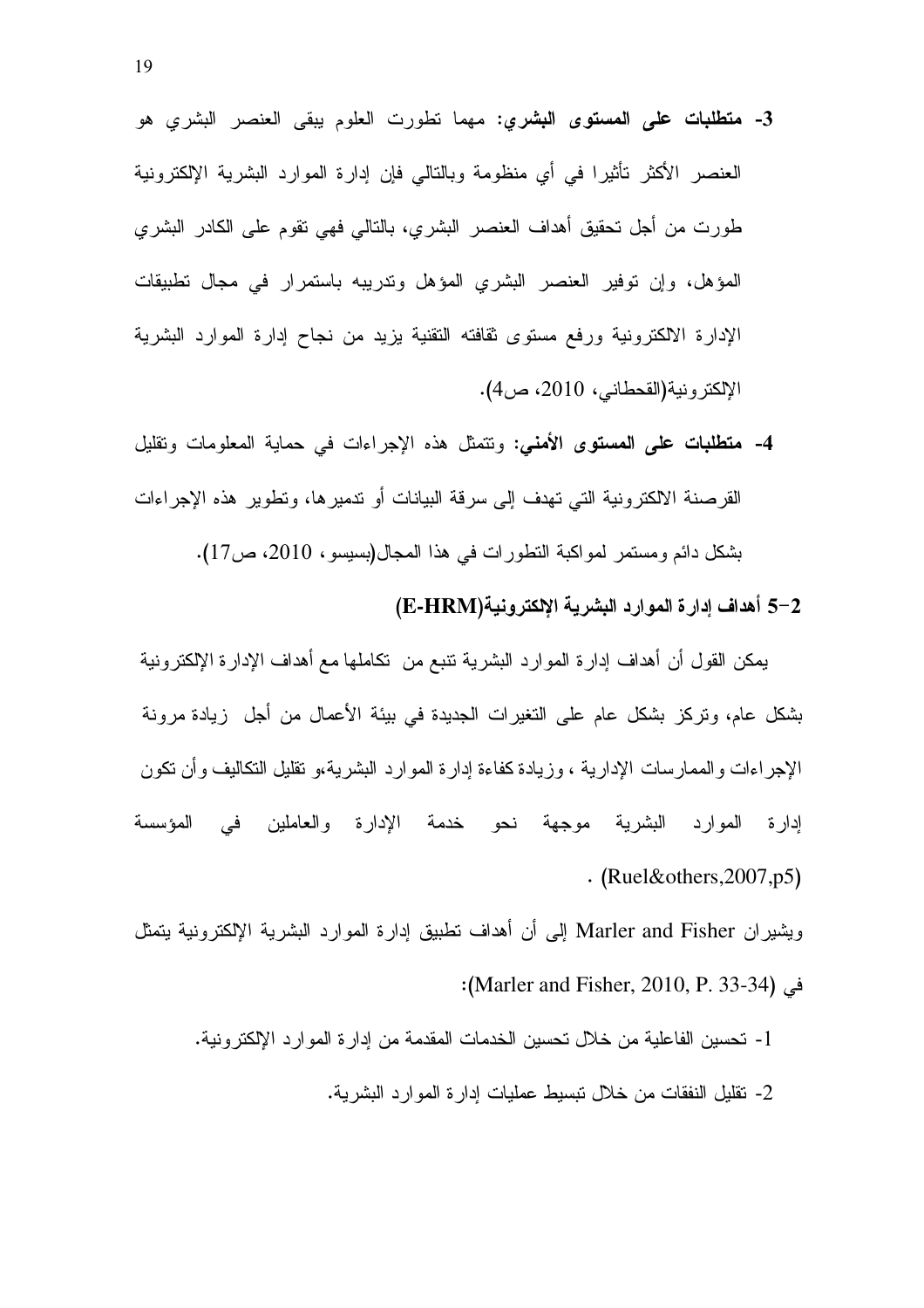والببيروقراطية والتخلص من تعقيدات العمل البومية، وتوفير المعلومات والبيانات لأصحاب القرار في الوقت الملائم، ورفع مستوى الرقابة داخل المؤسسة(عامر،2007، ص1).

من هنا يمكن القول إن إدارة الموارد البشرية الإلكترونية تسعى إلى تقديم خدمات إدارة الموارد البشرية بشكل فوري والكتروني، وهذا يحتاج إلى مراجعة الأسلوب التقليدي لإدارة الموارد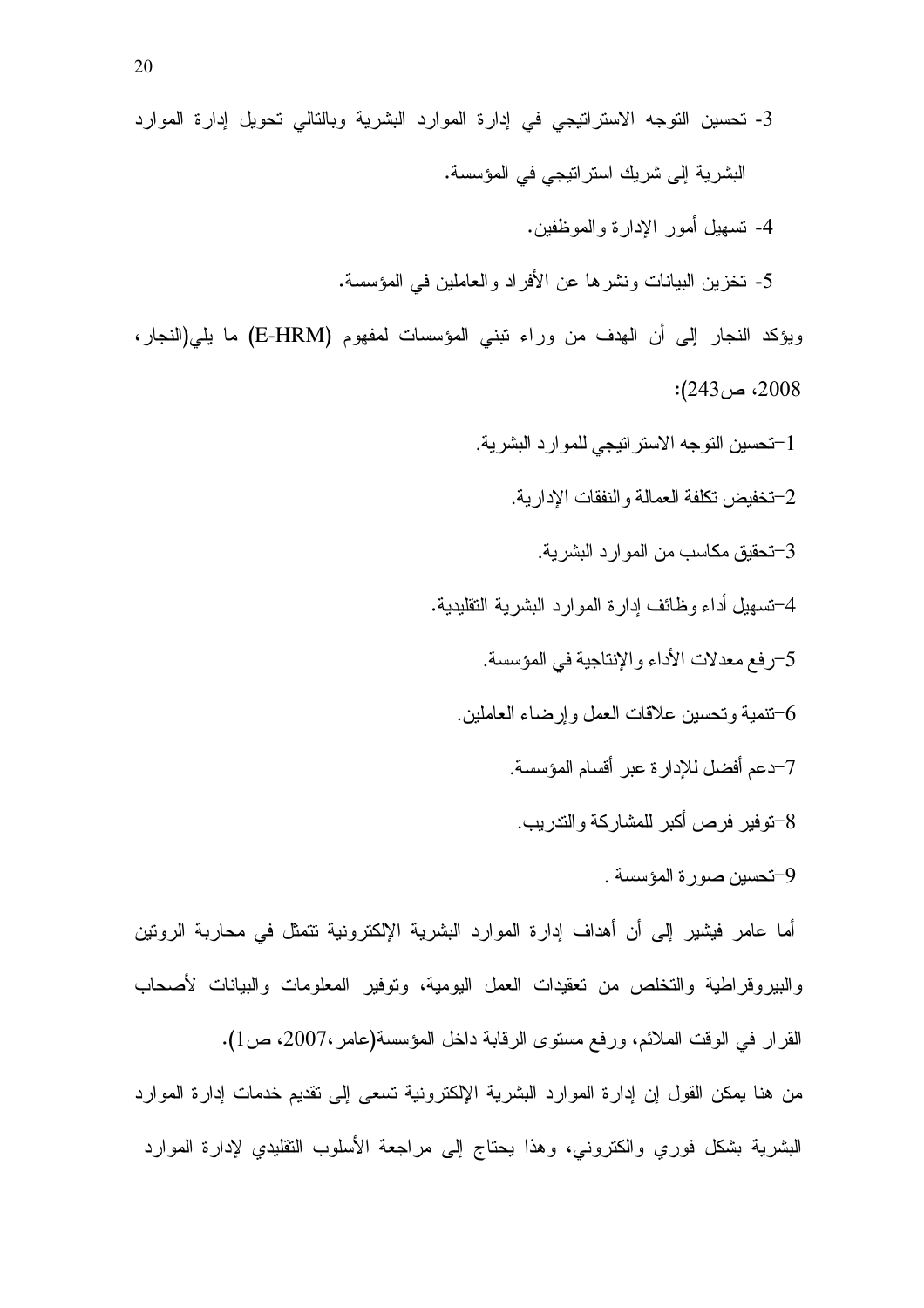البشرية وإجراءاته المتبعة ، وتحويله إلى نموذج متكامل عصري ضمن المفهوم الجديد( E-HRM  $\cdot$ (

ويشيران هوبكنز وماركهام إلىي أن إدارة الموارد البشرية الإلكترونية تهدف إلى القيام بمجموعة من المهام ويأتـي علـي ر أسها(هوبكنز ، وماركـهام، 2006، ص24): 1– نتفيذ التدريب بشكل أسر ع وتطبيق المهار ات المكتسبة بشكل فعال . 2–اكتساب قدر ات منميز ة تميز ها عن الآخر ين ـ 3–تحسين العلاقات بين المجموعات الوظيفية المختلفة داخل المؤسسة. 4–تحسبن الخدمات المقدمة للعملاء. 5-المرونة والاستجابة بشكل أفضل لمتغيرات السوق. 6–6 أثر إدارة الموارد البشرية الإلكترونية على تحسين الأداء:

نطرق العديد من الباحثين والمختصين لأثر الموارد البشرية على الأداء، حيث إن دمج النكنولوجيا مع إدارة الموارد البشرية يعمل على زيادة كفاءة عمليات إدارة الموارد البشرية، ويؤثِّر لِيجابيا في نفاعل الموظَّفين من خلال عمليات الاتصال بينهم، بالإضافة إلى تطوير وتغيير إجر اءات العمل والمهار ات المطلوبة سواء لدى إدارة الموارد البشرية أو لدى كافة أفراد المنظمة.

(Parry and others, 2007, p1)

ويشير (المركز القانوني للمستخدمين والنطوير في بريطانيا، 2006، ص2) إلى أن نظبيق تكنولوجيا إدارة الموارد البشرية منتوع وذو مدى واسع حسب حاجة المؤسسة، فقد يقتصر على الْجِدَاوِلْ الْإِلْكْتَرُونِيَةٌ ، وقد يُتَّعداه إلى الأنظَّمَة المعقدة ، فَمَنَّها ما يُتَّعلَّقُ بحلول كاملة، وهذا يعتمد بطبيعة الحال على الحلول التي تقدمها إدار ة الموارد البشر بة الإلكتر ونبة، ومنها ما بتعلق بوظائف معينة كالاستقطاب ، الاختيار ، تقييم الأداء ، والتعويضات والأجور وغيرها من وظائف بناءا على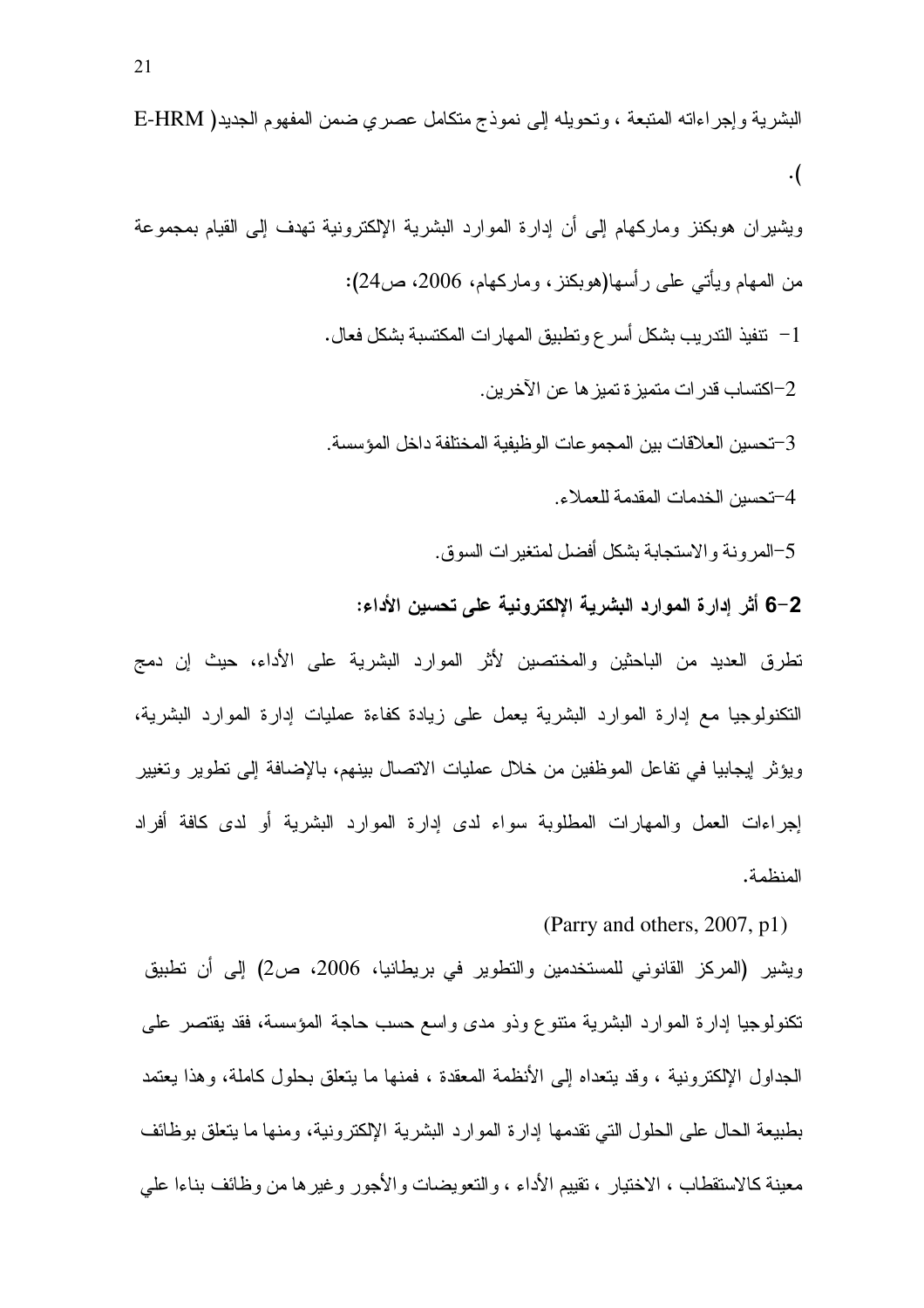التطبيقات المستخدمة ، مما يؤدي إلى نتوع أثر إدارة الموارد البشرية، وقد اشار المركز القانوني للمستخدمين والنطوير في بريطانيا أن أثر إدارة الموارد البشرية الإلكترونية نظهر في المجالات الآتية(CIPD,2006,p6):

> 1- يؤثر في تحسين جودة المعلومات بنسبة بلغت (91%). 2- يؤثر في تحسين سرعة توفر المعلومات بنسبة بلغت (81%). 3- ندعم تخفيض النكاليف والنفقات بنسبة بلغت (35%). 4- تحسين نوعية الخدمات المقدمة للموظفين بنسبة وصلت إلىي (56%).

إن استخدام إدارة الموارد البشرية الإلكترونية يفيد أيضـا في إحداث نكامل في الوصـول إلـى قواعد البيانات وذلك من خلال توسيع نطاق المعلومات المتاحة، وزيادة إمكانية وصول الأفراد إلىي قواعد البيانات من خلال البوابات الإلكترونية(العامودي، 2007، ص20).

ويشير (Shilpa and Gopal, 2011, P. 11,22) أن الفائدة المترنبة على استخدام إدارة الموارد البشرية الإلكترونية تتحدد في الرقابة على المستندات وبالتالي زيادة الشفافية وزيادة قدرة الإدار ة العليا على الرقابة على مختلف الأعمال في المؤسسة.

ومن الجدير ذكره أن استخدام النقنيات الحديثة في إدارة الموارد البشرية يقلل من التكاليف الإدارية الناتجة عن عمليات الأفراد، ونقليل فترة الاستقطاب والنعيين، بالإضافة إلىي نطوير نفاعل الأفراد مع الأنشطة المختلفة مثل تحديد حزمة المنافع والنعويضات والندريب من خلال الإنترنت وغير ذلك من المنافع الكثيرة التـي نتعلق بكافة وظائف إدارة الموارد البشرية الإلكترونية وبالتالـي تحصل المؤسسة على منافع أخرى عديدة من استخدامها ومن هذه المنافع ما يلي: (النجار، 2008، ص248).

1– إتاحة المعالجة الفورية للمعلومات المؤدية إلى تخفيض الدورة الزمنية.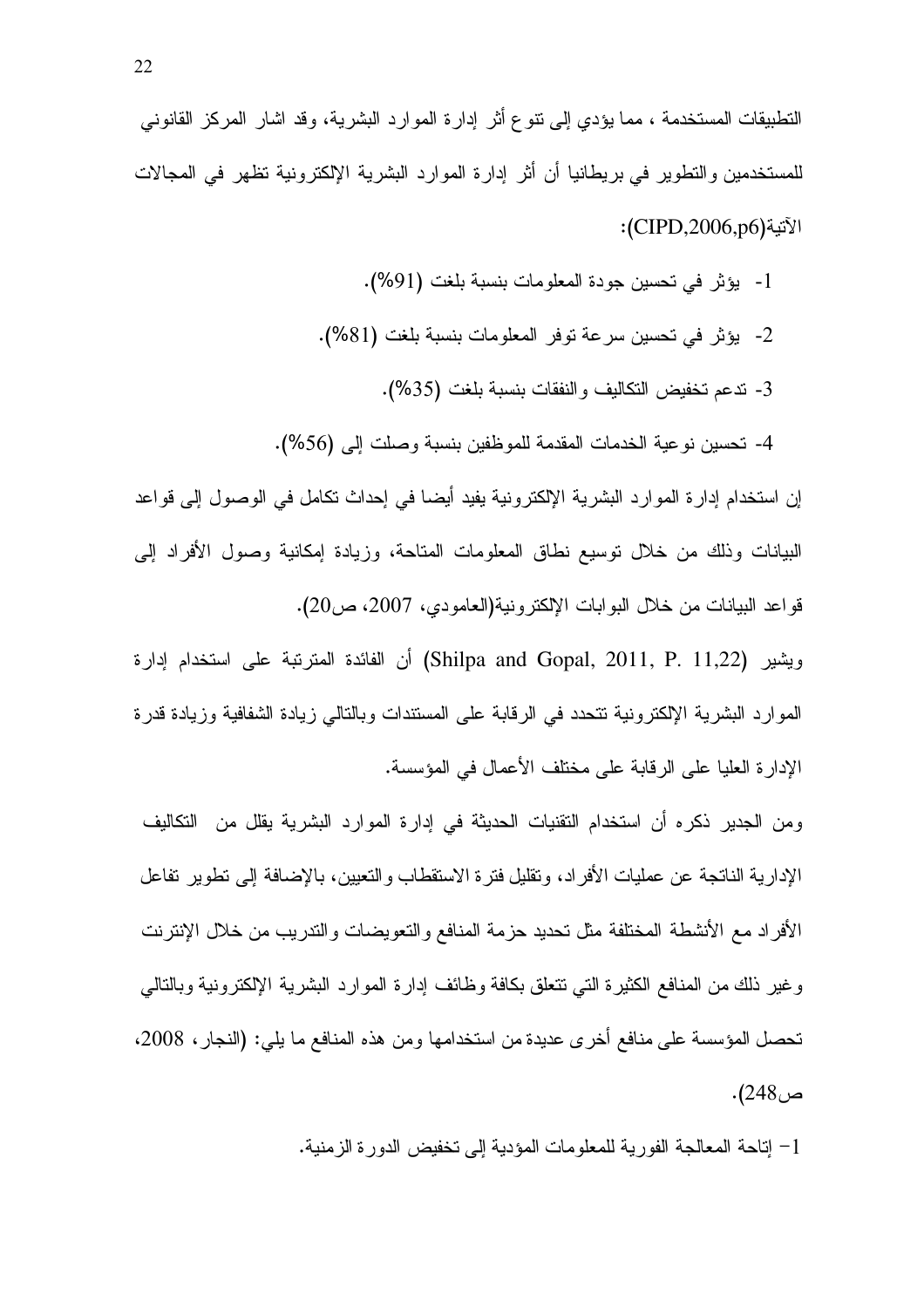2– نقليل التكاليف عن طريق أتمتة عمليات و أنشطة الموارد البشرية.

3− تقليل تكاليف التصحيح عن طريق تحسين دقة المعلومات الخاصة بالموارد البشرية

4– زيادة رضا الموظف من خلال تحسين جودة خدمات الموارد البشرية والوصول للمعلومات.

5– نخفيض نكاليف طباعة ونشر المعلومات عن طريق إناحة الوصول إليها مباشرة السماح لإدارة الموارد البشرية بالتحول إلى شريك استراتيجي للمؤسسة.

6– تحسين إنتاجية الموظف عن طريق إتاحة الوصول للمعلومات في أي وقت من أي مكان.

7– زيادة كفاءة تكاليف اتخاذ القرارات من خلال التحليل المطور لمعلومات الموارد البشرية.

8– نقليل منطلبات البنية التحتية لتكنولوجيا المعلومات من خلال استخدام واجهة خدمات الموارد البشرية.

وعلى الرغم من هذه الأهمية ، فما زالت بعض المؤسسات التي نعمل ضمن القطاع العام ، لا تحصل على هذه المزايا ولا تأخذ بها كنوع من التغيير المواكب لبيئة الأعمال المتغيرة ، حيث يشير (Foster,2008,p18) إلى أهم الصعوبات التي تعيق مؤسسات القطاع العام في التحول الي ادارة الموارد البشرية الكترونيا هو ضعف الثقة و العلاقة بين مدراء الادارات و مسئولي ادارة المو ار د البشر بـه .

#### استخدامات إدارة الموارد البشرية الإلكترونية

يمكن تطبيق إدارة الموارد البشرية الالكترونية في جميع الانشطة التسي تسستخدم فيهـا إدارة المو ارد البشرية التقليدية وفيما يلي شرح لبعض التطبيقات التي يمكن للشركة أن تستفيد منها في إدارة الموارد البشرية الالكترونية .

لقد أدى النطور الهائل في العصر الحالي في نقنية المعلومات إلى حدوث نغيرات واضــــحة فــــي الوظائف النقليدية للإدارة حيث تحولت إلى وظائف إلكترونية؛ مما أسهم في توفير الوقت والمال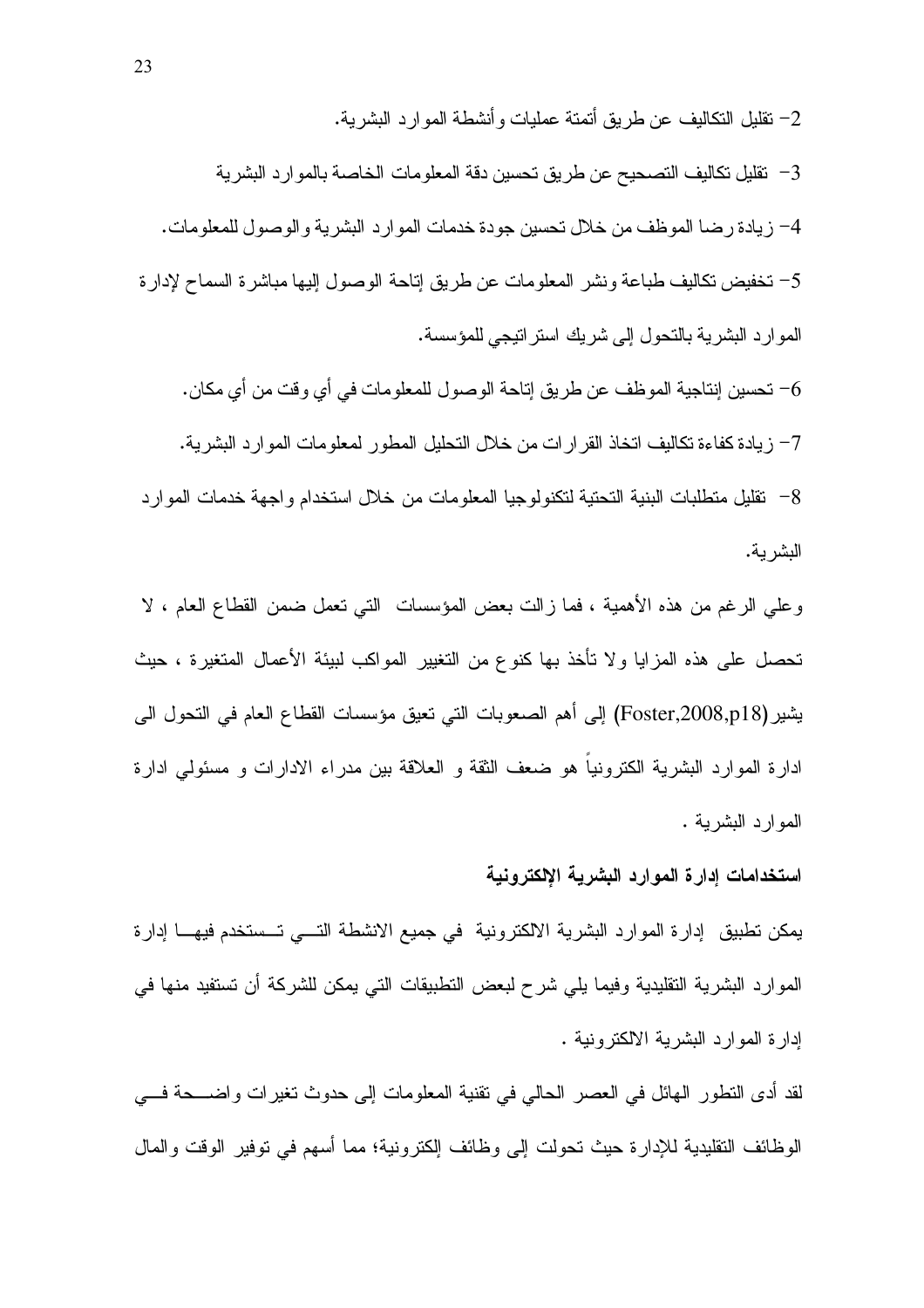والجهد والطاقات، ويذكر إدريس ( 2005م، ص19) أن نكنولوجيا المعلومات المعاصرة ساهمت في إحداث نغير في العملية الإدارية التقليدية، وأصــــبحت الإدارة الـحديثـــة نعتمـــد علــــي نظـــم المعلومات في التخطيط وفي تصميم الهياكل التنظيمية، وإدارة فرق العمل الجمـــاعي، وتحقيـــق النتسيق والرقابة عن بعد ؛ و فيما يلي بعض الامثلة :

#### أ . التخطيط الإلكتروني للموارد البشرية:

بري غنيم (2004، ص207) أن التخطيط الإلكتروني يعتمد على التركيز بصفة أساســـية علــــي استخدام التخطيط الاستراتيجي والسعى نحو تحقيق الأهداف الإستراتيجية، حيــث ان القـــرارات التي تتخذ من خلال النظم الإلكترونية في نتصف أعمالها بالشمولية في مختلف أقسام المنظمـــة وإداراتها، ويعتمد التخطيط الإلكتروني أيضا في ظل الثروة الإلكترونية على استخدام نظم جديدة للمعرفة كنظم دعم القرار، والنظم الخبيرة، ونظم الشبكات العصبية الاصطناعية، كما يعتمد أيضا علىي نبسيط نظم وإجراءات العمل.

وبطبيعة الحال يختلف التخطيط الإلكتروني تماما عن التخطيط التقليدي، حيث أشار نجم إلـــي أن هناك اختلافات أساسية بين التخطيط الإلكتروني والتخطيط التقليدي نتمثـــل فـــي(نجـــم،2004،  $(237)$  ص

1- التخطيط الإلكتروني عملية ديناميكية في اتجــاه تحقيـــق الأهـــداف التـــشغيلية والفنيـــة والإستر اتيجية والقابلة للنطوير المستمر ، بعكس التخطيط التقليدي الذي يحتاج إلىي وقست وجهد كبيرين في جميع المعلومات حول الأهداف التي ترغب المؤسسة في تحقيقها على المدى القصير والمتوسط وطويل الأجل.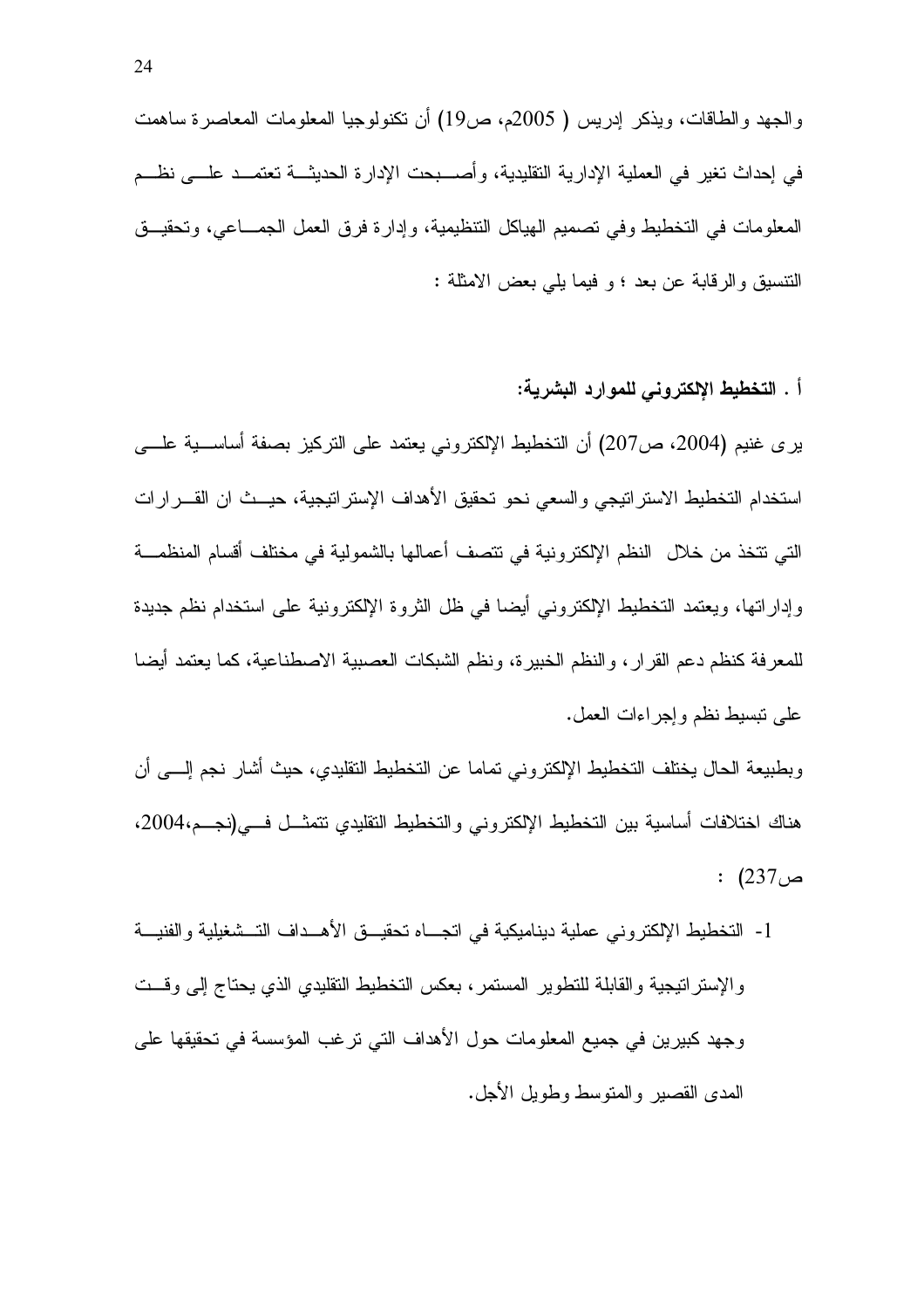- 2- أن المعلومات الرقمية دائمة الندفق و نضفى استمرارية على كل شيء في الشركة بمـــا في ذلك التخطيط الزمني المتقطع إلى تخطيط دائـم ومـستمر لخدمــة لإســتراتيجية المؤسسة.
- 3- التخطيط الإلكتروني هو تخطيط أفقي في إطاره العام بـــين الإدارة والعـــاملين، بينمـــا التخطيط النقليدي كان في جوهرة تخطيط أعلى \_ أسفل ( أي أنه تخطيط تفرضه الإدارة العليا).(نجم، 2004، ص 237)

#### ب : التنظيم الإلكترونى للموارد البشرية

يشير (نجم ،2004، ص251) أن النتظيم الإلكتروني للموارد البشرية هو الإطار فضفاض يهدف البي نوزيع واسع للسلطة والمهام والعلاقات الشبكية– الأفقية التبي تحقق النتسيق التشغيلبي من أجل إنجاز الأهداف المشتركة لأطراف التنظيم، فمع الانترنت يتم التحول من منظمة التركيـــز علــــى الهياكل والخصائص التنظيمية الرسمية إلى منظمة نركز على الهدف الواحد المشترك.

ويذكر غنيم (2004م) أن التنظيم الإلكتروني للموارد البشرية يعتمد على إجراء نغيـــرات فــــي مستويات وشكل الهياكل التنظيمية، فيتم تحويلها من الشكل الطويل إلى الشكل البيـــضـاوي، كمــــا يتطلب أيضا إحداث تغيرات في الهياكل التنظيمية نفسها؛ لمواجهة مشكلات التنظيمات الإداريــــة النقليدية والنقليل من استخدامها، ويتم ذلك مـــن خــــلال نجميــــع الوظــــائف، أو إعـــادة نوزيــــع الاختصاصات، أو استبعاد بعض الوحدات الإدارية من التنظيم، واســتحداث بعــض الوحــدات التنظيمية الجديدة، كما يتطلب التنظيم الإدار ي للمنظمات المعاصسر ة أن يتسضمن العديسد مسن الوحدات الإدارية الجديدة، والتي يتمثل أهمها بصفة أساسية في الوحدات التالية:

- 1- إدارة قواعد البيانات والمعلومات والمعرفة الكترونيا.
	- 2- إدار ة الدعم النقني للمستفيد.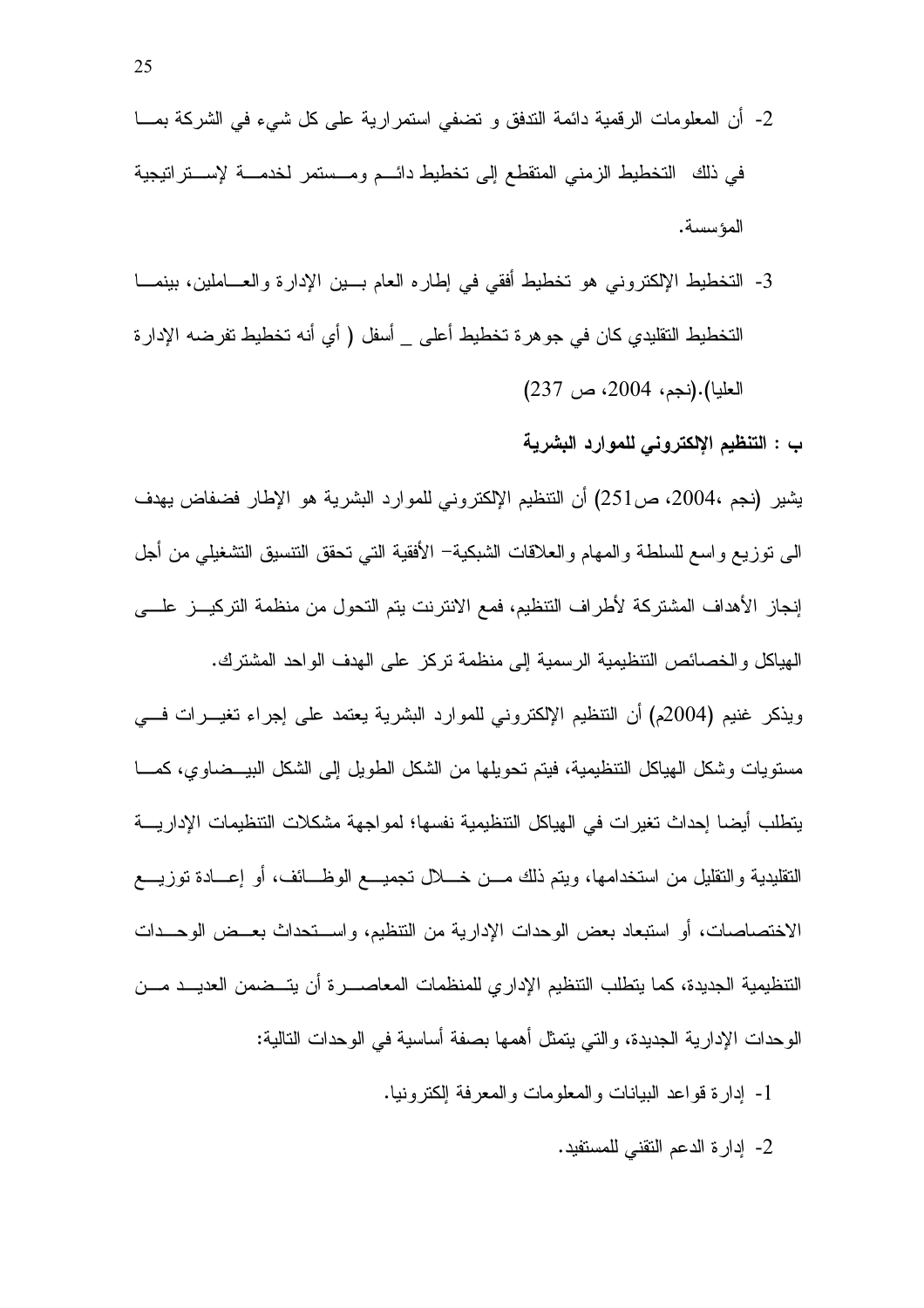3- إدارة علاقات العملاء إلكترونيا.

ويؤكد (نجم ،2004، ص252) ان هناك نغيرات نتوافق مع إعادة نتظيم للمنظمات والمؤسسات في ظل الشبكة العالمية ( الإنترنت) وثورة الاتصالات والمعلومات، وهي كما بلي:

- 1- التنظيم الشبكي مقابل أشكال التنظيم التقليدي: حيث يتسم النتظيم الشبكي بكونه تنظيمـــا مرنا للاتصال والنعاون بين الأفراد.
	- 2- تحقيق الانترنت التشبيك الفائق والواسع بين جميع العاملين عن طريق الشبكة الداخلية.
- 3- مع شبكات الأعمال والانترنت أصبح بالإمكان تحقيق نمط جديد من الـــشركات وهـــي الشركات الافتراضية التي تقوم على توظيف مزايـــا الانترنـــت فـــي تبـــادل البيانــــات الإلكتر ونية.

ثالثًا: التوجيه الإلكتروني للموارد البشرية:

أن النوجيه الإلكتروني للموارد البشرية يعتمد على وجود القيادات الإلكترونية التبي تـــسعى إلــــي نفعيل الأهداف الديناميكية والعمل على تحقيقها، كما يعتمد أيضا على وجود قيادات إدارية قادرة على النعامل الفعال بطريقة الكترونية مع الأفراد الأخرين، والقدرة على تحفيـــزهم وتعــــاونـهم؛ لإنجاز الأعمال المطلوبة كما يعتمد النطبيق الكفء للنوجيه الإلكتر ونبي على اســـنخدام شـــبكات الاتصالات الإلكترونية المتقدمة كشبكة الإنترنت بحيث يتم إنجاز وتتفيذ كل عمليات التوجيه من خلالها.

أن قيادة الذات هي الأكثر بروزا في الإدارة الإلكترونية، فالقائد الإلكتروني مطلوب منه أن يتخذ قرارات سريعة فورية، مما يجعله بحاجة إلى نطوير انجاهات وقواعد خاصة للحالات المختلفــة التي تساعده على سرعة الاستجابة. ولهذا فإن القادة الإداريين الناجحين بتسمون بعدة خـــصائص منها: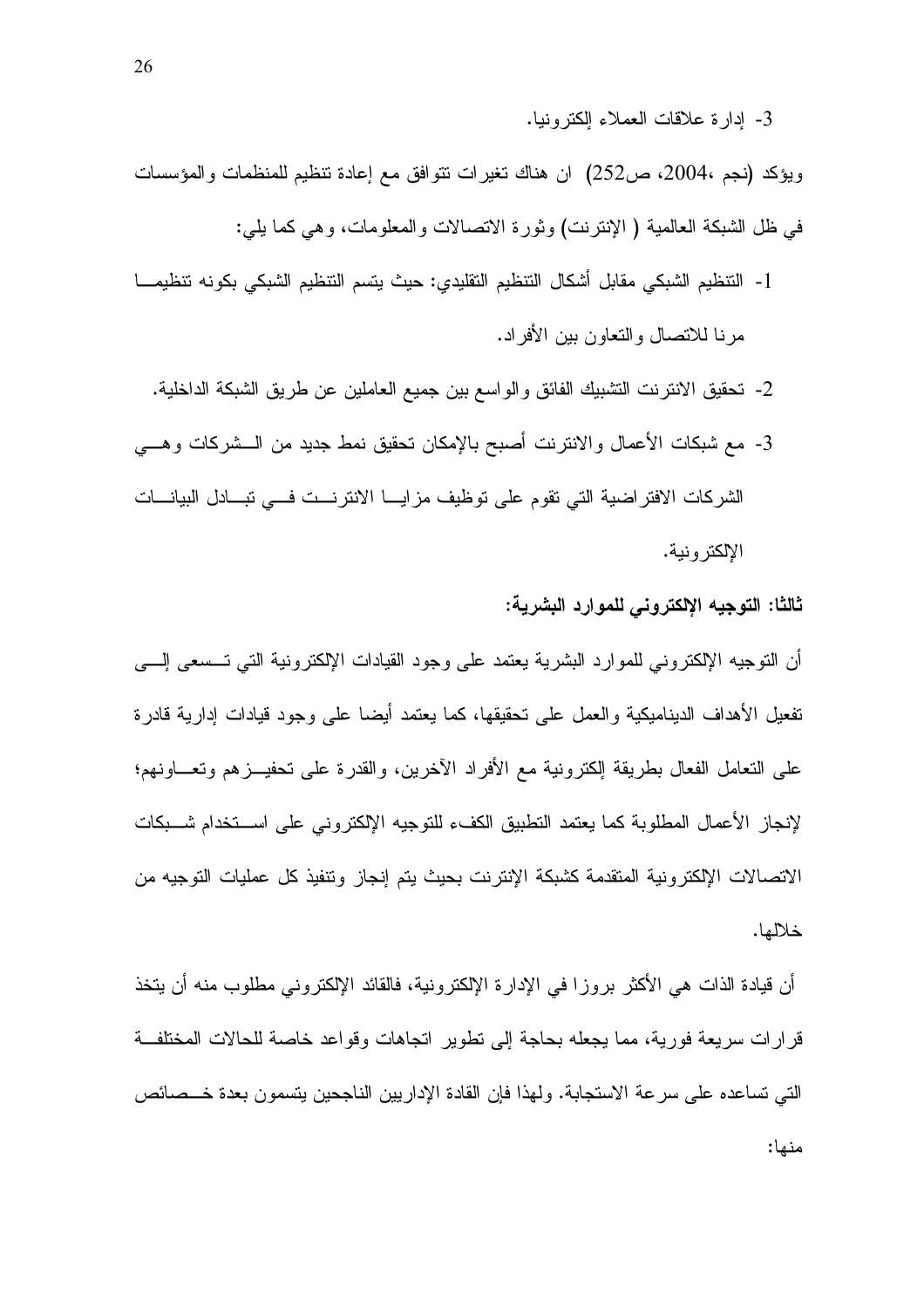- 1- القدرة على تحفيز أنفسهم ولإبقاء على انجاز المهام.
	- 2- فهم المنظمة ومساهماتها من أجل حل المشكلات
		- 3- الرغبة في المبادرة من أجل حل المشكلات.
- 4- البر اعة، المهار ة، و المرونة في النكيف للبيئة المتغير ة.
- 5- المسؤولية عن مساراتهم المهنية وأنشطتهم وتطورهم.

كما يورد (غنيم، 2004، ص73) بعض المهارات الأساسية التي يجب أن نتـــوفر فـــي القيـــاد الإلكتر ونية:

- 1- مهارات المعارف الإلكترونية: مثل تقنية المعلومات فسي الحاســبات الآليـــة وشـــبكات الاتصالات الالكتر ونية والبر مجيات الخاصة بها والتعامل الجيد معها.
- 2- مهارات الاتصال الفعال مع الآخرين: حيث يتطلب هذا الأمر ضرورة تأسيس علاقـــات عمل جديدة من خلال استخدام جميع أنواع الاتصالات سواء كانت مكتوبة أو شفهية.
- 3- مهارات إدارية: وهي نضمن مهارات نحفيز الأفراد الآخرين بالمنظمـــة نحـــو العمـــل

الجماعي والنعاون بالإضافة إلى مهارات النخطيط والتنظيم والمنابعة والرقابة. علاوة على ذلك ، يتعين على القياديين والمديرين متابعة كل جديد في حقل التقنيات الإلكترونيــــة و أن يتحلوا بثقافة الإبداع والانفتاح والمرونة والتبي نعد من ضروريات هذا العصر ؛ لكي يتمكنوا من التخطيط السليم والجيد للدخول إلى عصر الثورة الرقمية والاستفادة من إمكاناته في تطـــوير أداء المنظمات ورفع كفاءتها الإنتاجية.

#### الرقابة الإلكترونية للموارد البشرية:

يعنقد الباحث إلى أن الرقابة الإلكترونية أكثر كفاءة من الرقابة النقليدية القائمة علـــي العلاقـــات والمساءلة الرسمية، وهذا يفسر الاتجاه المنزايد نحو التأكيد علــــى الثقــــة الإلكترونيــــة والــــولاء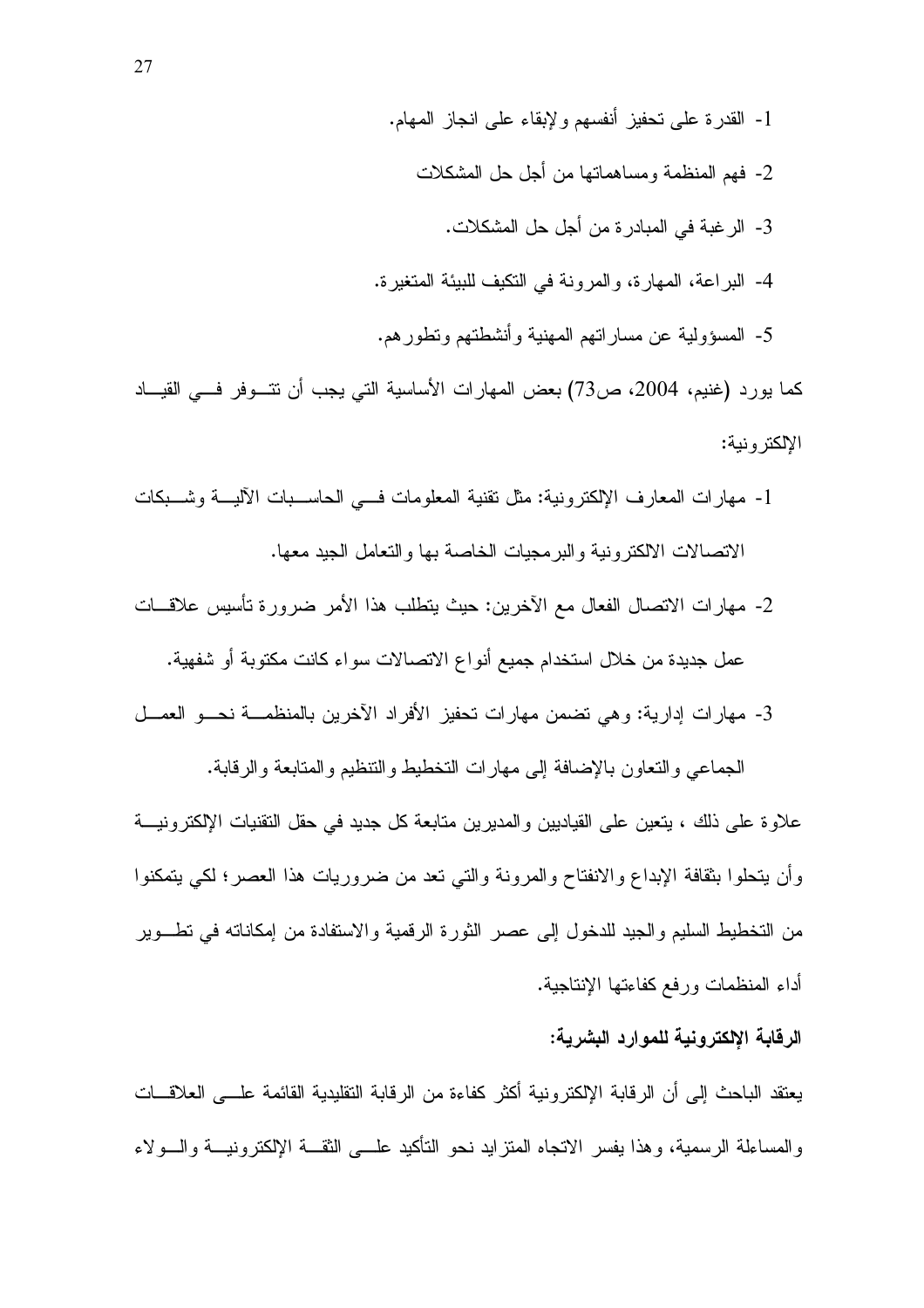الإلكتروني بين العاملين والإدارة، وهذا ما يحول الرقابة البي عمل، وهناك العديد مـــن المزايـــا للرقابة متابعة لندفق المعلومات ، و من المزايا التي نوفرها الرقابة :

- 1- أنها تحقق الرقابة المستمرة بدلا من الرقابة الدورية.
- 2- نحقيق الرفابة والمنابعة الآنية المستمرة بدلا من الرفابة القائمة على معلومات الماضــــى، فهي تحقق الرقابة بالنقرات (Clicks) بدلا من الرقابة بالنقارير .
	- 3- نحد من ألاخطاء التي تحدث داخل المنظمة و تصحيحها أو لا بأول .
- 4- إن الرقابة الإلكترونية تحفز العلاقات القائمة على الثقة، وهذا يقلل مـــن الجهـــد الإداري المطلوب في المتابعة و الر قابة الإدار بة.
- 5- إن الرقابة الإلكترونية تدعم استخدام على المدخلات أو العمليات أو الأنـــشطة لـــصـالـح الاعتماد المتزايد على النتائج، فهي إذن أقرب إلى الرقابة بالنتائج.
- 6- أن الرقابة الإلكترونية تساعد على انخراط الجميع في معرفة ماذا يحدث في المنظمة من متغيرات، واحتياجات؛ من أجل تحقيق اهداف الانتاج والحد من المفاجآت في المنظمة.

إجراءات التوظيف الإلكتروني للموارد البشرية:

النَّوظيف الإلكتر ونبي يشمل الإجر اءات التالية:

- 1- الإعلان عن الوظائف الشاغر ة: من خلال شبكة الإنترنت الخاصة بالشركة وذلك حسب طبيعة الوظائف وسياسة النوظيف الخاصة بالشركة.
- 2- نوفير آليات البحث: تعد تقنية قياسية يمكن الحاقها بسهولة بشبكات الإنترنت وتساعد تلَّــك الآليات الموظفين في الحصول على الوظيفة المطلوبة.
	- 3- وجود روابط لأصحاب العمل السابقين والمؤسسات النعليمية.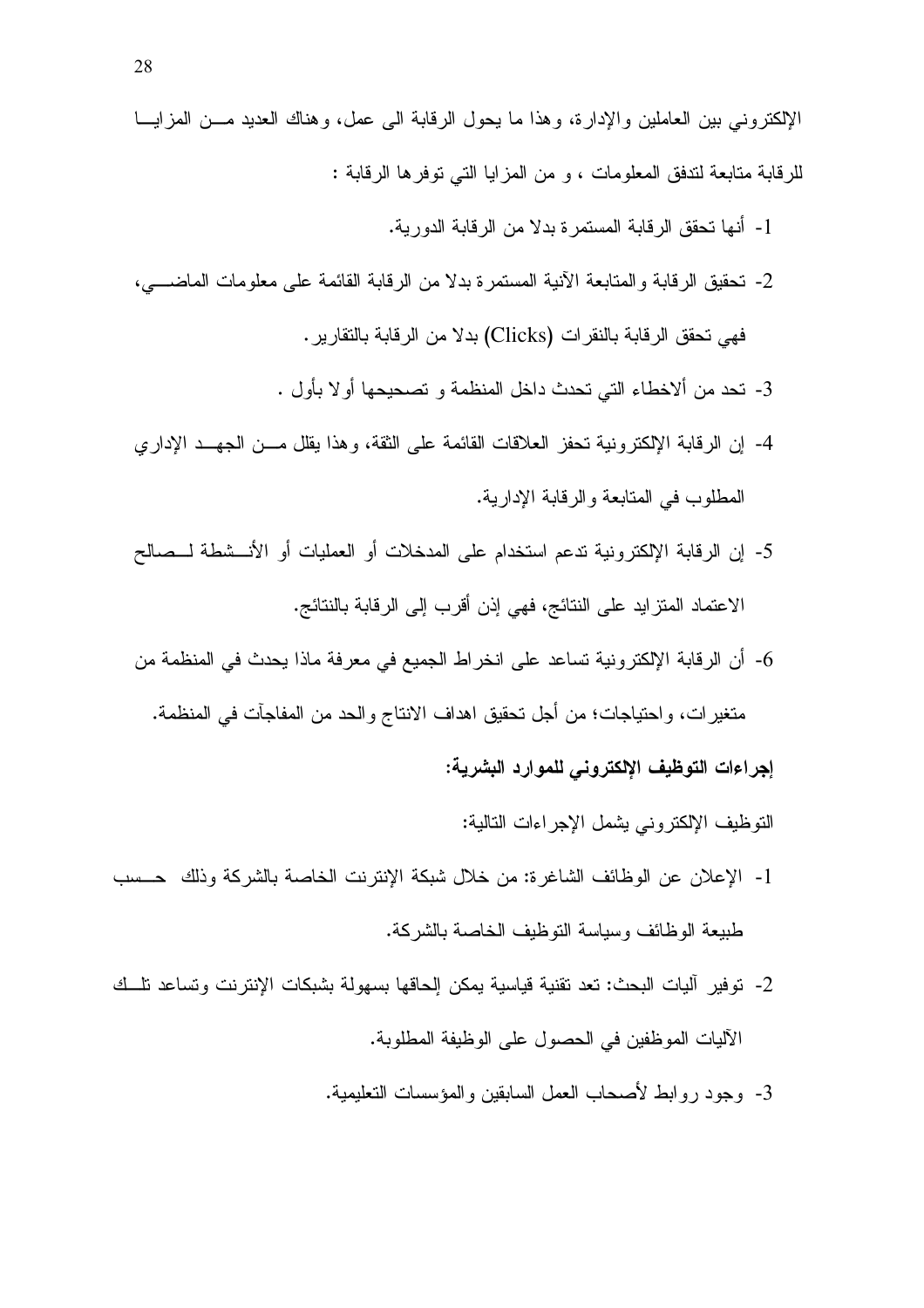- 4- نظم منابعة المتقدمين للوظائف: وهي برامج مسح ضوئي للسيرة الذاتيـــة تحتـــوى علــــي (OCR) optical character Recognition
- 5- إجراءات اختبارات على الإنترنت: مما يفيد في عدم الحاجة إلى جميع المتقدمين للوظيفة بمكان محدد وإمكانية إجراء عملية التصفية لعدد ضخم من المتقدمين في الوقت نفسه.

#### مزايا نظام التوظيف الإلكتروني:

- 1- توفير الوقت في عملية التوظيف: حيث يتم تحديد طبيعة الوظيفة والمواصـــفات للـــشخص المنقدم لشغلها ونشر الإعلان بشبكة الإنترنت وإرسال بريد إلكترونبي إلىي الأقسام المعنيـــة وفرز طلبات العمل على الإنترنت وبدء عملية النقييم. مثل نظام My Job ، My profile كم Market.(نجم، 2004، ص282)
- 2- توفير في التكاليف : مما يوفر على الشركة المتعاقدة من دفع نفقات إضافية، للوسطاء ، و الإعمال الورقية ، و تكاليف العمالة الإضافية ........ الخ .
- 3- توصيف الوظائف : ويمكن أن ينجح نظام التوظيف الإلكتروني من خلا<u>ل و</u>ضــــع معــــايير لنوصيف الوظيفة والمواصفات المطلوبة بتحديد المهارات و المهام و الواجبــات بــصورة اسرع ، وتطوير نظم الحصول على الأفراد ذوي المواصفات اللازمة ، وتــصميم مواقـــع سهلة الاستخدام للإعلان عن الوظائف يراعى فيها سهولة الوصول على قائمة بالوظــائف المتاحة و تحديثها بصورة دورية مع وجود روابط نتيح للمتقدمين مراسلة الأشخاص الذين تم اختيار هم للتعيين.

7–7 معوفات تطبيق إدارة الموارد البشرية الالكترونية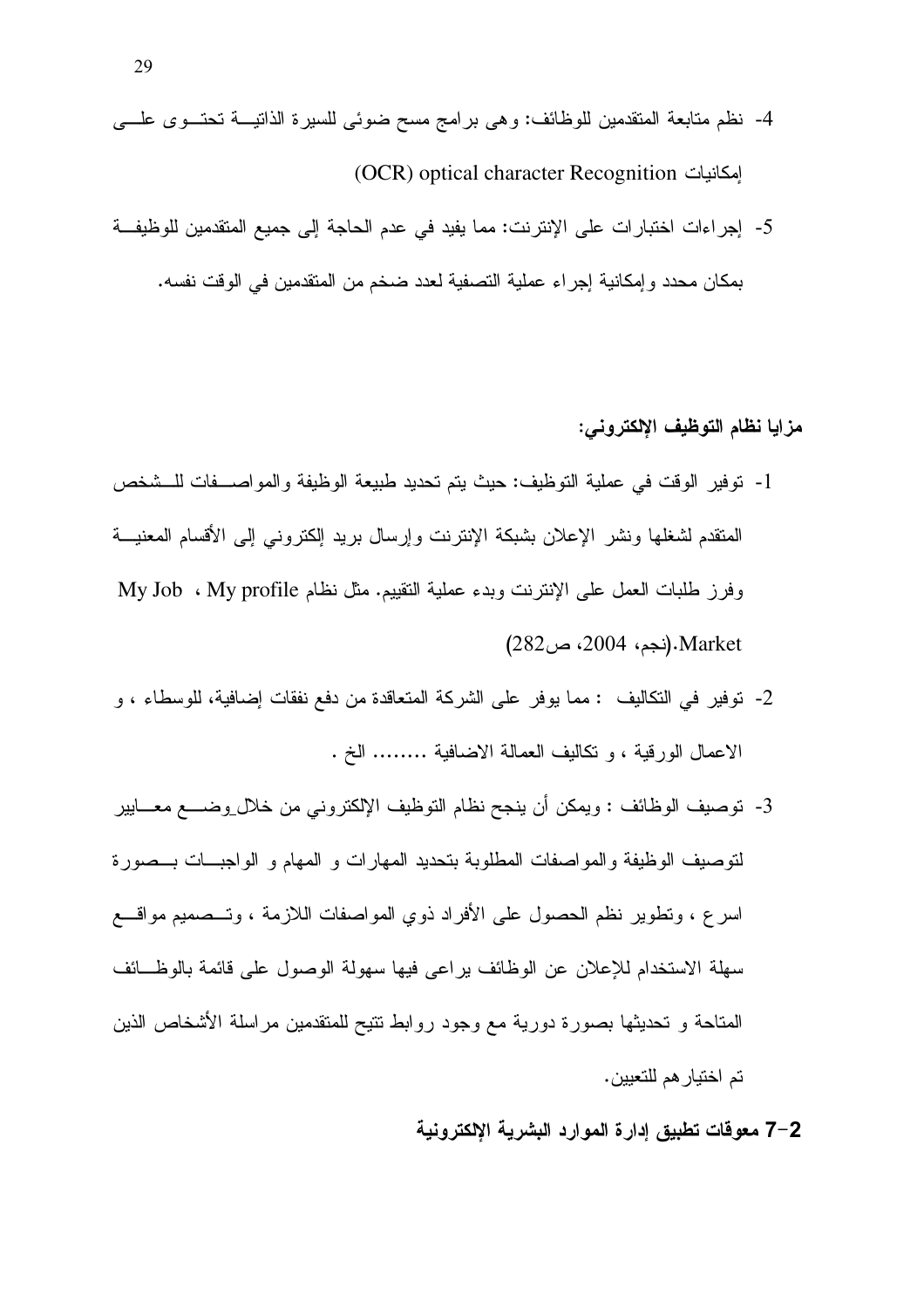إن إدارة الموارد البشرية الالكترونية من المعارف على تغيير الحديثة التي تعمل على تغيير إجراءات وطرق العمل في المنظمات، مما يثير مخاوف بعض العاملين في المنظمات والذين يعتقدون بأن إحلال النكنولوجيا مكانهم سيلغى العديد من الوظائف القائمة والمنوقعة، وقد بنشأ عن هذا الاعتقاد معارضة بعض العاملين ونقابات العمال لتطبيق نظم إدارة الموارد البشرية الالكتر ونية..

وهناك العديد من المحددات التي نكون قد نكون سببا رئيسيا في إعاقة نطبيق الموارد البرية الالكترونية، منها إلغاء الحدود بين قسمي الموارد البشرية ونكنولوجيا المعلومات في المنظمة الأمر الذي سيحد من سرية معلومات الموظفين ، كما أن عملية أتمتة الأعمال في إدارة الموارد البشرية سيؤدى إلى فقدان العاملين بإدارة الموارد البشرية إمكانية الاتصال مع أفراد المنظمة، وهناك صعوبة اخرى نتشأ عن اختلاف الجوانب الثقافية لدى العاملين والتبى نلعب دوراً أساسيا في نجاح أو فشل نظم الموارد البشرية الالكترونية خاصة عندما نعمل على النطاق الدولمي ، الأمر الذي يتطلب النوافق مع المعايير المتعارف عليها خصوصا عند بناء الويب( Hopkenz  $\cdot$  (and other, 2007, p4

ومن أهم التحديات الأخرى التي تواجه إدارة الموارد البشرية عند التحول إلى إدارة الموارد البشرية الإلكترونية ما يلي: (هوبكنز، وماركهام، 2006، ص39-44)

1-الغاء الحدود بين قسمي الموارد البشرية وتكنولوجيا المعلومات ، حيث كان طاقم العمل بقسم تكنولوجيا المعلومات في الشركات منعزلا إلى حد ما عن غيره من الأقسام الأخرى في المؤسسة.

2-تحسين مكانة إدارة الموارد البشرية، فعلى عكس نظم الإدارة التقليدية الخاصة بالموارد البشرية التبي كانت سابقًا مستقلَّة بذاتها ، وكان استخدامها يقتصر على العاملين فيها ، وتعد نظم الإدارة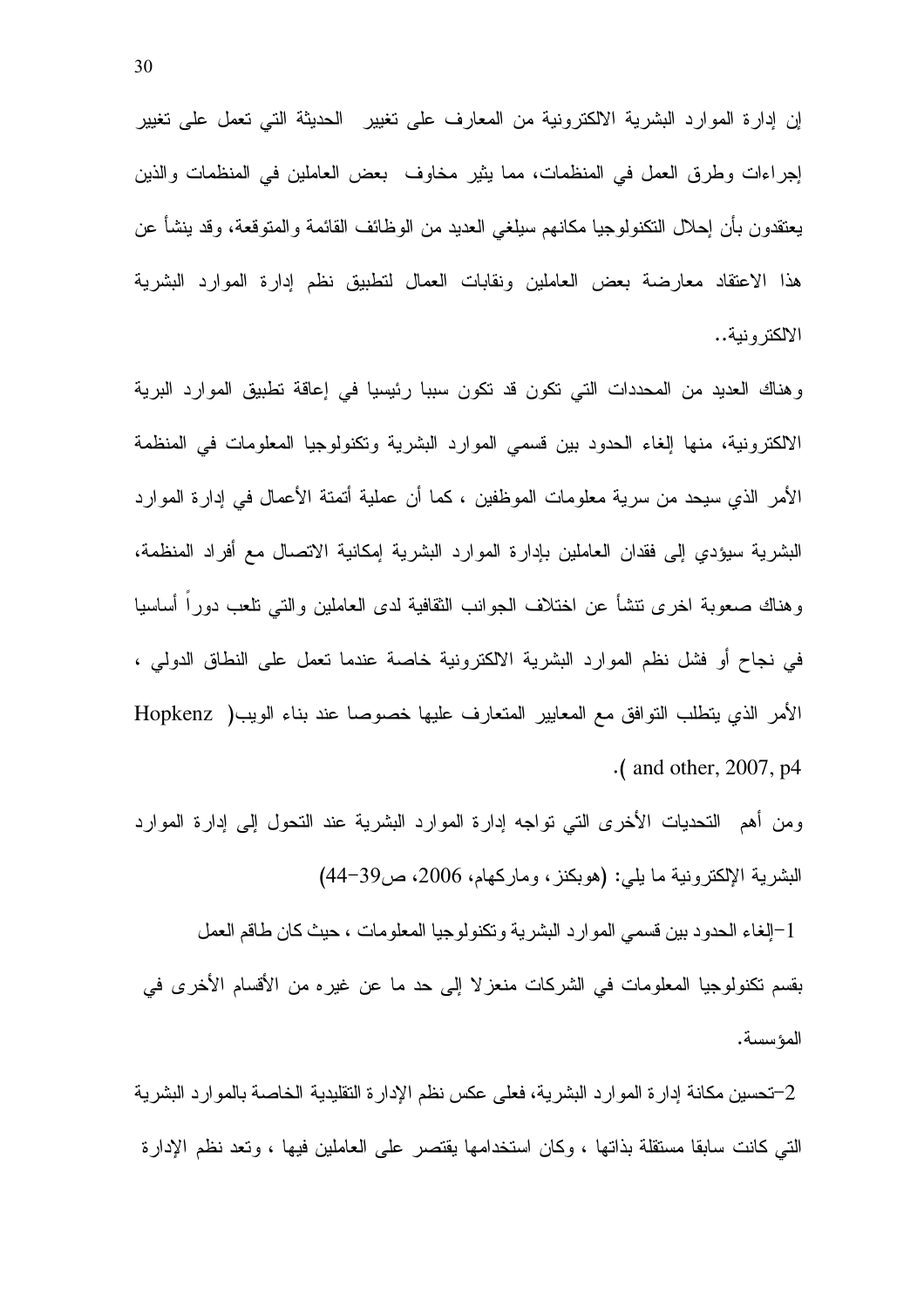الإلكترونية للموارد البشرية متاحة للجميع كما يمكنها إحداث نكامل بينها وبين مختلف الجوانب الخاصة بنظم المؤسسة.

3-حاجة العاملين في إدارة الموارد البشرية إلى فهم طبيعة عمل المؤسسة ، حيث يتطلب التكامل بين العاملين في إدارة الموارد البشرية من ناحية والعمل ؛ نظام الإدارة الإلكترونية للموارد البشرية.وسيحتاج المتخصص في نظم الإدارة الإلكترونية للموارد البشرية لمعرفة كيفية عمل الشركات المختلفة مع بعضها البعض ودور الموارد البشرية في النتسيق بين بعضها البعض، وسنكون هناك حاجة إلى انتقال المهام المختلفة من وإلى الموارد البشرية باستمرار .

4- فقدان العاملين بالموارد البشرية للاتصال مع الأفراد ، فمن المحتمل في أي عملية أتمتة أن يقل دور العامل البشري والتواصل بين الأفراد. وقد يتسبب إدخال نظم الكمبيوتر في اعمال التي تتم بين الموظفين وأقسام الموارد البشرية في فقدان العاملين بهذه الأقسام الاتصال بالأفراد الذين يهتمون بأمورهم ، وربما بشعر الموظفون أن المؤسسة قد قللت من اهتمامها بهم. لذلك بنوجب على المؤسسة أخذهم في الاعتبار عند تخطيط وتحديد أهداف النظام.

لنظر في احتياجات المؤسسة الفعلية ومعرفة مدى قدرة البنية التحتية الخاصة بها على تلبيتها $\rm 6$ و اتخاذ القر ار بشأن تنفيذ و تطبيق النظام الملائم الذي يمكن أن يحقق أقصبي فائدة للعمل بالمؤسسة. 7–الحفاظ على مسنو ي جودة الخدمة ، فهناك احتمال لانخفاض مسنوبات جودة الخدمة في بدابة تطبيقه كنتيجة لتحويل النظام من تقليدي إلى إلكتروني.

#### 8-2 تحديات ما بعد التطبيق :

يشير (براون، 2005، ص87) أن المنظمات تواجه تحديات كبرى تحول دون الاستفادة من النقنيات الحديثة في إدارة الموارد البشرية منها ما يلي: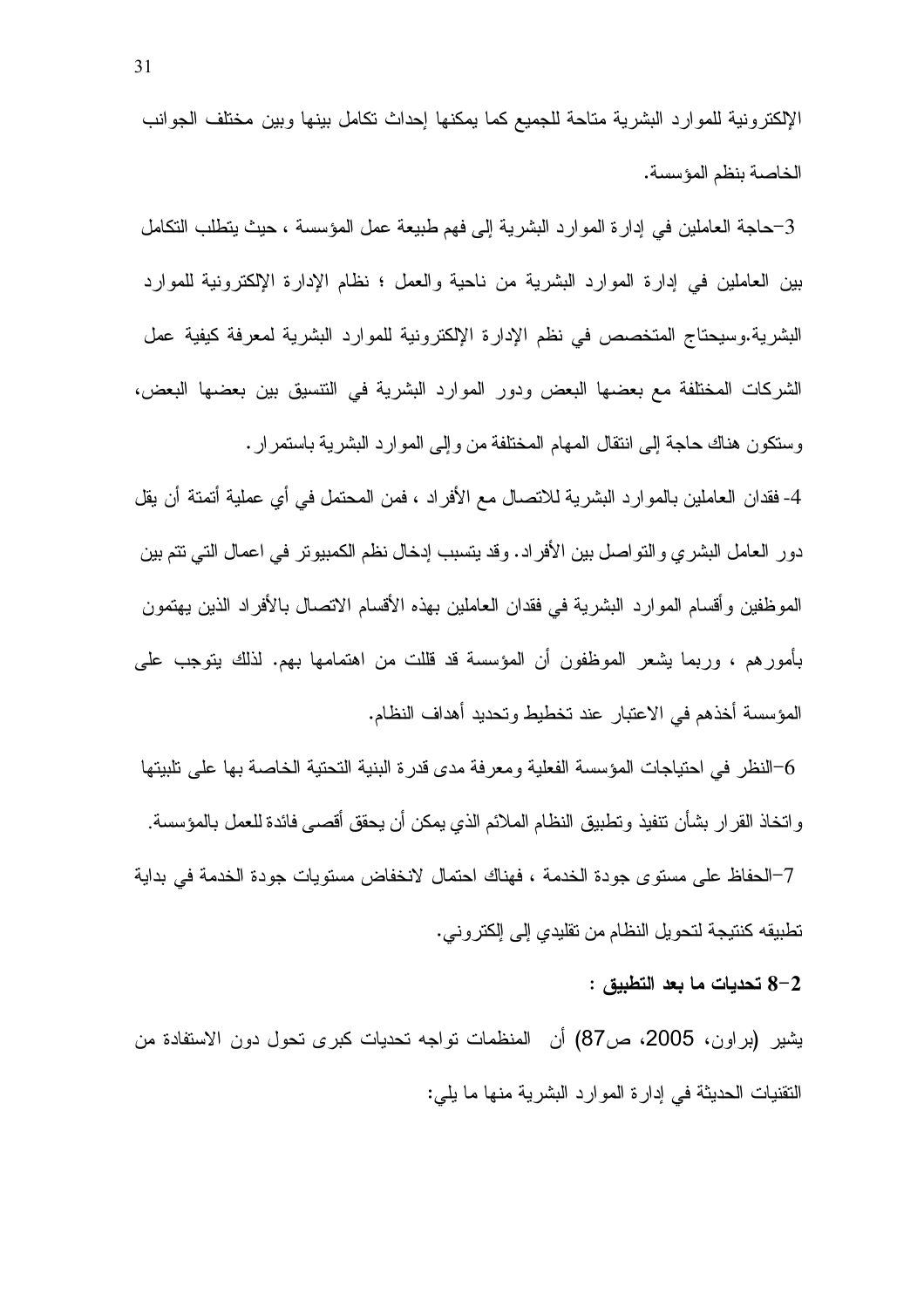أولا : المعوفات الإدارية: يوجد بعض الوحدات الادارية في المنظمات نطبق بعض الأساليب الإدارية النقليدية مثل الأسلوب الببيروقراطي كنموذج للعمل بها، وهذه الأساليب لا نتناسب أحيانا مع منطلبات الإدارة الإلكترونية للموارد البشرية.

ولقد بينت نتائج دراسة( العواملة، 2000، ص284) وجود معوفات جديدة قد تعرفل نجاح الإدارة الالكترونية للموارد الاجتماعية ومن أهمها انخفاض مستوى الوعبي لدى المدراء ونقص التمويل والكفاءات البشرية، المعلومات، والنكنولوجيا،ونخلف النشريعات، ويرى أن إدراك مثل هذه المعوقات يساعد على تشخيصها ونقويمها وتحديد سبل مواجهتها وعلاجها.

ويشير (العلاق، 2006، ص77) إلى أن تحديد الرؤية والهدف من أهم التحديات الإدارية التي تواجه إدارة الموارد البشرية الكترونيا إذ أن معرفة الرؤية مهمة خصوصا عندما نكون المنظمة في حالة انتقالية من الإدارة التقليدية إلى الالكترونية يكون العاملين بحاجة إلى معرفة الأهداف الرئيسية للمنظمة خصوصا رسالتها ورؤيتها، لأن لرسالة والرؤية تأثيرا على مستقبل المنظمة وبقائها في السوق.

يؤكد( دركر ، 2004، ص94) بأن التغير في المنظمات يستدعى أن تكون قواعدها أكثر متانة، من حيث الالتزام بتحقيق رسالتها ، و رؤيتها ، و قيمها ، و تعريفها للاداء و النتائج ؛ مما يتطلب من المنظمة بناء ثقافة نتظيمية تستجيب لمتغيرات الادارة الالكترونية ، وعلى الإدارة الفاعلة تحمل مسؤولية التواصل والاتصال مع بيئاتها الداخلية والخارجية من خلال التقنيات الحديثة. ويشير (السواط وأخرون، 2005، ص71) أن هناك صعوبات إدارية نتمثل في وضع الخطط وتحديد الأهداف، حيث يعتبر التخطيط من العمليات الإدارية المهمة ، فالتخطيط يساعد المنظمات على نفعيل عملية اتخاذ القرارات التنفيذية والإستراتيجية في الإدارة، وبالتالي تحديد معالم واضحة للمستقبل والإعداد الجيد له ، مما يساعدها على إحداث النغير ات الإيجابية، وذلك عن طريق تحديد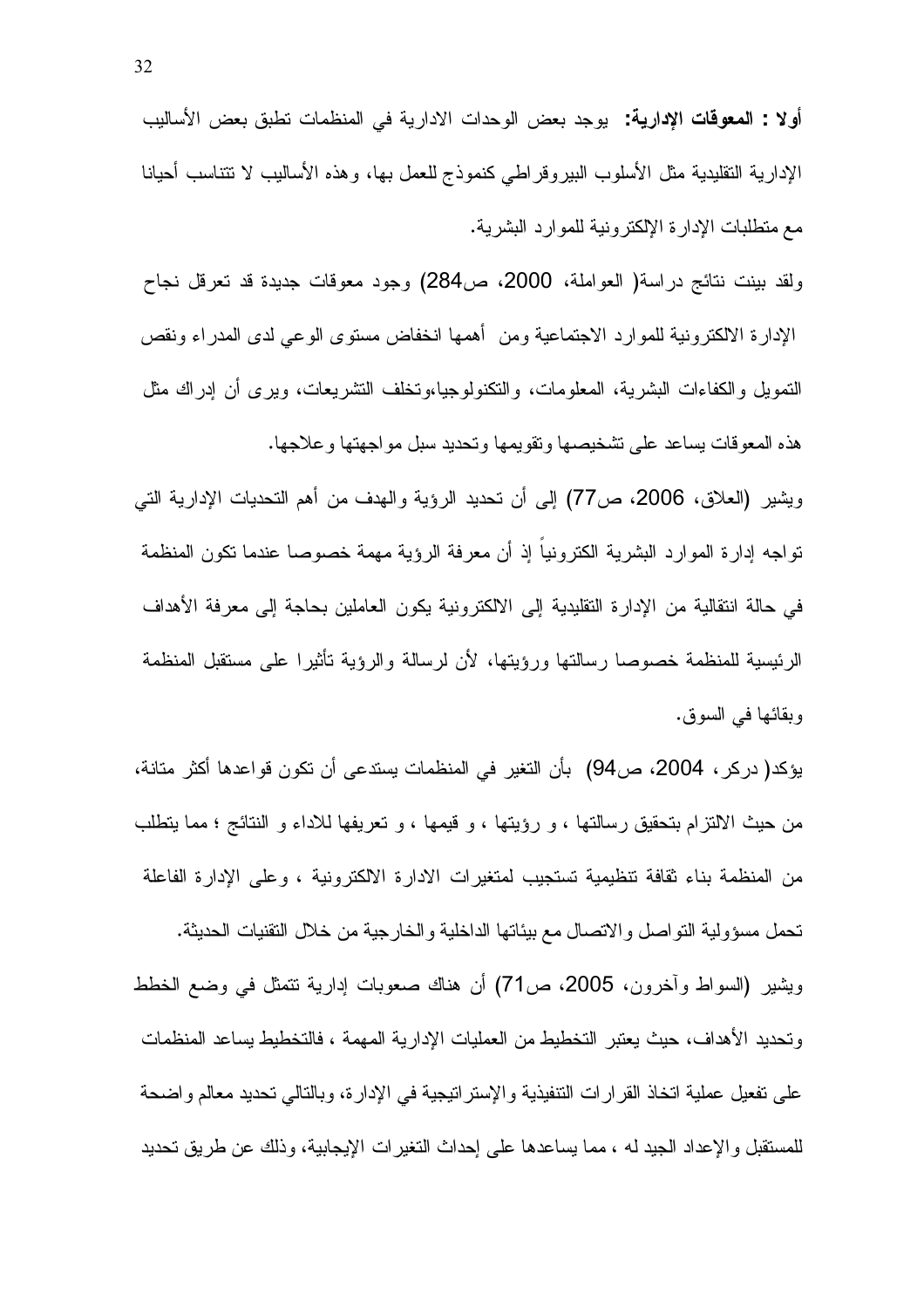الأهداف المر إد تحقيقها بكل دقة و العمل في ضوئها ، فالتخطيط يعد أساس نجاح المنظمة ، فالعمل المخطط ينفوق على العمل العشوائـي، ويستطيع أن يقود المنظمات إلىي النميز والنجاح . ولقد أصبح من الضروري على المنظمات الاستعداد للدخول إلى عصر المعلومات والاستفادة من النقنيات المناحة ، والإسراع في رسم الخطط اللازمة للنحول إلى العمل في البيئة الإلكترونية الجدبدة.

2–9 معوفات تتعلق بالإجراءات والأساليب الإدارية:

نشكل الببيروقراطية والإجراءات الروننينية لدى عدد كبير من المنظمات عائقا رئيسيا عند نطبيق مفهوم الإدارة الإلكترونية للموارد البشرية ، والتبي نقوم على أساس منهج إداري معلوماتي يؤدي الي نبسيط اجر اءات كافة المعاملات الإدار بـة ، و العمل علـي أساس من الشفافية و المساو اة .

حيث بري (Wigand, 1995, p2) ضرورة أن تعد المنظمة نفسها لتستفيد من الفرص التي تتبحها تقنيات تكنولوجيا المعلومات، وإذا ما كيفت المنظمة هيكلها التنظيمي وعملياتها الإدارية بحيث نتوافق مع نكنولوجيا المعلومات فسيكون من الممكن إدراك النأنثير الكامل لهذه النكنولوجيا وبالتالي رفع مستوى الكفاءة وتحسين الإنتاجية . كما يجب على المنظمات التخلص من نلك الإجر اءات التقليدية ، و إعادة هندسة الهياكل التنظيمية و جعلها هياكل مر نة تستو عب كل تغيير ٤ للدخول بقوة إلى مجالات الحباة الإلكتر ونبة.

لذلك لابد للمديرين من استخدام الحاسب الآلي لنبسيط إجراءات العمل ، عن طريق إلغاء بعض الإجراءات المعقدة والروتينية ، وتوفير إجراءات سريعة ودقيقة لتأدية العمل، والتخلص من بطء الأنظمة النقليدية والمركزية في إجراءات العمل.

عوامل ضعف جهود التدريب :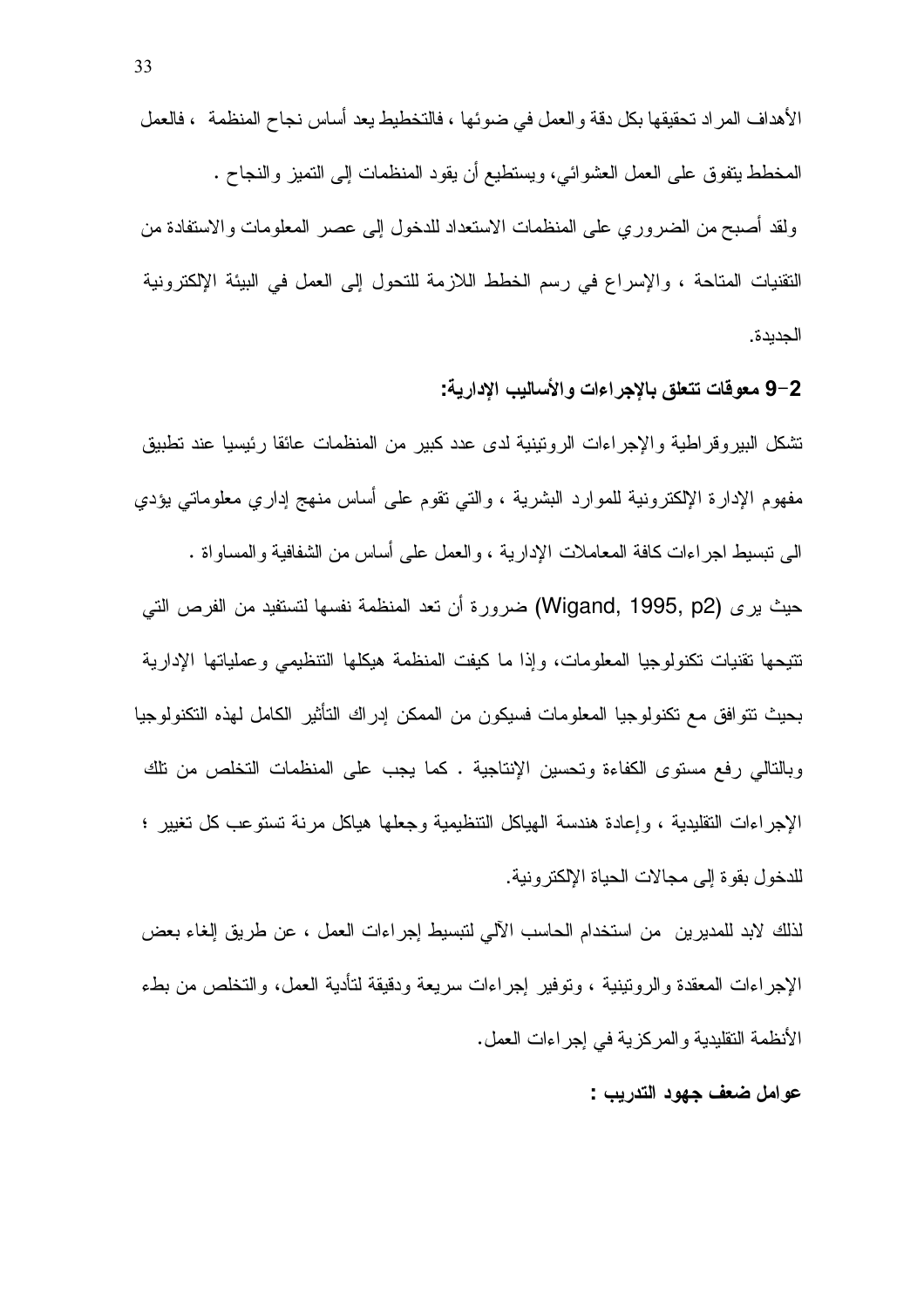فرضت التغيير ات التكنولوجية السريعة على المنظمات ندريب أفر ادها وتأهيلهم للتعامل الفعال مع معطيات العصـر النقنـي . حيث أن النطور النقنـي السريـع فـي الـحاسب الآلـي من أهم الـعوامل النـي وضعت الكثير من التحديات أمام العديد من الإداريين لاستيعاب هذا التطور، وهناك عدد من التحديات حول عملية التدريب في المنظمات نتمثل فيما يلي: (شعبان، 2006، ص669) 1-عدم وجود النمويل الكافي للندريب وإعادة النأهيل.

2-عدم توفير الوقت الكافي حيث يتم التدريب في نهاية الدوام الرسمي أو في مكان العمل مما يضيف عبئا اخر على الادارة و الموظفين .

3– تعتمد بعض المنظات على الندريب غير المنظم.

ثانيا : المعوفات التقنية

لقد أحدثت تكنولوجيا المعلومات المعاصرة تقدما واضحا في العديد من الدول المتقدمة وكان لها دورًا إيجابياً على شعوبها ، فعن طريق هذه النقنية وتطبيقاتها يمكن وضع المنظمات في موقع نَّنافسي عن طريق نوظيفها في إداراتها ومؤسساتها , وبالمقابل بلاحظ على الدول النامية أنها لم تستطيع الاستفادة من إمكانيات التقنية بصورة كافية ؛وذلك بسبب وجود معوقات تقنية تقف عائق في سبيل أي نقدم في المجال المعلوماتي، من أهمها ضعف مسنو ي البنية التحنية للاتصالات و المعلو مات.

ويؤكد (Jessup & Valacich, 2006, p129) أن المنظمات تواجه تحديات تقنية خاصة فيما يتعلَّق بوجود بنية تحتية شاملة وخاصة في الدول النامية .

ويؤكد (جبر ، 2002، ص201) أن ضعف البنية الأساسية لنظم المعلومات والاتصالات وضعف كفاءتها التشغيلية من أهم المعوقات التي تواجه انتقال المنظمات نحو إدارة الموارد البشرية الإلكتر ونية.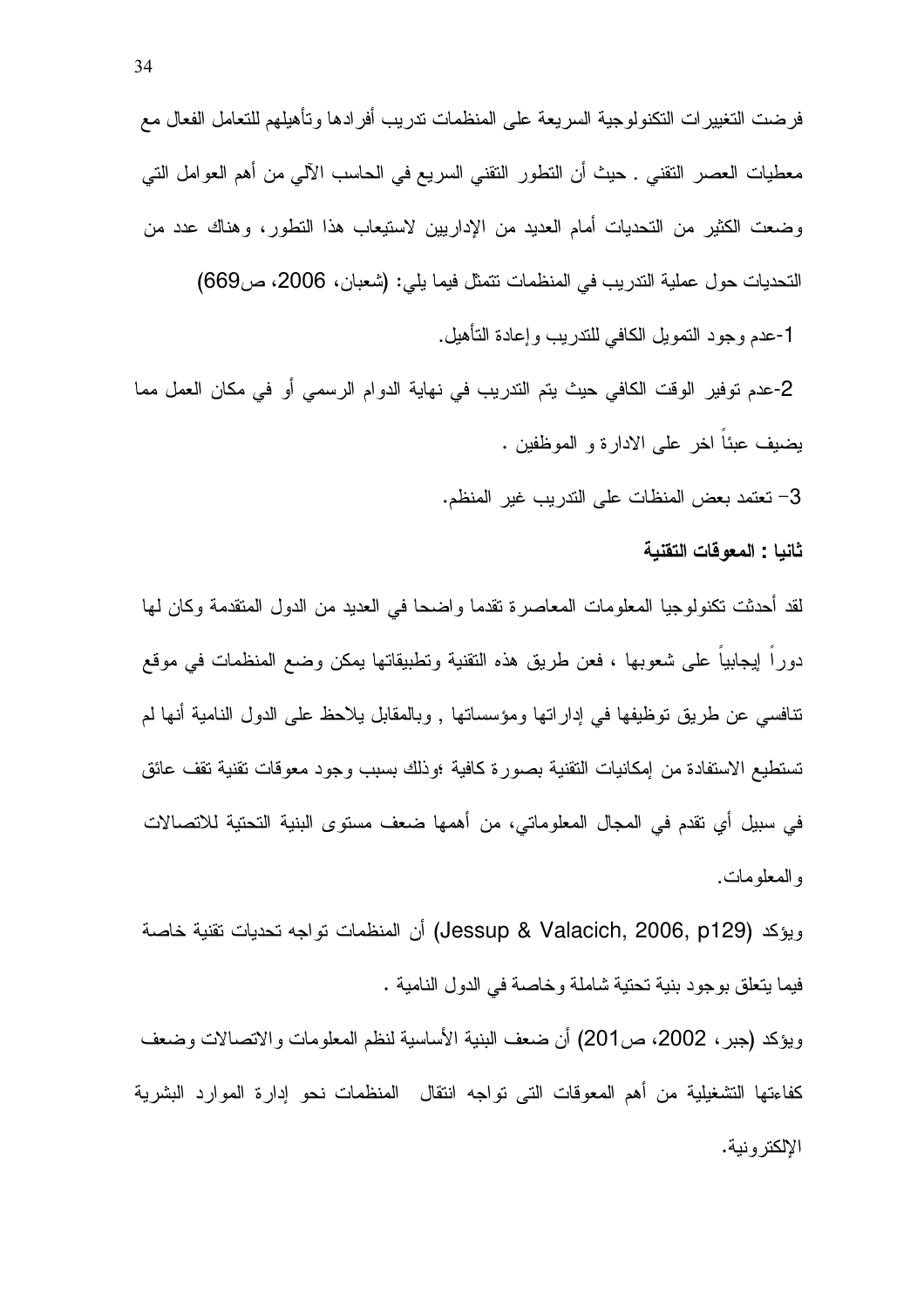ومما هو جدير بالذكر أن قضية توفير بيئة لإكترونية آمنة , وحماية المعلومات والمحافظة على سريتها بانت نشغل الكثير من المنظمات، فالأمن المعلوماتي والفيروسات والاختراقات بكافة أشكالها أصبحت خطرًا يهدد كثير من المنظمات، ويمكن توضيح هذه المعوقات بشيء من التفصيل فيما يلي:

**1**– ا**لأمن المعلوماتي:** أدى الاستخدام الواسع لتكنولوجيا المعلومات و انساع شبكات الاتصالات والمعلومات بشكل ملفت في الأونة الأخيرة , إلى إيجاد أنظمة وأساليب تحمي المعلومات من الاختراق والتخريب بأي شكل من الأشكال(السالمي والسالمي، 2005، ص153).

ونشير الدراسات أنه كلما زاد استخدام الحواسيب زادت بالمقابل الحاجة إلى حماية المعلومات المخزونة فيه , وأصبح أمن المعلومات رسالة مهمة للشركات والأفراد ، حيث أصبحت الادارة مطالبة بحماية الخصوصية للفرد وتحديد الوصول إلى البيانات ومنع الاختر اقات.

**ثانيا الاختراق:** يعرف المخترق بأنه هو " شخص لديه القدرة على التعامل مع أنظمة الحاسب الآلي والشبكات بحيث نكون له القدرة على تخطي أي إجراءات أو أنظمة حماية اتخذت لحماية نلك الحاسبات أو الشبكات. (الجنبيهي، 2006، ص28)

كما يصنف (الجنبيهي، 2006، ص27) أن الاختر اق ينقسم إلى ثلاثة أنو اع : اختر اق الأجهز ة ، اختر اق الموقع ، اختر اق البريد ، لذلك لابد من التأكيد على قضية أساسية و هي حماية المعلومات في المنظمة وإسترانيجيتها والحفاظ عليها والنعامل معها بشكل أمن ووفق ضوابط محددة وذلك لحمايتها من الاختراقات ، ومن المتطلبات اللازمة لتحقيق هذا الغرض ما أورده( الكيلانـي وأخرون، 2003، ص20) على النحو الاتبي :

– الأمن: و هي حماية قاعدة البيانات من التخريب والاختر اق.

– النكامل : و هي حماية أجهز ة الحواسيب والنظم المنصلة بها من الأخطار الخارجية.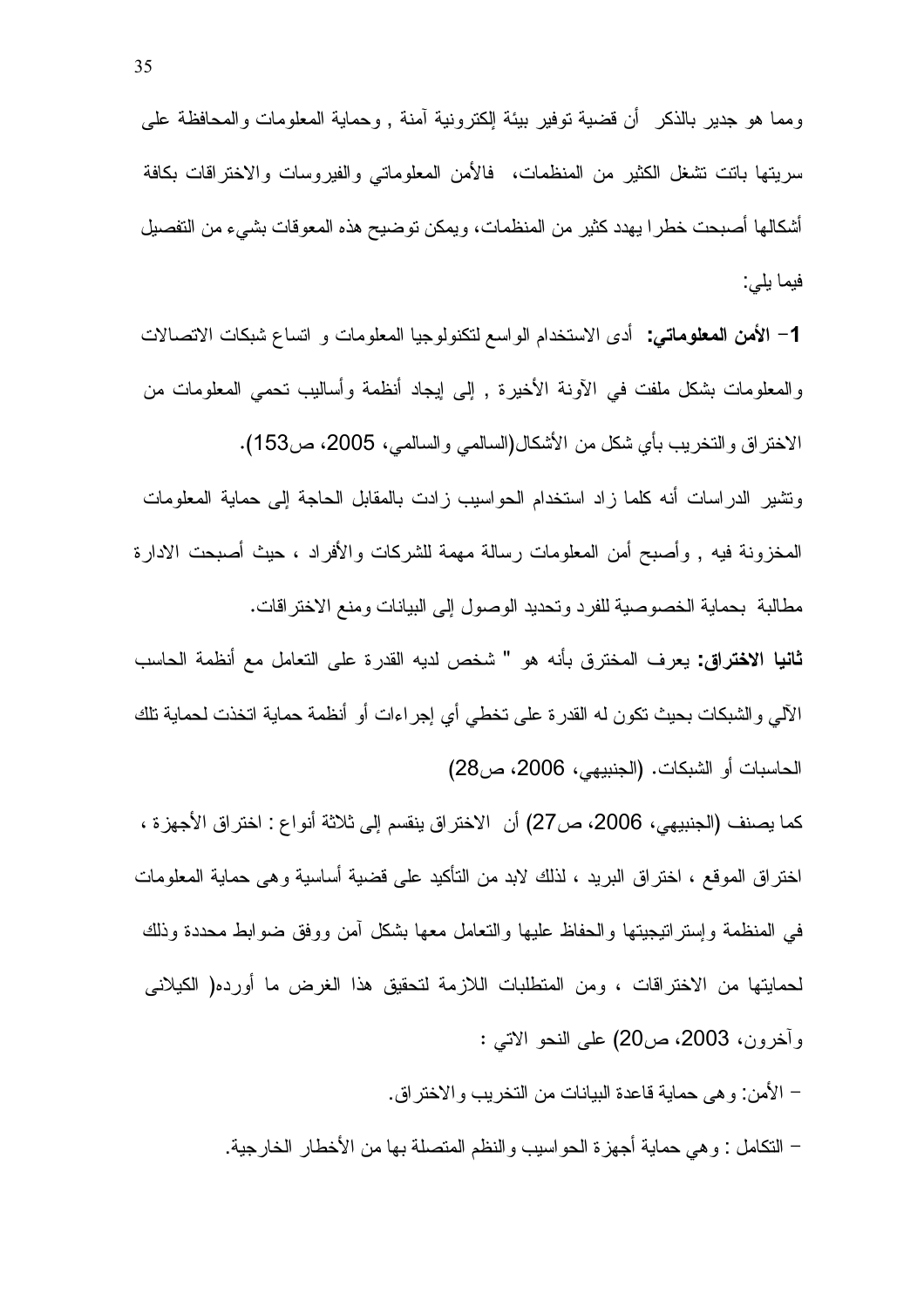– النّزامن : وهو ضمان استمرار دقة المعلومات عند إجراء التحديثات عليها.

3– **تقنيات الحماية:** هناك عدة تقنيات حديثة تتخذ لحماية ممتلكات المنظمة من معلو مات و بر امج . وبالنالي نساعد على تحقيق الأمن المعلوماتي وزيادة الثقة في كافة التعاملات الإلكترونية في إدارة الموارد البشرية ومنها :

1- **جدار الحماية:** وهو عبارة عن بوابة أو حاجز عازل بين الشبكات الداخلية وشبكة الانترنت(شحاته والنجار، 2003، ص163).

2– عملية التشفير : يعرفها (غنيم، 2004، ص321) بأنها أحد النظم الأساسية التي تحقق تأمين وحماية كل أعمال ومعاملات الإدارة الالكترونية.

3- التوقيع الإلكتروني: ويعرفه (الصيرفي، 2006، ص364) بأنه مجموعة من البيانات قد نتأخذ هيئة حروف أو أرقام أو رموز مدرجة بشكل الكتروني أو رقمي وله طابع منفرد مما يسمح بتحديد شخصية الموقع عن غير ه.

ثالثًا : المعو قات البشر بـة:

تعد العناصر البشرية من أبرز العناصر التي تقود مجتمعاتها إلى تحقيق التقدم والرقي في مختلف المجالات ، إلا أن النقص في عدد الأفراد المؤهلين للتأقلم مع البيئة الرقمية ، أصبح أمر تعاني منه أغلب الدول والأخص الدول النامية . ونؤكد دراسة (Jessup & Valacich, 2006, p131) أن النقص في الموارد البشرية المؤهلة للتعامل مع العصر الرقمي يعد معوقا يواجه المؤسسات عن ممار ستها للتكنولوجية الحديثة .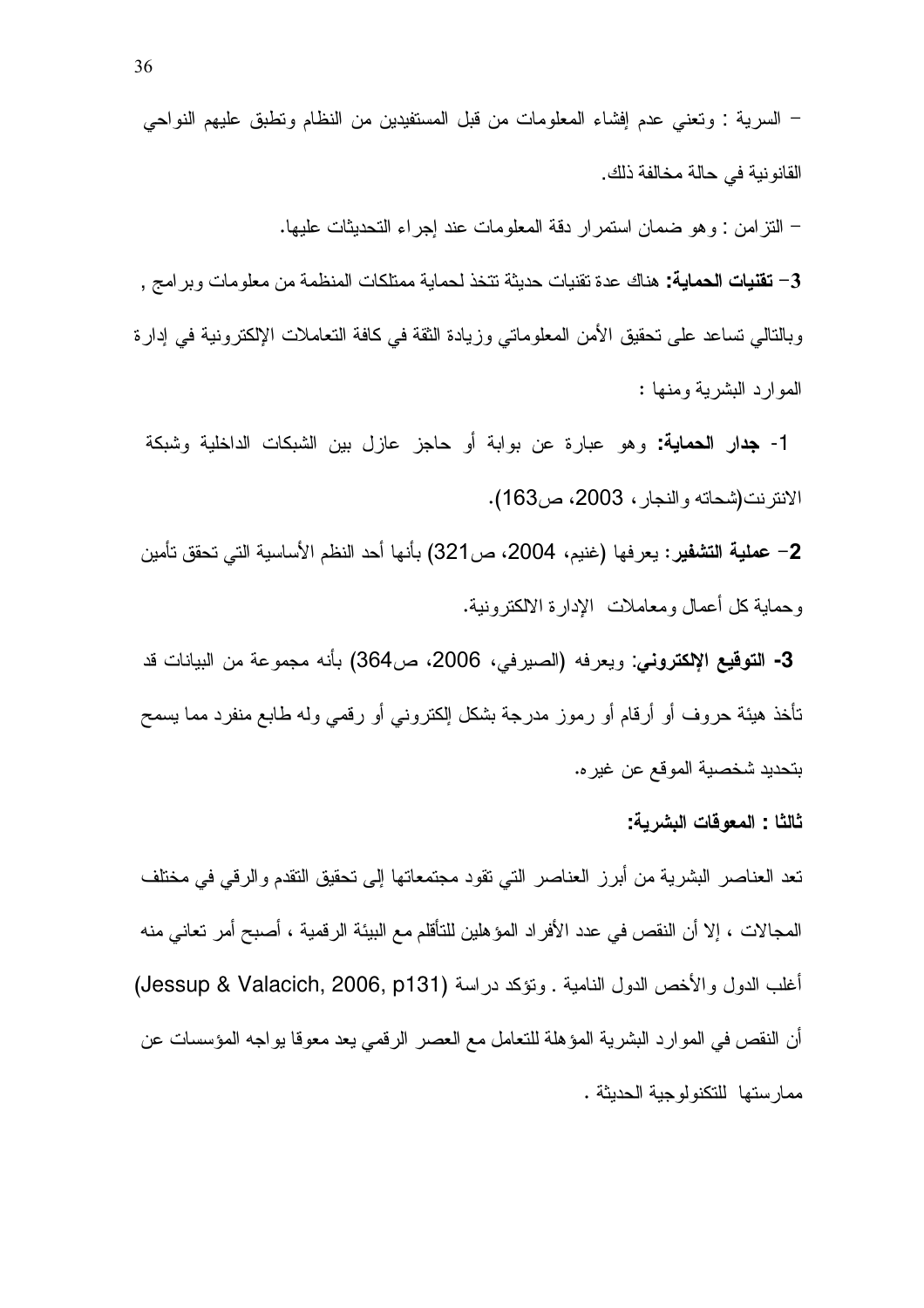يثمير جبر الى أن تطبيق الإدارة الإلكترونية للموارد البشرية يحتاج إلى أموال ضخمة تتلاءم مع هذا الأسلوب النقنـي الـحديث وتوفير كـافة مستلزماتـه، لكن تعانـي معظم المنظمات من النقص فـي الإمكانيات المادية الـلازمة لمثل هذه المشاريع. وإن من أهم المعوقات التي تواجه نطبيق الإدارة الإلكترونية في مجال إدارة الموارد البشرية كما ذكرنا من قبل هو ضعف الدعم والمالي، لذا لابد من أن يدعم المشروع سياسيا من قبل القيادات العليا ويدعم ماليا ليؤمن له فرصة الاستمرار والنطور (جبر، 2002، ص202).

10-2 أداء الموظفين:

يتناول هذا الجانب بعض المفاهيم المتعلقة بعملية الأداء الوظيفي وأهميته، وأهدافه وعناصر الأداء و أبعاده.

إنَّ نجاح المؤسسات مرتبط بكفاءة العاملين فيها، لذلك اهتم الباحثون بموضوع الأداء لأهميته الكبيرة بالنسبة للأفراد والمنظمة على حد سواء، فالمؤسسات تسعى دائما إلى الارتقاء بأداء العاملين فيها من خلال تدريبهم وتحفيزهم باستمرار للوصول إلىي أهدافها، وحسب معايير الأداء المحددة كميا و نوعيا للجهد المبذول ونمط الأداء (عاشور، 2010، ص1 $1$ ).

ويعرّف (درة، 2003 ، ص 87) الأداء بأنه: " تفاعل بين السلوك والانجاز أو أنّه مجموع السلوك والنتائج معا، مع الميل إلى إبراز السلوك أو النتائج، وذلك لصعوبة الفصل بين السلوك من ناحية وبين الانجاز والنتائج من ناحية أخرى".

أمّا (الحوامدة، والفهداوي، 2002، ص5) فقد عرّفا الأداء بأنه: " مجموعة من السلوكيات الإدارية ذات العلاقة، والمعبرة عن قيام الموظف بأداء مهامه، وتحمل مسؤولياته، وتتضمن جودة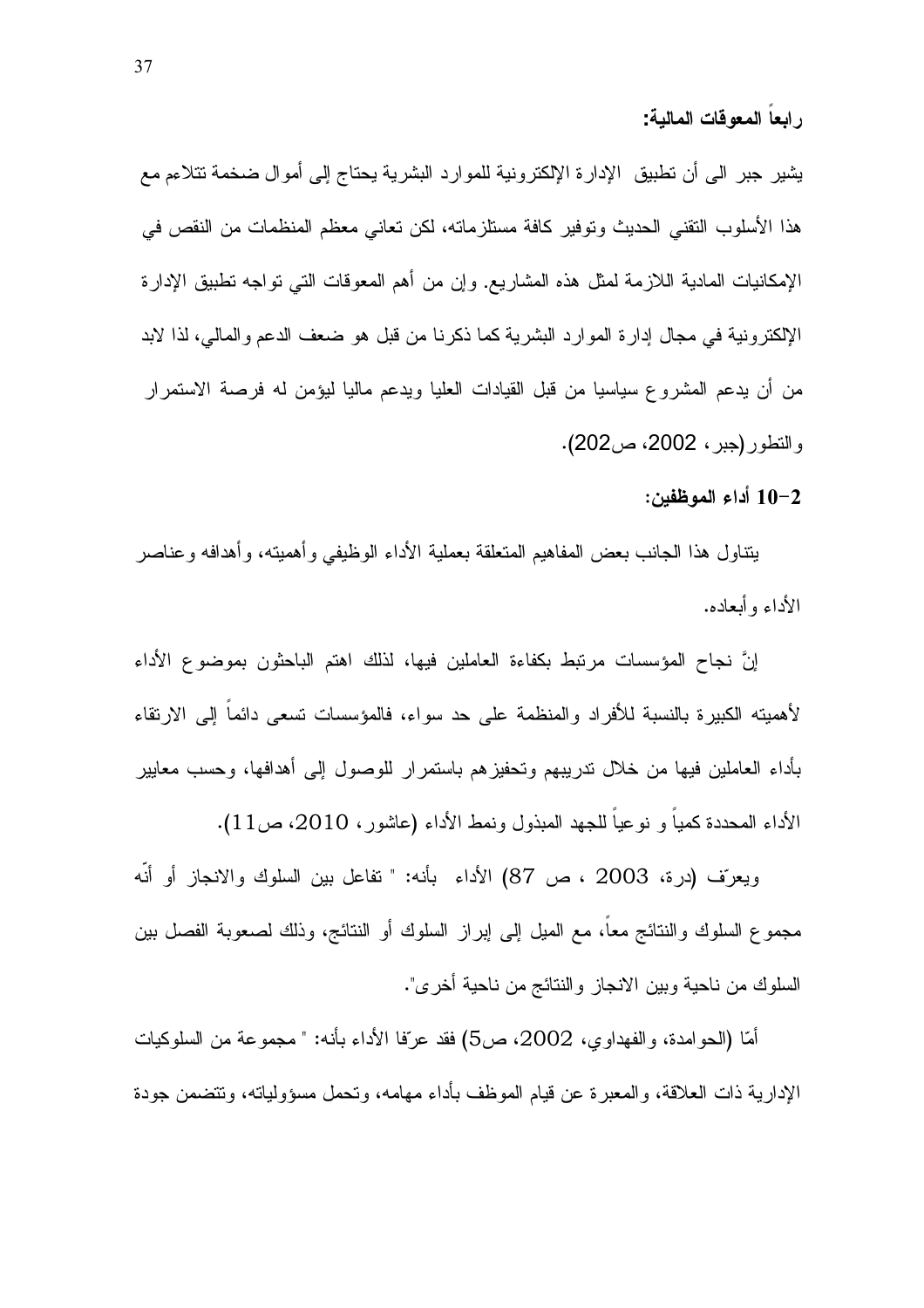ويعرّف الأداء أيضاً: بأنه نظام فعال لتحقيق التكامل بين جهود كافة الأطراف والمجموعات داخل المؤسسة التبي نتولى بناء الجودة، وتحسينها والحفاظ بالشكل الذي يمكن منه نقديم السلعة أو الخدمة بأقل تكلفة مع تحقيق الرضا الكامل للعميل (المرسي، 2003، ص18).

و هنالك نعريفات اخرى لمصطلح الاداء انفق فيها علماء الادارة على النعميمات النالية : – ان الاداء هو نفاعل بين سلوك الانسان و انجازاته .

– ان الفرد هو نفاعل الحفز مع قدرات الفرد .

– ان السلوك الذي يتم تصميمه لدى الفر د بطر يقة تحقق له الاداء المر غوب فية .

- برتبط اداء الفرد بالالتزام بمعايير الجودة ، و بالمعايير الكمية المطلوبة منه .

وبذلك بمكن للباحث تعريف الأداء من وجهو نظره بأنه: محاولة الحصول على حقائق أو بيانات محددة من شأنها أن تساعد على تحليل وتقييم أداء العامل لعمله، وسلوكه خلال فترة زمنية محددة، وتقدير مدى كفاءته الفنية والعملية والعلمية، للنهوض بِأَعبِاءِ المسوَّوليات والواجبات المتعلِّقة بعمله في الوقت الحاضر والمستقبل.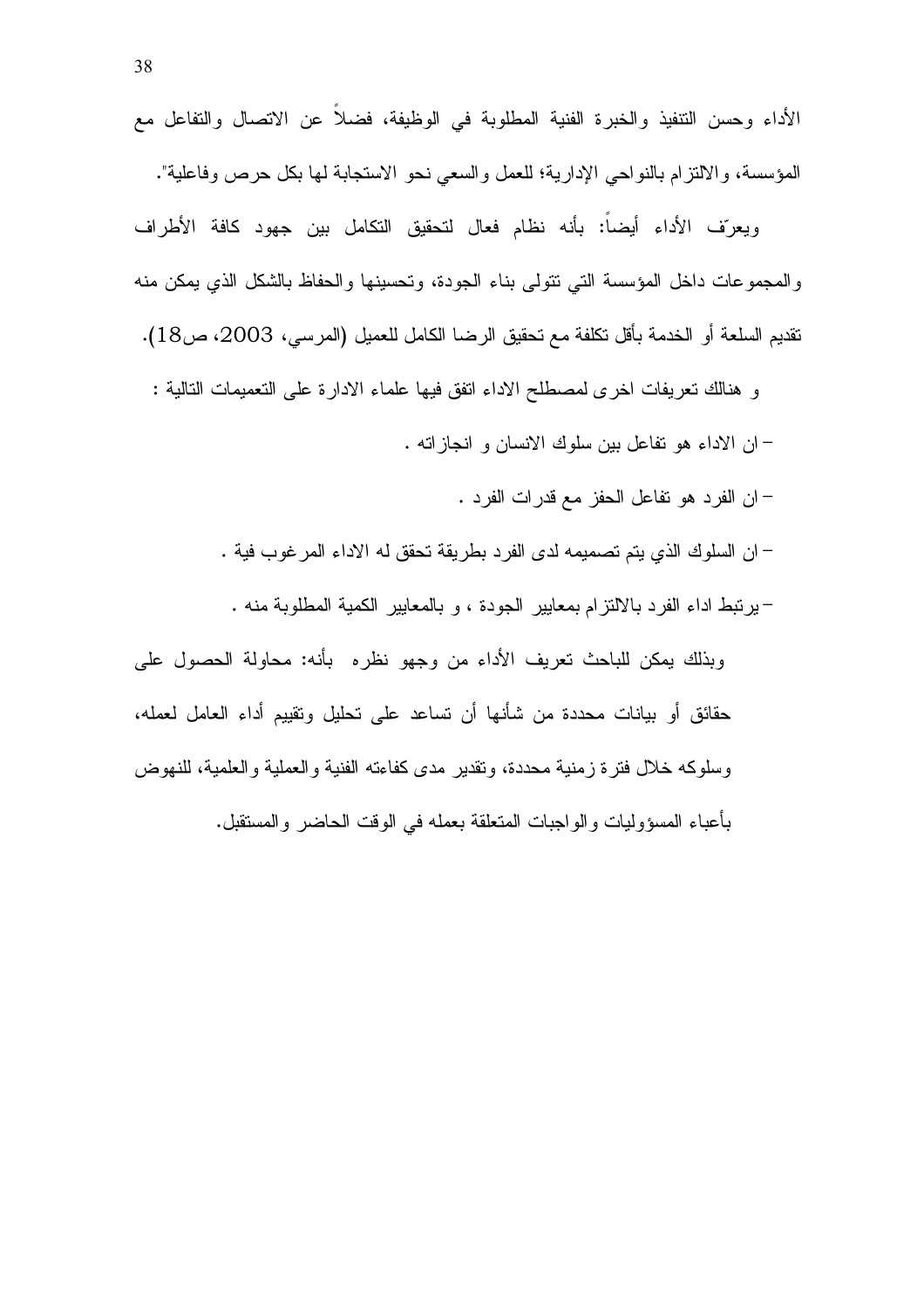11-2 أهمية الأداء وأهدافه:

تقاس كفاءة الفرد بمقدار ما ينتجه في عمله، والأعمال المتوقعة في المستقبل، فتزيد خبرته و نزداد مهارته في اتخاذ القرارات ،ان دافعية الفرد نحو العمل يرتبط بوجود نظام فعال للحوافز المادية و المعنوية كما يرتبط الأداء الناجح بالاستقرار الوظيفي للموظفين، إذ إنَّ الموظفين ذوي الأداء المتدنى يكونون دائماً مهددين بالاستغناء عن خدماتهم (الهيتي، 2003، ص 63).

لذلك اهتم الباحثون بموضوع الأداء في منظات الاعمال من خلال ندريب ونطوير قدرات الموظفين، وتحفيزهم باستمرار للوصول إلى تحقيق أهدافها (عاشور، 2010، ص13 ).

وبناء على ما سبق فإنَّ الباحث بر *ى* أنَّ نطوير اداء الموظفين هي نقطة ارتكاز كبر *ى* في إدارة الموارد البشرية في جميع المؤسسات على اختلاف أنواعها، ومجال أعمالها. وأن عملية تقييم الأداء ودراسة مخرجات العمليات في المؤسسة يعمل على إعادة تعديل أو تصحيح مدخلات العملية الإدارية في المنظمة مما يزيد من كفاءة العملية الإنتاجية أو الخدماتية على حد سواء. العوامل المؤثرة في الأداء :

هناك العديد من العوامل النبي نؤثر على الأداء، منها: النوقعات، ويعني ذلك معرفة العاملين لما هو متوقع منهم عمله، تطبيقا للاهداف المحددة ، ومعرفة ما اذا كان نظام الحوافز المادية و المعنوية يشبع احتياجات الموظفين ، و يمكن التوصل الـي هذه النتائج من خلال التغذية الراجعة (Feedback) فإذا تم إبلاغ الموظفين بنتائج أدائهم، فإنه يؤدي ذلك لتصحيح النقاط السلبية في أدائهم. وكذلك ضرورة إبلاغ الإدارة بنتائج الأداء حتى نتمكن من وضع الخطط التدريبية الصحيحة بحيث تحسن من أداء الموظفين (الدحلة، 2001 ، ص 47 ).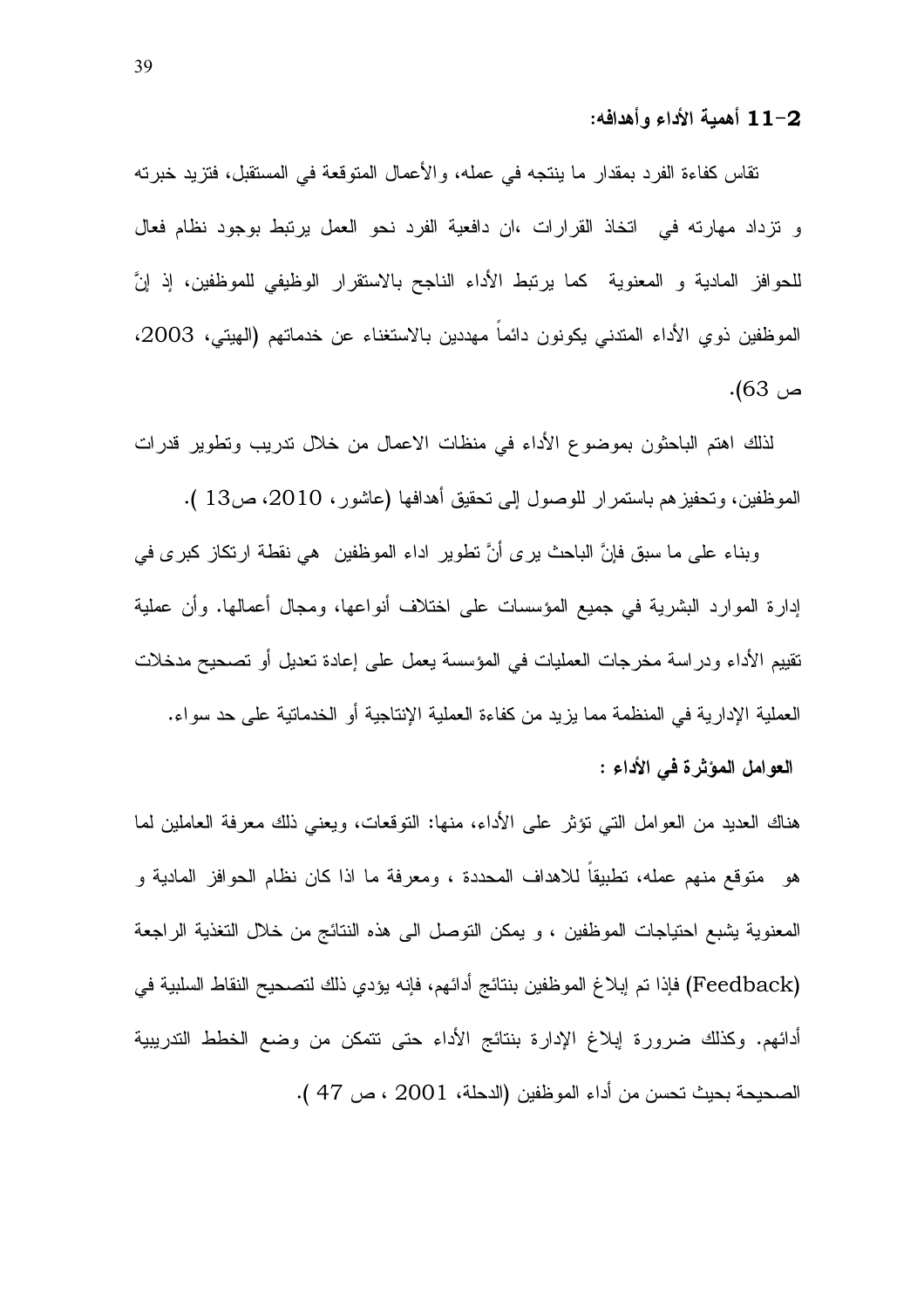ويرى الباحث أنَّ هناك فوائد عديدة لنقييم الأداء منها: رفع الروح المعنوية لدى الموظفين عندما يشعرون أنَّ جهدهم وأعمالهم هي موضع نقدير واهتمام الإدارة، مما يحفز الفرد للقيام بعمله بكفاءة ، ان إشعار الموظفين بكفاءتهم و ان عملهم موضىع تقدير فان ذلك يحقق حالة الرضا لديهم ، و يشعر الفرد بمسئوليانه نجاه نفسه و نجاه المنظمة ، فالنقييم الايجابي يوصل الموظف إلى ما يستحقه من حقوق مثل: الترقية، والعلاوة، والمكافأت .

إنّ هناك العديد من العوامل التي نؤثر على جودة الأداء، وفيما يلي إشارة إلى عدد منها  $\,$  (الدحلة،  $2001$ ، ص $\,$ ):

- 1. التوقعات (Expectation): هل يعرف العاملون ما هو متوقع منهم؟ هل نم تحديد أهداف الأداء بشكل واضح ونم نعميمها على الجميع؟.
- ي الدوافع ( Motivations): هل هناك دوافع محببة وجذابة لدى العاملين لتشجيعه للوصول  $2\,$ لمسنوى الأداء المرغوب فيه و هل هناك عقبات نعيق الوصول إلى الأداء المرغوب فيه؟.
- 3. الموارد (Resources): هل يمثلك العاملون الأدوات والموارد التبي يحتاجونها لتتفيذ  $\mathcal{V}_c$ اء؟
- 4. الممهارات والمعارف (Skills and Knowledge): هل يعرف العاملون كيفية نتفيذ جميع عناصر عملهم؟.
- 5. التغذية الراجعة (Feedback): هل يتم إيصال نتائج الأداء للعاملين وإبلاغهم عنها؟ و هل يتم إبلاغ الإدارة باستمر إر نتائج الأداء؟.
	- 6. القدرات (capacity): هل بمنلك العاملون القدرات الفكرية والحسدية والنفسية؟.
- 7. تصميم العمل (Job Design): هل هناك أية عقبات أمام الأداء؟ هل هناك تداخل بين الأعمال المختلفة؟ و هل إجراءات العمل وأسلوب ندفقه منطقيان؟.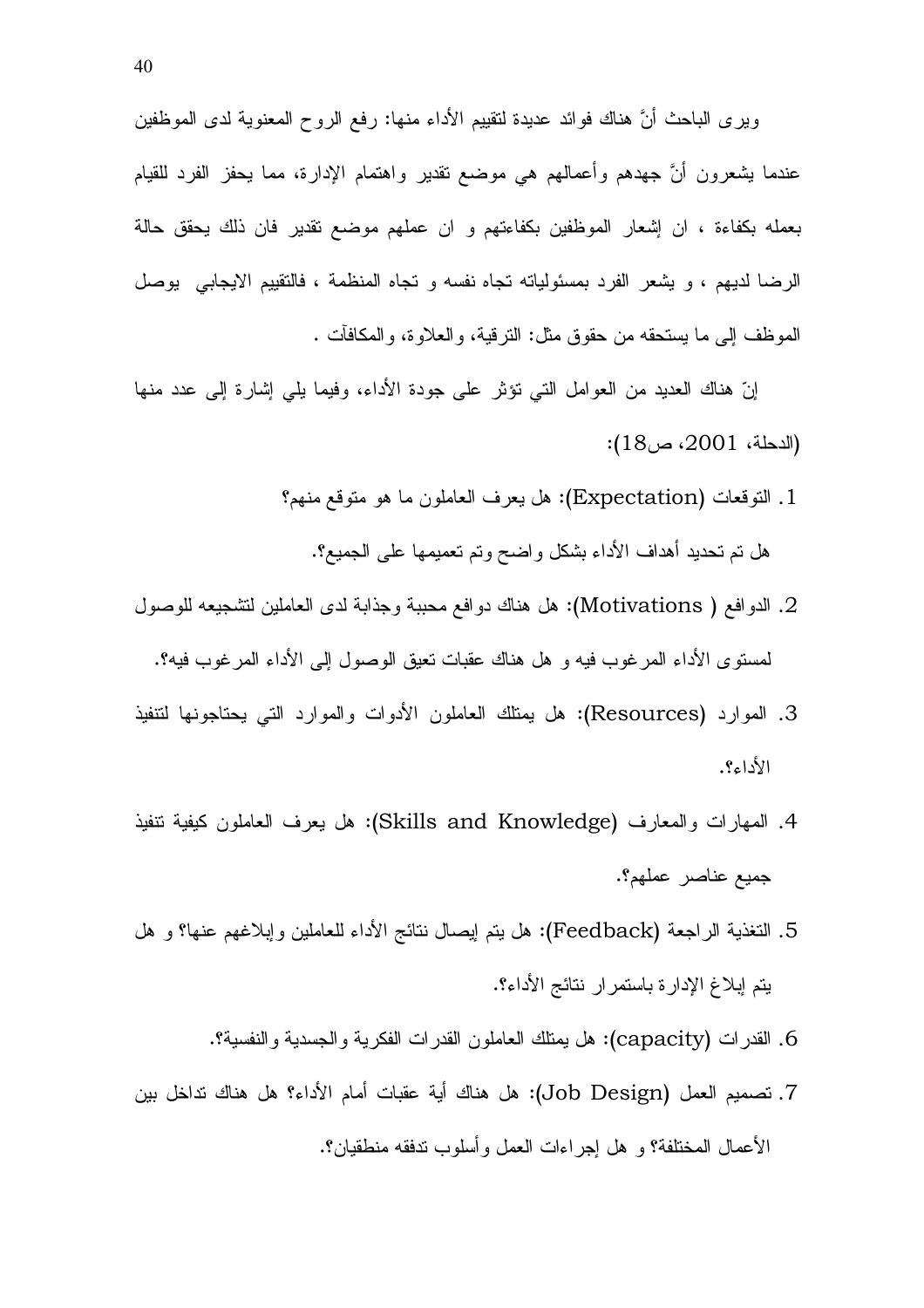تعتبر من المواضيع التي جذبت انتباه الكثير من الباحثين؛ لمعرفة ما هي العوامل التي تحدد مستوى الأداء الفردي وهي:–

- 1. الدافعية الفردية: حيث يجب أن يتوفر الدافع لكل فرد على العمل، وقد يكون الدافع قوياً أو ضعيفاً.
- 2. مناخ أو بيئة العمل: يجب نهيئة بيئة ومناخ العمل، على كافة المستويات (التنظيم، الإدارة، والقسم) لنكون محفزة للفرد في أدائه لعمله.
- 3. القدر ة على أداء عمل معين: فالفرد يجب أن نتوفر لديه القدر ة على أداء العمل المحدد له (الفروخ، 2006، ص6).

متطلبات الأداء الناجح:

هناك متطلبات مختلفة للأداء الناجح تختلف باختلاف وجهات نظر الباحثين، لكنها يمكن أن تتفق في الأمور الآتية:-

- 1. جودة الأداء: هي درجة من المماثلة والاعتمادية مع مراعاة التكلفة المنخفضة والمناسبة للأسواق (Gittow،2007 ,p18). ونعرّف إدارة الجودة الشاملة جودة الأداء بأنها: نظام فعال لتحقيق التكامل بين جهود كافة الأطراف والمجموعات داخل المؤسسة التبي نتولَّى بناء الجودة، وتحسينها والحفاظ بالشكل الذي يمكن منه نقديم السلعة أو الخدمة بأقل تكلفة مع تحقيق الرضا الكامل للعميل (المرسى، 2003، ص29).
- 2. علاقة الموظف مع الزملاء والرؤساء: يعمل الموظفون معاً في المؤسسة لإنجاز الأعمال والمهام المنوطة بهم، ولكى تحقق المؤسسة أهدافها، فإن عليها نتسيق النشاط بشكل رسمي عن طريق الإشراف والسياسات والقوانين وكذلك بشكل غير رسمي عن طريق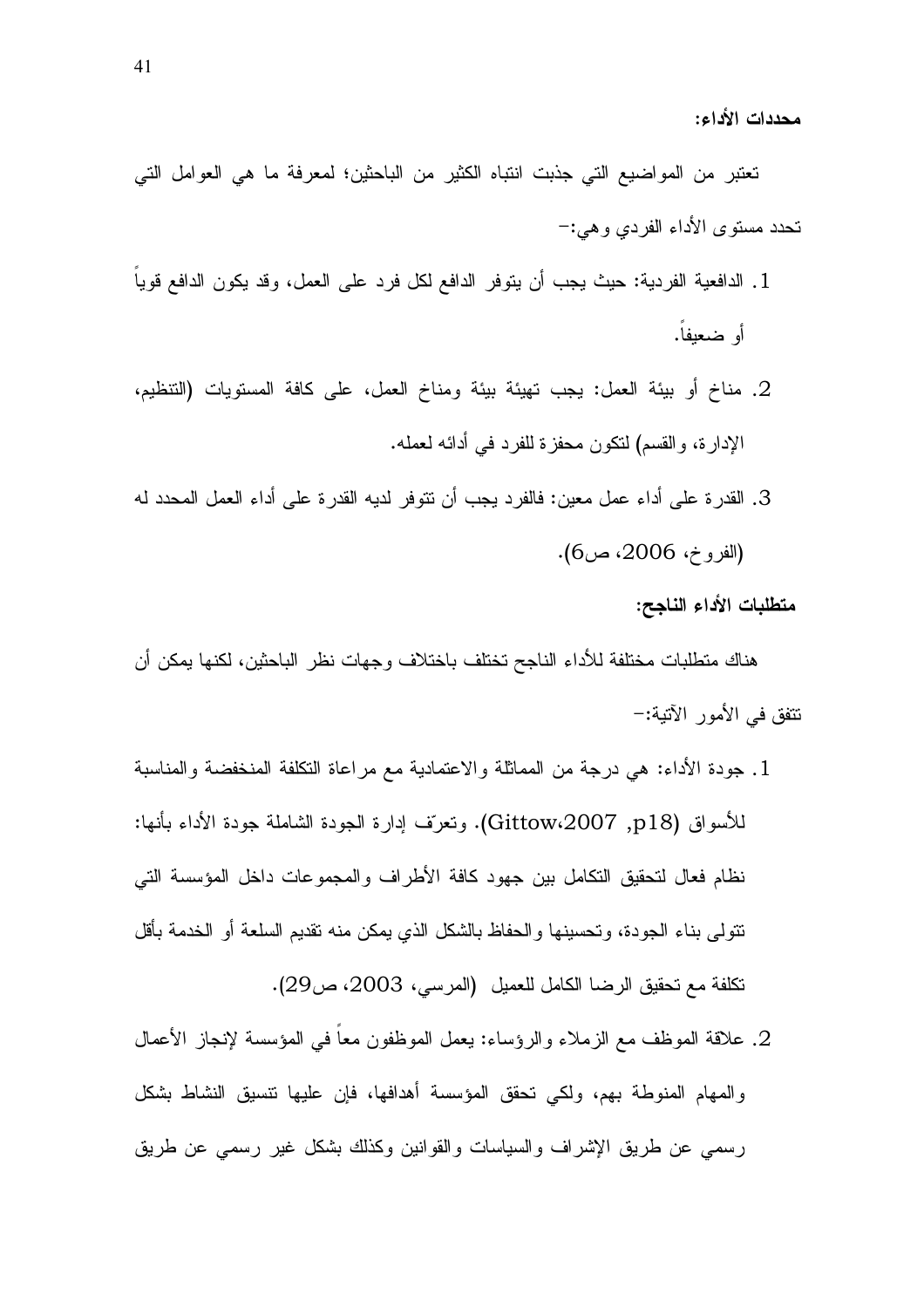الاجتماعات وشبكات العلاقات، فأحياناً لا يدرك الموظفون حجم الجهود المبذولة لتقسيم العمل بالشكل الملائم ثم إعادة تجميعه مرة أخرى بشكل فعال، فهم يفترضون أنه طالما أنَّ كل موظف يؤدي الواجب المطلوب منه، فلا حاجة إذا لتشجيع تكوين علاقات بين الزملاء والرؤساء ونتسبق العمل ببنهم، وإن هذه الافتراضات خاطئة، باستثناء الحالات النَّبِي نكون فيها الأعمال بسيطة للغاية، فإنه يلزم نوفير الكثير من الوقت والمهارة والفهم لأبعاد علاقات الزملاء مع بعضهم ومع رؤسائهم لجعل المؤسسة نؤدي عملها على أكمل وجه، عن طريق انتقال المعلومات والموارد والتأثير أفقيا في المؤسسة وعاموديا في التسلسل الهرمي، ويجب أن يكون المدير على درجة من المهارة والخبرة لتحقيق النتسيق الفعال أفقيا و عموديا(Heel, 2002, p57).

ومن هنا فأن علاقات الزملاء والرؤساء في العمل نتطلب الشراكة الفعالة، حتى يتم العطاء والأخذ بيسر وسهولة، ونتمثل الشراكة والعلاقات المثالية في أي محاولة أو مهمة نتطلب الجهد والذكاء من أكثر من شخص واحد مثل فرق العمل ( Heel, 2002, )  $(p58)$ 

- 3. الانضباط: هو درجة من الالتزام الوظيفي من حيث الانضباط في العمل والالتزام بالأنظمة المؤسسية واحترامه لها، والمحافظة على أوقات العمل والسلوكيات المتبعة في الوظيفة(Heel, 2002, p58)، وبذلك فان عناصر الانضباط الوظيفي والسلوكي نتمثل في الأتي :-
- أ. درجة التعاون وأسلوب تعامل الموظف مع المتعاملين من داخل وخارج المؤسسة وقدرته على بناء علاقات إيجابية معهم.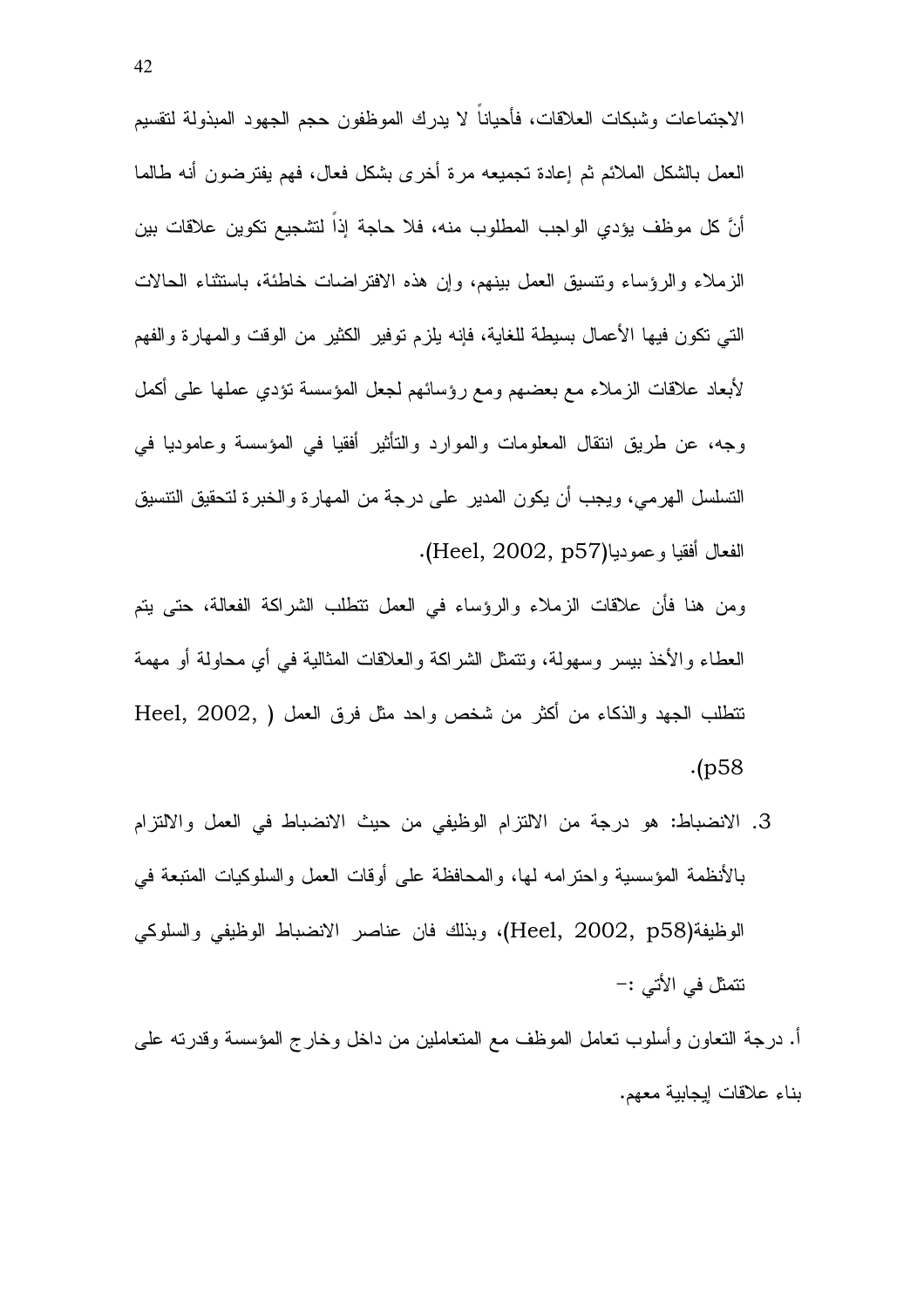ب. حرص الموظف واستعداده لبذل جهود إضافية لخدمة المتعاملين وتحقيق رضاهم، وانجاز الأعمال المكلف بها.

ج. احترام الموظف لأنظمة وقوانين المؤسسة التي يعمل بها، ومدى نقييده والنزامه بتطبيق ما تتضمنه من مبادئ مهنية.

د. قيام الموظف بخدمة وتحقيق أهداف مؤسسته مع حرصه على منح الأولويات لمنطلبات عمله الوظيفي وتقديمها على النزامانه الشخصية(Heel, 2002, p59).

الدراسات السابقة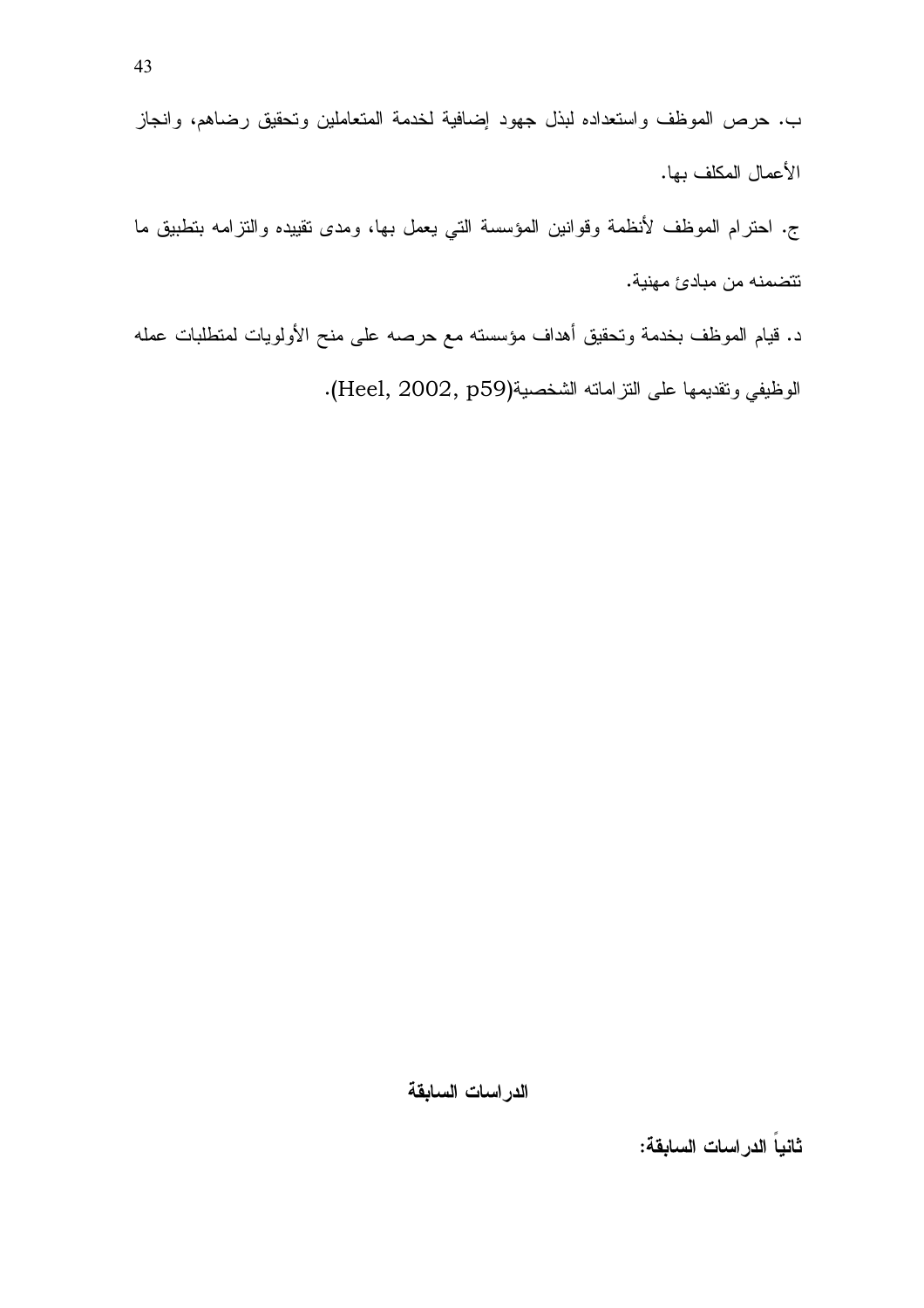12–2 الدراسات العربية السابقة :

1– دراسة ( أبو ليلي، 2011) دراسة بعنوان " أثر نظم المعلومات الإدارية المحوسبة في ا**داء العاملين في شركة (واي) للهاتف النقال،** هدفت الدر اسة الى الكشف عن علاقــــة نظـــم المعلومات الادارية مع اداء العاملين و معرفة مدى التاثير فسى تحسين الاداء ؛ ولتحقيق أهداف الدراسة تم تطوير وتصميم استبانة لقياس الفرضيات وجمع المعلومسات، وتوصسلت الدراسة إلى نتائج من أهمها أن تصورات المبحوثين تجاه مستلزمات تشغيل نظام المعلومات ونجاه الأداء الوظيفي جاءت بدرجة مرتفعة، وتوجد أثر للمستلزمات الرئيسية لإدارة وتشغيل نظم المعلومات المحوسبة ( المادية، والبرمجية، والبشرية، والتنظيمية) في الأداء الـــوظيفي. و أو صت الدر اسة بأنه يجب التأكيد على دعم الإدار ة لعليا للمستخدمين من خــــلال تـــشجيعهم على استخدام ونفهم احتياجاتهم المختلفة، واستطلاع أرائهم واستطلاع أرائهم حول المشكلات التي تواجههم عند استخدام النظام حتى يتم التغلب عليها.

2– دراسة (جرادات،2011) دراسة بعنوان التحديات التي تواجه إدارة الموارد البشرية الإلكترونية وأثر ذلك على أداء أعضاء الهيئات التدريسية في الجامعات الأردنية الخاصة ، **(جامعة فيلادلفيا نموذجا )** ، هدفت الدراسة الى معرفة المعوفات و التحديات التي تواجه ادارة الموارد البشرية و تاثير ذلك على جودة اداء اعضاء هيئة التدريس في الجامعات الخاصة ، توصلت الدراسةُ إلى مجموعة من النتائج، أهمها: وجود تأثير كبير للتحديات التي تواجه إدارة الموارد البشرية الإلكترونية على أداء أعضاء الهيئات الندريسية في الجامعات الأردنية الخاصة ( جامعة فيلادلفيا نموذجا ) ، وشكَّلت البنية التحتية للتكنولوجيا المصدر الأول لهذه التحديات، يليها إلمام العاملين باستخدام النكنولوجيا، ثم الرغبة والاقتناع باستخدام النكنولوجيا، فالإدار ة الإلكتر ونبة للموارد البشربة، و أخبر ا تحدي الثقافة المنظمة.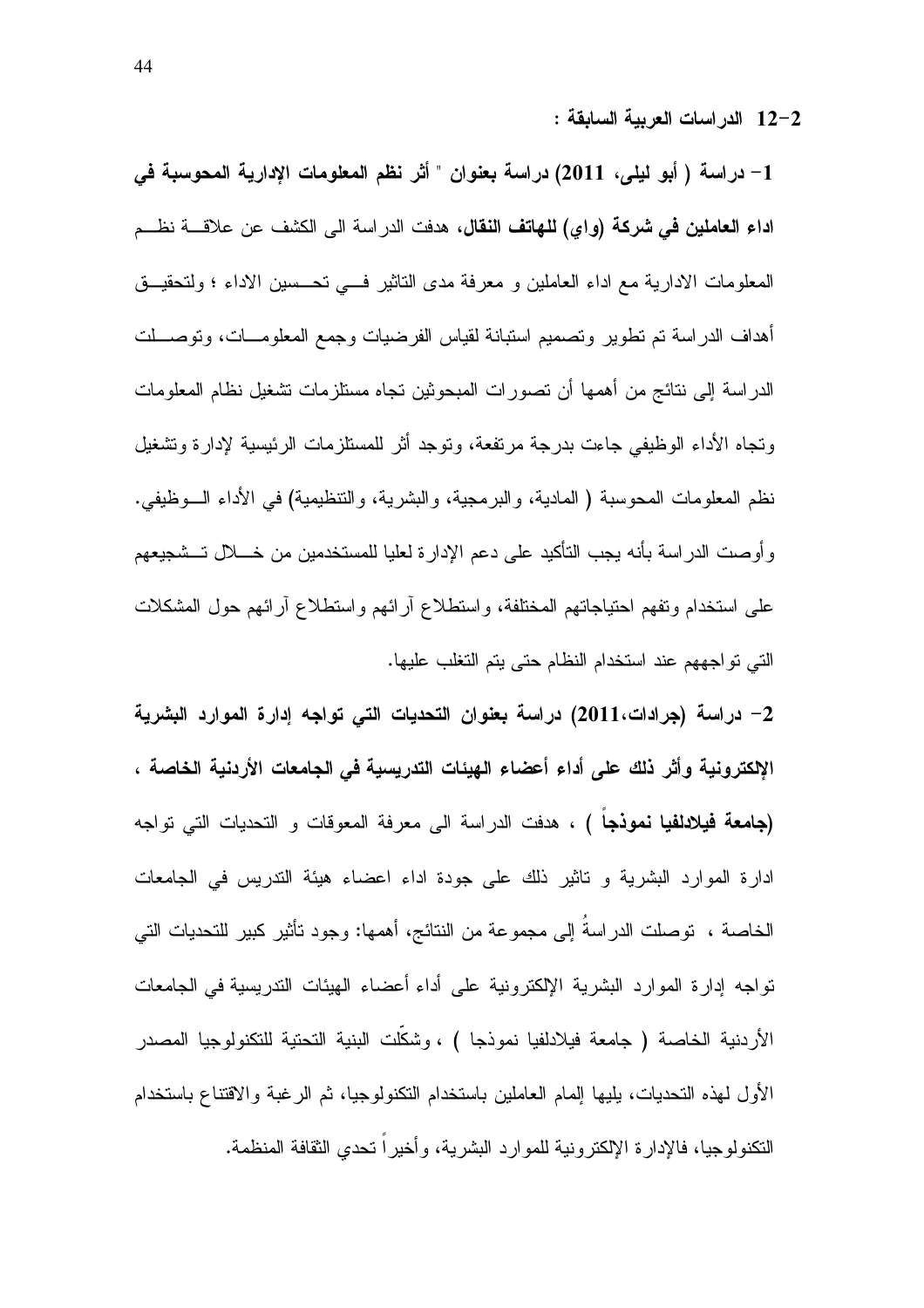و أو صت الدر اسة مو اصلة اهتمام الجامعات الأردنية الخاصة التخفيف من حدة التحديات التي تواجه تطبيق الإدارة الإلكترونية للموارد البشرية، واستمرار تلك الجامعات. وتوفير البنية التحتية المنظورة للنكنولوجيا، والتركيز على مواصلة ندريب أعضاء هيئة الندريس في الجامعة ً من خلال عقد دورات ندريبية متخصصة لإرشاد أعضاء هيئة الندريس إلى كيفية نطوير أدائهم النكنولوجي، وضرورة استخدام الجامعات الخاصة فلسفة التحفيز الإلكتروني، وضرورة حرص الجامعة على نبني ثقافة منظميه نقوم على أساس نشجيع النعامل بالنكنولوجيا الحديثة، والانتقال من العمل البدوي إلى العمل النكنولوجي.

3 -دراسة ( أبو أمونة ،2009) دراسة بعنوان (واقع إدارة الموارد البشرية إلكترونيا -E HRM در اسة تطبيقية في الجامعات الفلسطينية النظامية في قطاع غزة)

هدفت الدراسة إلى النعرف على مدى وضوح أهمية الموارد البشرية الالكترونية لدى المستويات الإدارية، ومعرفة مدى الدعم المقدم من قبل الإدارة العليا في مجتمع لبحث للمساعدة على التحول إلى الإدارة الالكترونية، كما هدفت إلى النعرف على البنية النحتية والمقدمة لمراكز نكنولوجيا لمعلومات في مجتمع البحث ومدى جاهزيتها للتحول إلى الإدارة الالكترونية. طبقت الدراسة على 235 موظفا من مختلف المستويات الإدارية و49 موظف من مراكز

نكنولوجيا المعلومات وقد نوصلت الدراسة إلى ننائج من أهمها:

1– إن التخطيط الالكتروني للموارد البشرية ساهم في سرعة تعويض الفاقد من الموارد البشرية. 2–إن تبني الإدارة الالكترونية ساهم في تغيير البنية التحتية للجامعة الفلسطينية

وأوصت الدراسة بالتتسيق بين الجامعات الفلسطينية لتحسين وإنجاح تجرب التحول إلى الإدارة الالكترونية ونطويرها، كما أوصت بضرورة النوصل إلىي ألية لاعتماد النوقيع الالكتر وني مقبو لا قانونيا، والاستفادة القصوى من أنظمة الاتصال الالكتر وني ICT.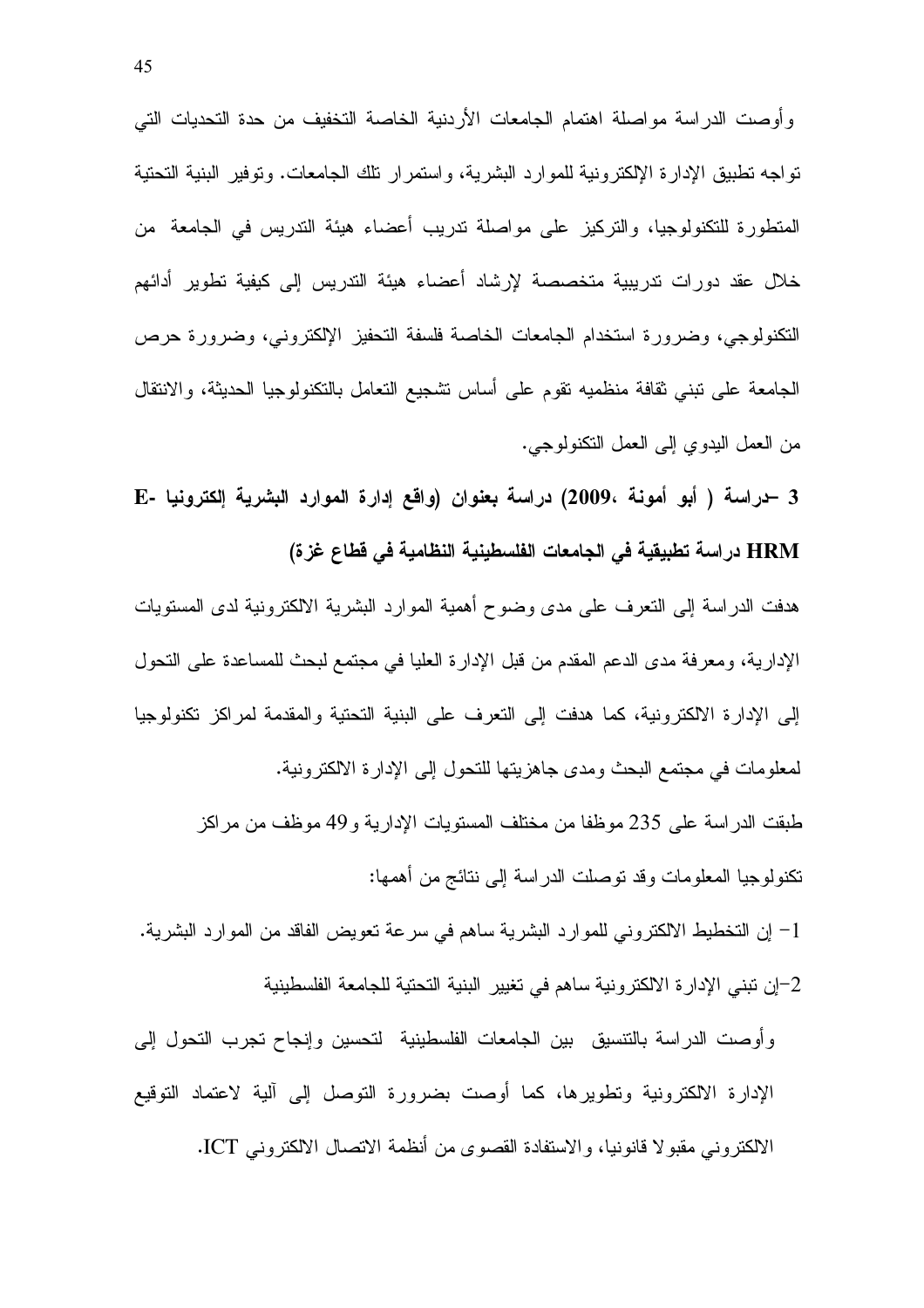- فاعلية شؤون الموظفين (دراسة تطبيقية في وزارات السلطة الفلسطينية في قطاع غزة) هدفت الدراسة إلى التعرف على استخدامات نظم معلومات الموارد البشرية في مجتمع البحث مع نقييم استخدامها وتحليله وتحديد محددات وصعوبات تفعيل هذه النظم لممارسة دورها بكفاءة وفعالية. وقد نوصلت الدراسة إلى النتائج النالية:
- إن استخدام النظم اليدوية في مجتمع البحث كان بنسبة 73% واستخدام النظم الإلكترونية كنظام داعم لها بنسبة 37%.
- إن استخدام نظم معلومات الموارد البشرية بتركز بعمل شؤون الموظفين المتعلق بمراقبة دوام الموظفين كان بنسبة 75% الأمر الذي يؤثر سلبا على فاعلية إدارة شؤون الموظفين في مجتمع البحث.

وأوصت الدراسة بضرورة الاستفادة من قبل إدارة شؤون الموظفين من النقنيات الموجودة لتفعيل دورها من خلال حفظ الملفات الإلكترونية، كما أوصت الدراسة بضرورة الاهتمام من قبل الإدارات العليا في مجتمع الدراسة لتطوير الموارد البشرية وتوفير الدعم المالي و اللو جستے لہا.

6– **دراسة (هارون،2005)** ، ورقة عمل بعنوان **(الاتجاهات الإستراتيجية الحديثة للمو**ارد **البشرية)** مقدمة للمؤتمر السنوي الدولي الحادي والعشرين الذي انعقد في القاهرة حيث هدفت الدراسة الى التعرف على الاتجاهات المستقبلية لتطوير عمل الموارد البشرية من خلال استخدام التكنولوجيا و نظم المعلومات الالكترونية ، و المهارات المطلوبة في هذا المجال ، وقد نوصلت الدراسة إلى النتائج التالية: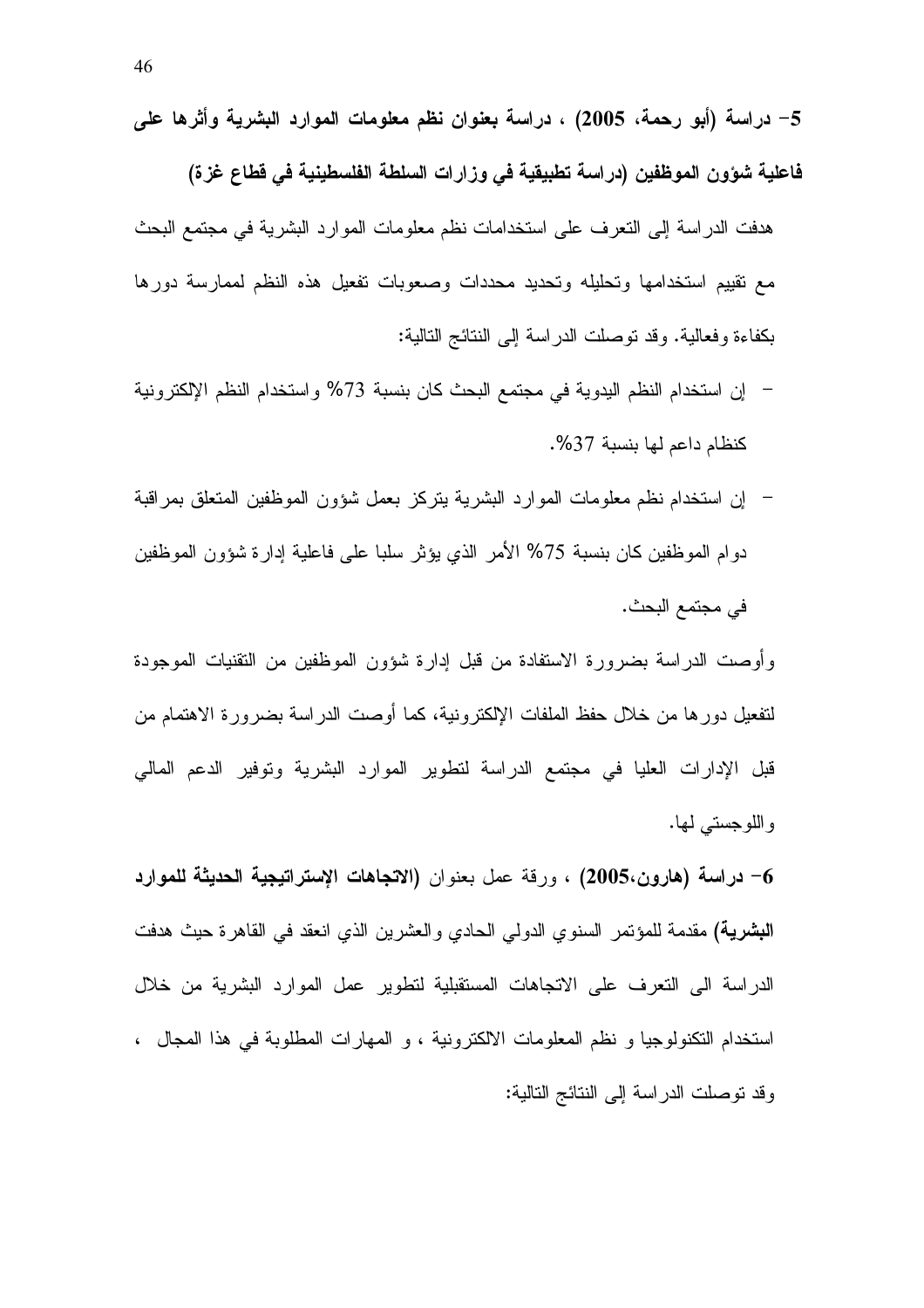- الدخول بقوة إلى المنافسة في تكنولوجيا المعلومات مع إكساب المهارات اللازمة وتطويرها بما يتطلبه سوق العمل.
	- نقل التكنولوجيا الإلكتر ونية واستيعابها.

7– در اسة (العتيبي، 2005) بعنو ان " الكشف عن أهمية در اسسات الجسدو ي الالكتر ونيسة **وتحفيز العاملين وتدريبهم على استخدام وسائل التقنية الحديثة**"، هدفت الدراسة إلى معرفة الإمكانات المادية والبشرية والمنطلبات الإدارية المنوفرة في المؤسسات الحكومية اللازمــة لتطبيق النظام الالكتروني، أجريت هذه الدراسة على عدد من المؤسسات الحكومية التي تطبق النظام الالكتروني. أظهرت الدراسة أن عدم تجهيز مراكز المعلومات بالحاسوب ومستلزماته، وعدم ربط المؤسسة مع شبكة الإنترنت يؤدي إلى ضباع وفت كبير في عمليات البحث عـــن المعلومات مع زيادة في كلفة المعلومة. وأوصت الدراسة بتجهيز المؤسسات بالالكترونيسات المناسبة لتطبيق النظام الالكتروني الذي يساهم بشكل كبير في تسري التأهيل البشري لتطبيق الحكومة الإلكتر ونبة.

لوان (Chibelushi, 2008) بعنوان (Chibelushi

## Learning the hard way, Issues in the Adoption of New Technology In **Small Technology Oriented Firms**

هدفت الدراسة إلى معرفة القضايا إلى نواجهها الشركات الصغيرة عند نبنى ونطبيق النكنولوجيا الجديدة في أعمالها والتي نؤثر على نجاح واستمرارية النطبيق، أجرى الباحث عملية الاستطلاع للضغوط التي نتعرض لها هذه الشركات لاستخدام التكنولوجيا الجديدة وذلك في منطقة وسط و غرب المملكة المتحدة ومن ثم قام بدراسة حالتين عمليتين لشركتين حول القضايا التي واجهوها بتبنى النقنيات الجديدة، وتوصلت الدراسة إلى نتائج أهمها أن الشركات

<sup>13-2</sup> الدراسات الأجنبية: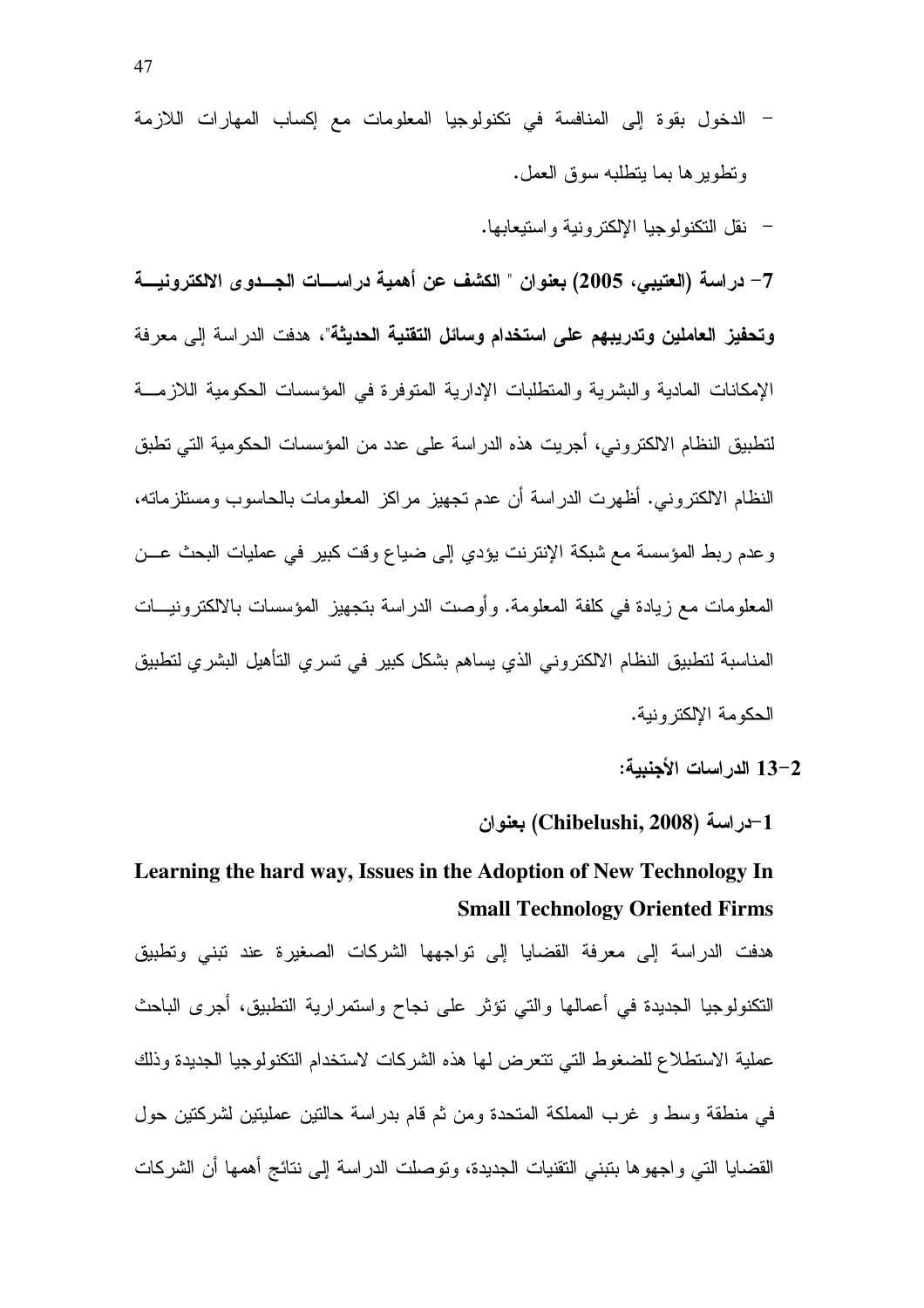التـي ندار من قبل مدراء لـهم خلفية عملية بنكنولوجيا المعلومات أقدر علـي التقييم والاستجابة لتلك الضغوط، وأوصت الدراسة بعمل إصلاحات شاملة وتغييرات نكنولوجية وتوظيف شخص خبير بنكنولوجيا المعلومات.

### **(e-HRM in Mexico : Olivas – Lujan & Others ( 2007 )** - .2

 **adapting innovation for global competitiveness)** هدفت هذه الدراسة إلى توضيح أثر ادارة الموارد البشرية الإلكترونية على تحقيق الميزة التنافسية للشركات، ونتاولت هذه الدراسة تحقيق الميزة النتافسية للشركات العالمية للشركات في المكسيك من خلال الموارد البشرية الإلكترونية وقد توصلت إلى نتائج أهمها أن تطبيق الاستقطاب والتوظيف والندريب الإلكتروني يحقق ميزة نتافسية لمهذه الشركات، و بينت إن من أهم أسباب تحقيق هذه الميزة أيضـا هو دمج المفاهيم المتعلقة بتكنولوجيا المعلومات من خلال تبني استراتيجيات إدارة الموارد البشرية الإلكترونية.

وأوصت الدراسة بتوعية العاملين بفاهيم الإدارة الإلكترونية خاصة في إدارة الموارد البشرية.

#### در اسة **Parry & others ( 2007 )- Parry تدر اسة FIP and Technology ) <b>بعنوان** :

#### . **Impact and Advantages**

هدفت هذه الدراسة إلى نوضيح الوظائف المختلفة لادارة الموارد البشرية باستخدام التكنولوجيا، وركزت على أثر التكنولوجيا على وظائف الموارد البشرية وإدارة الأفراد وحللت 10 حالات دراسية لمنظمات مختلفة في قطاعي الخدمات والصناعة، وركزت على أثر التكنولوجيا على الموارد البشرية ، و توصلت الدراسة الى وجود اثر كبير لاستخدام التكنولوجيا في عمل الموارد البشرية ، و الى ضرورة تغيير مهارات الموظفين خلال عمليه التحول الى تطبيق الادارة الالكترونية للموارد البشرية ؛ و اوصت الدراسة بتطوير البنية التحتية كشرط لنجاح الادارة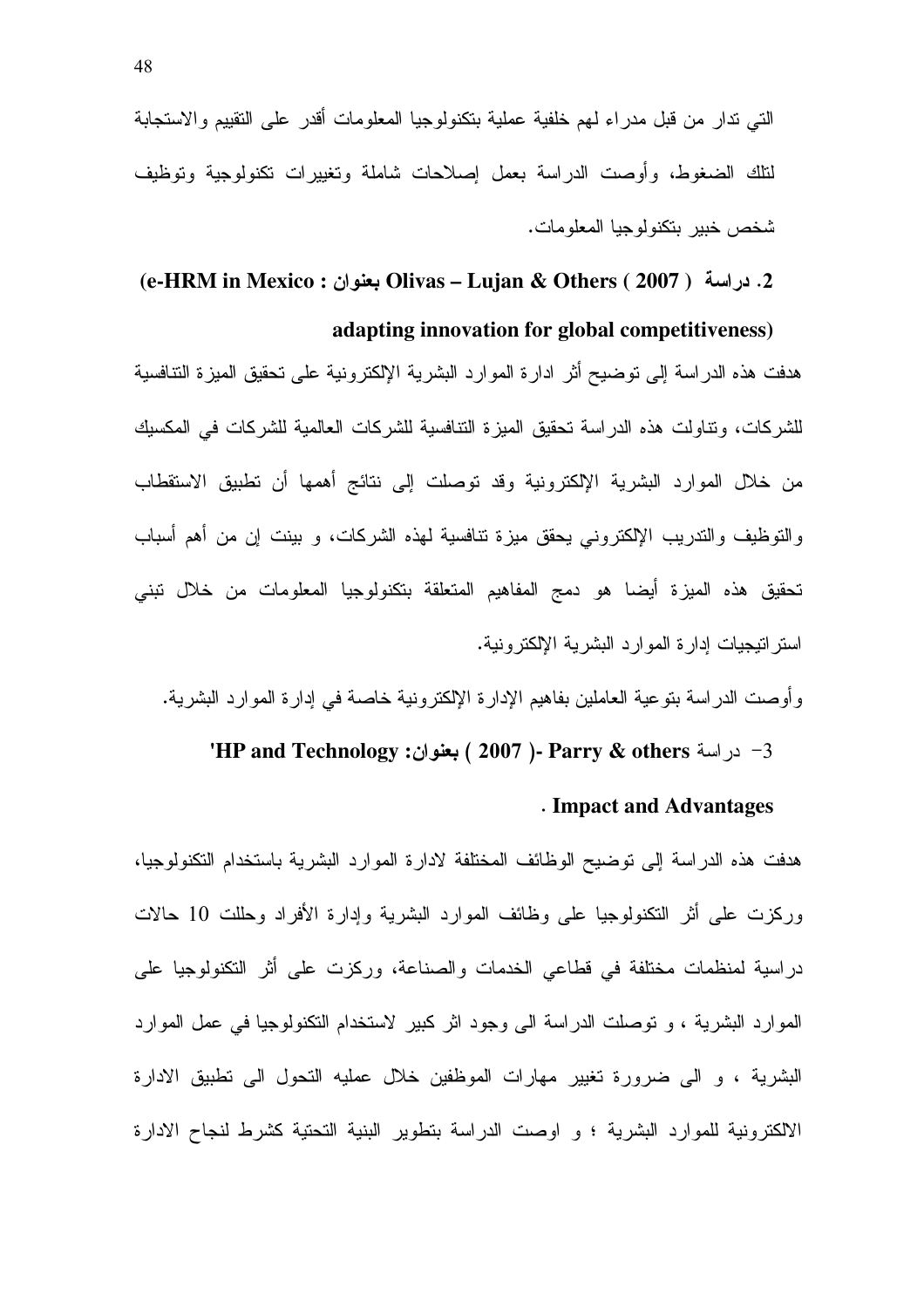الالكترونية للموارد البشرية ، و تطوير نظم المعلومات و ندريب الموظفين على استخدامها ، و اشر اك الموظفين في عملية اتخاذ القرارات الكترونياً .

## 4. دراسة 2007 Ruel & Others بعنوان Ruel & Others . دراسة The Contribution of E HRM to HRM Effectiveness: Result from a quantitative Study in **Dutch Ministry**

هدفت هذه الدر اسة إلى توضيح عملية التحول من إدارة الموارد البشرية التقليدية إلى الإلكترونية في وزارة الداخلية في هولندا على كفاءة العاملين، حيث توصل الباحث إلى أن جودة تطبيقات الموارد البشرية الإلكترونية من حيث المضمون هو العامل الأكثر أهمية في كفاءة الموارد النشر بة في المنظمة.

وأوصىي الباحث بإجراء المزيد من البحث العلمي الكمى المنعلق بكفاءة إدارة الموارد البشرية الكتر ونبا و أو صبي بإدخال المزيد من المتغير ات علي نمو ذج بحثه.

5. دراسة Stine & Others (2006) بعنوان

## (factors Affecting the Acceptance and Effectiveness of Electronic **Human Resource System** )

حيث هدفت الدر اسة إلى تحديد العوامل الأكثر تأثير ا على قبول وكفاءة أنظمة الموارد البشرية الإلكتر ونية، ومدى تأثير ذلك على تحقيق وظائف الموار د البشر بـة بكفاءة وفاعلية.

وقد نوصل الباحث إلى إعداد نموذج يحتوي على أربع عوامل وهي:

- 1- تدفق المعلومات.
- 2- الندخل المجتمعي وتأثير ثقافة المجتمع.
	- 3- التحكم الواعي بالعاملين في المنظمة.
- 4- مدى نقبل النظام لدى الإدار ة و العاملين في المنظمة.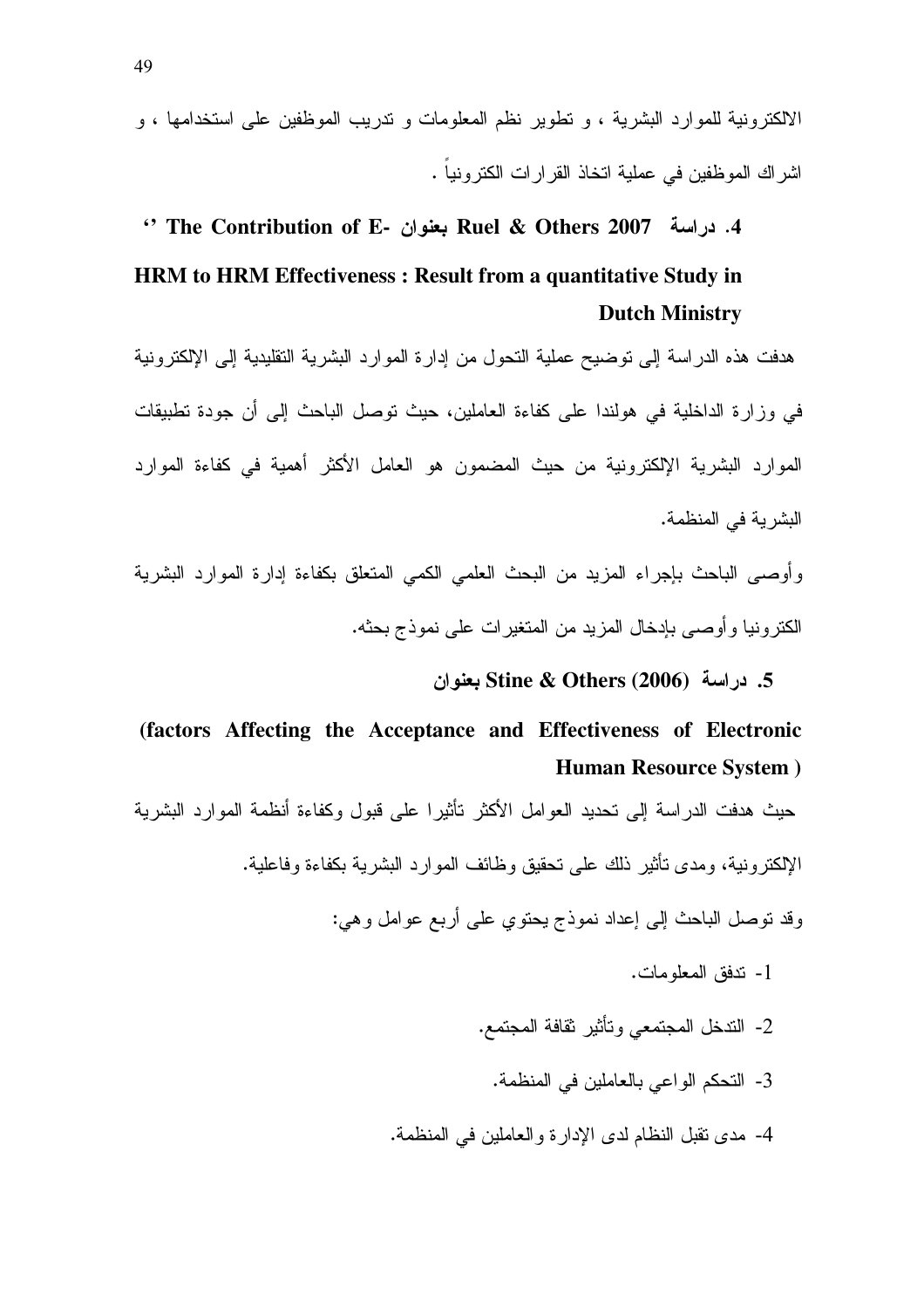وتوصلت الدراسة إلى أنه بالرغم من أن أنظمة الموارد البشرية قد تكون فعالة لدى كل من المنظمة والأفراد إلا أنها قد نكون السبب في تعطيل بعض وظائف المنظمات والأفراد، مثل العلاقات الإنسانية والخصوصية.

- وأوصت الدراسة بما يلي:
- 1- إن التصميم الجيد والمناسب للنظام (Software) يساعد على زيادة الكفاءة.
	- 2- وجوب أهمية استخدام مزيج من الأنظمة التقليدية والإلكترونية.
	- 3- وجوب تخفيض وسائل الرقابة الإلكترونية لأنها تحد من حرية الأفراد.

ما يميز. هذه الدراسة عن الدراسات السابقة :

ركزت الدراسات العربية على اثر نطبيق ادارة الموارد البشرية على اداء العاملين ، و التحديات التي تواجهها المنظمات ، و كذلك الامكانيات اللازمة لتحقيق الجودة الشاملة ، كما ركزت على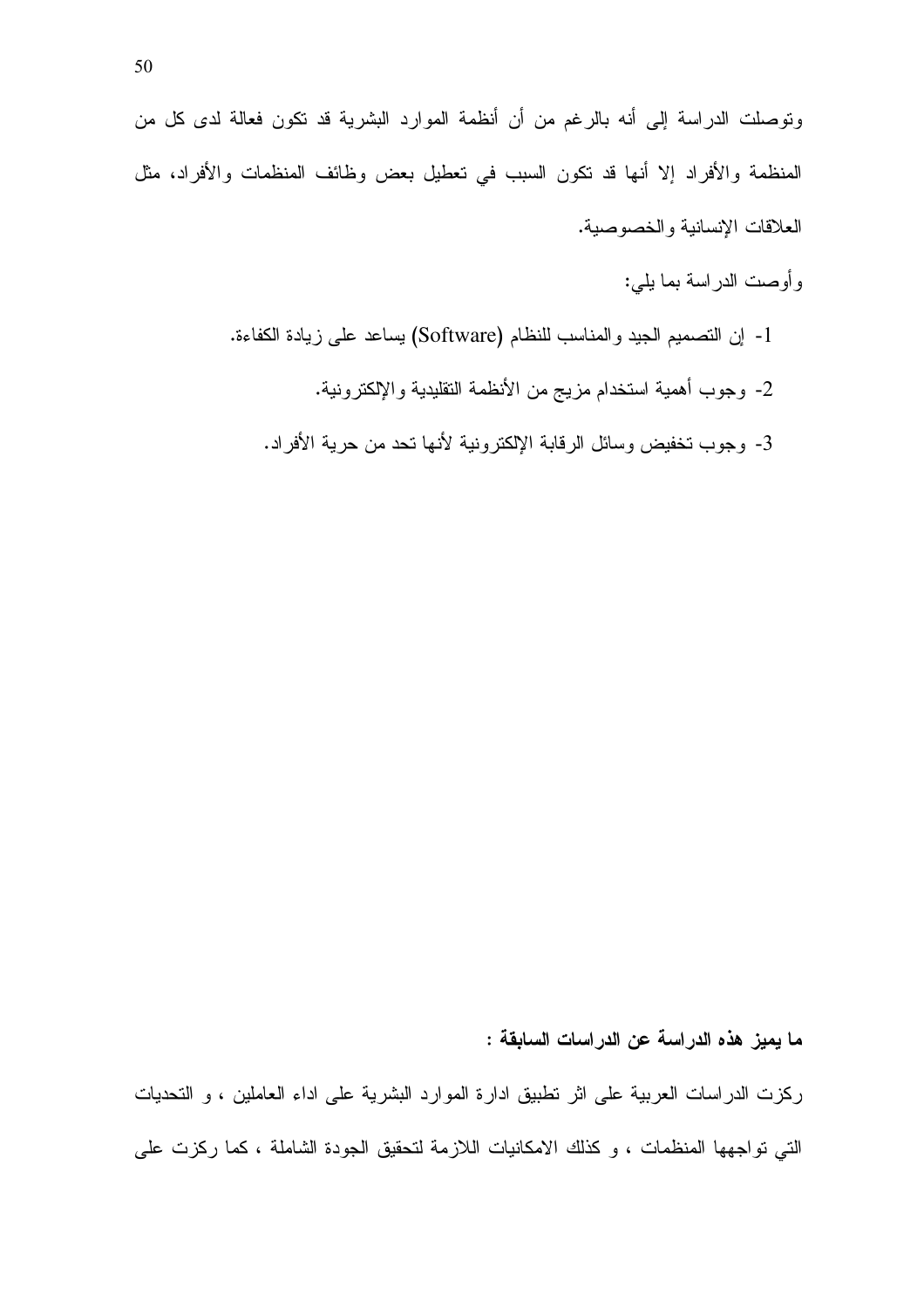واقع ادارة الموارد البشرية الكترونيا في الوقت الحاضر و اتجاهات نطورها في المستقبل في منظمات الاعمال ، اما الدراسات الاجنبية فقد ربطت بين ادارة الموارد البشرية الكترونياً و تحسين الاداء الحكومي ، و في المؤسسات الصغيرة و المشكلات التي تواجهها و مدى مساهمتها في تحقيق الميزة التنافسية في المنظمات .

اما هذه الدراسة فقد ركزت على انظمة ادارة الموارد البشرية الالكترونية و هي الدراسة الاولى من نوعها عي حد علم الباحث التي يتم تطبيقها في شركة من شركات قطاع الاتصالات الاردني.

# الفصل الثالث منهج الدراسة (الطريقة و الاجراءات)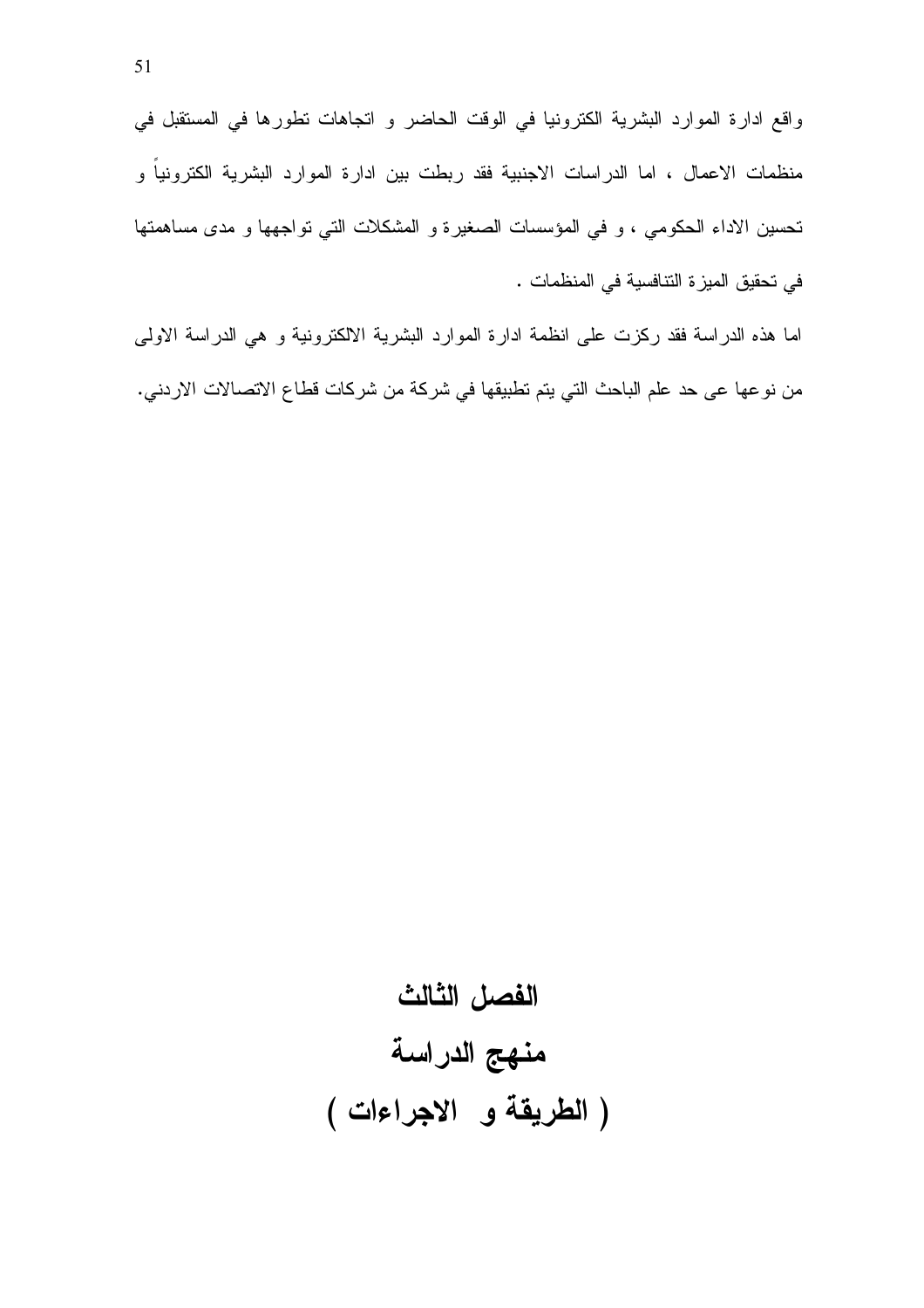$-3-1$  المقدمة:

- 3-2 : منهج الدراسة .
- 3-3 : مجتمع الدراسة والعينة.
	- 4-3 : ادوات الدراسة .
	- 5-3 : اجراءات الدراسة .
	- 6-3 المعالجة الاحصائية .
- 3-7 صدق اداة الدراسة و ثباتها .

#### 3-1 المقدمة:

يتناول هذا الفصل منهج الدراسة وتحديد مجتمع الدراسة والعينة الممثلة للمجتمع وكذلك الأداة المستخدمة في جمع البيانات، حيث تم اختبار صدق وثبات الأداة وأسلوب جمع البيانات والأساليب الإحصائية للدراسة؛ و يحتوي هذا الفصل على ما يلي :

2-3 منهج الدراسة: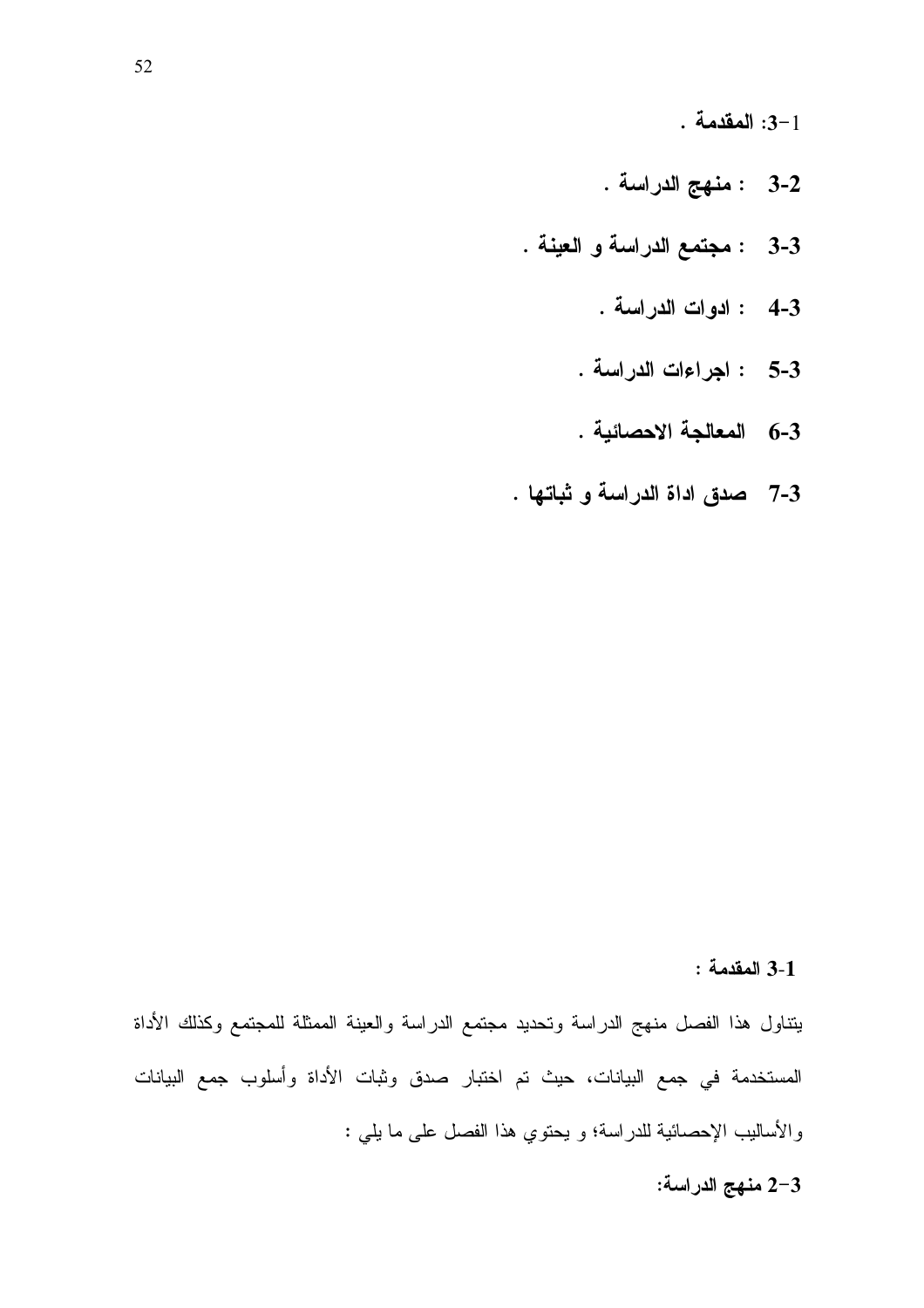استخدم الباحث المنهج در اسة الحالة والذي يحاول تحديد أثر جودة أنظمة إدارة الموارد البشرية الإلكترونية،على كفاءة أداء العاملين في شركة الاتصالات الأردنية.

3-3 مجتمع الدراسة و العينة :

يتكون مجتمع الدراسة من رؤساء الاقسام و مدراء الفروع في شركة الاتصالات الاردنية و عددهم ( 102 ) ، حيث تم توزيع الاستبانه على جميع افراد مجتمع الدراسة لاستيفاء البيانات و بعد اسبوع واحد نم استعادة ( 80 ) استبانة ، و قد استبعد منها ( 3 ) استبانات غير مستوفية لشروط التحليل الاحصائي ليصبح عدد الاستبانات التي خضعت للتحليل ( 77 ) استبانة ؛ اي ما نسبته 75% من مجتمع الدراسة و هي نسبة ممثلة و عالية وفق مقاييس البحث العلمي المتعارف عليه .

3–4 اجراءات الدراسة :

1.الحصول على الموافقات التنطيمية لتنفيذ الدراسة الميدانية . 2.تحديد مشكلة الدراسة و اهدافها و اهميتها و فرضياتها و انموذجها . 3.عرض الاطار النظرى . 4.تحديد مجتمع الدر اسة و العينة . 5.عرض ادوات الدراسة ؛ مثل : الاستبانة ، و اختيار الاساليب الاحصائية المناسبة . 6.توزيع الاستبانة على افراد عينة الدراسة و استيفائها و جمعها . 7.تحليل بيانات الاستبانة على ( SPSS ) و الحصول على النتائج و دلالتها . 8.عرض الاستنتاجات و تقديم التوصيات .

3–5 أدوات وإجراءات الدراسة :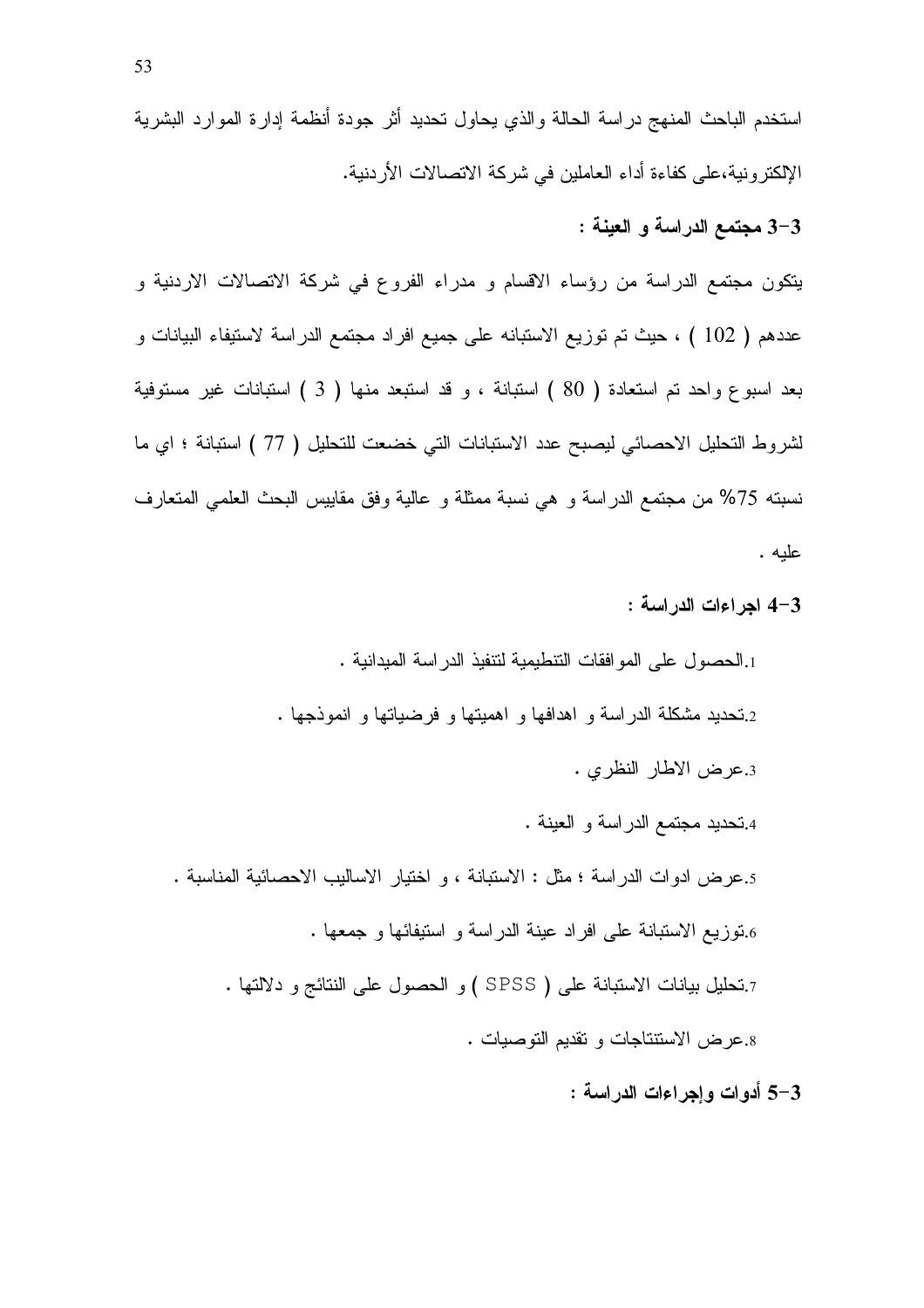لتحقيق هدف الدراسة ، فقد اعتمدت الدراسة على الأدوات التالية للحصول على البيانات والمعلومات المطلوبة :

- 1- في الجانب النظري: تم الحصول على البيانات والمعلومات من مصادر مختلفة منها: الدراسات السابقة والمقالات في الدوريات المتخصصة، والرسائل الجامعية، والكتب والمراجع العلمية والأجنبية ذات العلاقة المباشرة بموضوع الدراسة ومن الأدبيات على المواقع الالكترونية على شبكة المعلومات ( الانترنت ).
- 2- البيانات الأولية ( الاستبانه) : لغرض توفير البيانات المتعلقة بالدراسة تم بناء استبانه حول أثر جودة أنظمة إدارة الموارد البشرية الإلكترونية، على كفاءة أداء العاملين في شركة الاتصالات الأردنية، وذلك بالاعتماد على أهداف الدراسة ومتغيراتها والرجوع إلى الدراسات السابقة والأخذ بآراء الخبراء والمختصبين في هذا المجال ، وتضمنت الاستبانه قسمين رئيسيين هما :

القسم الأول : وهو الجزء الخاص بالمتغيرات الديموغرافية لعينة الدراسة من خلال 5 متغيرات هي ( الجنس ، المؤهل العلمي ، عدد سنوات العمل في الشركة ، العمر ، المؤهل العلمي )

القسم الثاني : حيث شمل هذا القسم متغيرات الدراسة من خلال ثلاث ابعاد من خلال 46 فقرة نم نوزيعها على ابعاد الدراسة كمايلي :

أ- جودة البنية التحتية لأنظمة الموارد البشرية الإلكترونية ( Hardware & Network ) بواقع 16 فقرة .

> ب- جودة برمجيات الموارد البشرية الإلكترونية ( Software ) بواقع 17 فقرة ت- كفاءة أداء العاملين بواقع 13 فقرة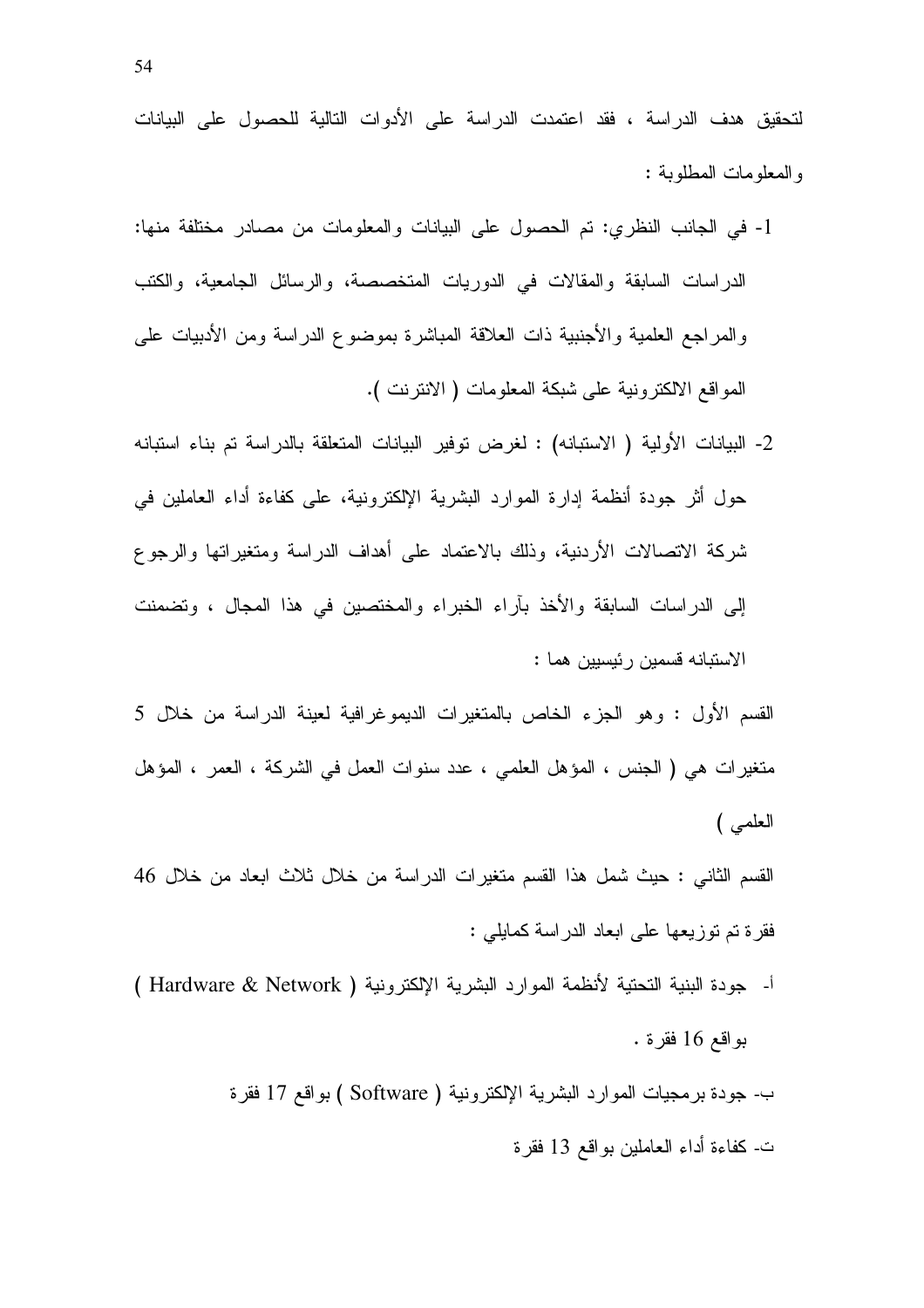| لا أوافق<br>بشدة | لا أوافق | محايد     | أوافق     | أوافق بشدة |
|------------------|----------|-----------|-----------|------------|
| (1) درجة         | (2) درجة | (3) درجات | (4) درجات | (5) درجات  |

3-6 المعالجة الاحصائية :

للاجابة عن اسئلة و اختبار فرضياتها لجأ الباحث الى استخدام الاساليب الاحصائية التالية من خلال برنامج الرزمة الاحصائية للعلوم الاجتماعية ( SPSS ) :

- النكر ار ات و النسب المئوية لوصف المتغير ات الديمو غر افية لافر اد عينة الدر اسة .
	- معامل كرونباخ الفا للتأكد من درجة ثبات المقياس المستخدم .
- المنوسطات الحسابية و الانحرافات المعيارية بهدف الاجابة عن اسئلة الدراسة و معرفة الاهمية النسبية لكل فقرة من ابعاد الدراسة .
	- تحليل الانحدار المتعدد و البسيط لمعرفة الأثر بين متغيرات الدر اسة .
		- مستوى النطبيق ؛ و الذي نم احتسابه وفقاً للمعادلة التالية :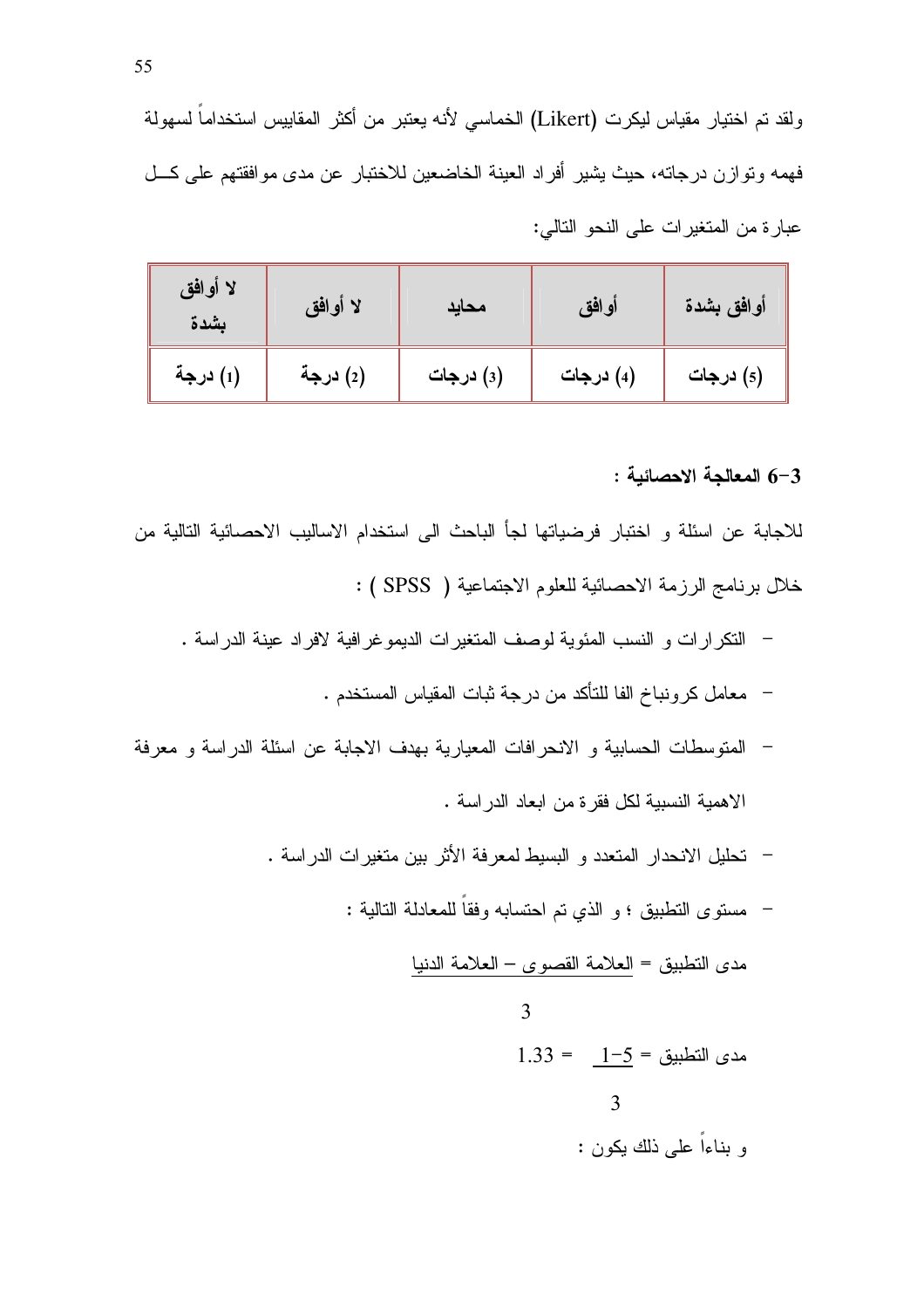التطبيق المنخفض من 1 أقل من 2.33

النطبيق المتوسط من 2.33 لغاية 3.66

التطبيق المرتفع من 3.67 فأكثر .

3-7 صدق اداة الدراسة و ثباتها :

يقصد بصدق الاستبانة أن تقيس الأسئلة الاستبانة ما وضعت لقياسه، وقام الباحث بالتأكد من صدق الاستبانة الظاهري من خلال عرض الاستبانة على مجموعه من المحكمين تألفت من مجموعة من أعضاء الهيئة التدريسية والمتخصصين في الجامعات الاردنية وقد استجاب الباحث لأراء المحكمين وقام بأجراء ما يلزم من حذف وتعديل في ضوء المقترحات المقدمة. 1- ثبات اداة الدر اسة :

وقد تحقق الباحث من ثبات استبانه الدراسة من خلال اختبار معامل ألفا كرونباخ وذلك كما يلي:

### جدول رقم(1):يوضح نتائج اختبار ألفا كرونباخ لقياس ثبات الاستبانة

| معامل ألفا كرونباخ | المجال                                       |  |
|--------------------|----------------------------------------------|--|
| .710               | – جودة البنية التحتية لأنظمة الموارد البشرية |  |
|                    | الإلكترونية (Network & Hardware)             |  |
| .798               | – جودة أنظمة الموارد البشرية الإلكترونية     |  |
|                    | (Software)                                   |  |
| .945               | – كفاءة أداء العاملين                        |  |

يتبين من نتائج الموضحة في جدول ( 6) أن قيمة معامل ألفا كرونباخ أكبر من 0.60 ، وبذالك يكون الباحث قد تأكد من صدق وثبات استبانه الدر اسة مما يجعله على ثقة تامة بصحة الاستبانة وصلاحيتها لنحليل النتائج والإجابة على أسئلة الدراسة واختبار فرضيتها.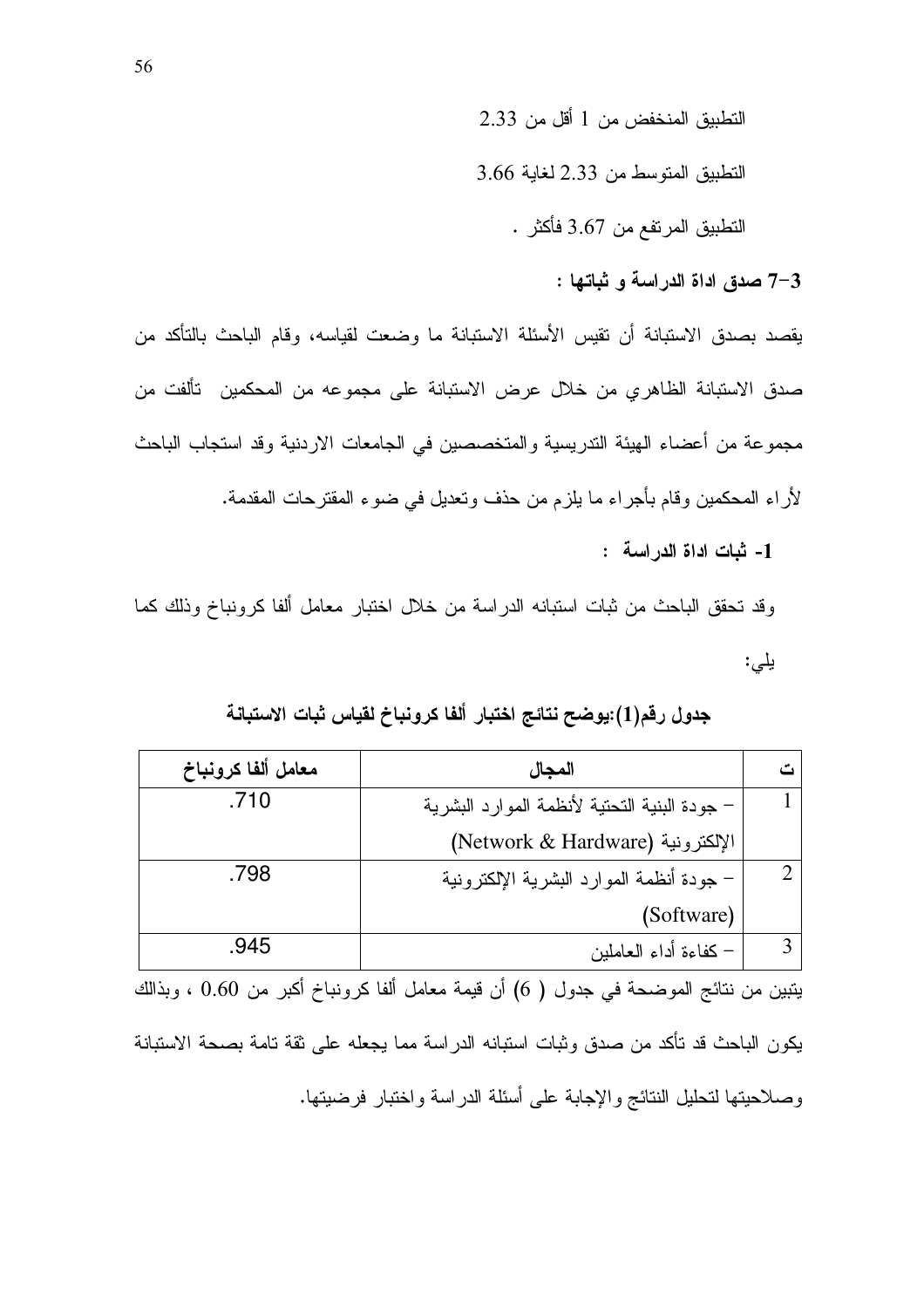# نتائج التحليل الإحصائي واختبار الفرضيات

## الفصل الرابع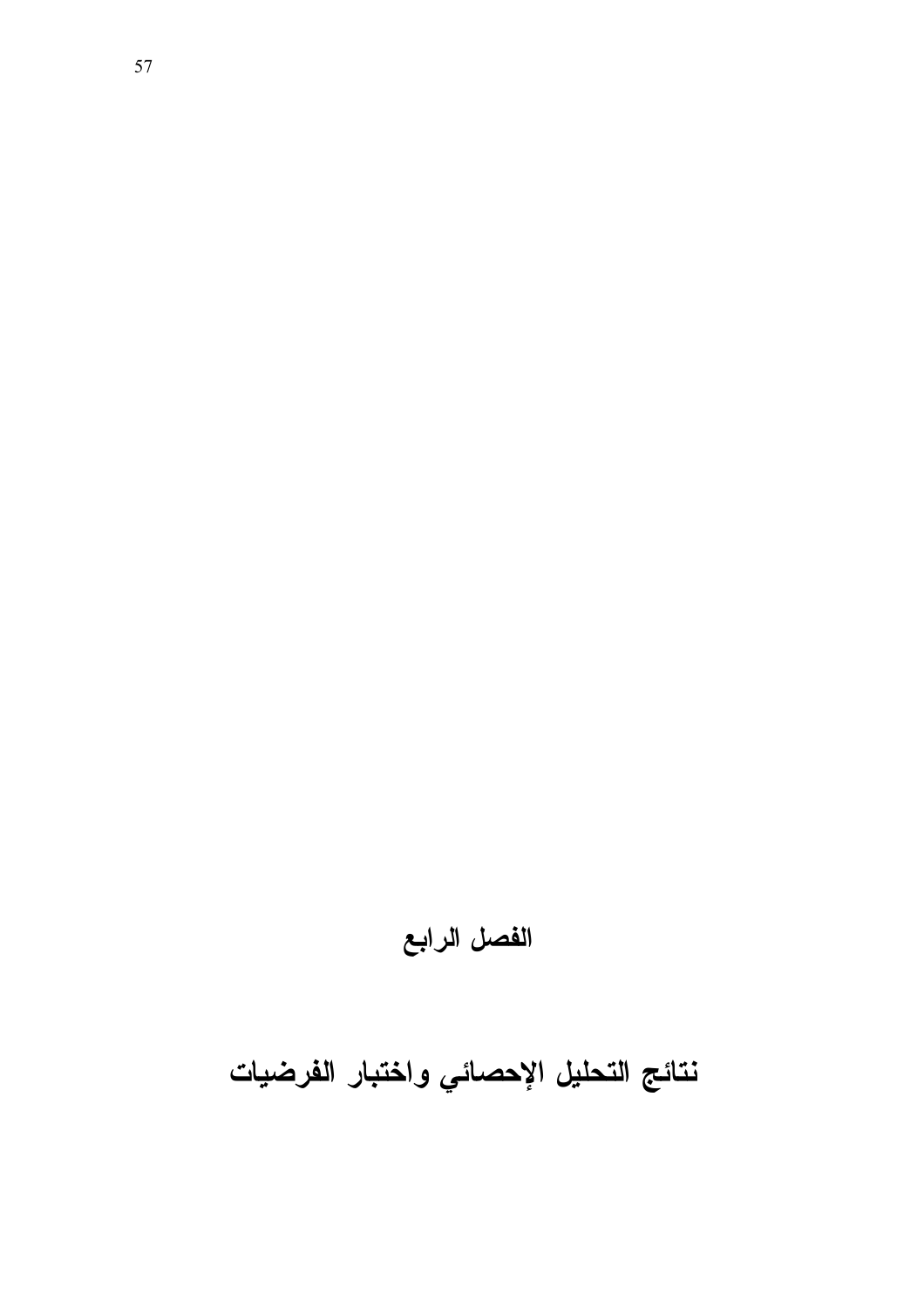المقدمة $^{-4}$ 

- 2-4 المتغييرات الديموغرافية
	- 3–4 تحليل نتائج الدراسة
- 4-4 اختبار فرضيات الدراسة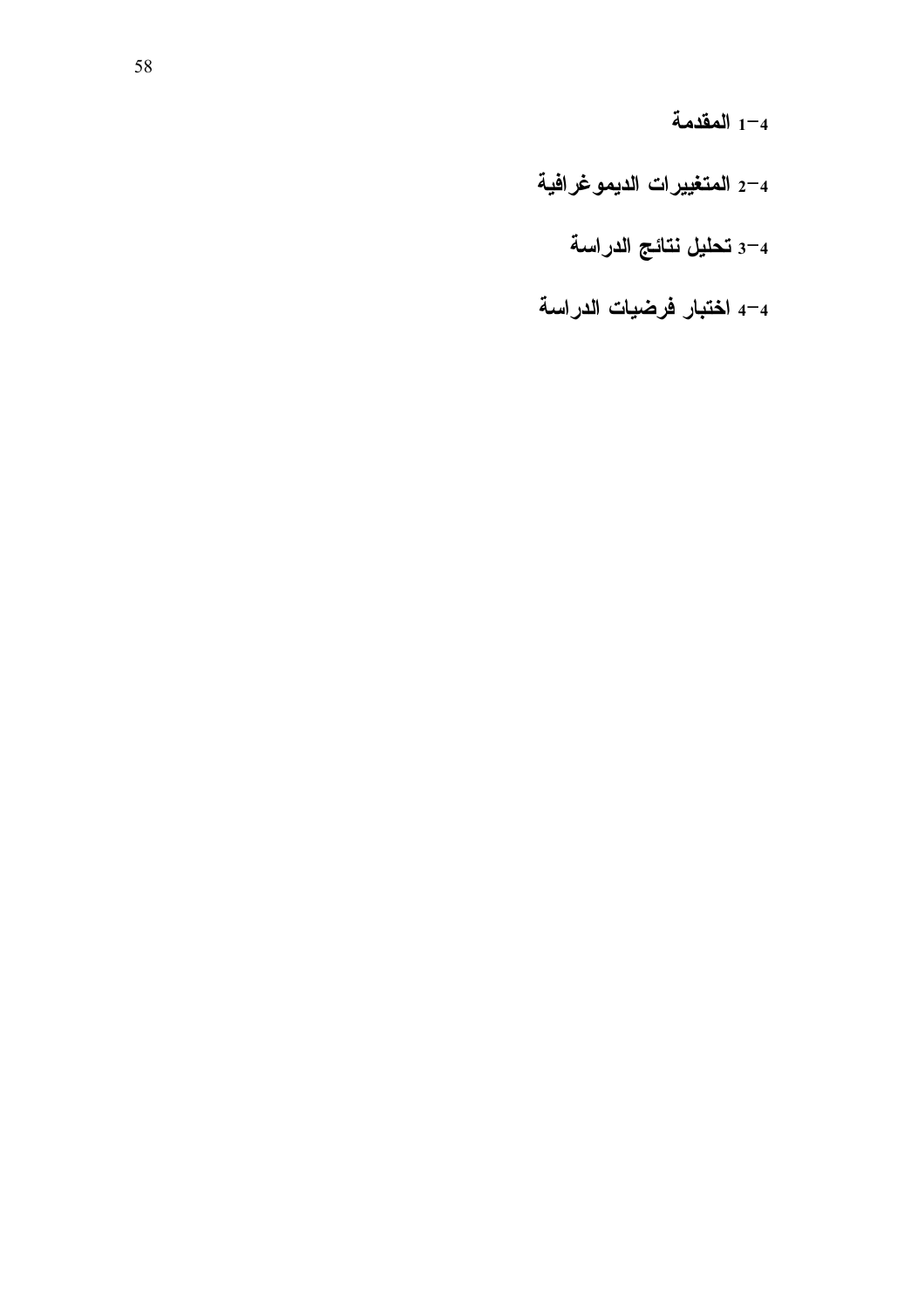#### الفصل الرابع

## نتائج التحليل الإحصائى واختبار الفرضيات

1-4 المقدمة :

يستعرض هذا الفصل التحليل الاحصائي لنتائج استجابة افراد عينة الدراسة على فقرات الاستبانة ، و عرض المؤشرات الاحصائية الاولية ، و نتائح تطبيق ادوات الدراسة من خلال المتوسطات الحسابية و الانحرافات المعيارية لكل متغيرات الدرسة و الاهمية النسبية ، كما يشمل هذا الفصل نتائج لختبار الفرضيات و دلالتها المعنوية .

2-4: وصف المتغيرات الديموغرافية : تم النعرف على خصائص عينة الدراسة من حيث عدد الذكور و الاناث و الفئات العمرية ؛ و مؤهلاتهم العلمية ، و مدة خبرتهم في مجال العمل على النحو الاتي :

1– توزيع أفراد العينة حسب الجنس

| الجنس                                        | العدد | النسبة المئوية %                                                                        |
|----------------------------------------------|-------|-----------------------------------------------------------------------------------------|
| نكر                                          | 46    | 59.7                                                                                    |
| أنثى                                         | 31    | 40.3                                                                                    |
| المجمو ع                                     | 77    | 100.0                                                                                   |
|                                              |       |                                                                                         |
|                                              |       | يوضح الجدول السابق ان نسبة الذكور كانت اعلى نسبة من افراد العينة و نسبتهم( 59.7 % ) و   |
|                                              |       | نسبة الاناث بلغت ( 40.3 % ) و ندل هذه النتيجة على ان اهتمام الشركة بتوظيف الاناث ، و لا |
| نفرق في توزيع الوظائف القيادية بين الجنسين . |       |                                                                                         |

جدول رقم (2): يبين توزيع عينة الدراسة حسب الجنس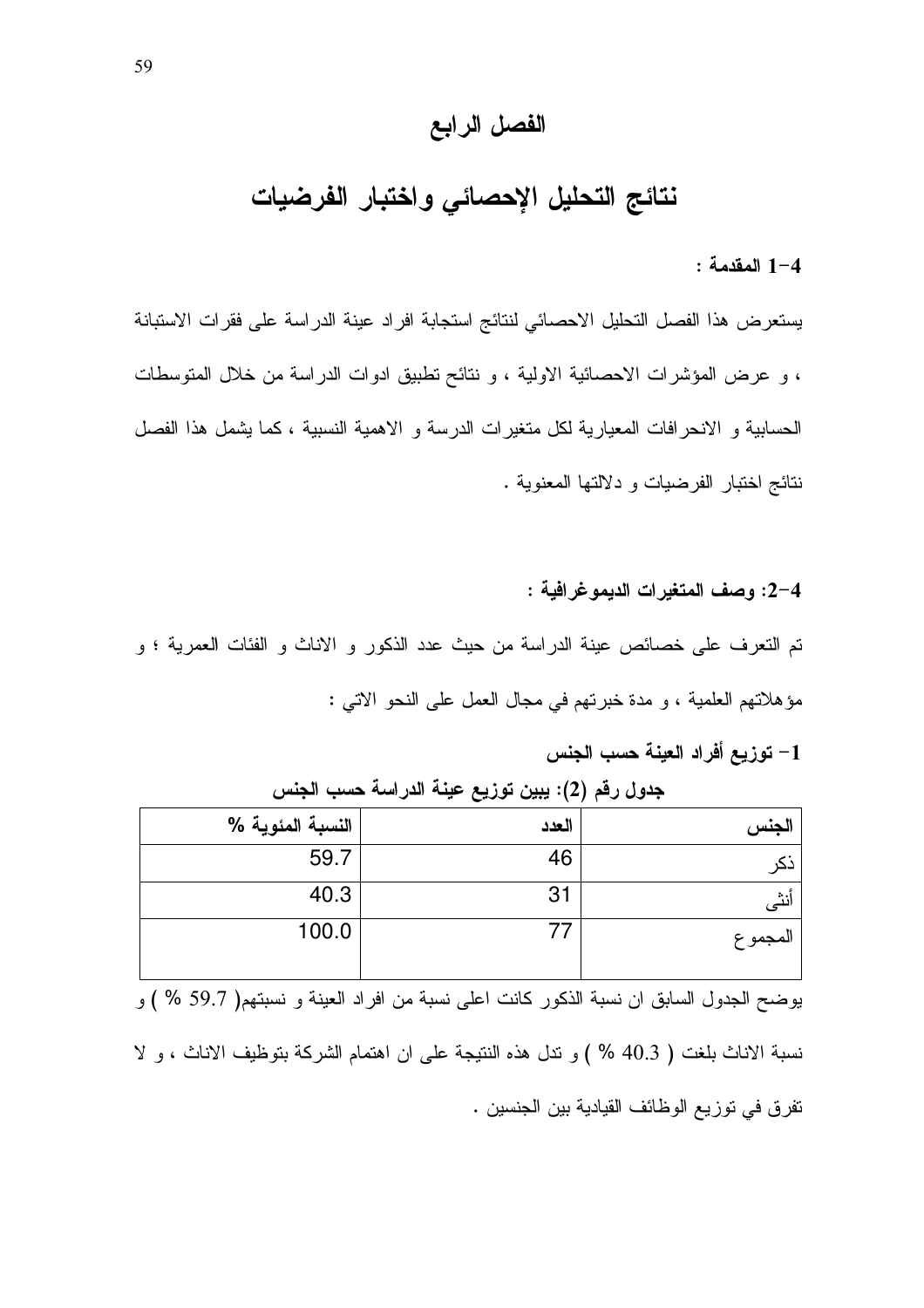2– توزيع أفراد العينة حسب الفئة العمرية

| العمر          | العدد                                                                                  | النسبة المئوية %                                                                               |
|----------------|----------------------------------------------------------------------------------------|------------------------------------------------------------------------------------------------|
| أقل من 30      | 17                                                                                     | 22.1                                                                                           |
|                |                                                                                        |                                                                                                |
| من 30−40       | 29                                                                                     | 37.7                                                                                           |
| من 41-50       | 22                                                                                     | 28.6                                                                                           |
| أكثر من 50 سنة | 9                                                                                      | 11.7                                                                                           |
| المجموع        | 77                                                                                     | 100.0                                                                                          |
|                |                                                                                        | يوضح الجدول السابق العمر لأفراد العينة، حيث حصلت الفئة العمرية التي بين 30–40 سنة              |
|                |                                                                                        | علَّـى أُعلِّـى نسبة مئوية من أفراد العينة ومقدارها (37.%)، والفئة العمرية التبي أقل من 30 سنة |
|                |                                                                                        | حصلت على نسبة مئوية (22.1%)، والفئة العمرية بين 41–50 كانت نسبتها (28.6%)، والفئة              |
|                |                                                                                        | العمرية الأكثر من 50 كانت أقل نسبة مئوية من أفراد العينة ونسبتها (11.7%) ، و نشير هذه          |
|                | النتيجة الى ان غالبية العاملين في الوظائف القيادية هم من فئة الشباب حيث تكون كفاءتهم و |                                                                                                |

جدول رقم (3): يبين توزيع عينة الدراسة حسب العمر

نشاطهم اكبر من باقي الفئات العمرية الاكبر .

3– توزيع أفراد العينة حسب المؤهل العلمى

جدول رقم (4): يبين توزيع عينة الدراسة حسب المؤهل العلمي

| المؤهل العلمى                                                                                                                       | العدد                                     | النسبة المئوية %                      |
|-------------------------------------------------------------------------------------------------------------------------------------|-------------------------------------------|---------------------------------------|
| دبلوم كلية مجتمع                                                                                                                    | 13                                        | 16.9                                  |
| بكالوريوس                                                                                                                           | 47                                        | 61.0                                  |
| ماجستير                                                                                                                             | 13                                        | 16.9                                  |
| دكتور اة                                                                                                                            | 4                                         | 5.2                                   |
| المجموع                                                                                                                             | 77                                        | 100.0                                 |
| $\mathbf{r}$ and $\mathbf{r}$ are $\mathbf{r}$ and $\mathbf{r}$ and $\mathbf{r}$ are $\mathbf{r}$ and $\mathbf{r}$ are $\mathbf{r}$ | $\mathcal{L} = \mathcal{L} = \mathcal{L}$ | $\sim 10$ $\mu$ $\sim 10$<br>$\cdots$ |

يوضح جدول (4) ا**لمؤهل العلمي** لأفراد العينة، حصلت الأفراد الذين يحملون شهادة

البكالوريوس على أعلى نسبة مئوية من أفراد العينة ومقدارها (61.0%). والأفراد الذين يحملون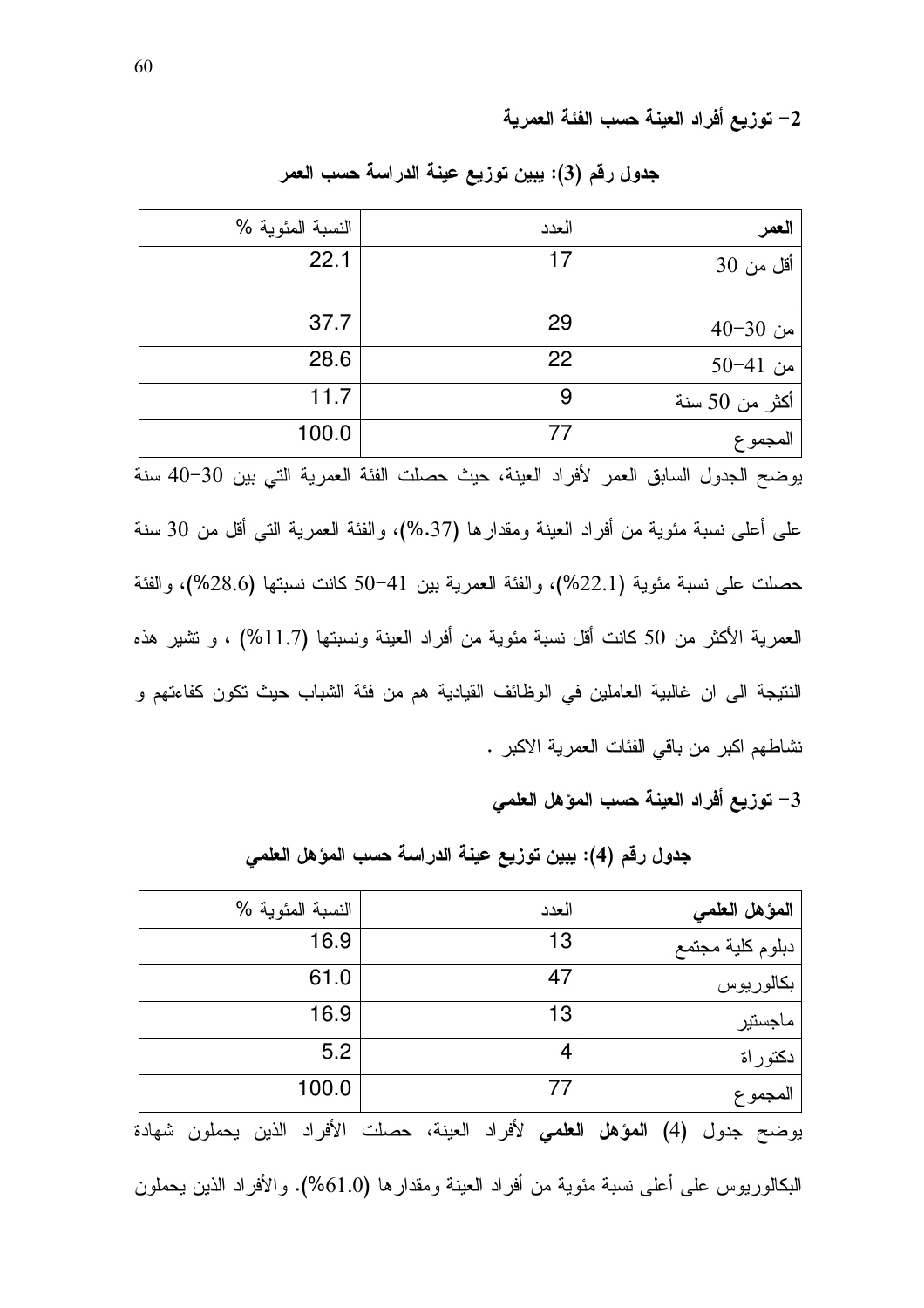شهادة الدبلوم المتوسط كانت نسبتهم (16.9%)، وشهادة والماجستير كانت نسبتهم المئوية (16.9%)، حيث حصل أفراد درجة الدكتوراه على أقل نسبة مئوية من أفراد العينة وكانت نسبتهم (5.2%) ، و تشير هذه النتيجة الى ان 83.1% من رؤساء الاقسام و مدراء الفروع في الشركة من ذوي المؤهلات الجامعية ، و مؤهلين علمياً لاستيعاب و فهم تطبيقات الادارة الالكترونية لادارة الموارد البشرية بكفاءة عالية .

4– توزيع أفراد العينة حسب عدد سنوات الخبرة في شركة الاتصالات

جدول رقم (4): يبين توزيع عينة الدراسة حسب عدد سنوات الخبرة في شركة الاتصالات

| النسبة المئوية %                                                                    | العدد | عدد سنوات الخبرة في                                                                   |  |  |  |
|-------------------------------------------------------------------------------------|-------|---------------------------------------------------------------------------------------|--|--|--|
|                                                                                     |       | شركة الاتصالات                                                                        |  |  |  |
| 23.4                                                                                | 18    | 5 سنوات فأقل                                                                          |  |  |  |
| 20.8                                                                                | 16    | 10-6 سنوات                                                                            |  |  |  |
| 22.1                                                                                | 17    | $15 - 11$ سنة                                                                         |  |  |  |
| 33.8                                                                                | 26    | أكثر من 15 سنة                                                                        |  |  |  |
| 100.0                                                                               | 77    | المجموع                                                                               |  |  |  |
| يوضح جدول (4) <b>عدد سنوات الخبرة في شركة الاتصالات</b> ، حيث حصلت الخبرة التي كانت |       |                                                                                       |  |  |  |
|                                                                                     |       | أكثر من 15 سنة على أكبر نسبة مئوية من أفراد العينة ومقدارها (33.8%)، والخبرة التي أقل |  |  |  |
|                                                                                     |       | من 5 سنوات حصلت على نسبة مئوية تساوي (23.4%)، وأخذت الخبرة التي مدتها بين 6 إلى       |  |  |  |
| 10 سنوات نسبة مئوية (20.6%) حيث كانت أقل نسبة مئوية لأفراد العينة، والتي بين 11 سنة |       |                                                                                       |  |  |  |
|                                                                                     |       | و 15 سنة نسبتها المئوية (22.1%) ، ان لمهذه النتيجة دلالة على وجود استقرار وظيفي في    |  |  |  |
|                                                                                     |       | الشركة خاصة لدى رؤساء الاقسام و مدراء الفروع في الشركة .                              |  |  |  |

3-4 تحليل نتائج الدراسة: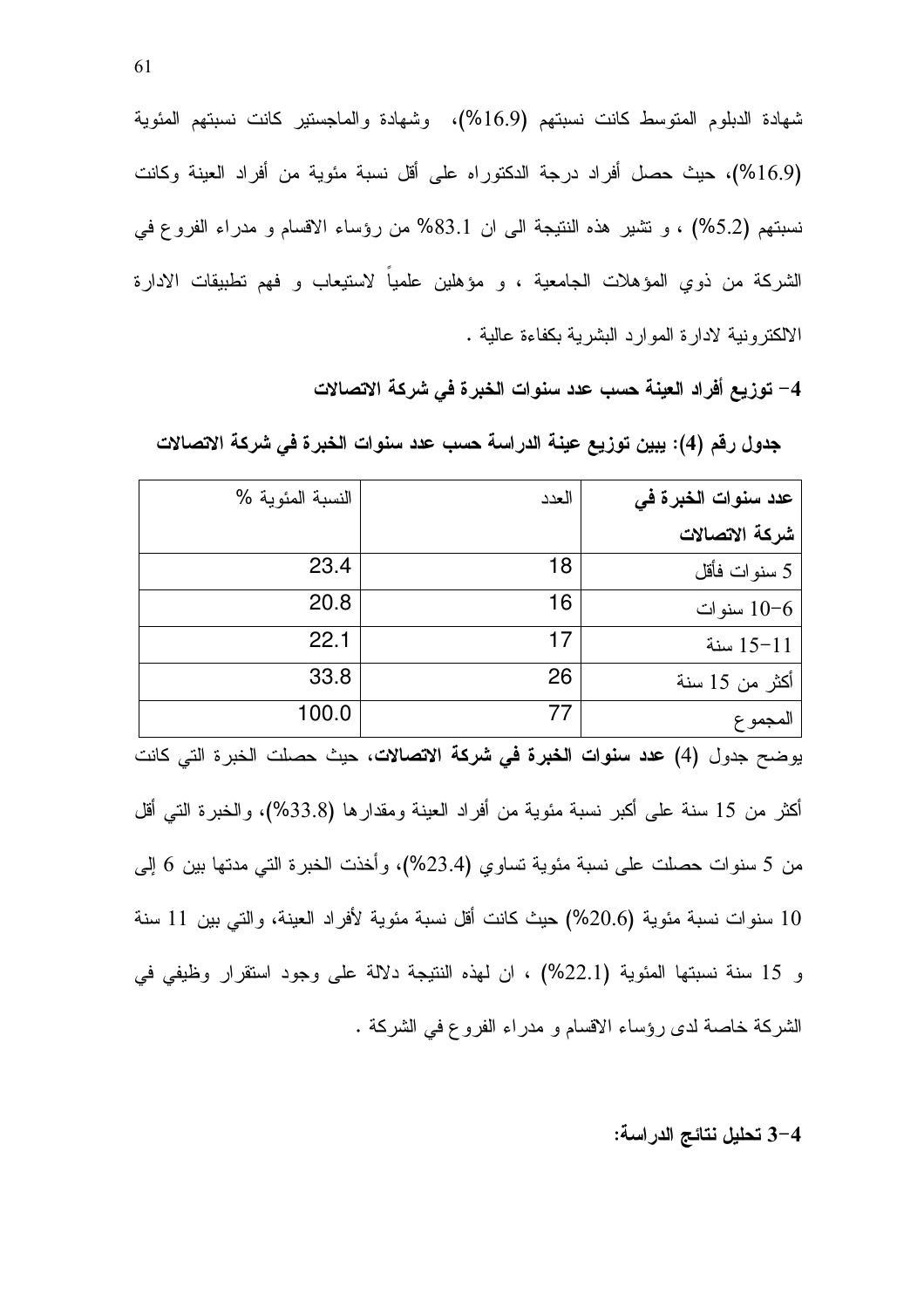ما أثر جودة أنظمة إدارة الموارد البشرية الإلكترونية، على كفاءة أداء العاملين في شركة الاتصالات الأردنية ؟ للإجابة عن هذا السؤال تم تقسيمه إلى عدة مجالات على النحو الآتي: أولاً : جودة البنية التحتية لأنظمة الموارد البشرية الإلكترونية (Network & Hardware) تم حساب المتوسط الحسابي والانحراف المعياري لإجابات أفراد عينة الدراسة، وذلك كما يلي: الجدول رقم (6) المتوسطات الحسابية لمجال جودة البنية التحتية لأنظمة الموارد البشرية

الإلكترونية (Network & Hardware)

| الرقم        | نص الفقرة                                       | المتوسط | النسبة  | الانحراف       | الأهمية |
|--------------|-------------------------------------------------|---------|---------|----------------|---------|
|              |                                                 | الحسابى | المئوية | المعياري       | النسبية |
|              | أجهزة الحاسوب الموجودة في دائرة الموارد         | 4.3636  | 87.272  | 0.58285        | مرتفع   |
|              | البشرية مناسبة لإدارة الموارد البشرية إلكترونيا |         |         |                |         |
|              | في الشركة                                       |         |         |                |         |
| $\mathbf{2}$ | الخوادم (Servers) الموجودة في دائرة الموارد     | 4.2078  |         | 84.156 0.59245 | مرتفع   |
|              | البشرية مناسبة لإدارة الموارد البشرية الكترونيا |         |         |                |         |
| 3            | الشبكة الداخلية الموجودة في دائرة الموارد       | 4.2468  | 84.936  | 0.63154        | مرتفع   |
|              | البشرية مناسبة لإدارة الموارد البشرية إلكترونيا |         |         |                |         |
|              | في الشركة                                       |         |         |                |         |
| 4            | مستوى الحماية الخاص بالأجهزة الموجودة في        | 4.1429  | 82.858  | 0.68276        | مرتفع   |
|              | إدارة الموارد البشرية بساعد على نطبيق إدارة     |         |         |                |         |
|              | الموارد البشرية إلكترونيا                       |         |         |                |         |
| 5            | أنظمة المعلومات الإدارية المتوفرة في الشركة     | 4.1688  | 83.376  | 0.657          | مرتفع   |
|              | نعتبر مناسبة لنطبيق إدارة الموارد البشرية       |         |         |                |         |
|              | إلكترونيا                                       |         |         |                |         |
| 6            | الكفاءات البشرية المتوفرة في إدارة الموارد      | 4.0909  | 81.818  | 0.67242        | مرتفع   |
|              | البشرية قادرة على نطبيق إدارة الموارد البشرية   |         |         |                |         |
|              | إلكترونيا                                       |         |         |                |         |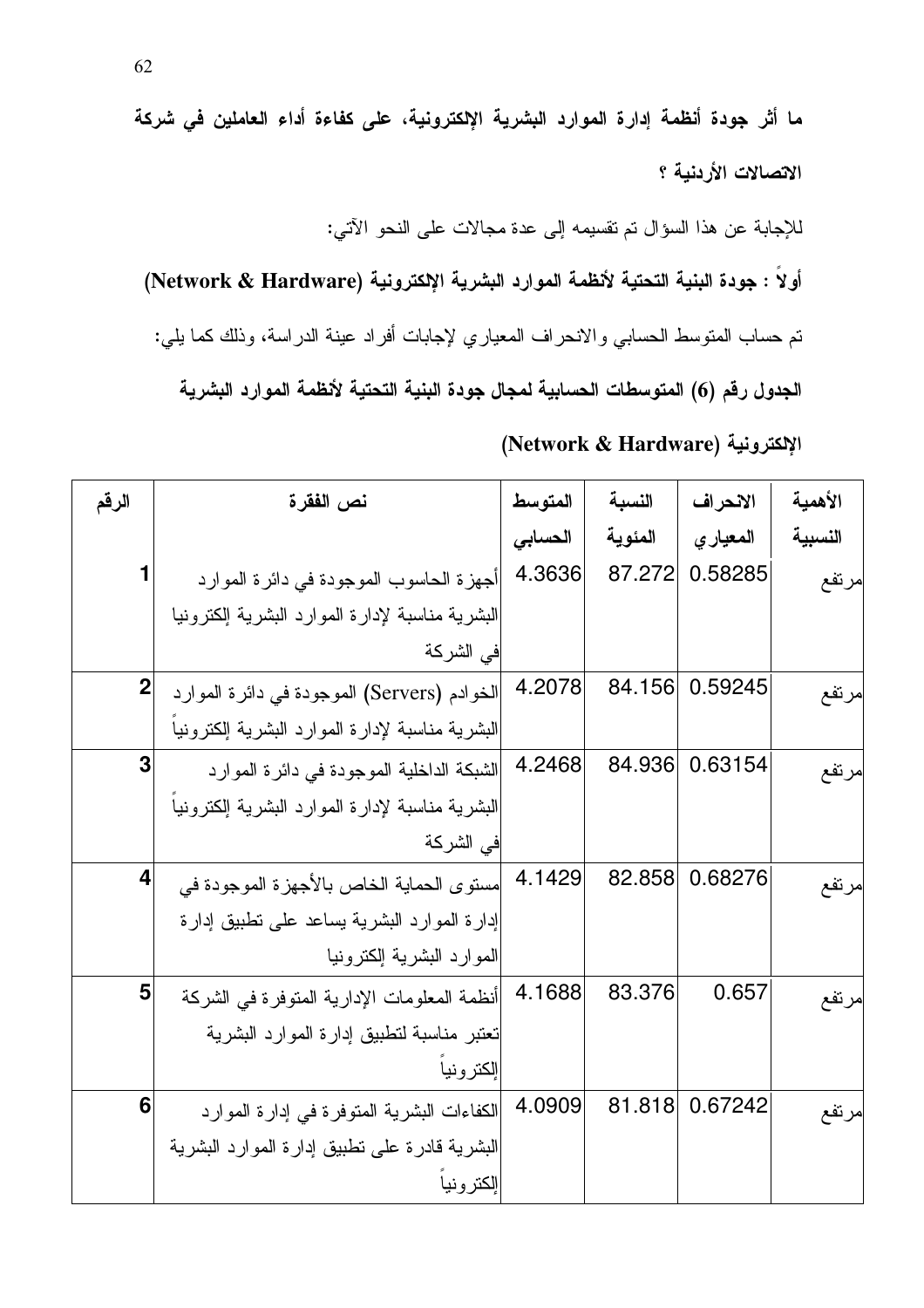|                | خط الاتصال بالإنترنت المتوفر في إدارة الموارد                                             | 4.7403 | 94.806  | 5.7409  | مرتفع  |
|----------------|-------------------------------------------------------------------------------------------|--------|---------|---------|--------|
|                | البشرية قادر على نطبيق إدارة الموارد البشرية                                              |        |         |         |        |
|                | إلكترونيا                                                                                 |        |         |         |        |
| 8              | الدعم الفني الموجود في إدارة الموارد البشرية                                              | 4.1818 | 83.636  | 0.50595 | مرتفع  |
|                | بساعد في نطبيق إدارة الموارد البشرية إلكترونيا                                            |        |         |         |        |
| $\overline{9}$ | ينوفر أنظمة معلومات إدارية إلكترونية فى دائرة                                             | 4.2338 | 84.676  | 0.45584 | مرتفع  |
|                | الموارد البشرية في الشركة                                                                 |        |         |         |        |
|                | يمكن لنظام المعلومات الموجود في دائرة الموارد  10                                         | 4.1429 | 82.858  | 0.60075 | مرتفع  |
|                | البشرية عمل نسخ احتياطية للبيانات الموجودة                                                |        |         |         |        |
|                | على الخادم                                                                                |        |         |         |        |
| 11             | إيوجد شبكة ربط الكترونية بين جميع فروع                                                    | 4.2857 | 85.714  | 0.74086 | مرتفع  |
|                | الشركة والمركز الرئيسى                                                                    |        |         |         |        |
| 12             | إيوجد للشركة موقع الكتروني مستقل                                                          | 4.4286 | 88.572  | 0.5719  | مرتفع  |
| 13             | ندعم الإدارة العليا نطوير سياسة إدارة الموارد                                             | 4.1818 | 83.636  | 0.50595 | مرتفع  |
|                | البشرية الكترونيا في الشركة.                                                              |        |         |         |        |
|                | نستعين الإدارة بالخبرات الخارجية لتقديم المشورة 14                                        | 3.8961 | 77.922  | 0.926   | مرتفع  |
|                | في مجال إدارة الموارد البشرية إلكترونيا                                                   |        |         |         |        |
| 15             | يتوفر في دائرة الموارد البشرية أجهزة إدخال                                                | 4.2338 | 84.676  | 0.64678 | إمرتفع |
|                | مثل السكانر (Scanner)                                                                     |        |         |         |        |
| 16             | يتوفر في دائرة الموارد البشرية أجهزة إخراج                                                | 4.3636 | 87.272  | 0.58285 | مرتفع  |
|                | مثل الطابعات وغير ها.                                                                     |        |         |         |        |
|                | الدرجة الكلية لمجال جودة البنية التحتية لأنظمة الموارد                                    | 4.244  | 84.8865 | 0.94355 | امرتفع |
|                | البشرية الإلكترونية (Network & Hardware)                                                  |        |         |         |        |
|                | يتضح من الجدول السابق أن نسبة الموافقة على مجال <b>جودة البنية التحتية لأنظمة الموارد</b> |        |         |         |        |

البشرية الإلكترونية (Network & Hardware) كانت مرتفعة بدلالة المتوسط الحسابي (4.244) والنسبة المئوية التي بلغت (84.88%) .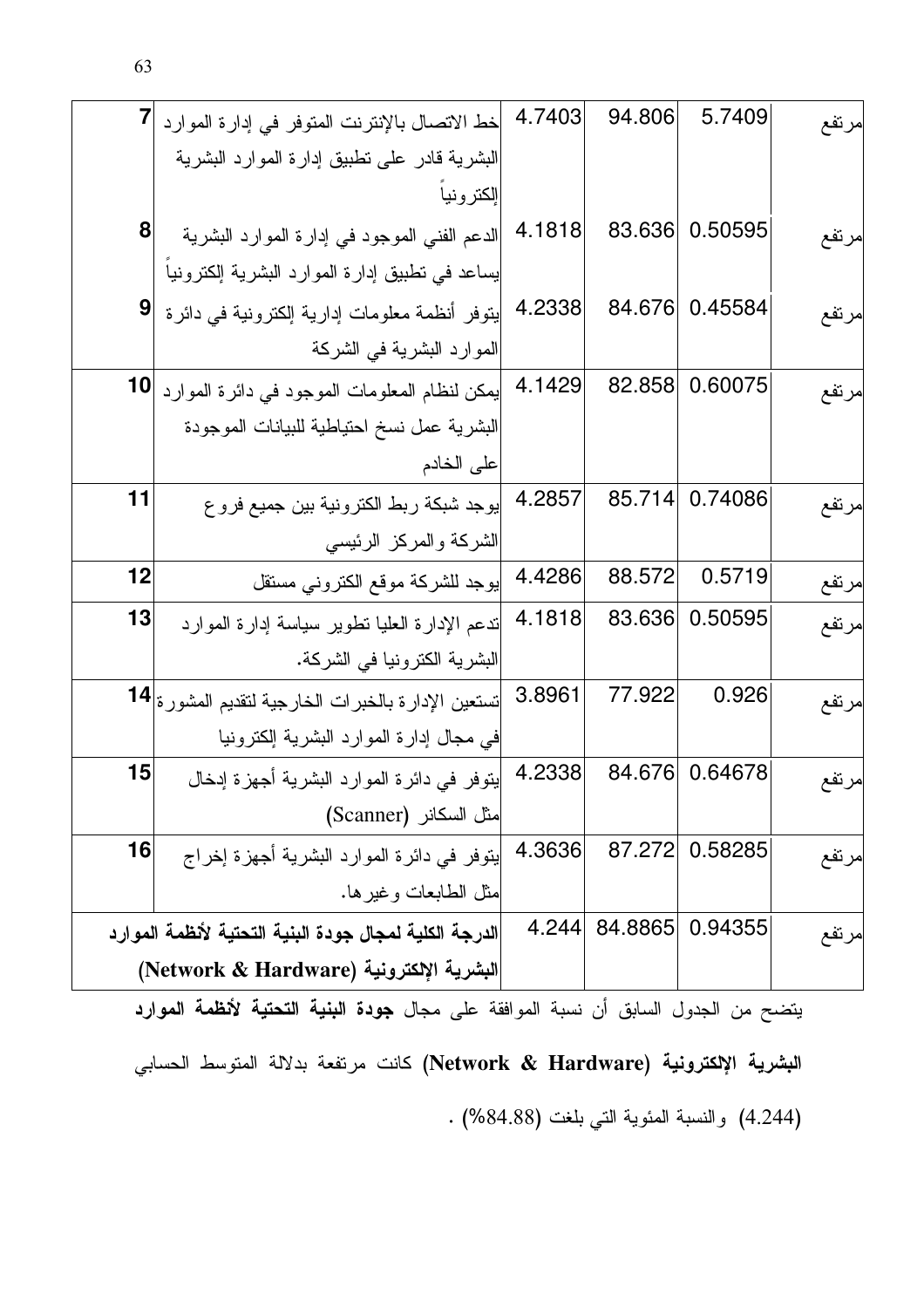ويتضـح من الـجدول السابق أن أعلـي الفقرات موافقة هي الفقرة السابعة التـي نصت علـي " خط الاتصال بالإنترنت المتوفر في إدارة الموارد البشرية قادر على تطبيق إدارة الموارد البشرية إلكترونياً " حيث بلغ المنوسط الحسابي لمها (4.74) وهي درجة مرتفعة، وكما انضح أيضا أقل الفقرات موافقة هي الفقرة الرابعة عشر والتي نتص على" تستعين الإدارة بالخبرات الخارجية لتقديم المشورة في مجال إدارة الموارد البشرية إلكترونيا"، حيث كان المتوسط الحسابي لها يساوي (3.89)، وهي درجة مرتفعة.

> ثانيا : جودة أنظمة الموارد البشرية الإلكترونية (Software) تم حساب المنوسط الحسابي لإجابات أفراد عينة الدراسة، وذلك كما يلي:

الجدول رقم (7) المتوسطات الحسابية لمجال جودة أنظمة الموارد البشرية الإلكترونية **(Software)**

| الرقم | أنص الفقر ة                                    | المتوسط | النسبة  | الانحراف | الأهمية |
|-------|------------------------------------------------|---------|---------|----------|---------|
|       |                                                | الحسابى | المئوية | المعياري | النسبية |
| 17    | ينتم جمع المعلومات النخطيط للحصول على          | 4.0649  | 81.298  | 0.61425  | مرتفع   |
|       | للموارد البشرية في الشركة بشكل الكتروني        |         |         |          |         |
| 18    | ليتم نقديم طلبات التوظيف إلكترونيا إلىي الشركة | 4.2987  | 85.974  | 0.53961  | مرتفع   |
| 19    | البرنامج المستخدم (Software) في دائرة          | 4.0519  | 81.038  | 0.60472  | إمرتفع  |
|       | الموارد البشرية يساعد في الرقابة على           |         |         |          |         |
|       | أداء للموارد البشرية                           |         |         |          |         |
| 20    | يتم تسجيل الحضور والانصراف بطريقة              | 4.3377  | 86.754  | 0.64094  | إمرتفع  |
|       | الكترونية في الشركة                            |         |         |          |         |
| 21    | البرنامج المستخدم (Software) في دائرة          | 4.039   | 80.78   | 0.71528  | امرتفع  |
|       | الموارد البشرية بساعد في سرعة نعويض النقص      |         |         |          |         |
|       | في الموارد البشرية في الشركة                   |         |         |          |         |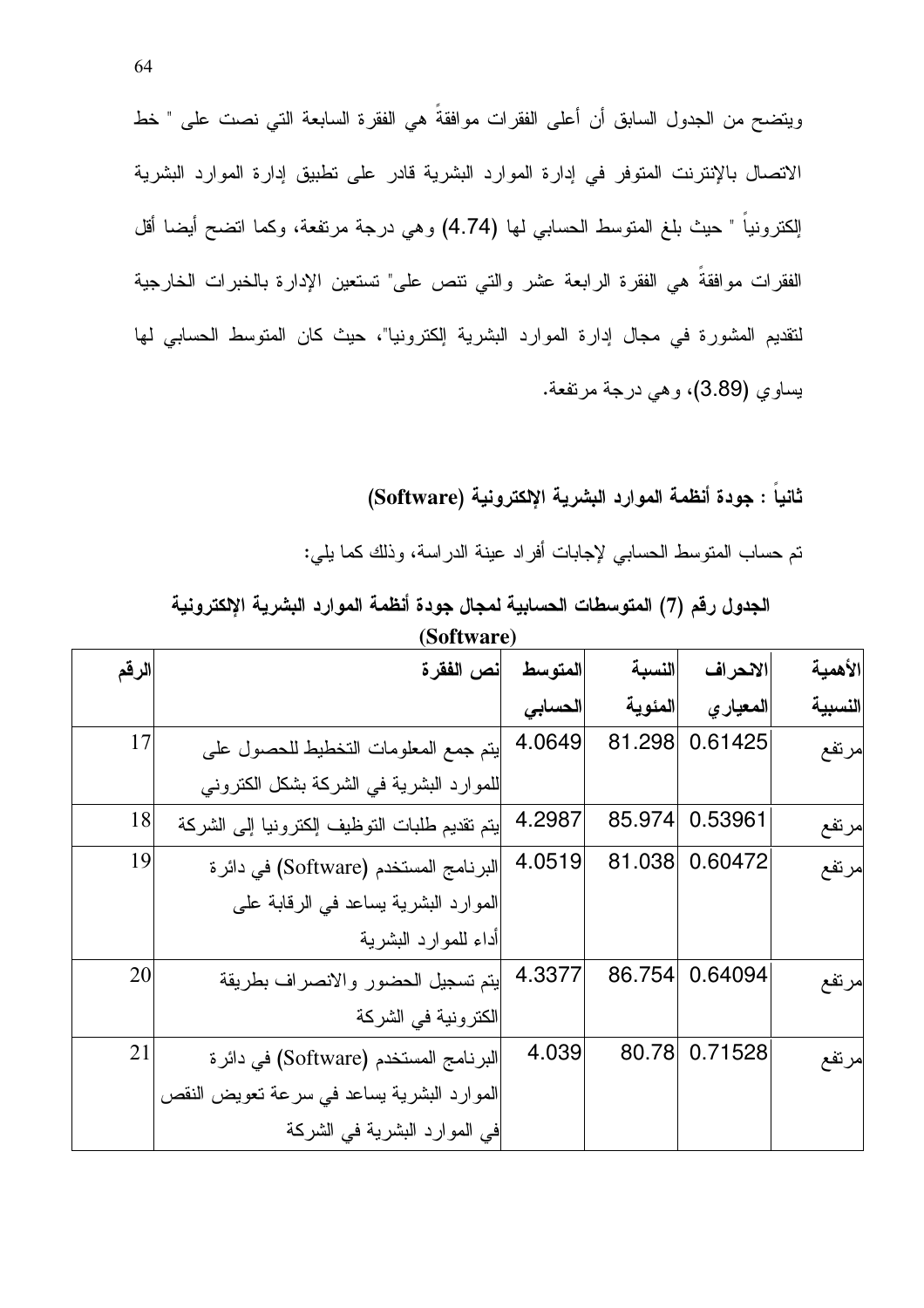| 22 | ليتم نقييم أداء الموظفين بشكل الكتروني من قبل   | 4.1429 | 82.858 | 0.72028 | مرتفع  |
|----|-------------------------------------------------|--------|--------|---------|--------|
|    | المسؤول عنهم في الشركة                          |        |        |         |        |
| 23 | يتم تحديد الاحتياجات الندريبية بشكل الكتروني في | 4.026  | 80.52  | 0.858   | مرتفع  |
|    | الشركة                                          |        |        |         |        |
| 24 | لِمكن إجراء المقابلات الالكترونية في عملية      | 3.1299 | 62.598 | 1.22851 | متوسط  |
|    | التوظيف                                         |        |        |         |        |
| 25 | يوجد بوابة للموظفين في الشركة يتم من خلالها     | 4      | 80     | 0.72548 | مرتفع  |
|    | إدارة خدمات الموظفين                            |        |        |         |        |
| 26 | البرنامج المستخدم (Software) في دائرة           | 3.8831 | 77.662 | 0.76044 | امرتفع |
|    | الموارد البشرية أمن ولا يمكن اختراقه            |        |        |         |        |
| 27 | يستخدم البريد الإلكتروني في التواصل بين         | 4.4286 | 88.572 | 0.54841 | مرتفع  |
|    | موظفى الشركة                                    |        |        |         |        |
| 28 | يتم تحديث(Update) النظم الإلكترونية الموارد     | 4.6753 | 93.506 | 4.58097 | مرتفع  |
|    | البشرية بصورة دورية                             |        |        |         |        |
| 29 | البرنامج المستخدم (Software) في دائرة           | 4.1818 | 83.636 | 0.55553 | مرتفع  |
|    | الموارد البشرية يوفر مستويات مختلفة من          |        |        |         |        |
|    | الصلاحيات للموظفين في الشركة.                   |        |        |         |        |
| 30 | البرنامج المستخدم (Software) في دائرة           | 4.0649 | 81.298 | 0.63531 | مرتفع  |
|    | الموارد البشرية بنسم بالمرونة لاستيعاب أي       |        |        |         |        |
|    | نغيرات نتطلبها إدارة الموارد البشرية الكترونيا  |        |        |         |        |
| 31 | البرنامج المستخدم (Software) في دائرة           | 4.0519 | 81.038 | 0.6261  | امرتفع |
|    | الموارد البشرية بوفر حماية لأمن المعلومات       |        |        |         |        |
|    | وسريتها                                         |        |        |         |        |
| 32 | ايتم نغيير كلمات السر والشفرات الخاصة           | 4.2468 | 84.936 | 0.69122 | مرتفع  |
|    | بالموظفين بشكل دوري في الشركة                   |        |        |         |        |
| 33 | إيسمح البرنامج المستخدم (Software) في دائرة     | 3.974  | 79.48  | 0.66834 | امرتفع |
|    | الموارد البشرية باستعادة الملفات في حال فقدها   |        |        |         |        |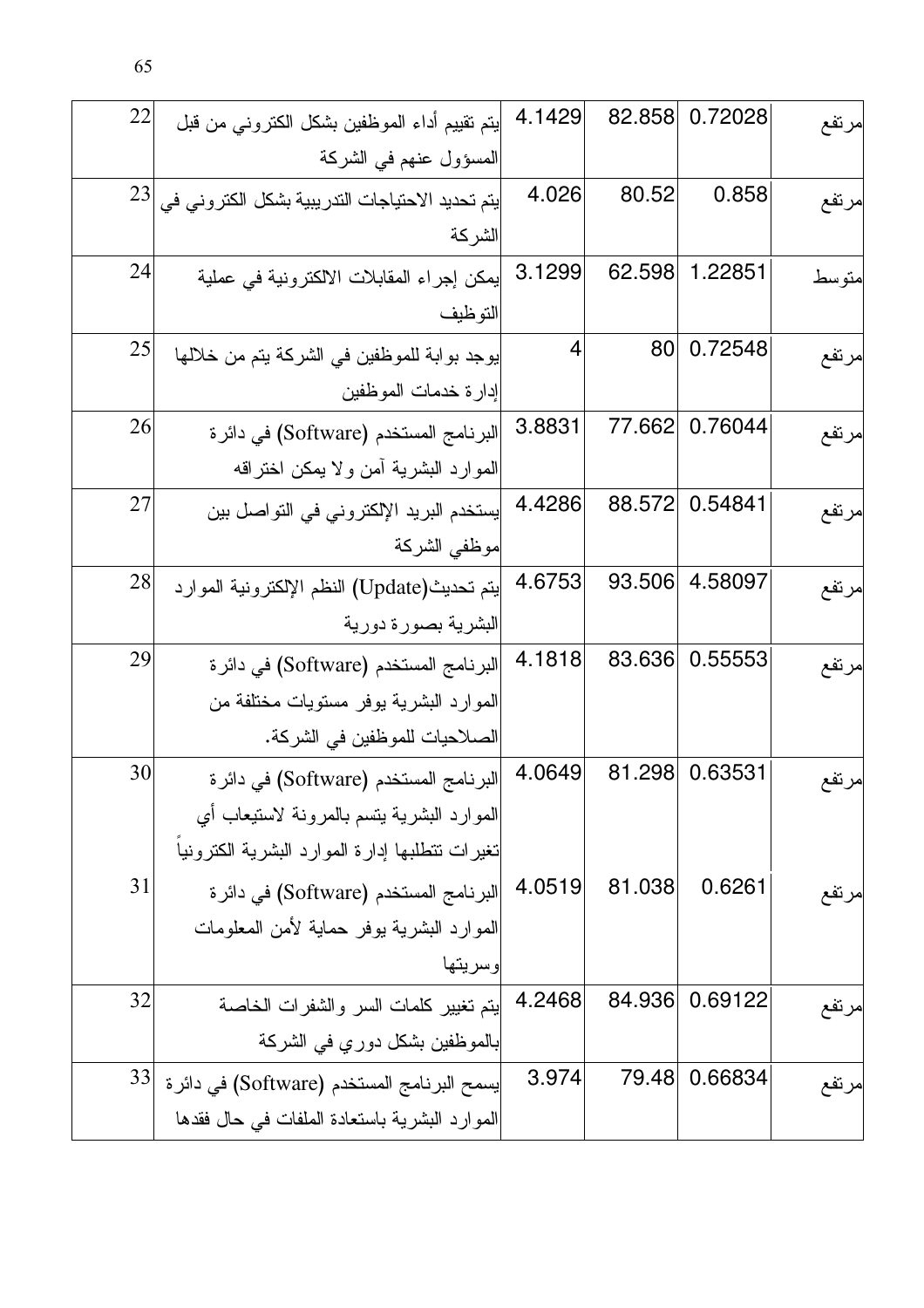-
 - % /! 4.0939 81.879 0.9243 K ( **Software**) - - -
 - % Z/ "\$ 1
 BD '1
 % B WG k0/1 Tk kC 1
 (4.09) T1
 &
 M1 2 ! (**Software**) (%. 81.87) Z/ T B-2 O N" T ] "\$ " Z/D BD '1
 % B WG &
 i/1 [ " N1 -1 ! H (Update)[ " N" T ] "\$ " %D GD WG ! \ 2 T (4.67)  T1 " \ EH / T\$ !M (1" L B! " Z/ - T B-2 21 . &
 T \(3.12) )
  T1
 &
 B! [

ثالثاً كفاءة أداء العاملين :

نم حساب المنوسط الحسابي لإجابات أفراد عينة الدراسة، وذلك كما يلي:

الجدول رقم (8) المتوسطات الحسابية لمجال كفاءة أداء العاملين

| الرقم | نص الفقر ة                                           | المتوسط | النسبة  | الانحراف | الأهمية |
|-------|------------------------------------------------------|---------|---------|----------|---------|
|       |                                                      | الحسابى | المئوية | المعياري | النسبية |
| 34    | نساهم إدارة الموارد البشرية الإلكترونية في           | 3.9221  | 78.442  | 0.70274  | مرتفع   |
|       | تحسين جودة أداء الموظفين.                            |         |         |          |         |
|       | نؤدي إدارة الموارد البشرية الإلكترونية إلى نقليل  35 | 4       | 80      | 0.66886  | إمرتفع  |
|       | أخطاء العمل.                                         |         |         |          |         |
| 36    | نساهم إدارة الموارد البشرية الإلكترونية في رفع       | 3.8442  | 76.884  | 0.68949  | إمرتفع  |
|       | معدلات أداء الموظفين                                 |         |         |          |         |
| 37    | نساهم إدارة الموارد البشرية الإلكترونية في           | 3.9091  | 78.182  | 0.72877  | امرتفع  |
|       | نقليل زمن نتفيذ العمليات.                            |         |         |          |         |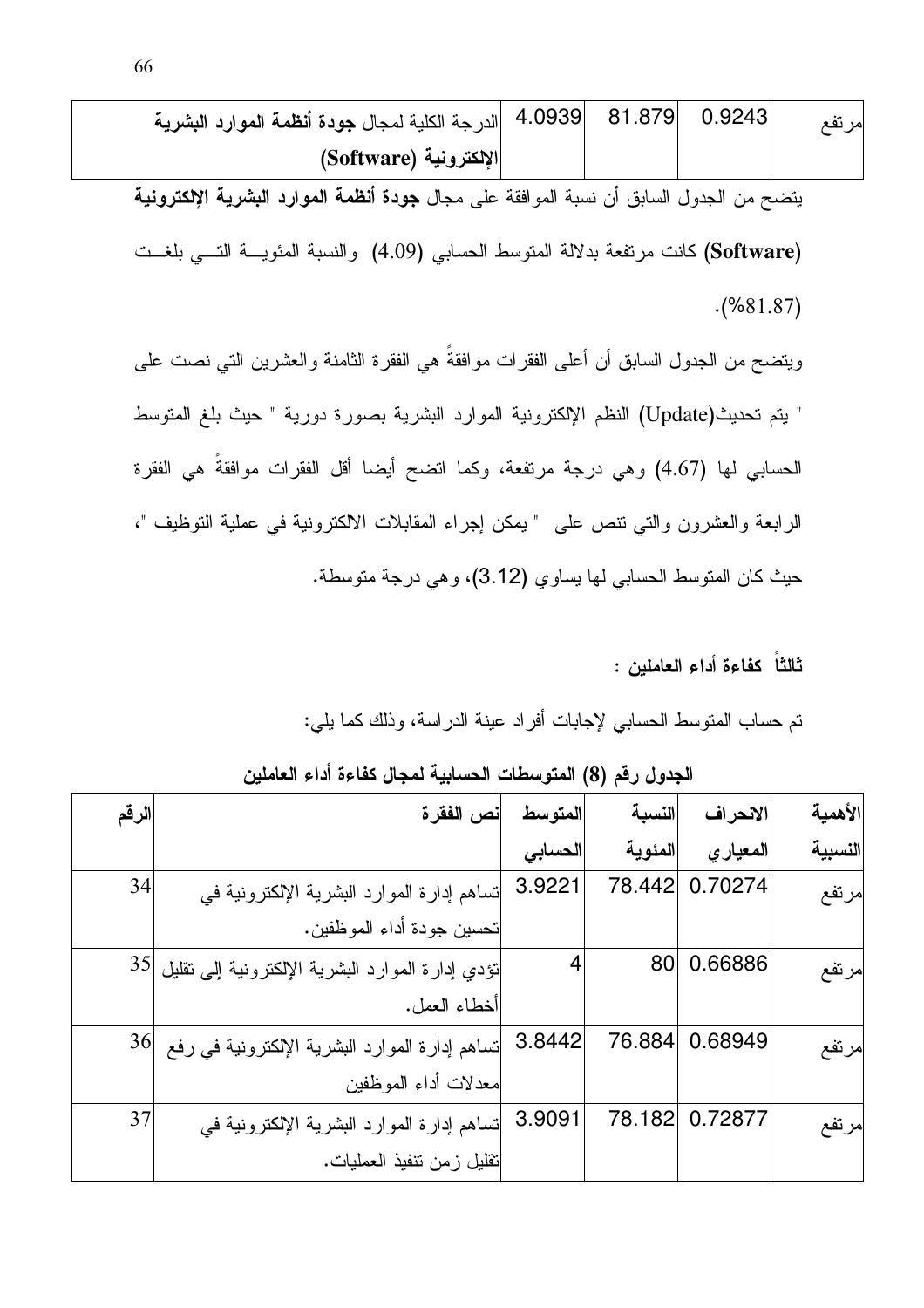| 38 | نساعد إدارة الموارد البشرية إلكترونياً في إكساب  | 3.9351 | 78.702 | 0.74934        | مرتفع |
|----|--------------------------------------------------|--------|--------|----------------|-------|
|    | الموظفين طرق حديثة في العمل.                     |        |        |                |       |
| 39 | نساهم إدارة الموارد البشرية الإلكترونية في نقليل | 3.9221 | 78.442 | 0.66424        | مرتفع |
|    | تكلفة العمل في الشركة                            |        |        |                |       |
| 40 | نساهم إدارة الموارد البشرية الإلكترونية في       | 3.961  | 79.22  | 0.65778        | مرتفع |
|    | سرعة نتفيذ المعاملات المنجزة.                    |        |        |                |       |
| 41 | بؤدي استخدام إدارة الموارد البشرية إلكترونيا     | 3.8831 | 77.662 | 0.81069        | مرتفع |
|    | إلى عدم تأجيل المعاملات.                         |        |        |                |       |
| 42 | نساهم إدارة الموارد البشرية الإلكترونية في       | 3.6883 | 73.766 | 0.86237        | مرتفع |
|    | النغلب على معوفات العمل.                         |        |        |                |       |
| 43 | بؤدي استخدام إدارة الموارد البشرية الإلكترونية   | 3.9481 | 78.962 | 0.72359        | مرتفع |
|    | إلى مواكبة النطورات الحديثة في أساليب العمل      |        |        |                |       |
| 44 | نساعد إدارة الموارد البشرية الالكترونية في       | 3.8182 | 76.364 | 0.82282        | مرتفع |
|    | النخفيف من ضغوط العمل اليومية                    |        |        |                |       |
| 45 | يؤدي استخدام إدارة الموارد البشرية الالكترونية   | 3.8961 |        | 77.922 0.80434 | مرتفع |
|    | إلىي نقليل أخطاء الموظفين                        |        |        |                |       |
| 46 | تساعد إدارة الموارد البشرية الالكترونية في       | 3.6623 | 73.246 | 0.95436        | متوسط |
|    | تحسين عملية اتخاذ القرارات                       |        |        |                |       |
|    | الدرجة الكلية لمجال كفاءة أداء العاملين          | 3.8761 | 77.52  | 0.7568         | مرتفع |
|    |                                                  |        |        |                |       |

يتضح من الجدول السابق أن نسبة الموافقة على مجال **كفاءة أداء العاملين** كانت مرتفعة بدلالــــة

المتوسط الحسابي (3.87) والنسبة المئوية التي بلغت (77.52%).

ويتضـح من الـجدول السابق أن أعلـي الفقرات موافقة هي الفقرة الخامسة والثلاثون التـي نصت على " نؤدي إدارة الموارد البشرية الإلكترونية إلى نقليل أخطاء العمل." حيث بلغ المتوسط الحسابي لمها (4.00) وهي درجة مرتفعة، وكما اتضح أيضا أقل الفقرات موافقة هي الفقرة السادسة والأربعون والتي تنص على " تساعد إدارة الموارد البشرية الالكترونية في تحسين عملية اتخاذ القرارات "، حيث كان المتوسط الحسابي لها يساوي (3.66)، وهي درجة متوسطة.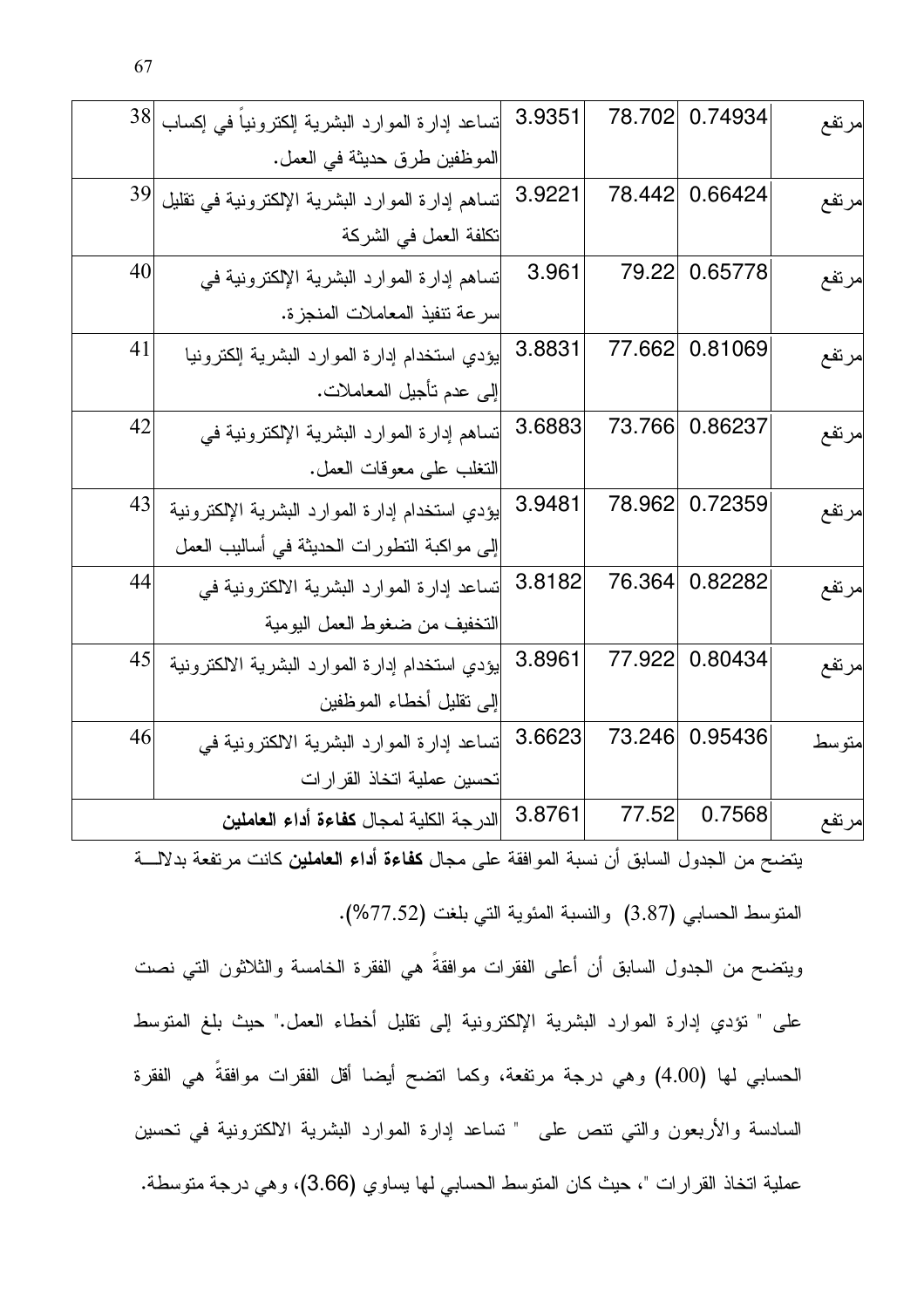#### 4–4 اختبار فرضيات الدراسة:

الفرضية الفرعية الأولى ( HO1−1 ) :

لا يوجد أثَّر ذو دلالة إحصائية لجودة أنظمة إدارة الموارد البشرية على كفاءة أداء العاملين في شركة الاتصالات الاردنية ( اورانج ) عند مستوى دلالة معنوية (0.05).

ولاختبار مدى صحة الفرضية تم استخدام اختبار الانحدار لمتوسطات أراء عينة الدراسة لمدى وجود علاقة ذات دلالة إحصائية بين جودة أنظمة إدارة الموارد البشرية وكفاءة أداء العاملين على مستوى دلالة إحصائية (0.05 = 0.05)، وتتص قاعدة القرار حسب هذه القاعدة على أنه لا بِمكن رفض الفرضية العدمية إذا وقعت إحصائية الاختبار (F) في منطقة القبول عند مستوى معنوية (0.05)، كما تم تحديد معامل الارتباط لقياس قوة العلاقة بين المتغير المستقل والمتغير النابع في نموذج الانحدار البسيط، إضافة إلى معامل النحديد (R2) الذي يقيس قوة العلاقة من خلال توضيح نسبة التباين الكلي في المتغير التابع التي يفسرها التباين في المتغير المستقل(Malhorta, 2004, p503) والجدول (10) يفسر نتائج الاختبار .

الجدول رقم (9) اختبار الانحدار البسيط للفرضية الفرعية الأولى

| الدلالة                                                             | نتيجة الفرضية العدمية |
|---------------------------------------------------------------------|-----------------------|
| 2.266<br>2.266<br>$.171^a$<br>ا قبول<br>$.136^{\mathrm{a}}$<br>.029 |                       |

كانت قيمة الاختبار F تساوي (2.266)، وهي أصغر من قيمة F الجدولية أما مستوى الدلالة الإحصائية فبلغت (136ª.) وهي أكبر من القيمة المحددة 0.05، وبالتالي فإننا نقبل الفرضية العدمية (H0) ونرفض الفرضية البديلة (Ha)، وهذا معزز بانخفاض قيمة R والتبي بلغت (171ª). التي تفسر فوة العلاقة بين جودة أنظمة إدارة الموارد البشرية وكفاءة أداء العاملين في شركة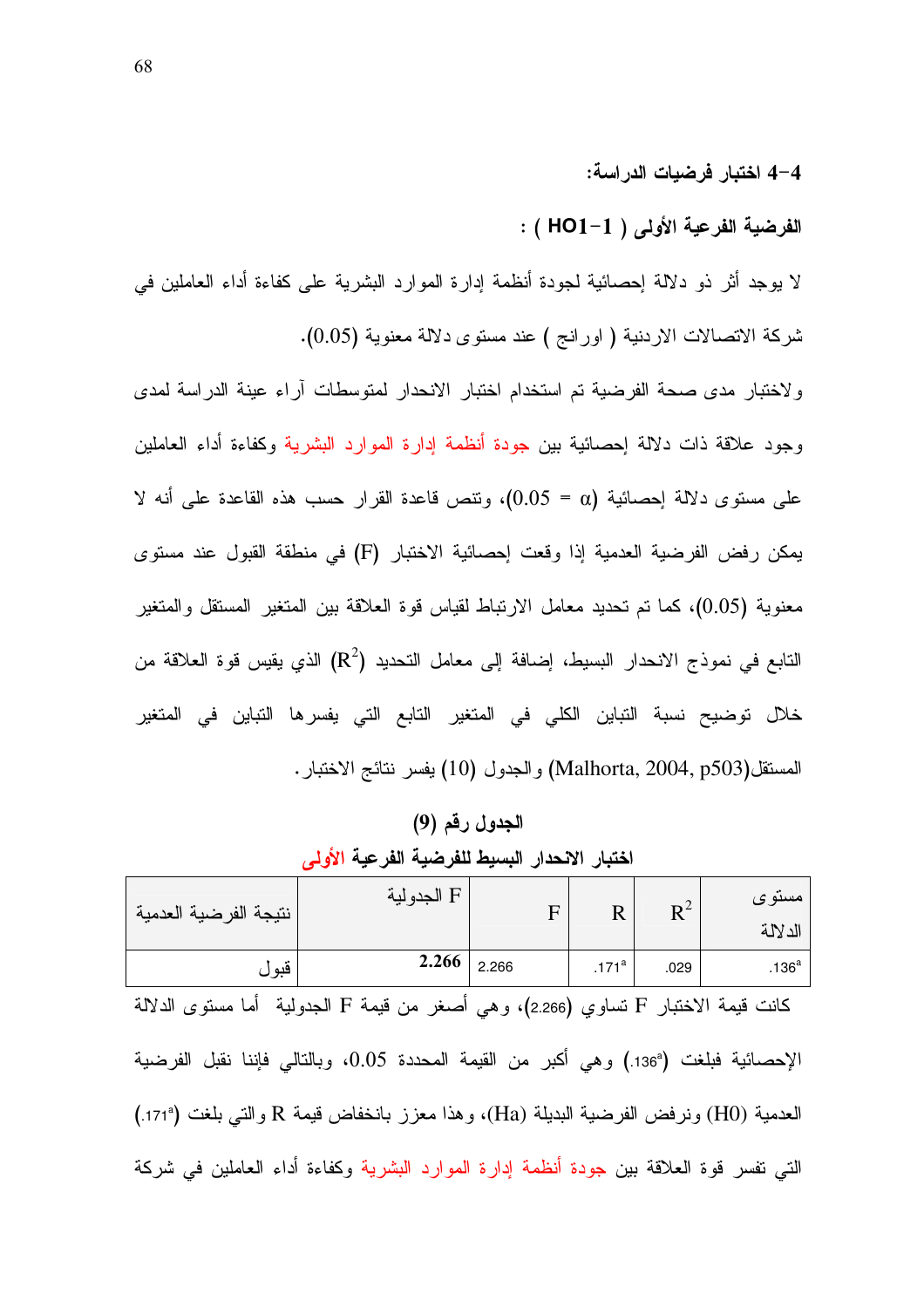الاتصالات الاردنية ، بالإضافة إلى انخفاض قيمة معامل التحديد  $\mathrm{R}^2$  التي بلغت (029.) التي تفسر مستوى التباين في كفاءة أداء العاملين الذي يفسره مستوى التباين في جودة أنظمة إدارة الموارد البشرية ، وبالنالي بمكن القول أنه لا يوجد أثر ذو دلالة إحصائية لجودة أنظمة إدارة الموارد البشرية على كفاءة أداء العاملين في شركة الاتصالات الاردنية عند مستوى دلالة معنوية  $(0.05)$ 

الفرضية الفرعية الثانية ( HO1−2 ) :

لا يوجد أثر ذو دلالة إحصائية لجودة البنية التحتية المستخدمة لأنظمة إدارة الموارد البشرية الإلكترونية على كفاءة أداء العاملين في شركة الاتصالات الاردنية عند مستوى دلالة معنوية  $(0.05)$ 

ولاختبار مدى صحة الفرضية تم استخدام اختبار الانحدار لمتوسطات أراء عينة الدراسة لمدى وجود علاقة ذات دلالة إحصائية بين جودة البنية التحتية المستخدمة لأنظمة إدارة الموارد البشرية الإلكترونية وكفاءة أداء العاملين على مستوى دلالة إحصائية (a = 0.05)، ونتص قاعدة القرار حسب هذه القاعدة على أنه لا يمكن رفض الفرضية العدمية إذا وقعت إحصائية الاختبار (F) في منطقة القبول عند مستوى معنوية (0.05)، كما تم تحديد معامل الارتباط لقياس قوة العلاقة بين المتغير المستقل والمتغير التابع في نموذج الانحدار البسيط، إضافة إلى معامل التحديد  $(\mathrm{R}^2)$  الذي يقيس قوة العلاقة من خلال توضيح نسبة التباين الكلي في المتغير التابع التي يفسر ها التباين في المتغير المستقل(Malhorta, 2004, p503) والجدول (11) يفسر نتائج الاختبار .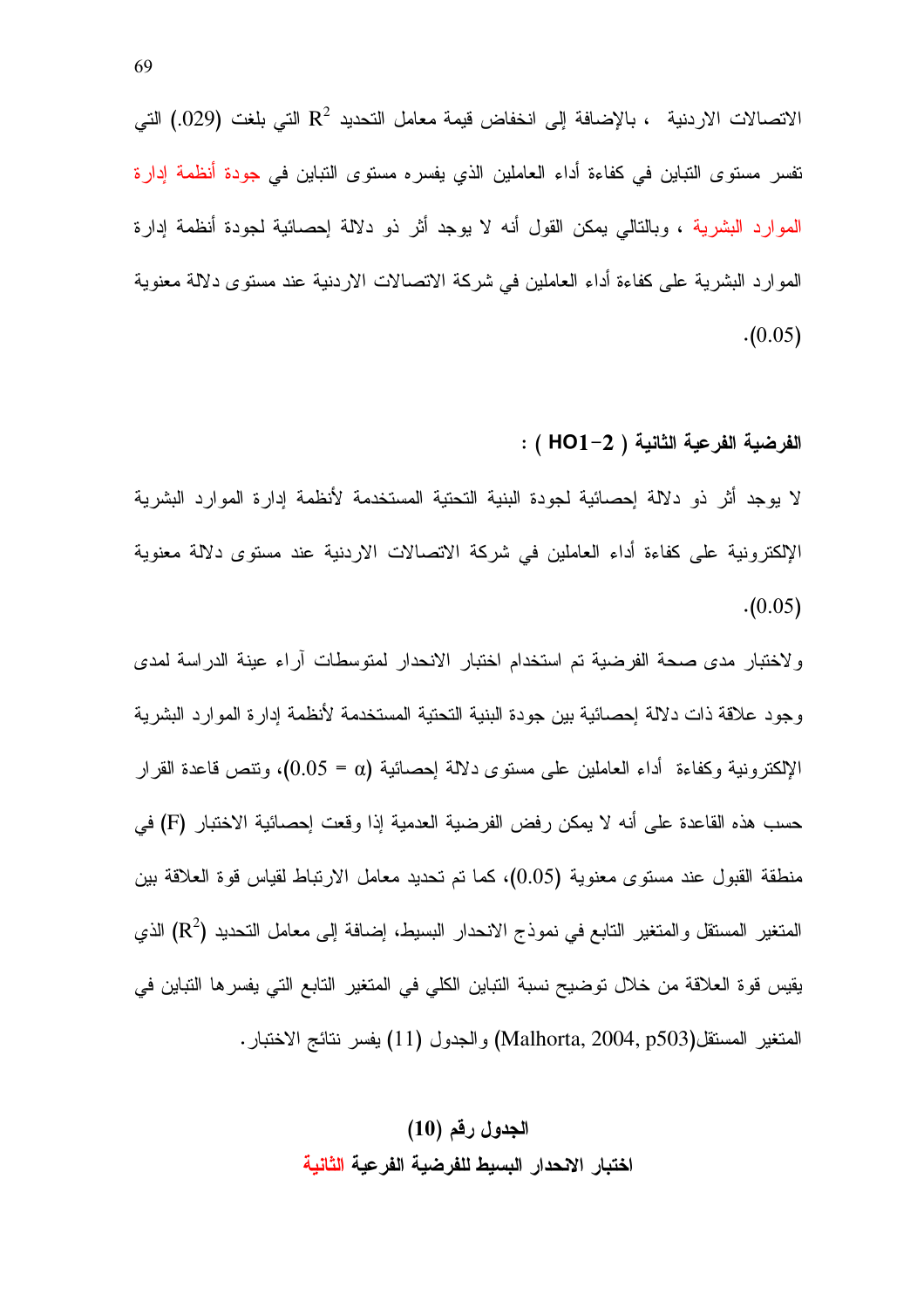| نتيجة الفرضية العدمية                                                                          | F الجدولية                                                                                 |        | $F$ R R <sup>2</sup> |      | مستوى<br>الدلالة |  |
|------------------------------------------------------------------------------------------------|--------------------------------------------------------------------------------------------|--------|----------------------|------|------------------|--|
| رفض                                                                                            | 2.266                                                                                      | 39.581 | $.588^{\mathrm{a}}$  | .345 | 0.000            |  |
|                                                                                                | كانت قيمة الاختبار F نساوي (39.581)، وهي أكبر من قيمة F الجدولية  أما مستوى الدلالة        |        |                      |      |                  |  |
|                                                                                                | الإحصائية فبلغت (0.000) وهي أقل من القيمة المحددة 0.05، وبالتالي فإننا نرفض الفرضية        |        |                      |      |                  |  |
|                                                                                                | العدمية (H0) ونقبل الفرضية البديلة (Ha)، وهذا معزز بارتفاع قيمة R والتي بلغت (588ª)        |        |                      |      |                  |  |
| التي تفسر قوة العلاقة بين جودة البنية التحتية المستخدمة لأنظمة إدارة الموارد البشرية           |                                                                                            |        |                      |      |                  |  |
|                                                                                                | الإلكترونية وكفاءة أداء العاملين في شركة الاتصالات الأردنية ، بالإضافة إلى قيمة معامل      |        |                      |      |                  |  |
| النحديد $\mathbf{R}^2$ التي بلغت (345.) وهي نفسر مستوى التباين في كفاءة أداء العاملين في شركة  |                                                                                            |        |                      |      |                  |  |
| الاتصالات الأردنية الذي يفسره مستوى التباين في جودة البنية التحتية المستخدمة لأنظمة إدارة      |                                                                                            |        |                      |      |                  |  |
| الموارد البشرية الإلكترونية، وبالنالي يمكن القول أنه لا يوجد أثر ذو دلالة إحصائية لجودة البنية |                                                                                            |        |                      |      |                  |  |
|                                                                                                | التحتية المستخدمة لأنظمة إدارة الموارد البشرية الإلكترونية على كفاءة أداء العاملين في شركة |        |                      |      |                  |  |
|                                                                                                | الاتصالات الاردنية ( اورانج ) عند مستوى دلالة معنوية (0.05).                               |        |                      |      |                  |  |

الفرضية الرئيسية الثانية ( HO2 ) :

لا يوجد أثر فروق ذات دلالة إحصائية عند مستوى دلالة معنوية (0.05) لنطبيق أنظمة إدارة الموارد البشرية الإلكترونية لاستجابة أفراد العينة في شركة الاتصالات الاردنية ( اورانج ) يعزى للمتغيرات الديمو غرافية (الجنس، العمر ، التحصل العلمي، عدد سنوات الخبرة) .

أولاً: متغير الجنس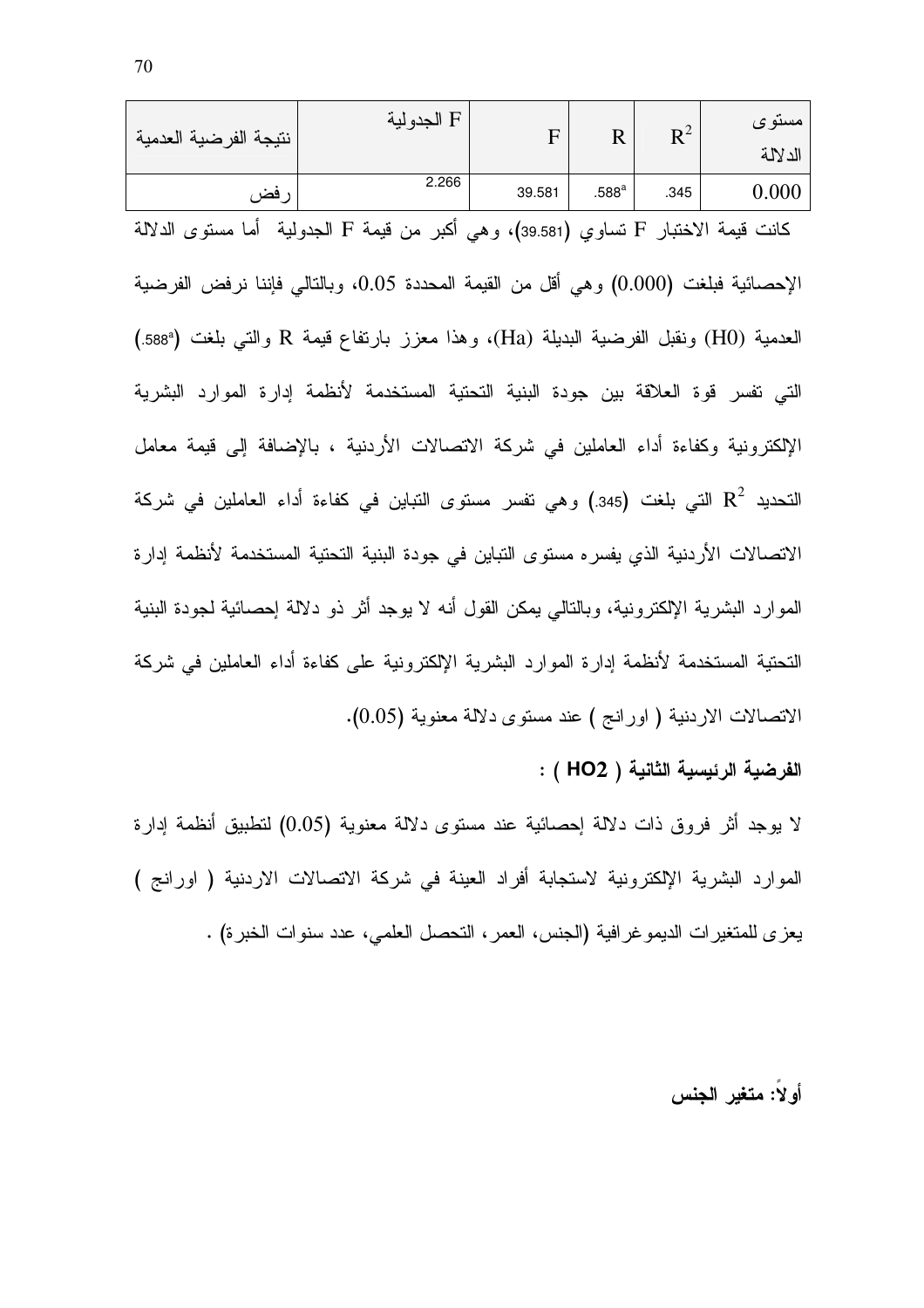من اجل اختبار الفرضية التي تنص على أنه " لا يوجد أثر ذو دلالة إحصائية عند مستوى دلالة معنوية (0.05) في استجابة أفراد العينة على نطبيق أنظمة إدارة الموارد البشرية الإلكترونية في شركة الاتصالات الاردنية ( اورانج ) يعزى لمتغير الجنس". تم تطبيق اختبار Test-Tعلى علامات بنود الاستبانة لفئات متغير الجنس، و كانت النتائج كما هو مبين في الجدول التالي:

|               |      |       |                   | $\cdots$ |       |       |                  |
|---------------|------|-------|-------------------|----------|-------|-------|------------------|
| مستوى الدلالة |      | F     | الانحراف المعياري | المتوسط  | العدد | الجنس | متغير ات         |
|               |      |       |                   | الحسابي  |       |       | الدراسة          |
|               | .703 | .223  | .68613            | 4.2228   | 46    |       | جودة البنية اذكر |
|               |      |       | .43862            | 4.2762   | 31    | أنثى  | التحتية          |
|               | .240 | .164  | .49400            | 4.0409   | 46    | ذكر   | جودة             |
|               |      |       | .45487            | 4.1727   | 31    | أنثى  | الأنظمة          |
|               | .281 | 1.074 | .48528            | 3.8161   | 46    | نکر   | كفاءة أداء       |
|               |      |       | .72210            | 3.9653   | 31    | أنثى  | العاملين         |

**جدول رقم(11) T-test** لدراسة تأثير متغير الجنس

نلاحظ أن مستوى الدلالة على جميع مجالات الدراسة كان أكبر من (0.05) بالتالي نقبل الفرضية الصفرية ونقول بأنه " لا يوجد أثر فروق ذات دلالة إحصائية عند مستوى دلالة معنوية (0.05) لتطبيق أنظمة إدارة الموارد البشرية الإلكترونية لاستجابة أفراد العينة في شركة الاتصالات الاردنية ( اورانج ) يعزى للمتغير الجنس ".

#### ثانياً: متغير العمر

من اجل اختبار الفرضية التي تنص على أنه " لا يوجد أثر ذو دلالة إحصائية عند مستوى دلالة معنوية (0.05) في استجابة أفراد العينة على نطبيق أنظمة إدارة الموارد البشرية الإلكترونية في شركة الاتصالات الاردنية ( اورانج ) يعزى لمتغير العمر" تم تطبيق اختبار النتبابين الأحادي One way ANOVA على علامات بنود الاستبانة لفئات متغير العمر، وكانت النتائج كما هو مبين في الجدول التالي: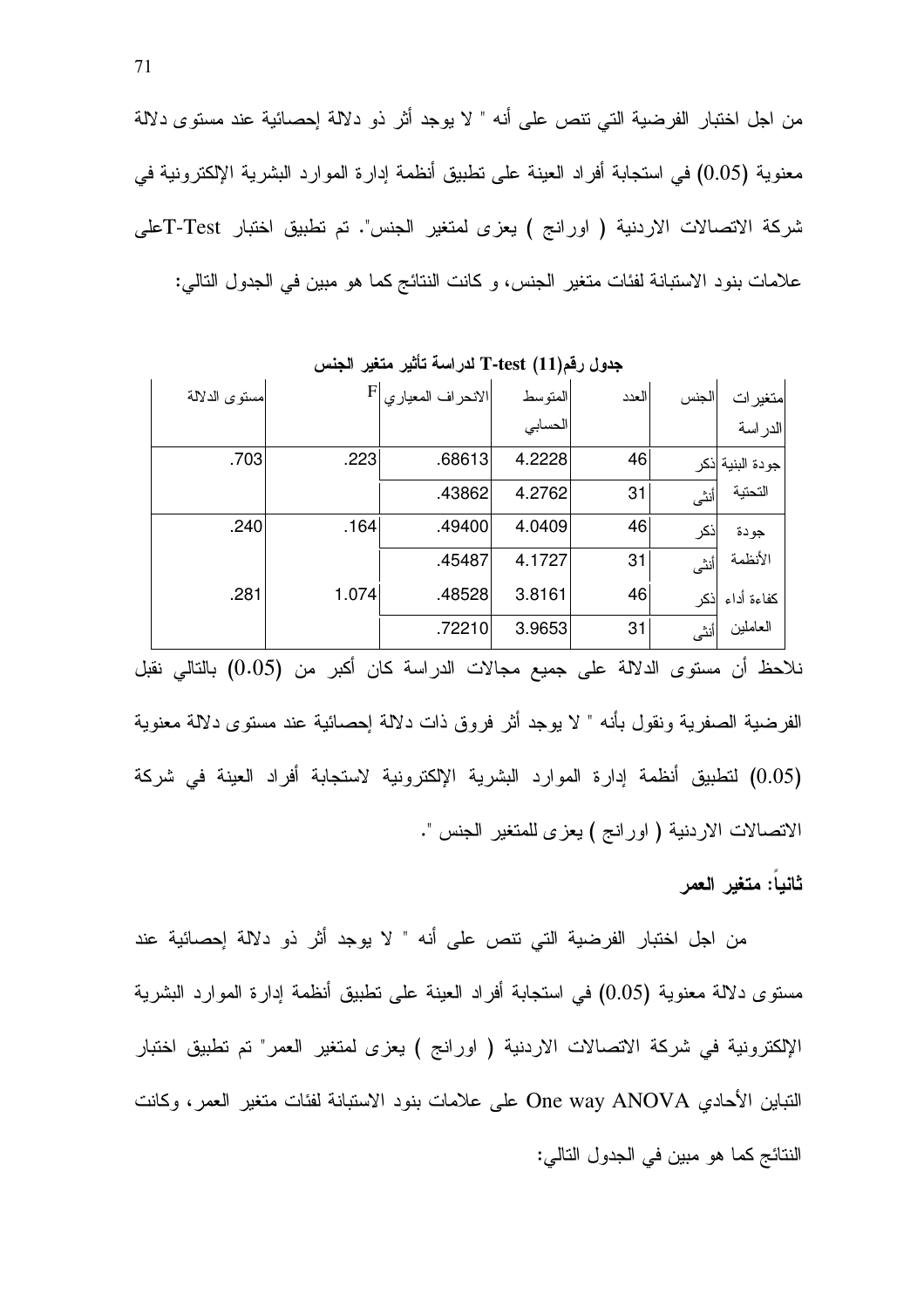|         |      |                |        | جدول (12) اختبار  التباين الأحادي ANOVA لدراسة تأثير متغير العمر |            |
|---------|------|----------------|--------|------------------------------------------------------------------|------------|
| الدلالة | F    | متوسط المربعات | ادرجات | مجموع المربعات                                                   | متغير ات   |
|         |      |                | الحرية |                                                                  | الدراسة    |
| .907    | .184 | .068           |        | 3.203                                                            | جودة       |
|         |      | .367           |        | 73 26.807                                                        | البنية     |
|         |      |                |        | 7627.009                                                         | التحتية    |
| .755    | .398 | .094           |        | 3.282                                                            | جودة       |
|         |      | .236           |        | 73 17.229                                                        | الأنظمة    |
|         |      |                |        | 76 17.510                                                        |            |
| .824    | .302 | .109           |        | 3.326                                                            | كفاءة أداء |
|         |      | .361           |        | 73 26.326                                                        | العاملين   |
|         |      |                |        | 76 26.653                                                        |            |

يتبين من الجدول إن قيمة مستوى الدلالة لجميع مجالات الدراسة أكبر من القيمة المحددة في الفرضية وهي (0.05) بالنالبي نقبل الفرضية الصفرية ونقول بأنه لا يوجد أثر فروق ذات دلالة احصائية عند مستوى دلالة معنوية (0.05) لتطبيق أنظمة إدارة الموارد البشرية الإلكترونية لاستجابة أفراد العينة في شركة الاتصالات الاردنية ( اورانج ) يعزى للمتغير العمر.

ثالثا: متغير المؤهل العلمي

من اجل اختبار الفرضية التي نتص على أنه " لا يوجد أثر ذو دلالة إحصائية عند مستوى دلالة معنوية (0.05) في استجابة أفراد العينة على تطبيق أنظمة إدارة الموارد البشرية الإلكترونية في شركة الاتصالات الاردنية ( اورانج ) يعزى لمتغير المؤهل العلمي" تم تطبيق اختبار النباين الأحادي One way ANOVA على علامات بنود الاستبانة لفئات متغير المؤهل العلمي ، وكانت النتائج كما هو مبين في الجدول التالي:

جدول (13) اختبار التباين الأحادي ANOVA لدراسة تأثير متغير المؤهل العلمي

| الدلالة | متوسط المربعات   <sup>1</sup> |        | متغيرات مجموع المربعات درجات |          |
|---------|-------------------------------|--------|------------------------------|----------|
|         |                               | الحرية |                              | الدر اسة |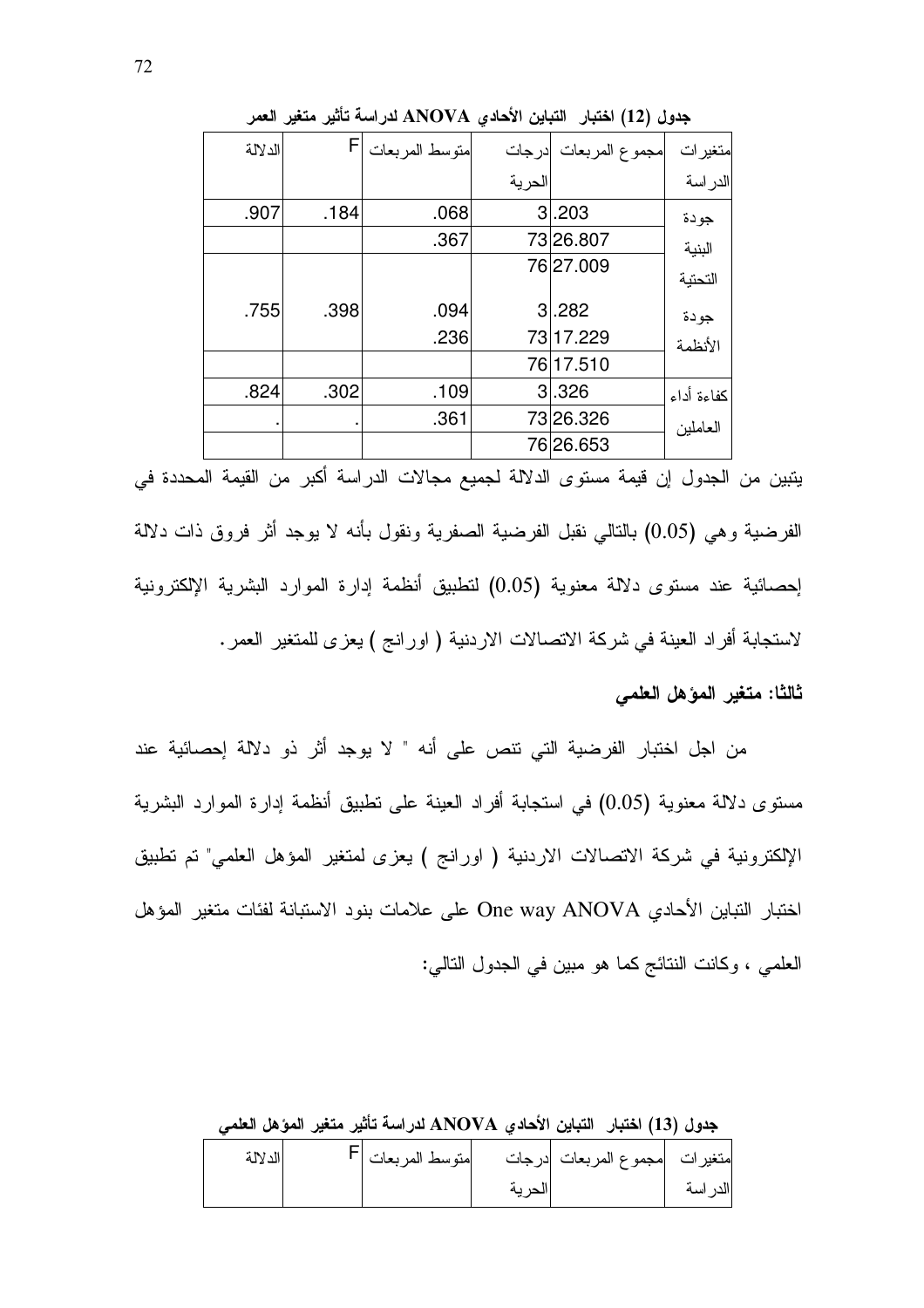| جودة             | .853   | 3  | .284  | .793  | .502 |
|------------------|--------|----|-------|-------|------|
| البنية           | 26.157 | 73 | .358  |       |      |
| التحتية          | 27.009 | 76 |       |       |      |
| جودة             | 4.034  | 3  | 1.345 | 7.284 | .000 |
| الأنظمة          | 13.476 | 73 | .185  |       |      |
|                  | 17.510 | 76 |       |       |      |
| كفاءة أداء  964. |        | 3  | .321  | .913  | .439 |
| العاملين         | 25.689 | 73 | .352  |       |      |
|                  | 26.653 | 76 |       |       |      |

يتبين من الجدول إن فيمة مستوى الدلالة لمجالي (جودة البنية التحتية لأنظمة الموارد البشرية الإلكترونية) و(كفاءة أداء العاملين) أكبر من القيمة المحددة في الفرضية وهي (0.05)، بينما كانت قيمة مستوى الدلالة لمجال (جودة أنظمة الموارد البشرية الإلكترونية) أقل من القيمة المحددة في الفرضية وهي (0.05)، بالنالي نقبل الفرضية الصفرية لمجالي(جودة البنية التحتية لأنظمة الموارد البشرية الإلكترونية) و(كفاءة أداء العاملين)، ونقول بأنه لا يوجد فروق ذات دلالة إحصائية عند مستوى الدلالة (0.05) في استجابة أفراد العينة على مجالي (جودة البنية التحتية لأنظمة الموارد البشرية الإلكترونية) و(كفاءة أداء العاملين) نعزى لمتغير المؤهل العلمي. ببنما هناك فروق ذات دلالة إحصائية عند مستوى الدلالة (0.05) في استجابة أفراد العينة على مجال (جودة أنظمة الموارد البشرية الإلكترونية) تعزى لمتغير المؤهل العلمي، وكانت الفروق لفئة حملة الدكتوراه.

#### رابعا: متغير سنوات الخبرة

من اجل اختبار الفرضية التي تتص على أنه " لا يوجد أثر ذو دلالة إحصائية عند مستوى دلالة معنوية (0.05) في استجابة أفراد العينة على تطبيق أنظمة إدارة الموارد البشرية الإلكترونية في شركة الاتصالات الاردنية ( اورانج ) يعزى لمتغير سنوات الخبرة" تم تطبيق اختبار التباين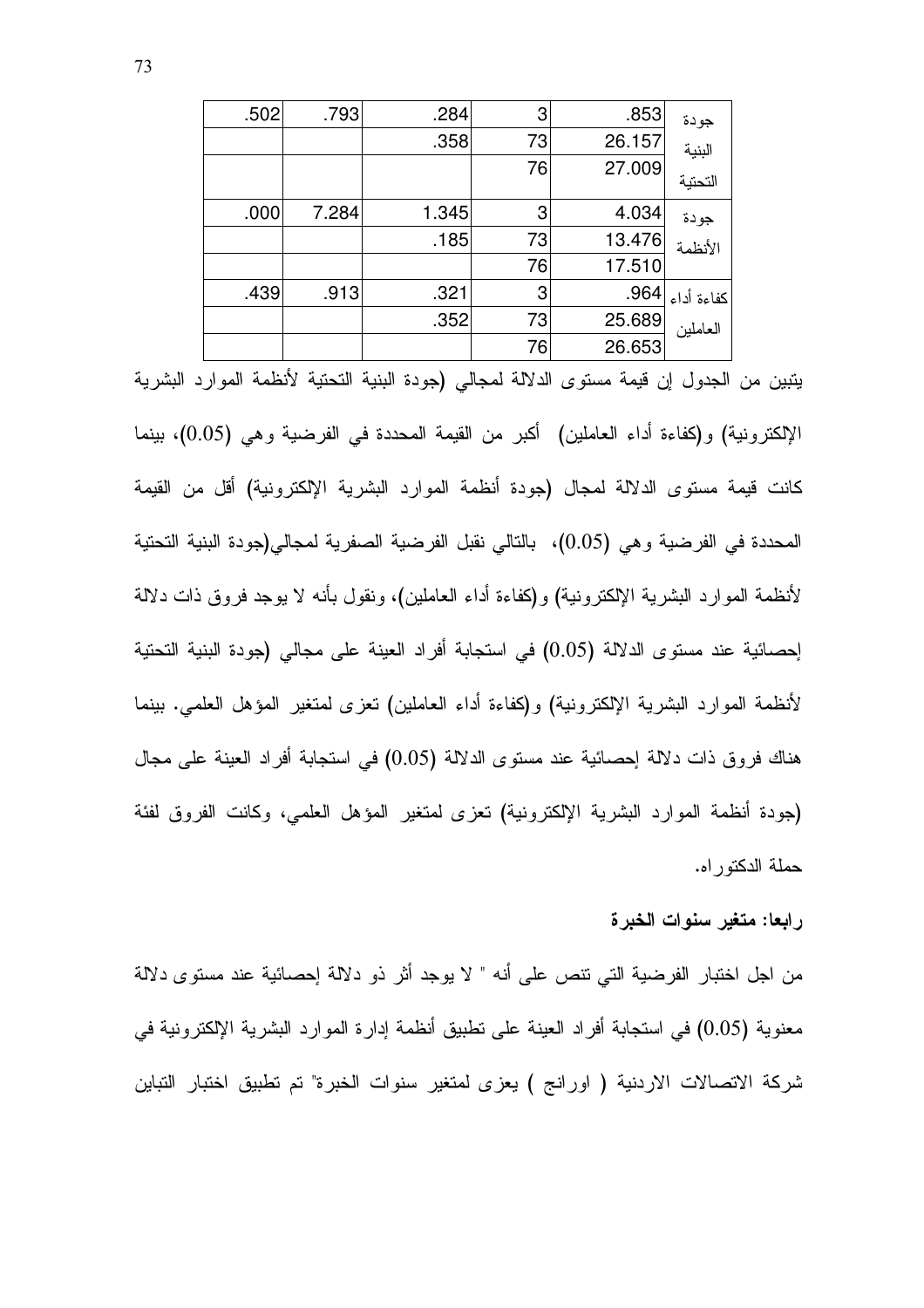الأحادي One way ANOVA على علامات بنود الاستبانة لفئات متغير سنوات الخبرة، وكانت

النتائج كما هو مبين في الجدول التالي:

|      | الدلالة |      | FI | متوسط المربعات |        | مجموع المربعات ادرجات | متغير ات   |
|------|---------|------|----|----------------|--------|-----------------------|------------|
|      |         |      |    |                | الحرية |                       | الدر اسة   |
| .760 |         | .391 |    | .142           |        | 3.427                 | جودة       |
|      |         |      |    | .364           |        | 73 26.582             | البنية     |
|      |         |      |    |                |        | 76 27.009             | التحتية    |
| .875 |         | .230 |    | .055           |        | 31.164                | جودة       |
|      |         |      |    | .238           |        | 73 17.347             | الأنظمة    |
|      |         |      |    |                |        | 76 17.510             |            |
| .486 |         | .822 |    | .290           |        | 3.871                 | كفاءة أداء |
|      |         |      |    | .353           |        | 73 25.782             | العاملين   |
|      |         |      |    |                |        | 76 26.653             |            |

جدول (14) اختبار التباين الأحادي ANOVA لدراسة تأثير متغير سنوات الخبرة

يتبين من الجدول إن قيمة مستوى الدلالة لجميع مجالات الدراسة أكبر من القيمة المحددة في الفرضية و هي (0.05) بالتالي نقبل الفرضية الصفرية ونقول بأنه لا يوجد أثر ذو دلالة إحصائية عند مستوى دلالة معنوية (0.05) في استجابة أفراد العينة على تطبيق أنظمة إدارة الموارد البشرية الإلكترونية في شركة الاتصالات الاردنية ( اورانج ) يعزى لمتغير سنوات الخبرة.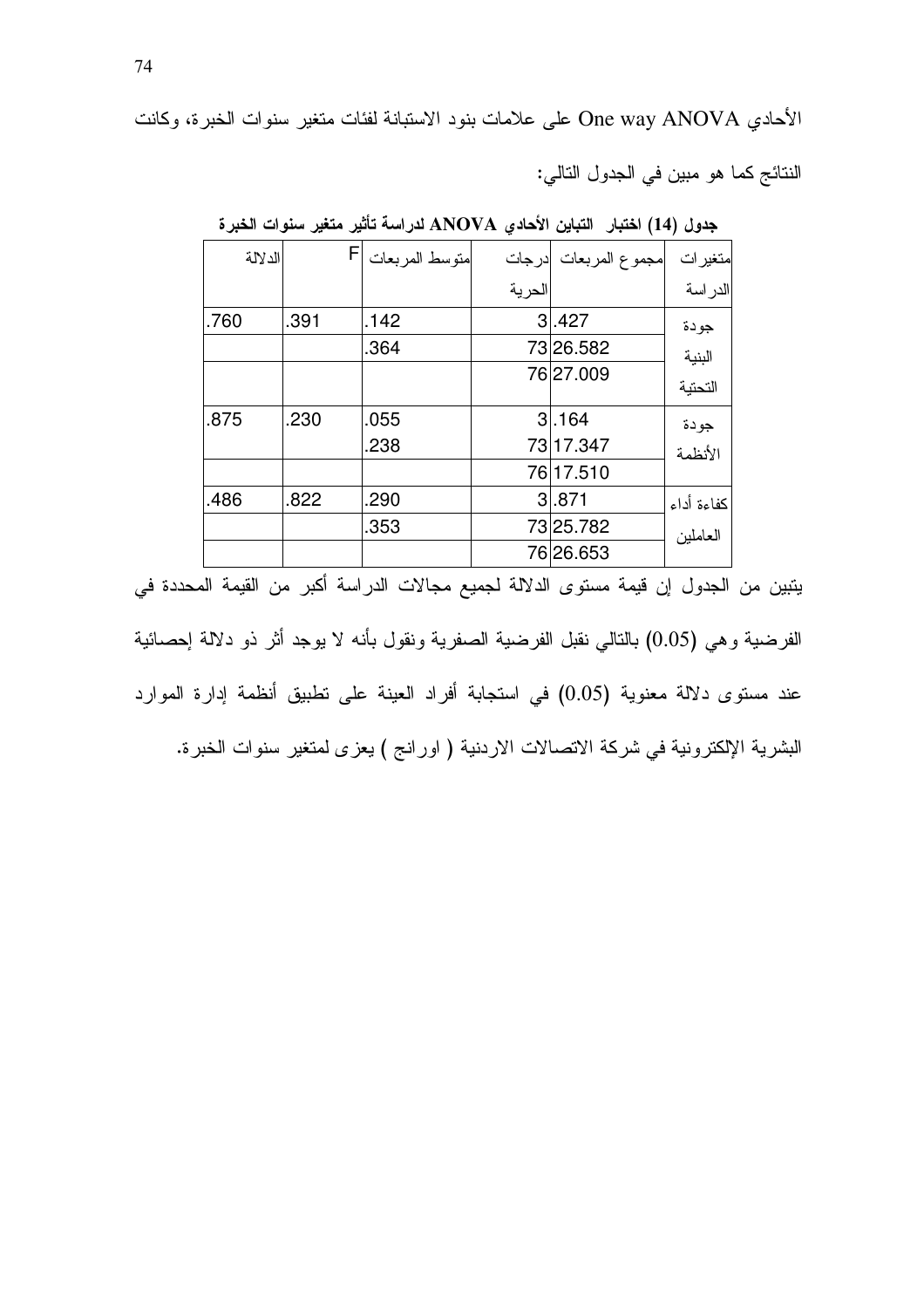# الفصل الخامس

# مناقشة النتائج والتوصيات

- المقدمة $1 5$
- 2-5 منافشة النتائج $\,$  .
	- 3-5 التوصيات .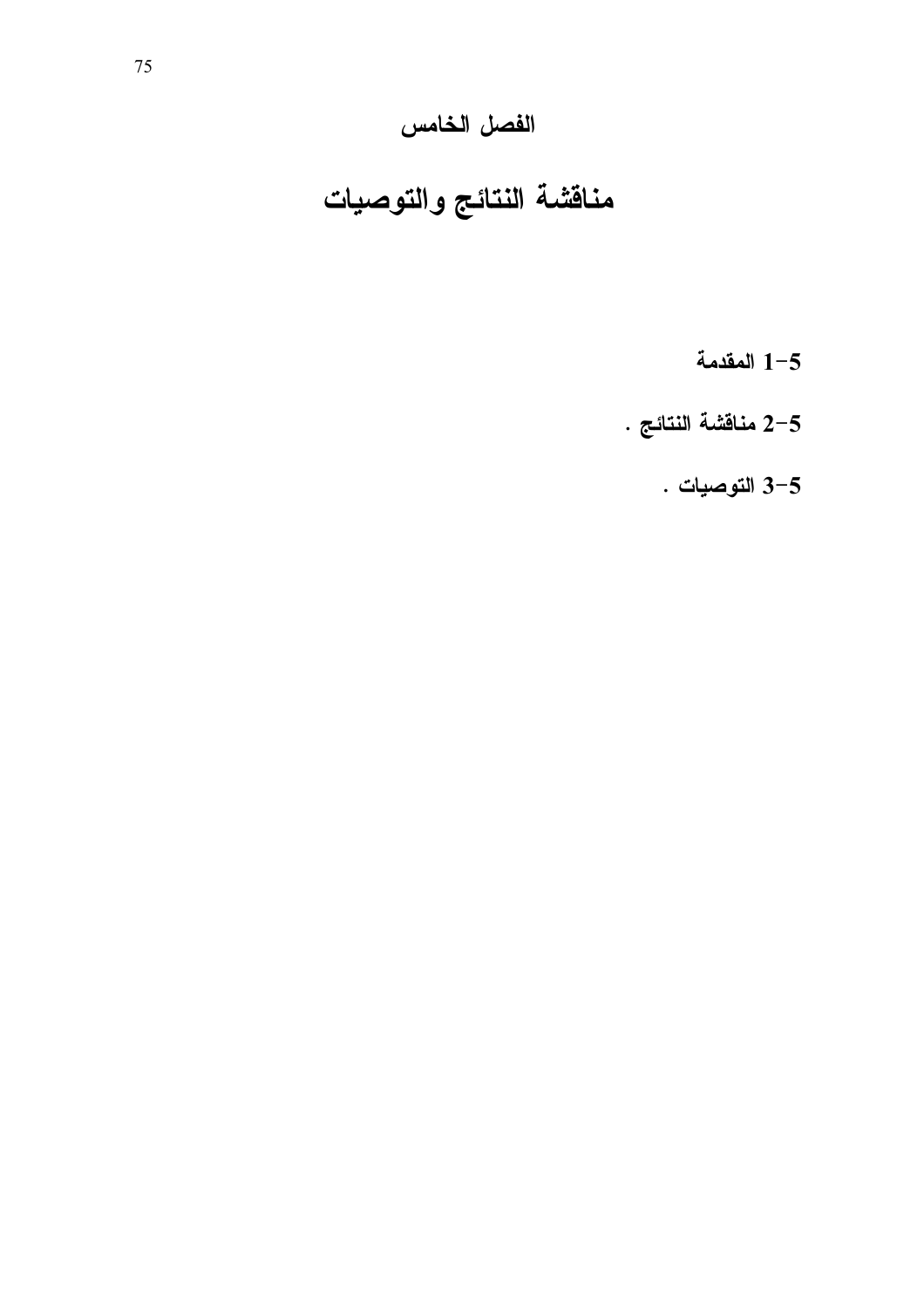يستعرض هذا الفصل اهم النتائج والاستتتاجات التي توصل اليها الباحث من خلال التحليل الاحصائي لافراد عينة الدراسة على فقرات المتغيرات التابعة و المتغيرات المستقلة ، و نتائج اختبار الفرضيات ، كما يحتوى هذا الفصل على التوصيات التي يقدمها الباحث الى شركة الاتصالات الاردنية ( اورانج ) للاستفادة منها و امكانية تطبيقها في مجال ادارة الموارد البشرية الالكتر ونية .

: 2-5 منافشة النتائج والاستنتاجات

للإجابة عن هذا السؤال تم تقسيمه إلى عدة مجالات على النحو الآتي:

- اولاً : جودة البنية التحتية لأنظمة الموارد البشرية الإلكترونية ( @ Network (Hardware

اتضح من التحليل أن نسبة الموافقة على مجال **جودة البنية التحتية لأنظمة الموارد البشرية** الإلكترونية (Network & Hardware) كانت مرتفعة بدلالة المتوسط الحسابي (4.244) والنسبة المئوية التي بلغت (88.88%)، ويعزو الباحث هذه النتيجة إلى توفر أجهزة الحاسوب والخوادم وشبكة الاتصال الداخلية، وخط الإنترنت المستخدم، والطابعات والماسحات الضوئية كما أن جميع هذه المعدات ملاءمة لإدارة الموارد البشرية في شركة الاتصالات الأردنية بشكل الكتروني .

كما يمكن تفسير جودة البنية التحتية لأنظمة الموارد البشرية بسبب مستوى الحماية الجيد الخاص بالأجهزة الموجودة في إدارة الموارد البشرية، وبسبب قدرة الأجهزة على عمل نسخ احتياطية للبيانات المخزِّنة، ومن خلال ملاحظة الباحث الشخصية اتضح أن الكفاءات البشرية المتوفرة في إدارة المو ارد البشرية في الشركة قادرة على نطبيق إدارة الموارد البشرية إلكترونيا.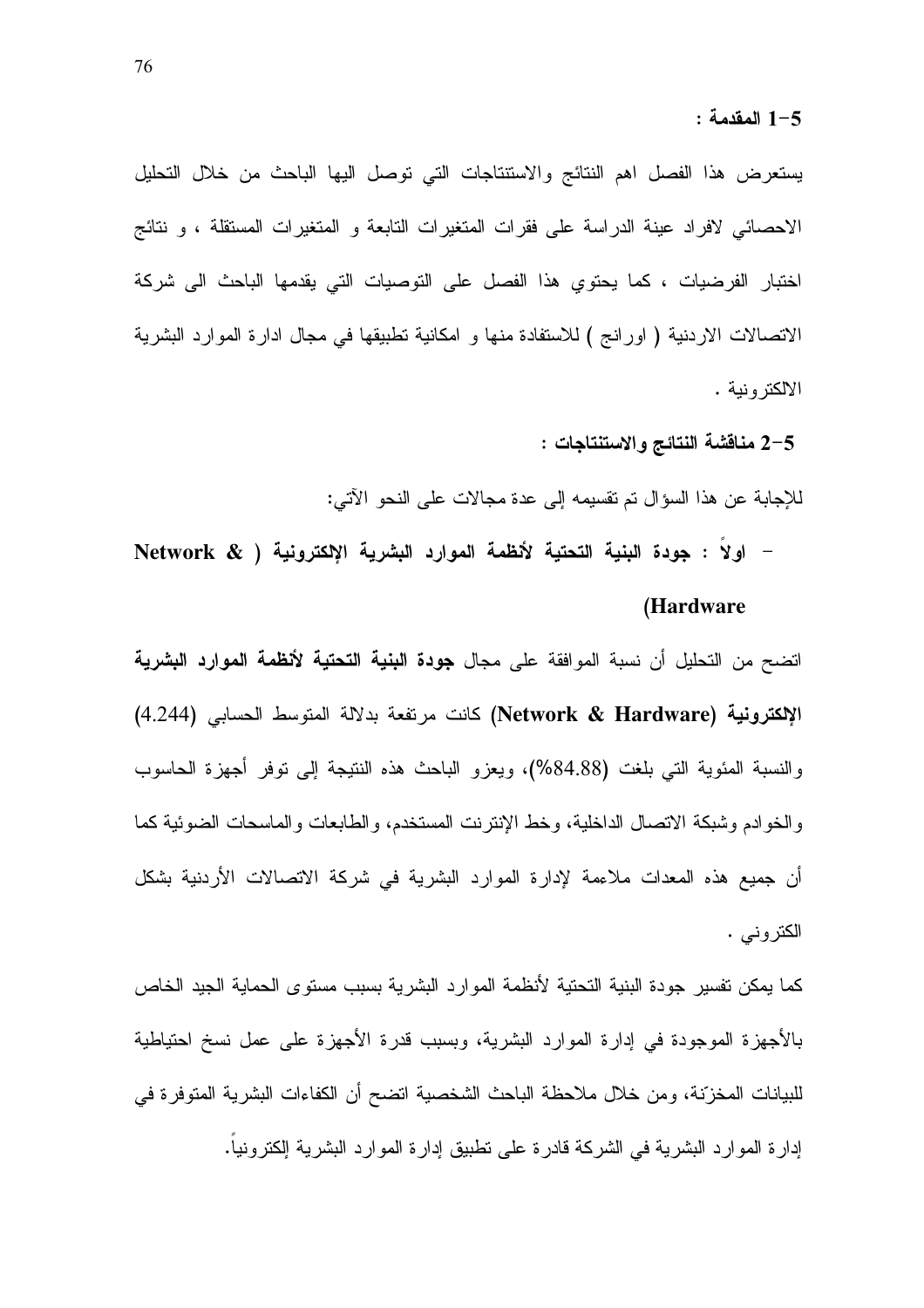كما يمكن نفسر هذه النتيجة إلى أن مستوى الدعم الفني في إدارة الموارد البشرية جيد ويشجع على نطبيق إدارة الموارد البشرية إلكترونيا.

ونتفق هذه النتيجة مع نتيجة دراسة (الأشهب، 2010)، و (ياسين، 2005) اللتين أكدنا على ضرورة توفر البنية التحتية في المنظمات والمتمثلة في أجهزة الحاسوب وشبكة الاتصالات وملحقاتها من أجهزة طباعة ومسح ضوئي.

كما نتفق هذه النتيجة مع نتيجة در اسة (جر ادات، 2011) الذي أكد أن الإدارة الإلكترونية تحتاج إلى البنية التحتية التي تمثل تحديا كبيرا لتطبيق إدارة الموارد البشرية الإلكترونية.

– ثانيا : جودة أنظمة الموارد البشرية الإلكترونية (Software)

اتضح من التحليل أن نسبة الموافقة على مجال جودة أنظمة الموارد البشرية الإلكترونية (Software) كانت مرتفعة بدلالة المتوسط الحسابي (4.09) والنسبة المئوية التي بلغت  $( %81.87)$ 

ويعزو الباحث هذه النتيجة إلى أن الشركة بدأت تستخدم البرامج المحوسبة في عمليات التوظيف والتخطيط والرقابة والتنظيم وفي عمليات متابعة وتقييم الأداء اليومي والشهري والسنوي للموظفين، كما يوجد في الشركة بوابة للموظفين يتم من خلالها إدارة شؤونهم.

كما يمكن تفسير جودة أنظمة الموارد البشرية الإلكترونية (Software) بسبب الحماية العالية للبرامج المستخدمة في إدارة الموارد البشرية في الشركة، حيث أن الشركة لديها نظام حماية من الفيروسات مرخص حسب الأصول وتستخدم تقنية الجدار الناري (Fire Wall) لحماية أجهزتها من الاختراق، كما يتم تغيير كلمات السر والشفرات الخاصة بالموظفين بشكل دوري في الشركة لحمايتها من المخترفين.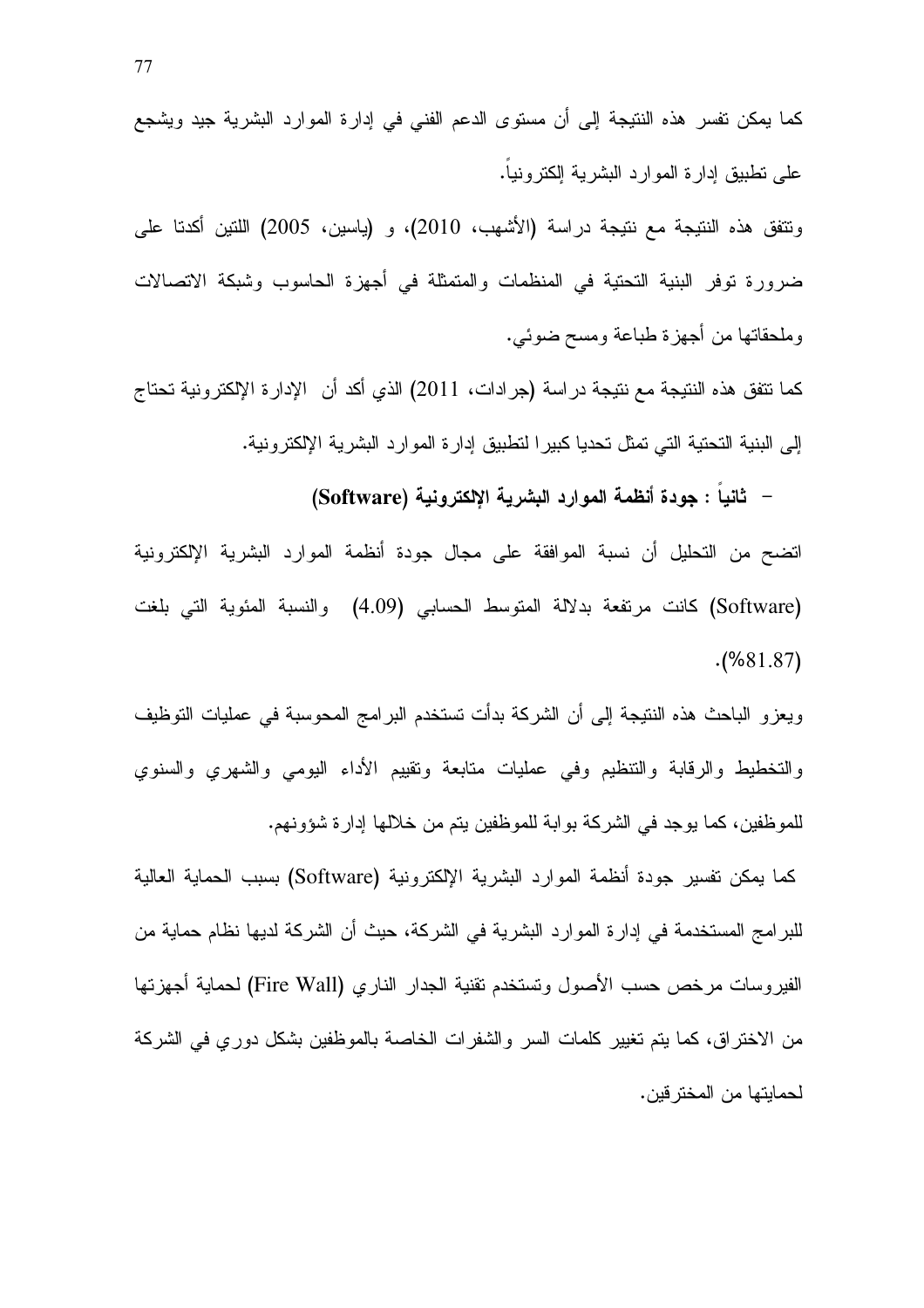ومن عناصر جودة أنظمة الموارد البشرية الإلكترونية (Software) أنه بوفر لكل مستوى إداري صلاحيات مختلفة حسب كل مستوى، كما أن هذا النظام مرن ويستوعب أية نغييرات تتطلبها ظر وف العمل.

ونتفق هذه النتيجة مع نتيجة دراسة (أبو أمونة، 2009)، ودراسة (Stone& Others:2006) التي أشارت إلى أن إدارة الموارد البشرية الإلكترونية الجيدة تحتاج إلى برامج وقواعد بيانات تساعد في نتفيذ مهام إدارة الموارد البشرية بسرعة وجودة.

– ثالثًا كفاءة أداء العاملين :

يتضح من التحليل أن نسبة الموافقة على مجال **كفاءة أداء العاملين** كانت مرتفعة بدلالة المتوسط الحسابي (3.87) والنسبة المئوية التي بلغت (77.52%).

ويمكن نفسير هذه النتيجة كون إدارة الموارد البشرية شركة الاتصالات الأردنية تحرص على التحسين المستمر لأداء العاملين فيها عبر الطرق الحديثة التي تهدف للتغلب على معوقات العمل، ونسعى عبر الدورات والبرامج الندريبية إلى نقليل أخطاء العمل، واختصار الوفت والجهد على العاملين في الشركة.

كما يمكن تفسير هذه النتيجة نظرا للجهود التي تبذلها إدارة الموارد البشرية في الشركة في التخفيف من ضغوط العمل اليومية، عبر مواكبة النطورات الحديثة في أساليب العمل.

مناقشة فرضيات الدراسة:

الفرضية الرئيسية الاولى :

#### 1-1 الفرضية الفرعية الأولى

لا يوجد أثر ذو دلالة إحصائية لجودة أنظمة إدارة الموارد البشرية على كفاءة أداء العاملين في شركة الاتصالات الاردنية ( اورانج ) عند مستوى دلالة معنوية (0.05).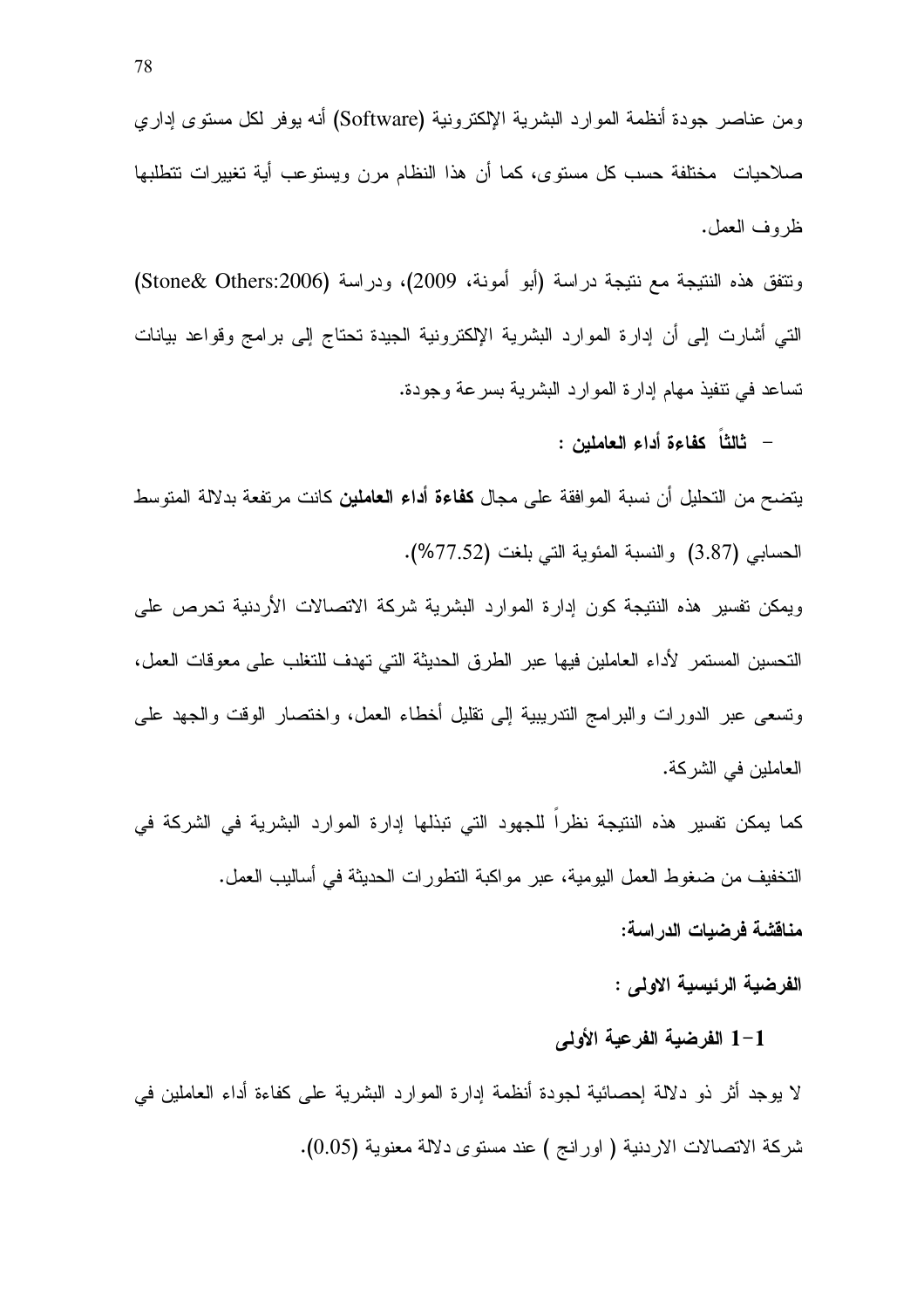بينت نتائج التحليل أن قيمة مستوى الدلالة (0.136)، وهذه القيمة أعلى من القيمة المحددة في الفرضية (0.05)، وبالنالي فإننا نقبل الفرضية العدمية (H0) ونرفض الفرضية البديلة (Ha). ويفسر الباحث هذه النتيجة كون قوة العلاقة بين جودة أنظمة إدارة الموارد البشرية وكفاءة أداء العاملين في شركة الاتصالات كانت 17% فقط، بينما كانت نسبة مستوى التباين في كفاءة أداء العاملين الذي يفسره مسنوى النباين في جودة أنظمة إدارة الموارد البشرية2.9% فقط، وبالنالي يمكن القول أنه لا يوجد أثر ذو دلالة إحصائية لجودة أنظمة إدارة الموارد البشرية على كفاءة أداء العاملين في شركة الاتصالات الاردنية ( اورانج ) عند مستوى دلالة معنوية (0.05). ونختلف هذه النتيجة مع نتيجة دراسة (أبو ليلي، 2010) التي أشارت إلى أن هناك العلاقة بين البرامج المستخدمة وبين الأداء الوظيفي جاءت مرتفعة، ويعزو الباحث هذا الاختلاف إلىي اختلاف عينة الدراسة عن عينة دراسة (أبو ليلبي، 2010).

#### 1- 2الفرضية الفرعية الثانية

لا يوجد أثر ذو دلالة إحصائية لجودة البنية التحتية المستخدمة لأنظمة إدارة الموارد البشرية الإلكترونية على كفاءة أداء العاملين في شركة الاتصالات الاردنية ( اورانج ) عند مستوى دلالة معنوية (0.05).

بينت نتائج التحليل أن مستوى الدلالة الإحصائية بلغت (0.000) وهي أقل من القيمة المحددة 0.05، وبالتالي فابننا نرفض الفرضية العدمية (H0) ونقبل الفرضية البديلة (Ha). ويفسر الباحث هذه النتيجة إلى العلاقة القوية بين جودة البنية التحتية المستخدمة لأنظمة إدارة الموارد البشرية الإلكترونية وكفاءة أداء العاملين في شركة الاتصالات الأردنية التي بلغت (58.8%)، كما يمكن تفسير هذه النتيجة بسبب مستوى التباين في كفاءة أداء العاملين في شركة الاتصالات الأردنية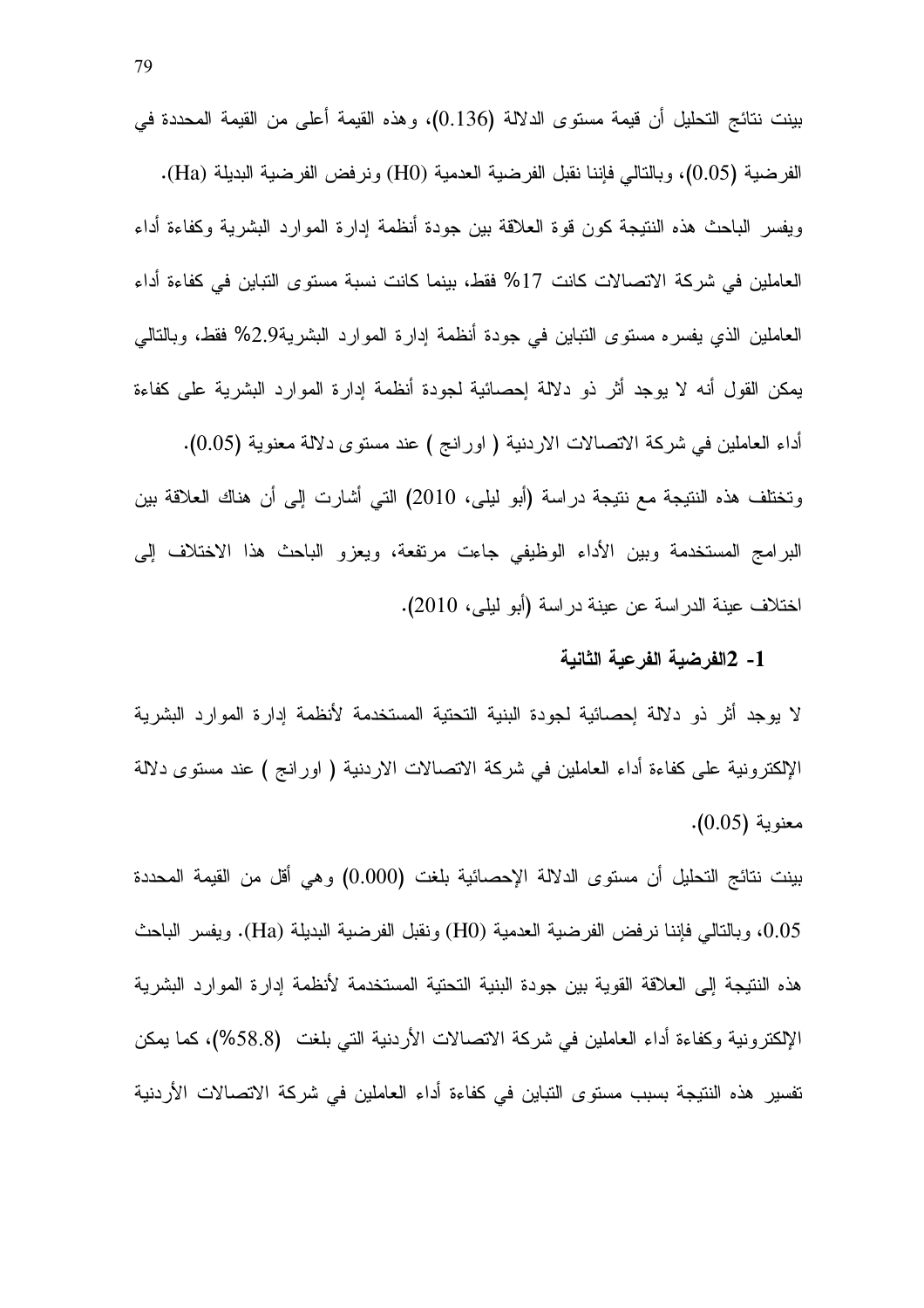ونتفق هذه النتيجة مع نتيجة دراسة (أبو أمونه، 2009) التي أكدت على أثر البنية التحتية ومدى جاهزيتها للنحول إلى الإدارة الالكنرونية على أداء العاملين.

2 . الفرضية الرئيسية الثانية:

لا يوجد أثَّر ذو دلالة إحصائية في استجابة أفراد العينة يعزى للمتغيرات الديموغرافية (الجنس، العمر، التحصل العلمي، عدد سنوات الخبرة) على تطبيق أنظمة إدارة الموارد البشرية الإلكترونية في شركة الاتصالات الاردنية ( اورانج ) عند مستوى دلالة معنوية (0.05). تم تقسيم هذه الفرضية حسب متغيراتها إلى:

أولا: متغير الجنس

" لا يوجد أثر ذو دلالة إحصائية عند مستوى دلالة معنوية (0.05) في استجابة أفراد العينة على تطبيق أنظمة إدارة الموارد البشرية الإلكترونية في شركة الاتصالات الاردنية ( اورانج ) يعزى لمتغير الجنس". بينت النتائج أن مستوى الدلالة على جميع مجالات الدراسة كان أكبر من (0.05) بالتالي نقبل الفرضية الصفرية ونقول بأنه " لا يوجد أثر ذو دلالة إحصائية عند مستوى دلالة معنوية (0.05) في استجابة أفراد العينة على نطبيق أنظمة إدارة الموارد البشرية الإلكترونية في شركة الاتصالات الاردنية ( اورانج ) يعز ى لمتغير الجنس".

ويعزو الباحث هذه النتيجة إلى اتفاق وجهة نظر الموظفين الذكور والموظفات الإناث في وجود أثر لتطبيق أنظمة إدارة الموارد البشرية الإلكترونية على كفاءة أداء العاملين.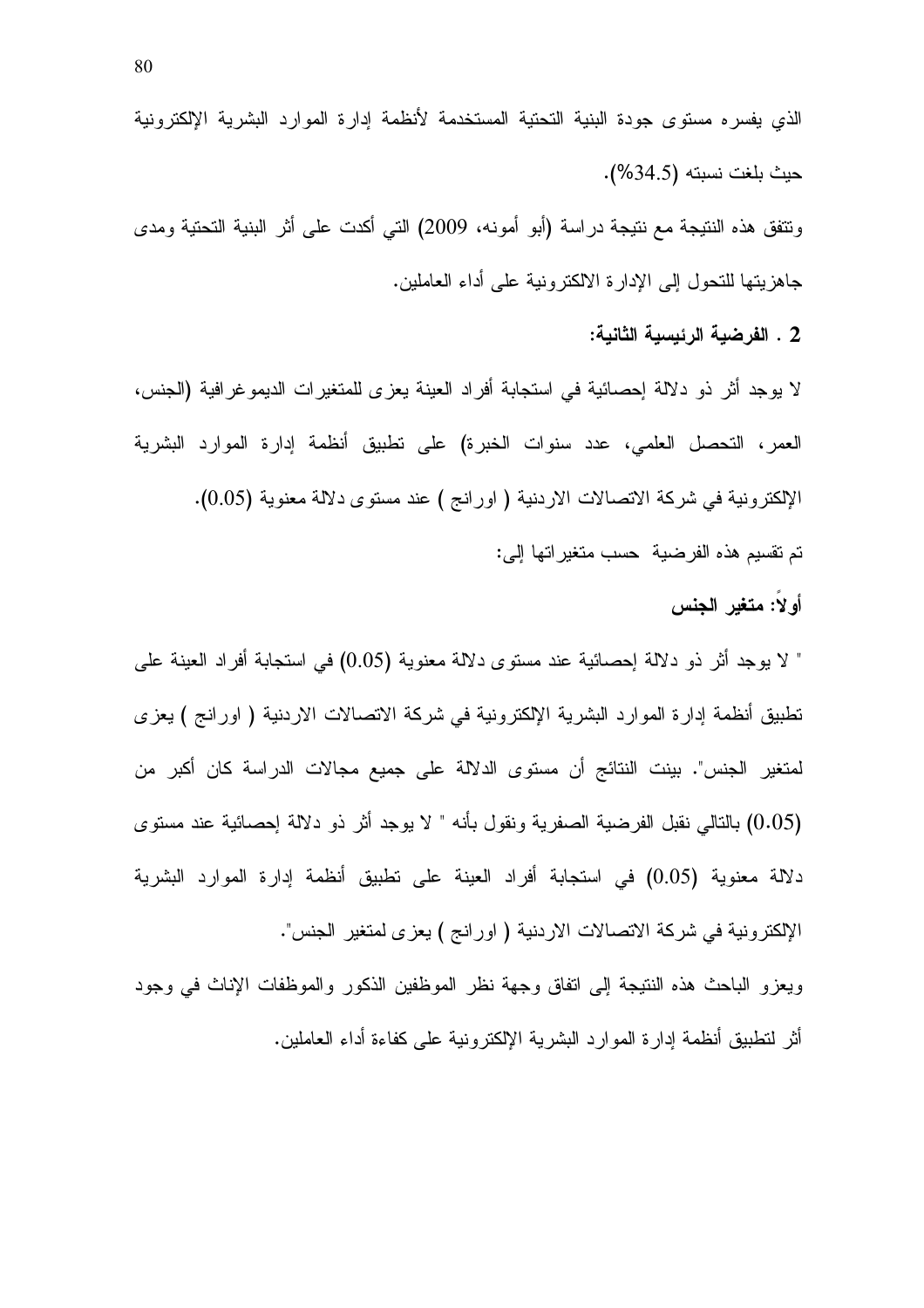" لا يوجد أثر ذو دلالة إحصائية عند مستوى دلالة معنوية (0.05) في استجابة أفراد العينة على تطبيق أنظمة إدارة الموارد البشرية الإلكترونية في شركة الاتصالات الاردنية ( اورانج ) يعزى لمتغير العمر" اتضح من التحليل إن قيمة مستوى الدلالة لجميع مجالات الدراسة أكبر من القيمة المحددة في الفرضية وهي (0.05) بالتالي نقبل الفرضية الصفرية ونقول بأنه لا يوجد أثر ذو دلالة إحصائية عند مستوى دلالة معنوية (0.05) في استجابة أفراد العينة على نطبيق أنظمة إدارة الموارد البشرية الإلكترونية في شركة الاتصالات الاردنية ( اورانج ) يعزى لمتغير العمر . ويعزو الباحث هذه النتيجة إلى اتفاق وجهة نظر الموظفين والموظفات من ذوي الفئات العمرية المختلفة على وجود أثر دال إحصائيا لنطبيق أنظمة إدارة الموارد البشرية الإلكترونية على كفاءة أداء العاملين في شركة الاتصالات الأردنية

#### ثالثا: متغير المؤهل العلمى

" لا يوجد أثر ذو دلالة إحصائية عند مستوى دلالة معنوية (0.05) في استجابة أفراد العينة على تطبيق أنظمة إدارة الموارد البشرية الإلكترونية في شركة الاتصالات الاردنية ( اورانج ) يعزى لمتغير المؤهل العلمي" أشارت النتائج إن قيمة مستوى الدلالة لمجالي (جودة البنية التحتية لأنظمة الموارد البشرية الإلكترونية) و(كفاءة أداء العاملين) أكبر من القيمة المحددة في الفرضية وهي (0.05)، بينما كانت قيمة مستوى الدلالة لمجال (جودة أنظمة الموارد البشرية الإلكترونية) أقل من القيمة المحددة في الفرضية وهي (0.05)، بالنالي نقبل الفرضية الصفرية لمجالي(جودة البنية التحتية لأنظمة الموارد البشرية الإلكترونية) و(كفاءة أداء العاملين)، ونقول بأنه لا يوجد فروق ذات دلالة إحصائية عند مستوى الدلالة (0.05) في استجابة أفراد العينة على مجالي (جودة البنية النحتية لأنظمة الموارد البشرية الإلكترونية) و(كفاءة أداء العاملين) تعزى لمتغير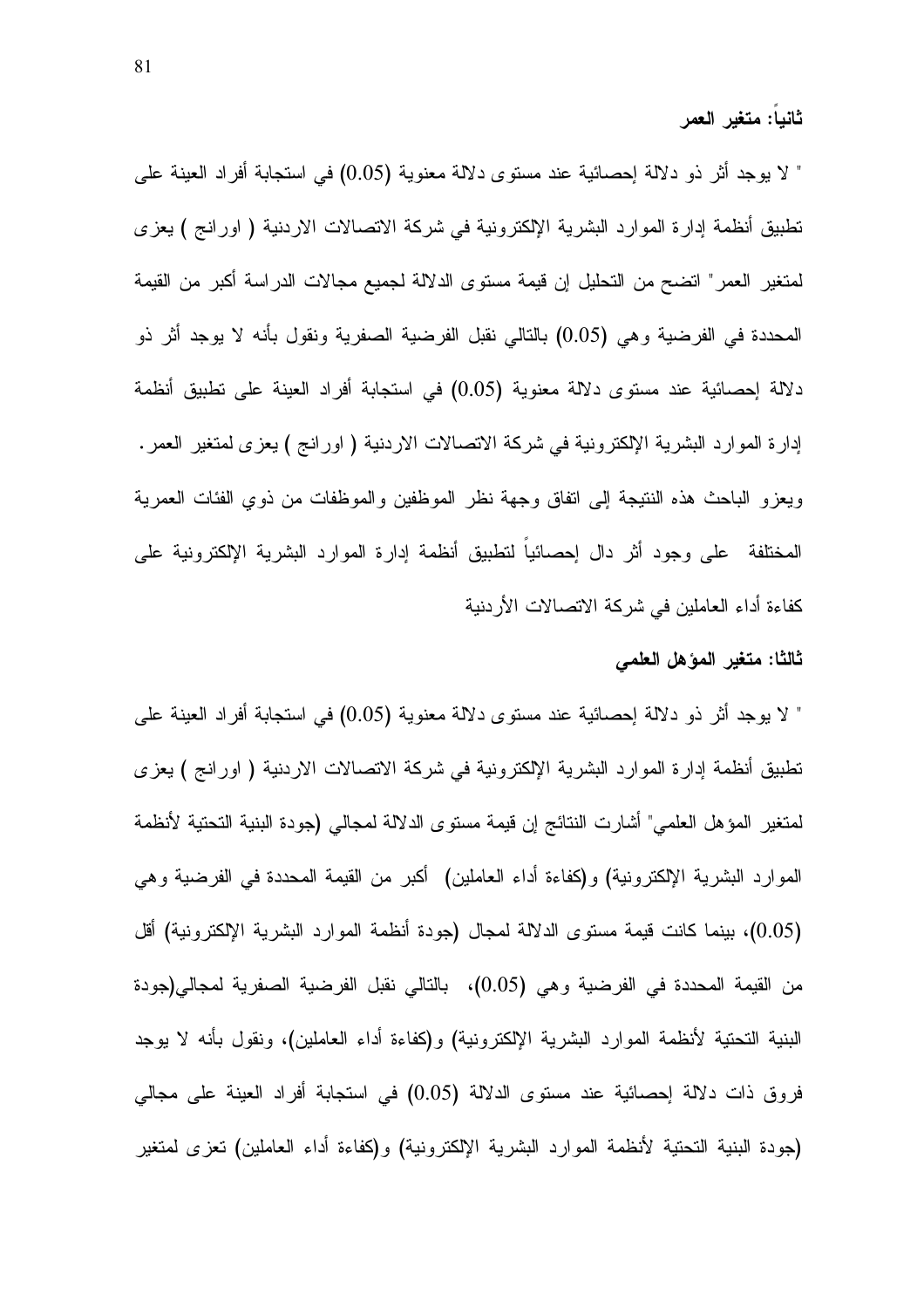ويعزو الباحث هذه النتيجة إلى أن حملة الدكتوراه أكثر قدرة من غيرهم على تحديد كفاءة أداء العاملين.

رابعا: متغير سنوات الخبرة

" لا يوجد أثر ذو دلالة إحصائية عند مستوى دلالة معنوية (0.05) في استجابة أفراد العينة على تطبيق أنظمة إدارة الموارد البشرية الإلكترونية في شركة الاتصالات الاردنية ( اورانج ) يعزى لمتغير سنوات الخبرة" أشارت النتائج إن قيمة مستوى الدلالة لجميع مجالات الدراسة أكبر من القيمة المحددة في الفرضية و هي (0.05) بالتالي نقبل الفرضية الصفرية ونقول بأنه لا يوجد أثر ذو دلالة إحصائية عند مستوى دلالة معنوية (0.05) في استجابة أفراد العينة على نطبيق أنظمة إدارة الموارد البشرية الإلكترونية في شركة الاتصالات الاردنية ( اورانج ) يعزى لمتغير سنوات الخبر ة.

ويعزو الباحث هذه النتيجة إلى اتفاق أفراد عينة الدراسة من رؤساء الأقسام ومدراء الفروع في شركة الاتصالات الأردنية على أهمية دور أنظمة إدارة الموارد البشرية الإلكترونية في كفاءة أداء العاملين.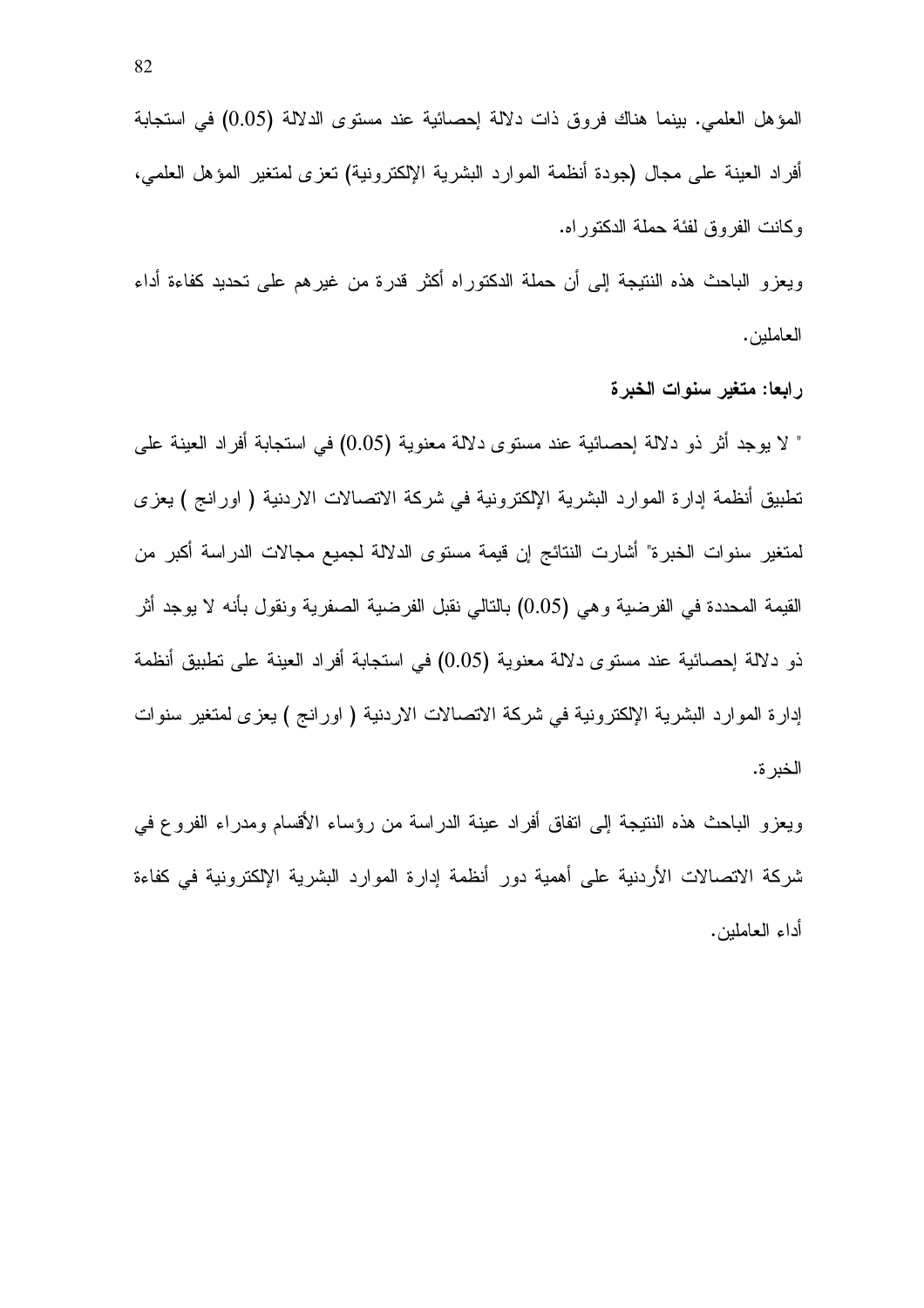التوصيات:

في ضوء النتائج السابقة بوصبي الباحث بمجموعة من التوصيات على النحو الآتي:

- 1- الاهتمام بصبانة البنية التحتية من أجهزة وشبكات في الشركة باستمرار لضمان صلاحيتها لتطبيقات نظام (E-HRM).
- 2- المحافظة على استمرار تطوير أنظمة إدارة الموارد البشرية (Software) والبنية النحتية التكنولوجية للشركة (Hardware & Network) لمواكبة التغيرات في مجالي المهاردوير والسوفنتير اللذان بشهدان نطورات دائمة ومستمرة.
- 3- ضمان حرية انتقال المعلومات والمعارف ومشاركتها بين الموظفين والعمل على مستوى الاعتماد المتبادل بينهم بشكل الكتروني ليتمكنوا من الاستفادة من الخبرات المشتركة فيما بينهم.
- 4- فَتَحٍ أَفَاقٍ جِدِيدَةٍ أَمامٍ أَسْالَيْبِ انْجَازِ الْعَمَلِ وَرَبِطِ الْحَوَافِزِ الْمَادِيَةِ والمعنوية بما يتعلمه الموظف من مهارات نكنولوجيا ضمن بيئة العمل الالكترونية في الشركة.
- 5- ضرورة تكثيف الدورات التدريبية لبناء قدرات الموظفين وتدريبهم على كيفية استخدام نطبيقات (E-HRM) بشكل فعال.
- 6- فتح المجال للعاملين لانجاز أعمالهم عن بعد وإيجاد بيئة عمل الكترونية مرنة تسهل وصول الموظفين إلى (مكانبهم الالكترونية) عبر الانترنت.
- 7- التوسع في استخدام النماذج الإلكترونية لإدارة شؤون الموظفين للاستفادة من مزاياها المتعددة كتقليل النفقات وتخفيض وقت انجاز المعاملات.
- 8- التحول نحو استخدام التوقيع الإلكتروني لمساعدة الموظفين في توثيق أعمالهم الالكترونية.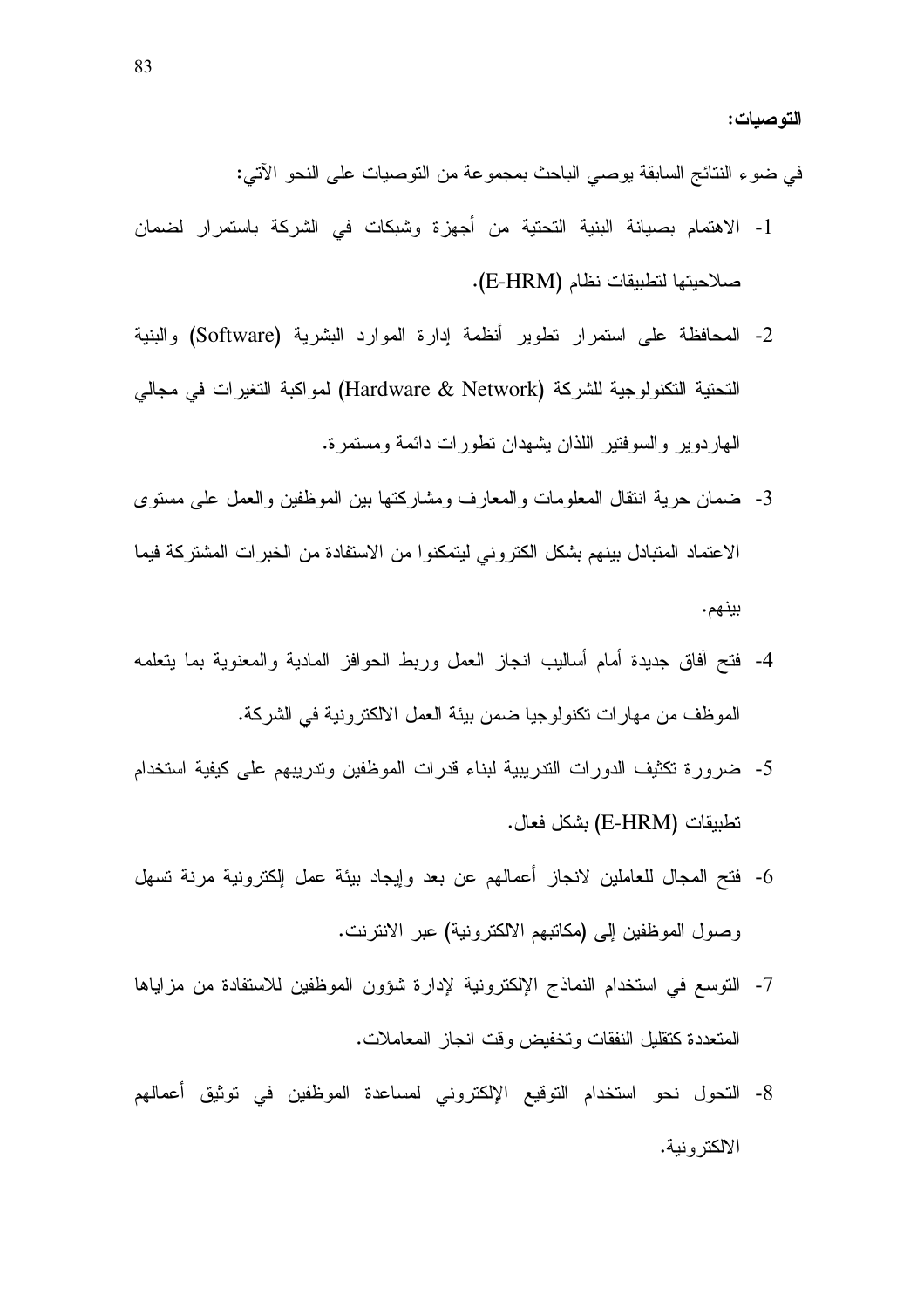- 9- ضرورة قيام دائرة الموارد البشرية بالمراجعة الدورية لطرق وإجراءات العمل والعمل على تبسيطها بما يحقق سرعة انجاز العمل.
- 10- العمل على إنشاء أرشيف الكتروني يوثق جميع ملفات دائرة الموارد البشرية بحيث يكون لكل موظف ملف خاص ويستطيع الوصول إليه وتحديثه أولاً بأول.
- 11-تطوير برمجيات حماية وأمن المعلومات بحيث تحمى خصوصية المعلومات الإلكترونية

من الاختراق والفيروسات وضمان عدم نلف الملفات أو ضباعها.

الدراسات المفترحة:

- يقتر ح الباحث في ختام هذه الدراسة أن تُجرى دراسات في المواضيع الآتية:
- 1- أثر استخدام أنظمة إدارة الموارد البشرية الالكترونية على الدور الاستراتيجي لإدارة الموارد البشرية في منظمات الأعمال .
	- 2- معوفات نطبيق إدارة الموارد البشرية الألكترونية في منظمات الأعمال .
	- 3- تأثير تطبيق الإدارة الالكترونية في تطوير الهياكل التنظيمية لمنظمات الأعمال.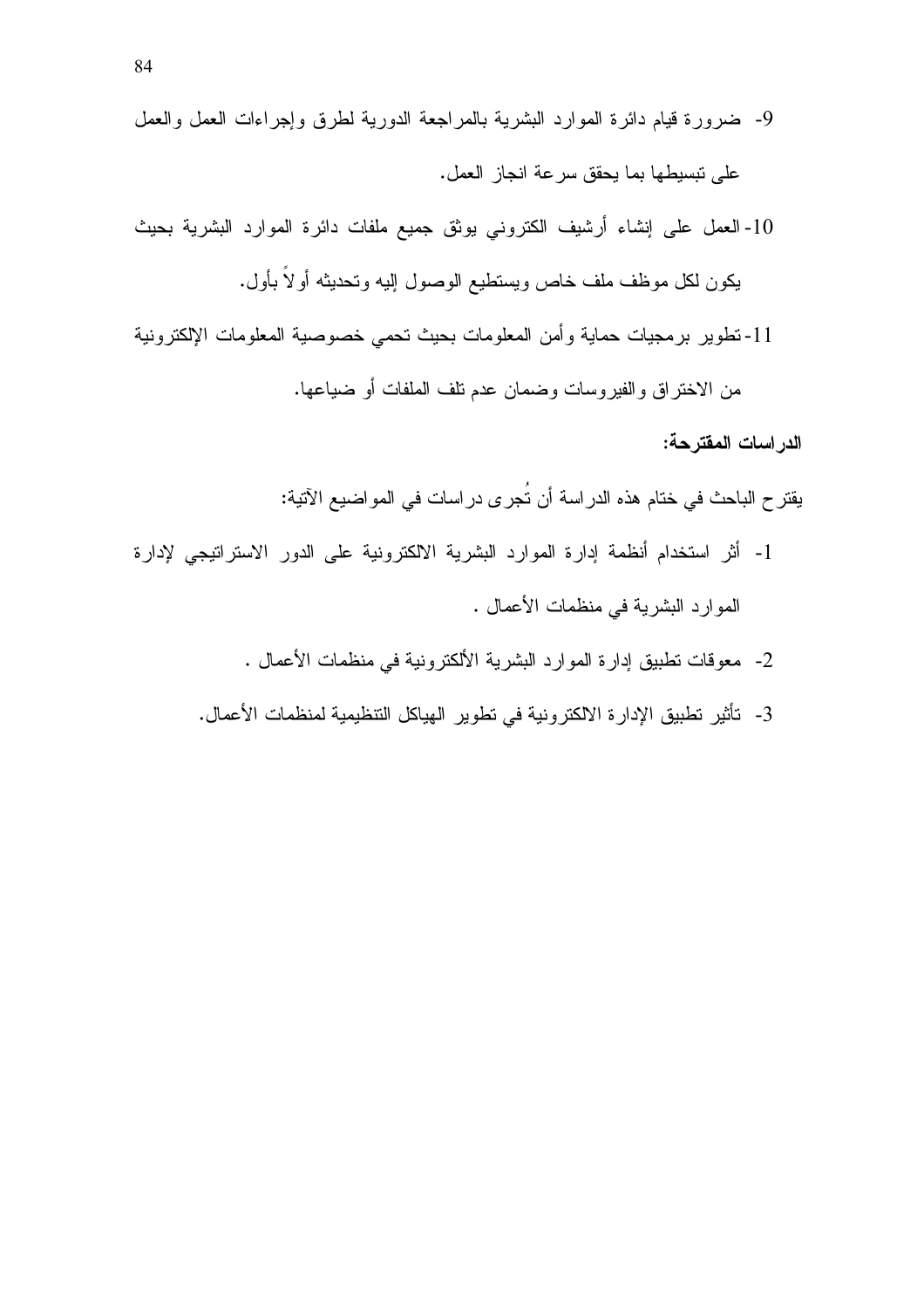### المراجع:

المراجع العربية:

- 1. أبو أمونة، يوسف،(2009)، واقع إدارة الموارد البشرية الكترونيا في الجامعات الفلسطينية النظامية، رسالة ماجستير غير منشورة، الجامعة الإسلامية، غزة، فلسطين.
- 2. أبو رحمة، أمل (2005) نظم معلومات الموارد البشرية وأثرها على فاعلية إدارة شؤون الموظفين في وزارات السلطة الوطنية الفلسطينية في قطاع غزة ( رسالة ماجستير غير منشورة) الجامعة الإسلامية، غزة، فلسطين.
	- 3. العلاق ،بشير عباس، 2005 م .(الإدارة الرقمية المجالات والنطبيقات) طـ (1 أبو ظبي، مركز الإمارات للدراسات والبحوث الاستشارية)
	- 4. القحطاني،على بن احمد محمد، (2010)، **مجالات تطبيق التعاملات الإلكترونية ومعوقاتها** فمي إ**مارة منطقة الرياض**، رسالة ماجستير ،غير منشورة،نسخة الكترونية،جامعة نايف العربية للعلوم الأمنية، الرياض، السعودية.
- 5. النجار، فريد،(2008) ا**لحكومة الإلكترونية بين النظرية والتطبيق** ، الدار الجامعية، الإسكندرية، مصر .
- 6. السالم، مؤيد سعيد، وصالح، عادل حرحوش (2006)، إدارة الموارد البشرية مدخل استر اتيجي، ط2، اربد : عالم الكتب الحديث للنشر .
- 7. الطائي، علي حسون،(2006)، الادارة الالكترونية ومدى نطبيقها في العراق، رسالة ماجستير غير منشورة، جامعة المنصور، بغداد، العراق.
	- 8. السالمي ، علاء عبد الرازق ، والسالمي ، حسين علاء،(2005) ، **شبكات الإدارة** الالكترونية، دار وائل للنشر ، عمان ، الأردن.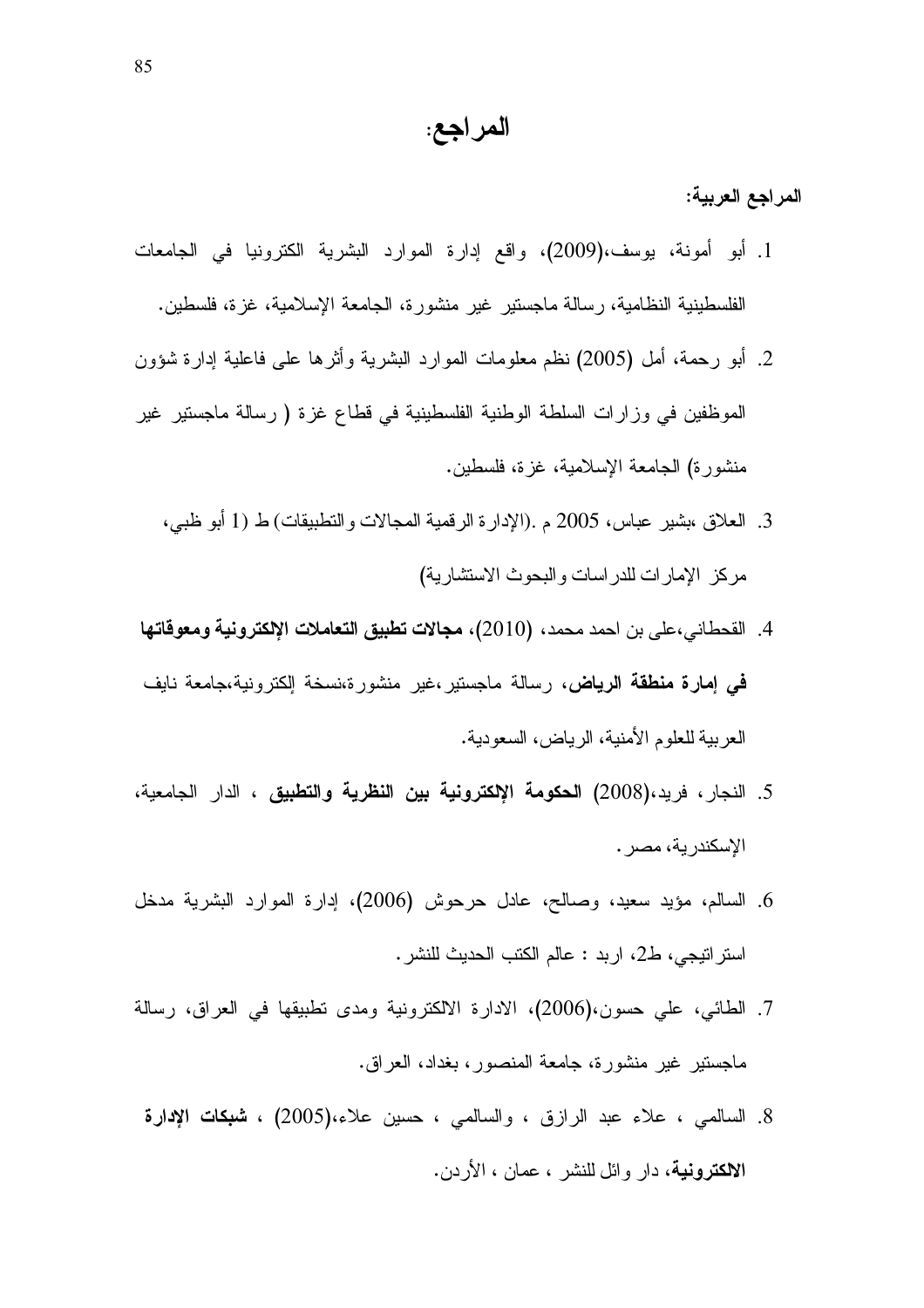9. الهوش، أبو بكر محمود (2006)، الحكومة الالكترونية، ط1 القاهرة : شركة النيل العربية.

.10.الياسين، سعد (2005)، الإدارة الالكترونية وأفاق نطبيقاتها العربية، الرياض، معهد الادارة العامة.

11.الـهيتـي، خالد،(2003)، إدارة الموارد البشرية، دار وائل للنشر والنوزيع، عمان، الأردن

12 . الفروخ، فايز، (2003)، اثر عملية التعلم التنظيمي في الأداء الوظيفي في **المؤسسات العامة في الأردن، ج**امعة مؤتة، الكرك،الأردن.

ـ 13. المرسي، جمال، (2003)، الإدارة الأسترات**يجية للمو**ارد ا**لبشرية: مدخل لتحقيق ميزة** ت**نافسية لمنظمة القرن الواحد والعشرين**، الطبعة الأولى، الدار الجامعية، القاهرة– مصر .

14. الحوامدة, نضـال والفهداوي، فهمي، (2002)، ا**ثر فضيلة التقوى في الأداء والرضا الوظيفي**، در اسة ميدانية لبعض الموظفين الحكومين، سلسلة العلوم الأنسانية والأجتماعية، جامعة مؤتة، الأردن.

15. الدحلة، فيصل، (2001)، **تكنولوجيا الأداء من التقييم إلى تحسين تقييم الأداء**، مكتبة ابن سيناء، القاهر ة، مصر .

16. العواملة، نائل،(2000)، الحكومة الالكترونية ومستقبل الإدارة العامة، مجلة دراسات، الجامعة الأردنية، المجلد 29، العدد (1)

17. بسيسو، محمد،( 2010)، اثر نطبيق الإدارة الالكترونية على كفاءة العمليات الإدارية في مشروع مسح سجلات اللاجئين الفلسطينيين، رسالة ماجستير غير منشورة، الجامعة الإسلامية، غز ة، فلسطين.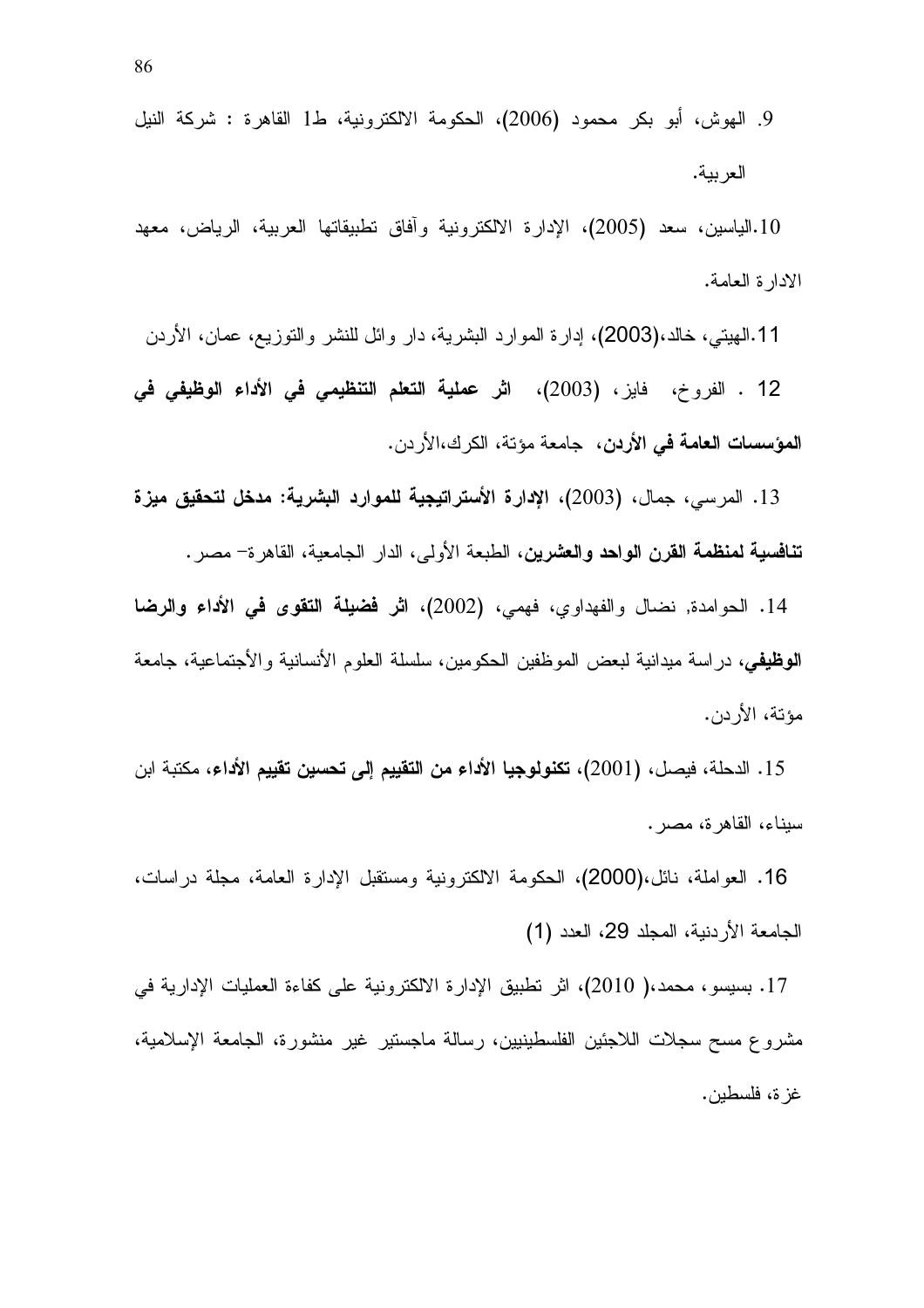18. تيشوري، عبد الرحمن،(2006)، الادارة الالكترونية، المعهد الوطني للإدارة العامة، دمشق, سوريا.

19 . دبيان،عبد المقصود والدهر اوى، عبد اللطيف( 2005) ،" أ**ساسيات في نظــم المعلومـــات المحاسبيــــة**"، الإسكندرية :الدار الجامعية. 20. در ة، عبدالباري، (2003)، **تكنولوجيا الأداء البشري في المنظمات**، منشور ات المنظمة العربية للتنمية الأدارية– القاهرة, مصر 21. شعبان ، حسن ،(2006)، التحديات المعاصرة أمام الموارد البشرية العربية وسبل التغلب عليها، دورية الإدارة العامة ، المجلد 46 ، العدد الرابع .ص 669.

22. عاشور، احمد (2010)، **السلوك الانساني في المنظمات**، ط2، دار المعرفة الجامعية, الاسكندرية, مصر .

23. عمار محمد جمال أكر<sub>م</sub>، (2009)، **مدى إمكانية تطبيق الإدارة الإلكترونية بوكالة غوث** وتشغيل اللاجئين بمكتب غزة الإقليمي ودورها في تحسين أداء العاملين، رسالة ماجستير ،غير منشور ة، نسخة الكترونية، الجامعة الإسلامية، غزة،فلسطين.

24. عامر، طارق عبد الرؤوف (2007)، الإدارة الالكترونية، القاهرة: دار السحاب للنشر والتوزيع، ج ع م ، ط 1.

25. نجم، نجم عبود (2004)، الإدارة الالكترونية، الرياض: دار المريخ للنشر .

26. نصر الله ، حنا ،(2002)، إ**دارة الموارد البشرية** ، دار ز هر ان ، عمان ، الأردن ،

27. هوبكنز، بريان، وماركهام، جيمس (2006) الإدارة الالكترونية لموارد البشرية (ترجمة خالد العامري)، القاهرة، دار الفاروق للنشر .

28. هارون، سهام (2005) " الاتجاهات الإستراتيجية الحديثة في إدارة الموارد البشرية" المؤتمر العلمي السنوي الحادي والعشرين، القاهرة، مصر .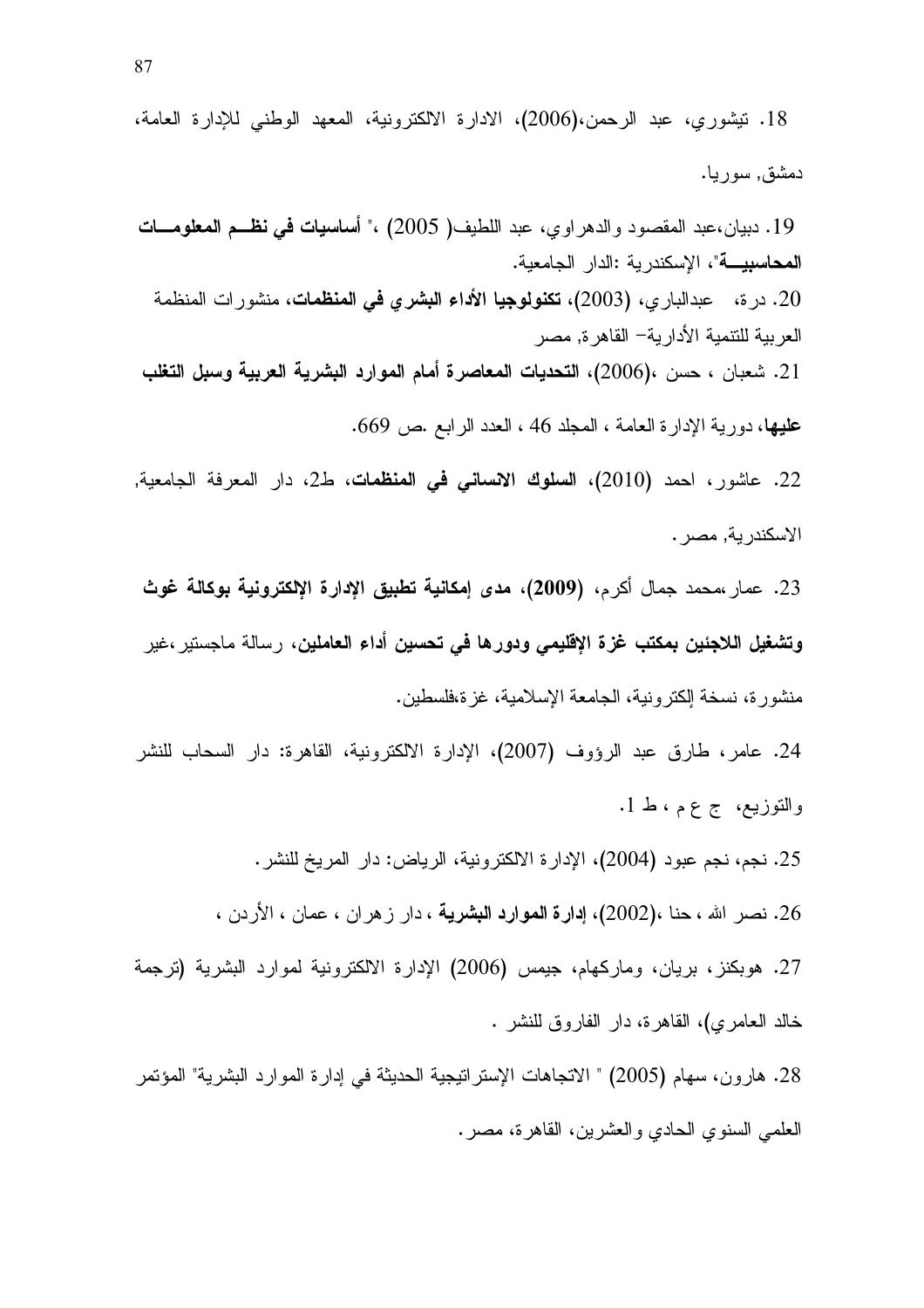29. ياسين ، سعد،(2005) ، الإدارة الإلكترونية وآفاق تطبيقاتها العربية ، معهد الإدارة العامة — مركز البحوث ، الرياض ، المملكة العربية السعودية . المراجع الأجنبية:

30- Chartered Institute of Personnel and Development, **Changing Agenda** , UK , www.cipd.co.uk , 2006

31- Dianna L.Stone, Eugene F.Stone Romero (2006), '' Factors affecting the acceptance and effectiveness of electronic human resource system'' Human Resource Management Review, Vol (16), Issue (2), (On-line)

32- Foster, Steve, 2008, **An Exploratory Analysis of E-HRM in The Context of HRM "Transformation**", Business School, University of Hertfordshire

33- Gupta, Anjali & Saxena, Shabnam, 2011, **Employees' Satisfaction Towards E-HRM In Service organizations,** Gurukul Business Review (GBR), Vol. 7 , PP. 41-52.

34- Huub Ruel , Tanya Bondarouk, Mandy Van Der Velde ,( 2007) **The Contribution of e-HRM to HRM Effectiveness : Results from Quantitative Study in a Dutch Ministry** , employee relation , Vol.(29) , Issue(3) , pp 280-291 .

35- Marler, Janet and Fisher, Sandra, 2010, **An Evidence-Based Review of E-HRM and Strategic Human Resource Management, Proceedings of the Third European Academic workshop on Electronic Human Resource Management**, Bamberg, Germany, CEUR-WS.org, ISSN 1613- 0073, Vol. 570, online: CEUR-WS.org/Vol-570/, PP.33-51.

36- Miguel R O, and Jacobo R, and Laura Z C (2007) @ E-HRM in Mexico : adapting innovations for global competitiveness'', International Journal of Manpower, Vol .(2), Issue 5, p418-434.

37- Parry E, and Tyson S, and Selbie D (2007), '' HR and Technology: impact and Advantages '' (On- Line), available: www.cipd.co.uk

38- Parry , Emma, Shaun Tyson , Doone Selbie , Ray Leighton ,( 2007), **HR and Technology: Impact and Advantages** , www.cipd.co.uk , 2007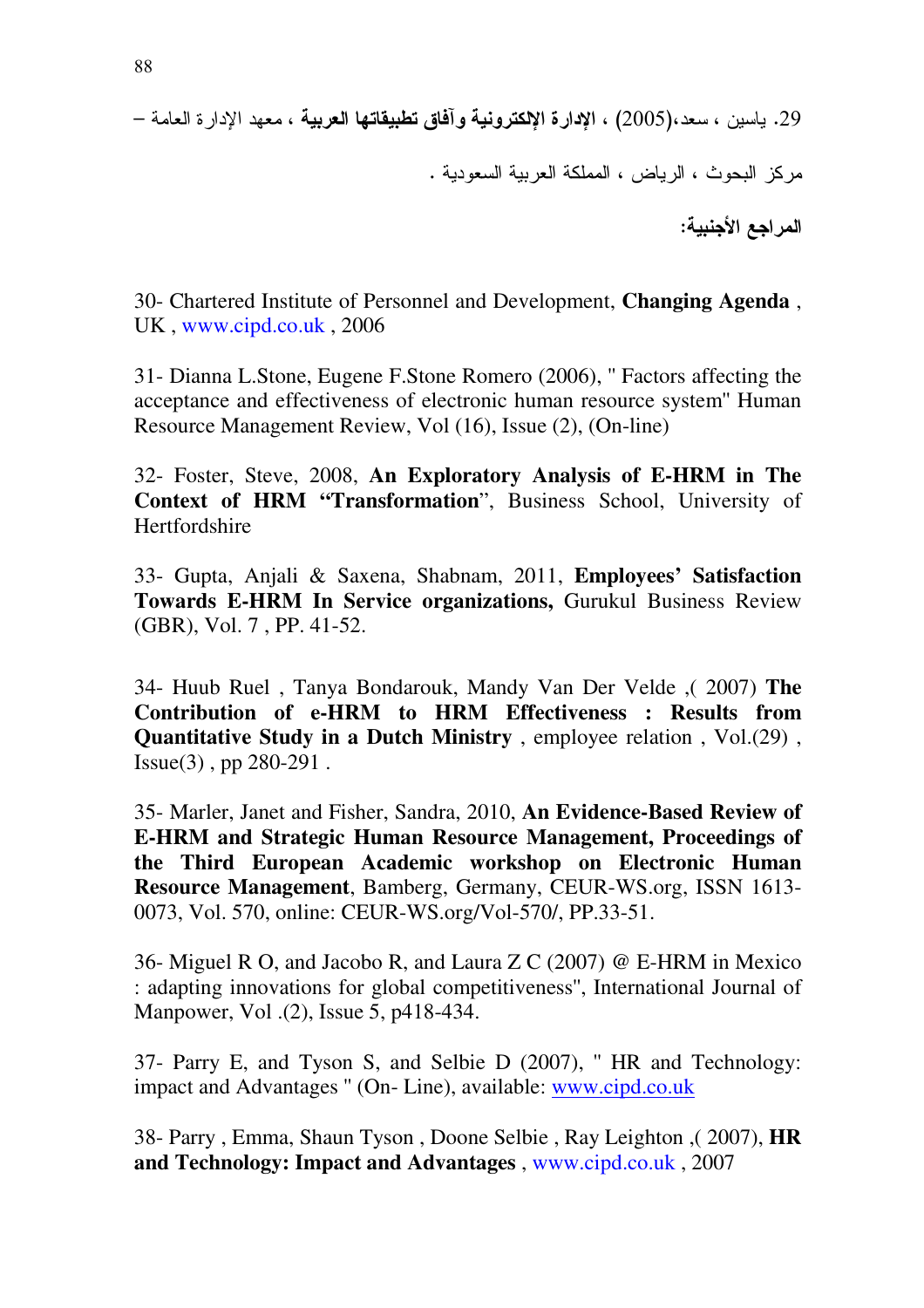39- Ruel H , and Bondarouk T, and Veld M (2007) ' The contribution of E-HRM to HRM effectiveness : Result from Quantitivness stady in Dutch Ministry . Employee Relation, Vol (29), Issue 3, p280-p291.

40-Shilpa,Varma and Gopal R., 2011, **The Implications of Implementing Electronic-Humane Resource Management (E-HRM) Systems in Companies,** Journal of Information Systems and Communication, Vol. 2, Issue 1, PP. 10-29.

41- Schramm, Jennifer,( 2006), **HR Technology Competencies : New Roles for HR Professionals** , HR Magazine ,.

42- Voermans, Veldhoven, (2006), **Attitude towards E-HRM: an Empirical study at Philips**, Personal Review, Vol. 36, No. 6, PP. 887-902, Emerald Group Publishing Limited.

Gittow, David (2007), buisniss administration, university of Maryland USA

.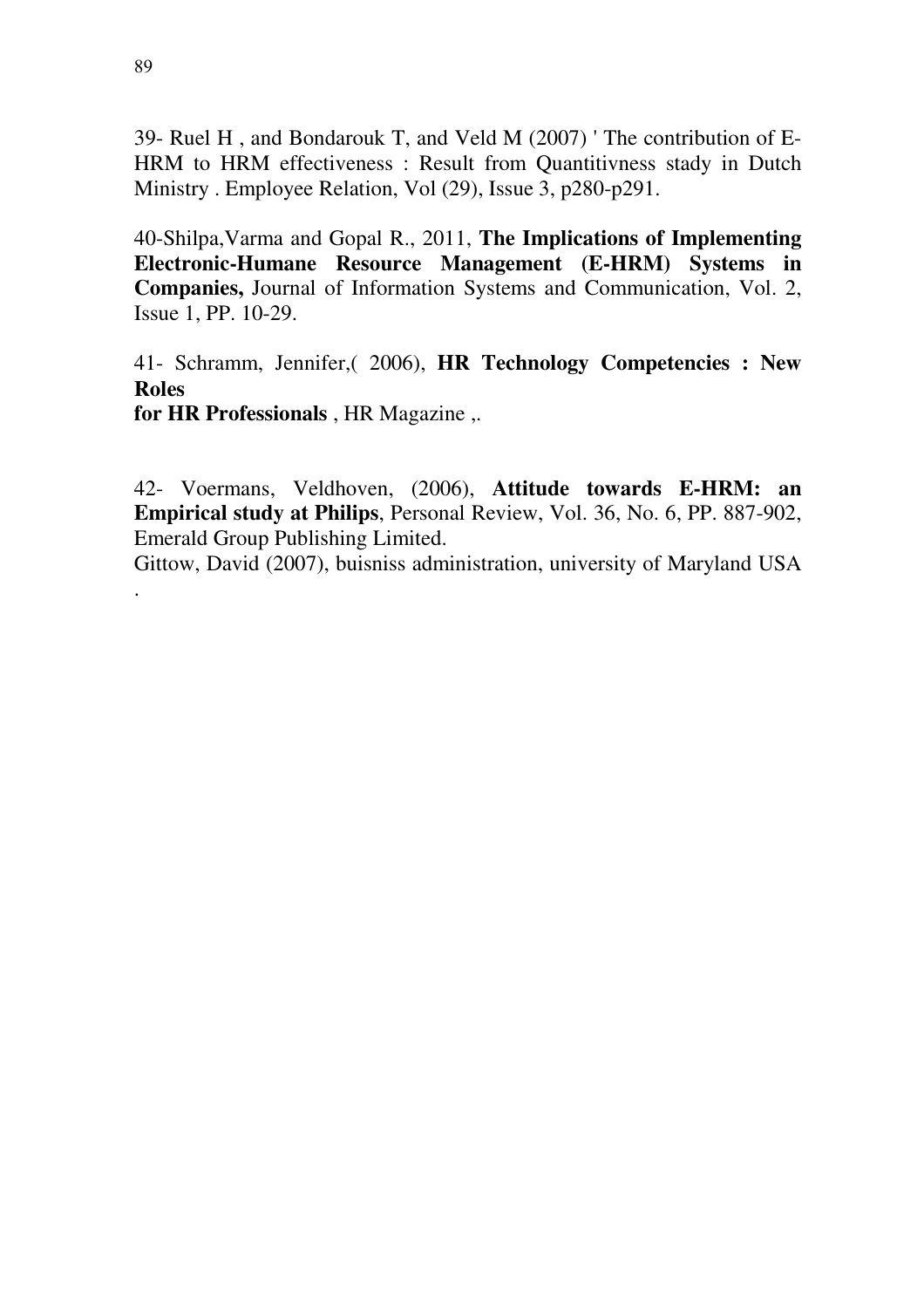# الملاحق

1- فَائِمة أسماء محكمي الاستبانه

2- أداة الدراسة ( الاستبانة )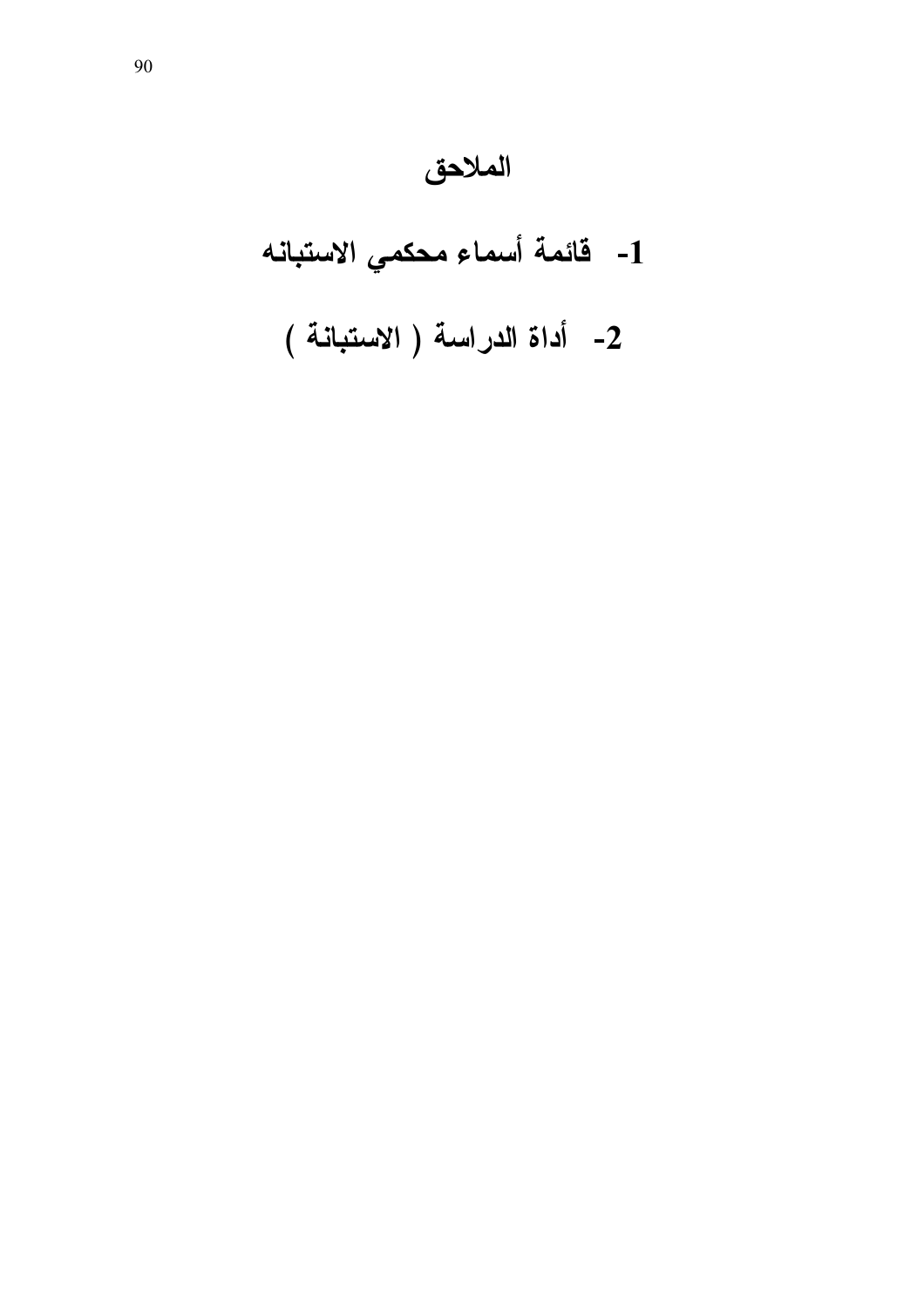.<br>قائمة اسماء محك*مي* الاستبانة

| الجامعة            | التخصص          | إسم المحكم      |
|--------------------|-----------------|-----------------|
| جامعة الشرق الاوسط | التسويق         | د ليث الربيعي   |
| جامعة الشرق الاوسط | أعمال الكترونية | د عاهد الحرايزة |
| جامعة الشرق الاوسط | ادارة اعمال     | د علي الضلاعين  |
| جامعة الشرق الاوسط | التسويق         | د محمد الشورة   |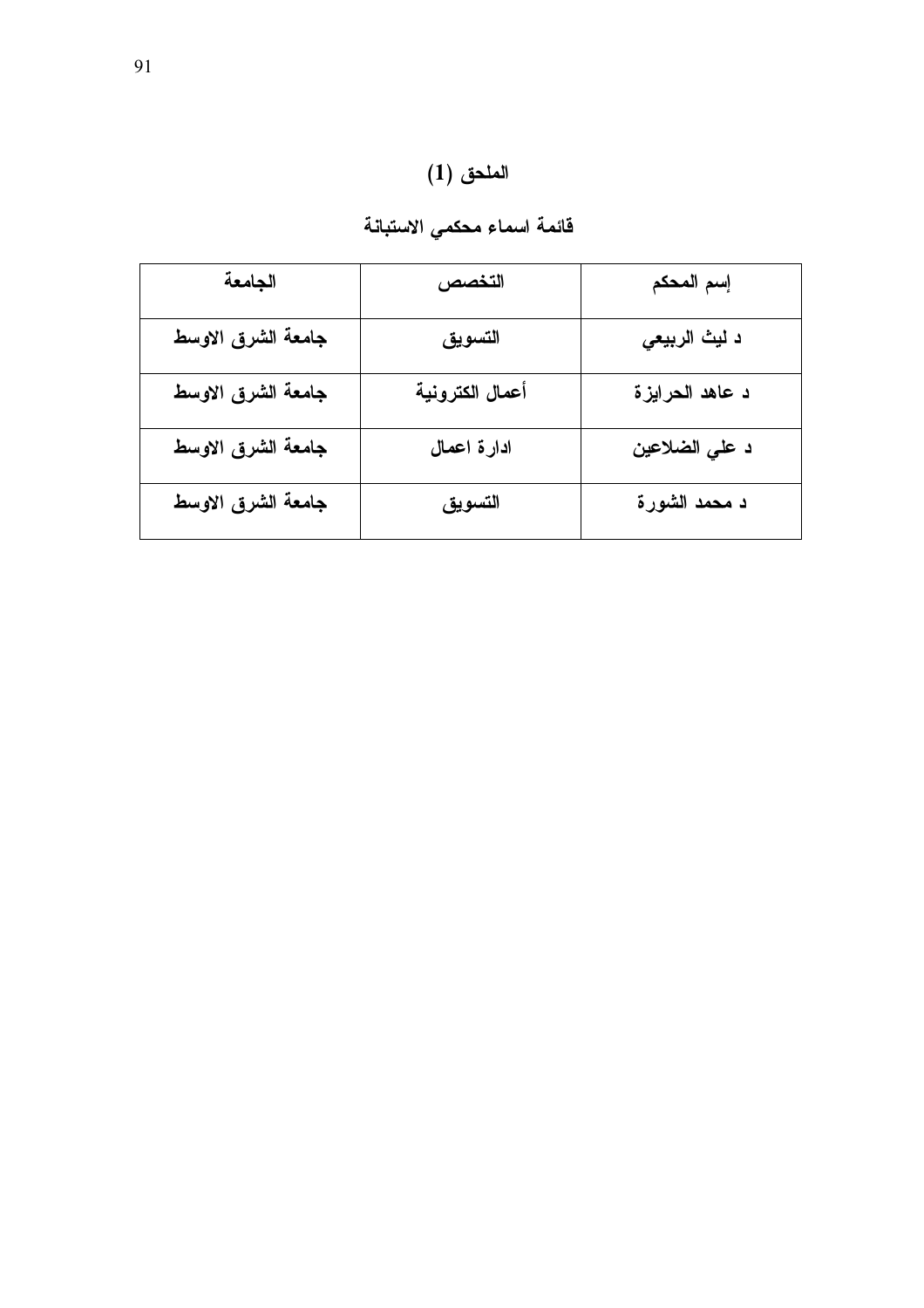#### الملحق (2)

# 

الاستبانة

بسم الله الرحمن الرحيم

الأخ/الأخت رؤساء الأقسام ومدراء الفروع في شركة الاتصالات الأردنية.

<< تحية طيبة >> ويعد :

تهدف هذه الدراسة إلى التعرف على أثر جودة أنظمة إدارة الموارد البشرية الإلكترونية علسى كفاءة أداء العاملين في شركة الاتصالات الأردنية كمنطلب للحصول على درجة الماجستير في تخصص الأعمال الإلكترونية/كلية الأعمال/ جامعة الشرق الأوسط وقد تم اختبار شركتم العريقة لنكون حالة دراسية . وعليه أرجو النكرم بنعبئة الاستبيان المرفق. كما هو الواقع لديكم علما بأن المعلومات التي ستستخدم لأغراض وغايات البحث العلمى فقط.

#### <u>شاكرين لكم حسن تعاونكم</u>

الباحث عبدالله عوده الرواحنه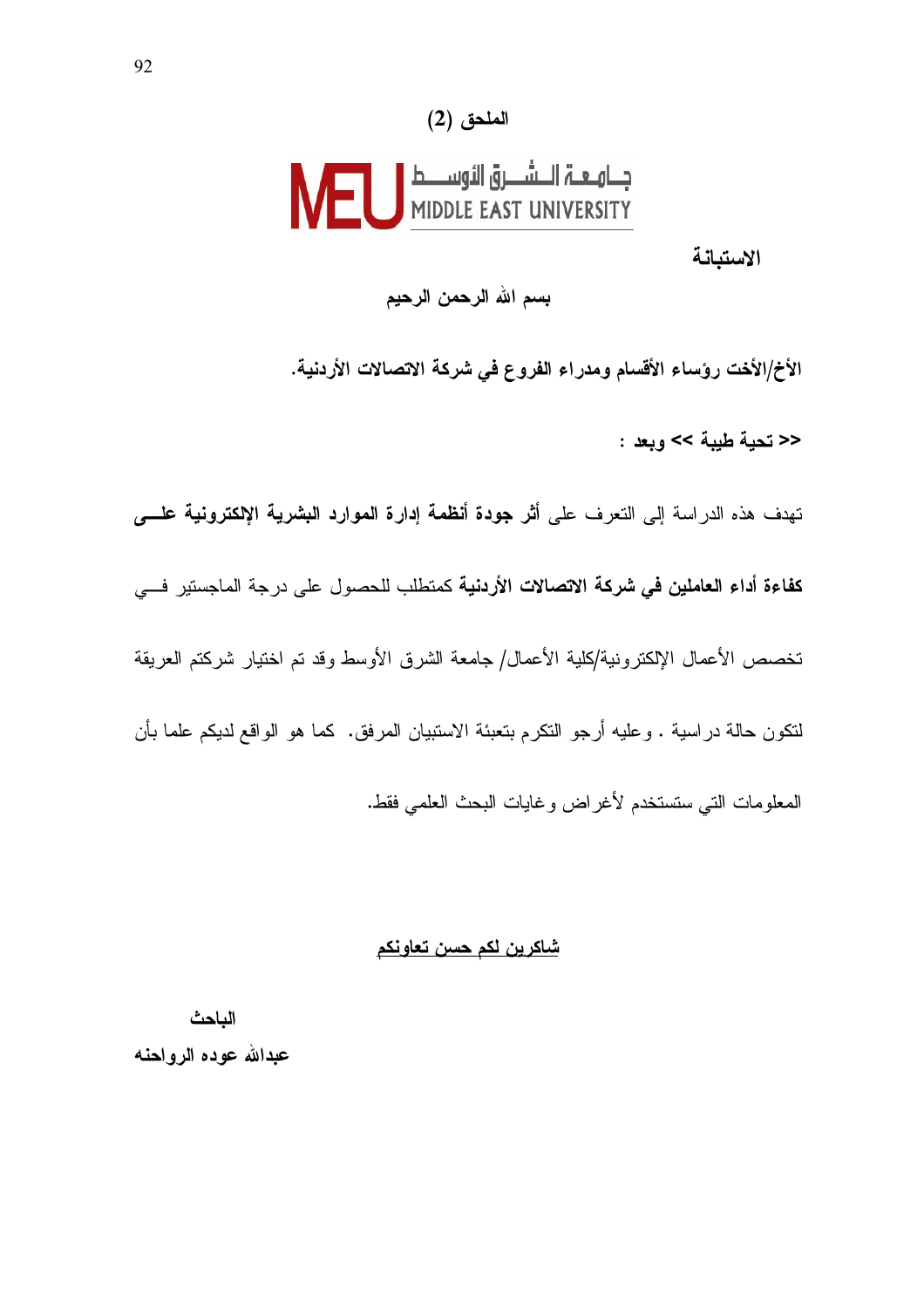الجزء الأول : المعلومات الشخصية. \*أرجو وضع إشارة( × ) في المكان المناسب. 3. المؤهل العلمي: ( ) دبلوم كلية مجتمع ( ) بكالوريوس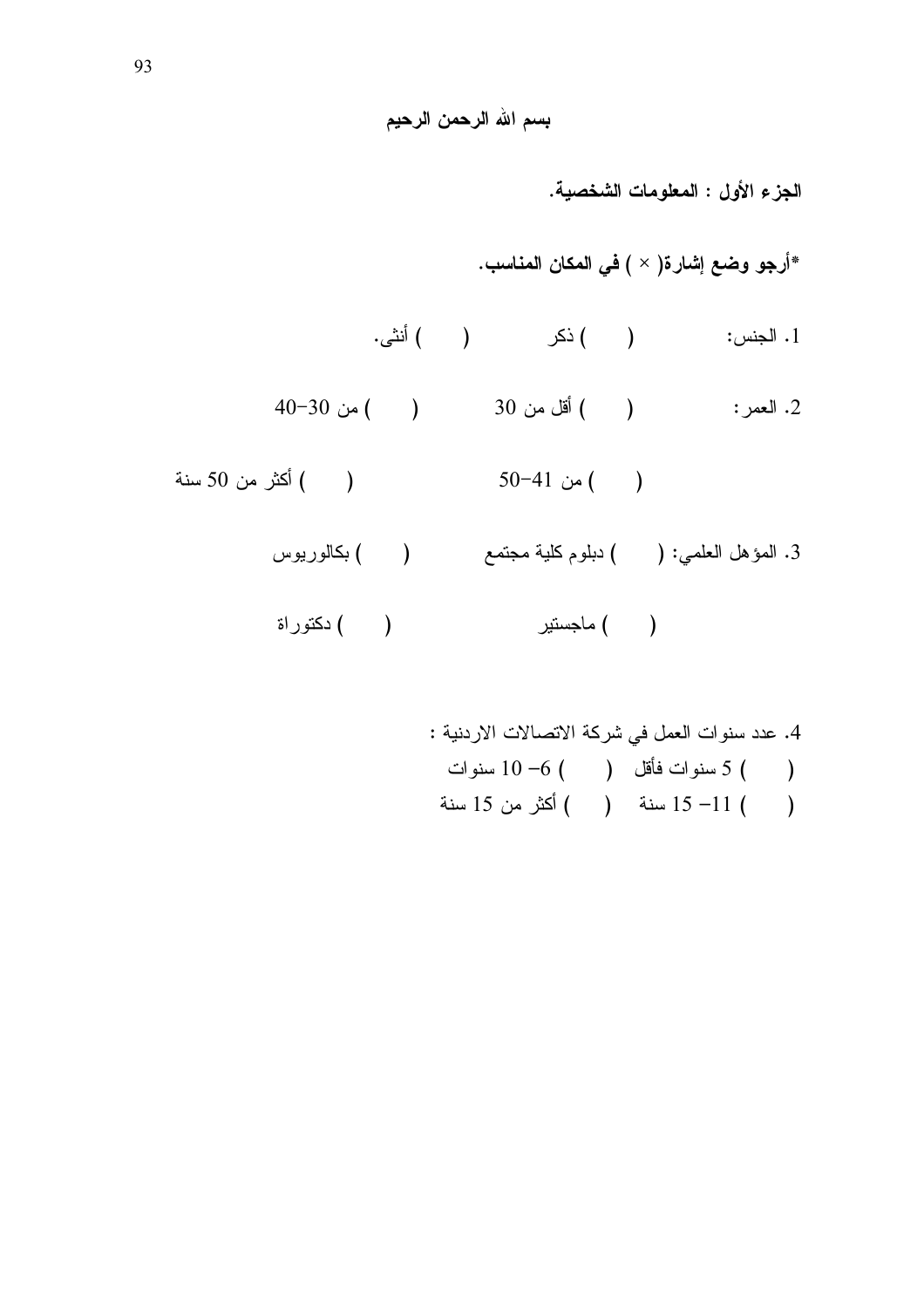## الجزء الثاني: يرجى التكرم بالإجابة على فقرات الاستبانـة التاليـة بوضـع إشار ة (X) على الخيار الملائم:

| غير                                                                            | غير   | محايد | موافق | موافق | فقرات الاستبانة                            |                |
|--------------------------------------------------------------------------------|-------|-------|-------|-------|--------------------------------------------|----------------|
| موافق                                                                          | موافق |       |       | بشدة  |                                            |                |
| بشدة                                                                           |       |       |       |       |                                            |                |
| أ– جودة البنية التحتية لأنظمة الموارد البشرية الإلكترونية (Network & Hardware) |       |       |       |       |                                            |                |
|                                                                                |       |       |       |       | أجهزة الحاسوب الموجودة في دائرة الموارد    | $\perp$        |
|                                                                                |       |       |       |       | البشرية مناسبة لإدارة الموارد البشرية      |                |
|                                                                                |       |       |       |       | إلكترونيا في الشركة                        |                |
|                                                                                |       |       |       |       | الخوادم (Servers) الموجودة في دائرة        | $\overline{2}$ |
|                                                                                |       |       |       |       | الموارد البشرية مناسبة لإدارة الموارد      |                |
|                                                                                |       |       |       |       | البشرية إلكترونيا في الشركة                |                |
|                                                                                |       |       |       |       | الشبكة الداخلية الموجودة في دائرة الموارد  | 3              |
|                                                                                |       |       |       |       | البشرية مناسبة لإدارة الموارد البشرية      |                |
|                                                                                |       |       |       |       | إلكترونيا في الشركة                        |                |
|                                                                                |       |       |       |       | مستوى الحماية الخاص بالأجهزة الموجودة      | $\overline{4}$ |
|                                                                                |       |       |       |       | في إدارة الموارد البشرية بساعد على نطبيق   |                |
|                                                                                |       |       |       |       | إدارة الموارد البشرية إلكترونيا            |                |
|                                                                                |       |       |       |       | أنظمة المعلومات الإدارية المتوفرة في       | 5              |
|                                                                                |       |       |       |       | الشركة تعتبر مناسبة لتطبيق إدارة الموارد   |                |
|                                                                                |       |       |       |       | البشرية إلكترونيا                          |                |
|                                                                                |       |       |       |       | الكفاءات البشرية المتوفرة في إدارة الموارد | 6              |
|                                                                                |       |       |       |       | البشرية قادرة على تطبيق إدارة الموارد      |                |
|                                                                                |       |       |       |       | البشرية إلكترونيا                          |                |
|                                                                                |       |       |       |       | خط الاتصال بالإنترنت المتوفر في إدارة      | $\tau$         |
|                                                                                |       |       |       |       | الموارد البشرية مناسبة لنطبيق إدارة نظم    |                |
|                                                                                |       |       |       |       | الموارد البشرية إلكترونيا                  |                |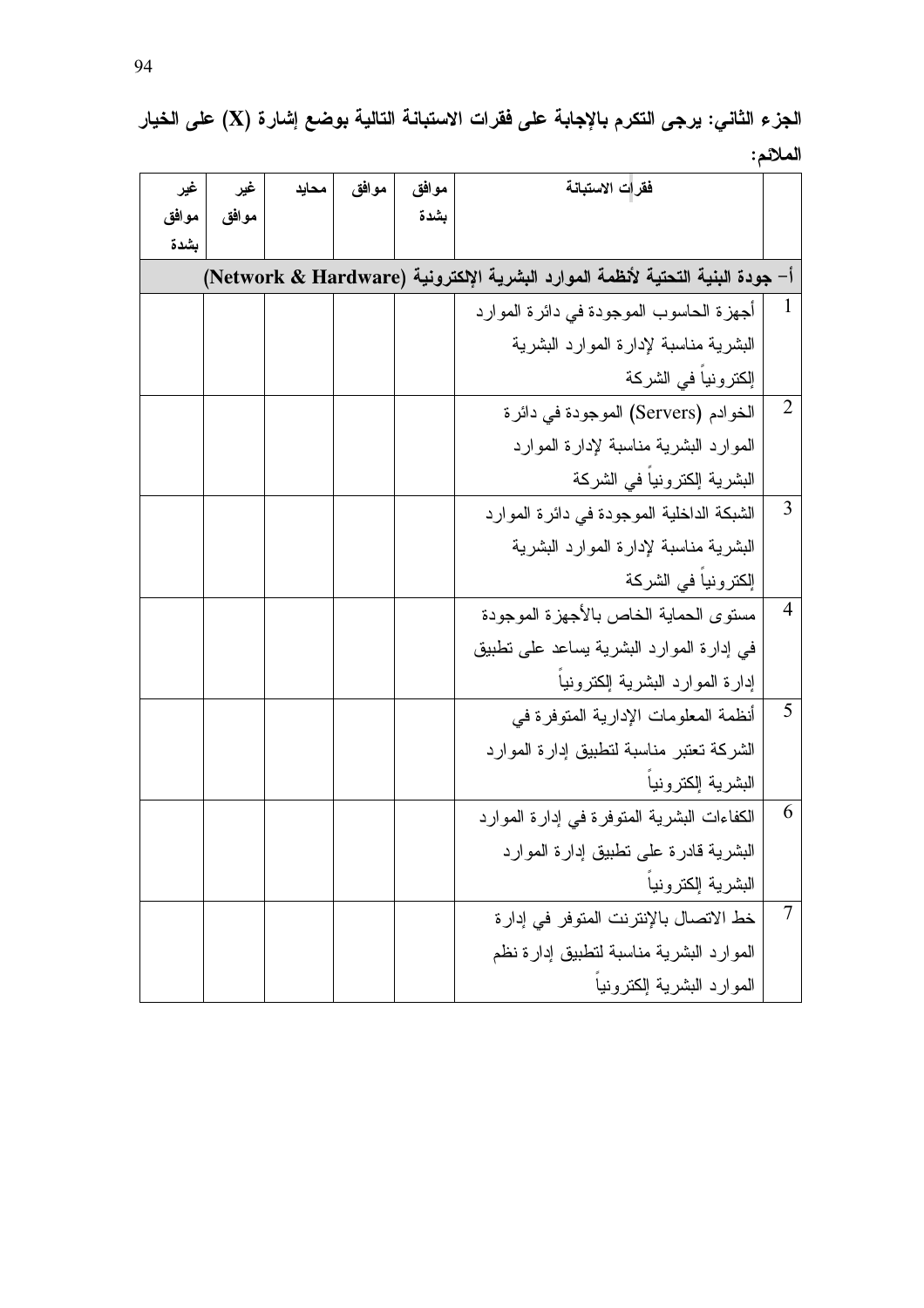| غير   | غير   | محايد | موافق | موافق | فقرات الاستبانة                            |    |
|-------|-------|-------|-------|-------|--------------------------------------------|----|
| موافق | موافق |       |       | بشدة  |                                            |    |
| بشدة  |       |       |       |       |                                            |    |
|       |       |       |       |       | الدعم الفني الموجود في إدارة الموارد       | 8  |
|       |       |       |       |       | البشرية يساعد في نطبيق نظم إدارة الموارد   |    |
|       |       |       |       |       | البشرية إلكترونيا                          |    |
|       |       |       |       |       | يتوفر أنظمة معلومات إدارية إلكترونية في    | 9  |
|       |       |       |       |       | دائرة الموارد البشرية في الشركة            |    |
|       |       |       |       |       | يمكن لنظام المعلومات الموجود في دائرة      | 10 |
|       |       |       |       |       | الموارد البشرية عمل نسخ احتياطية للبيانات  |    |
|       |       |       |       |       | الموجودة على الخادم                        |    |
|       |       |       |       |       | يوجد شبكة ربط الكترونية بين جميع فروع      | 11 |
|       |       |       |       |       | الشركة والمركز الرئيسى                     |    |
|       |       |       |       |       | يوجد للشركة موقع إلكتروني مستقل            | 12 |
|       |       |       |       |       | ندعم الإدارة العليا نطوير سياسة إدارة      | 13 |
|       |       |       |       |       | الموارد البشرية الكترونيا في الشركة.       |    |
|       |       |       |       |       | تستعين الإدارة بالخبرات الخارجية لتقديم    | 14 |
|       |       |       |       |       | المشورة في مجال إدارة الموارد البشرية      |    |
|       |       |       |       |       | إلكترونيا                                  |    |
|       |       |       |       |       | ينوفر في دائرة الموارد البشرية أجهزة إدخال | 15 |
|       |       |       |       |       | مثل السكانر (Scanner)                      |    |
|       |       |       |       |       | يتوفر في دائرة الموارد البشرية أجهزة       | 16 |
|       |       |       |       |       | إخراج مثل الطابعات وغيرها.                 |    |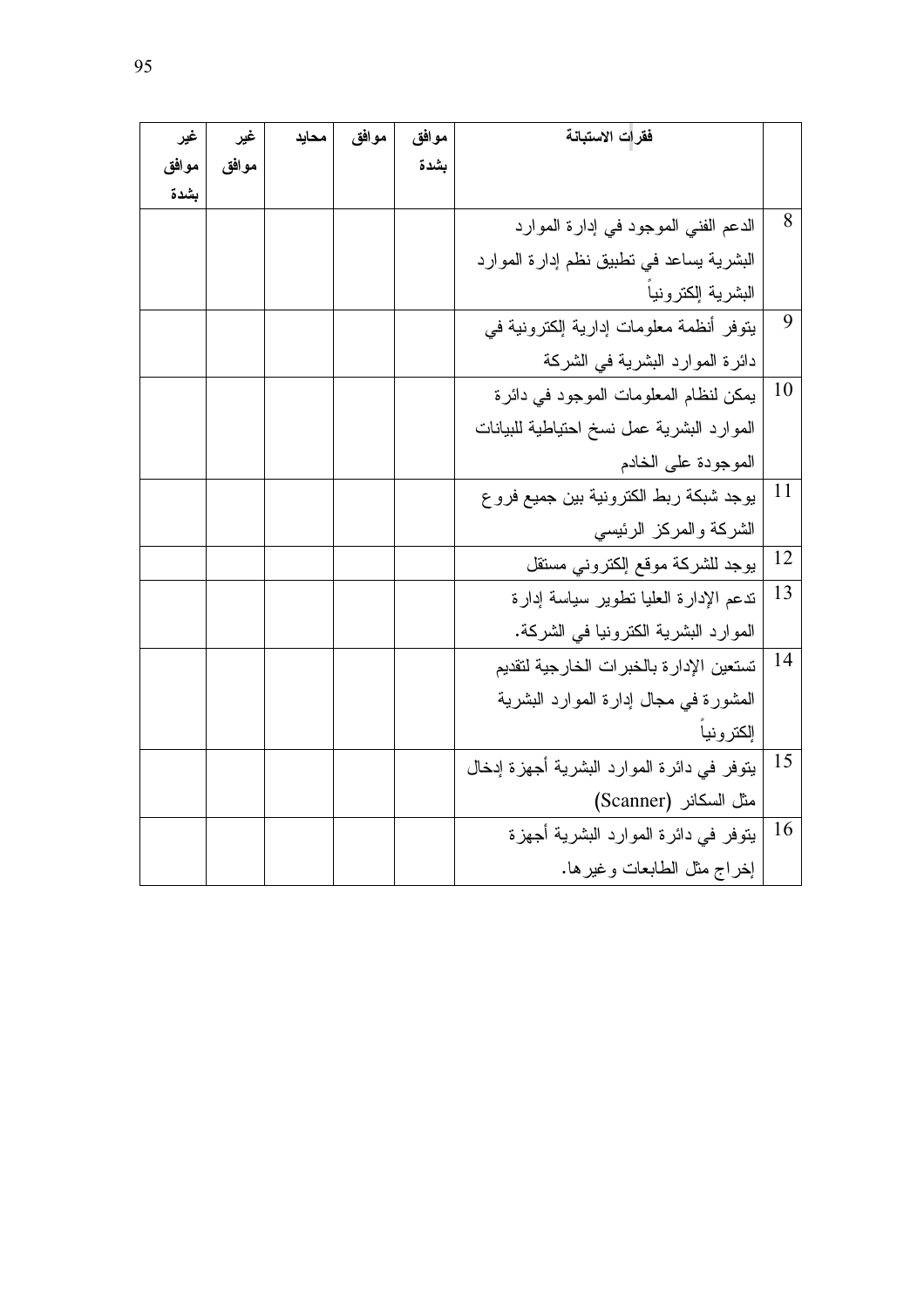| غير   | غير   | محايد | موافق | موافق | فقرات الاستبانة                                      |    |
|-------|-------|-------|-------|-------|------------------------------------------------------|----|
| موافق | موافق |       |       | بشدة  |                                                      |    |
| بشدة  |       |       |       |       |                                                      |    |
|       |       |       |       |       | ب– جودة أنظمة الموارد البشرية الإلكترونية (Software) |    |
|       |       |       |       |       | يتم جمع المعلومات التخطيط للحصول على                 | 17 |
|       |       |       |       |       | للموارد البشرية في الشركة بشكل الكتروني              |    |
|       |       |       |       |       | يتم تقديم طلبات التوظيف إلكترونيا إلى                | 18 |
|       |       |       |       |       | الشركة                                               |    |
|       |       |       |       |       | البرنامج المستخدم (Software) في دائرة                | 19 |
|       |       |       |       |       | الموارد البشرية يساعد في الرقابة على                 |    |
|       |       |       |       |       | أداء للموارد البشرية                                 |    |
|       |       |       |       |       | يتم تسجيل الحضور والانصراف بطريقة                    | 20 |
|       |       |       |       |       | الكترونية في الشركة                                  |    |
|       |       |       |       |       | البرنامج المستخدم (Software) في دائرة                | 21 |
|       |       |       |       |       | الموارد البشرية بساعد في سرعة نعويض                  |    |
|       |       |       |       |       | النقص في الموارد البشرية في الشركة                   |    |
|       |       |       |       |       | يتم تقييم أداء الموظفين بشكل الكترونبي من            | 22 |
|       |       |       |       |       | قبل المسؤول عنهم في الشركة                           |    |
|       |       |       |       |       | يتم تحديد الاحتياجات التدريبية بشكل الكتروني         | 23 |
|       |       |       |       |       | في الشركة                                            |    |
|       |       |       |       |       | يمكن إجراء المقابلات الالكترونية في عملية            | 24 |
|       |       |       |       |       | التوظيف                                              |    |
|       |       |       |       |       | يوجد بوابة للموظفين في الشركة يتم من                 | 25 |
|       |       |       |       |       | خلالها إدارة خدمات الموظفين                          |    |
|       |       |       |       |       | البرنامج المستخدم (Software) في دائرة                | 26 |
|       |       |       |       |       | الموارد البشرية أمن ولا يمكن اختراقه                 |    |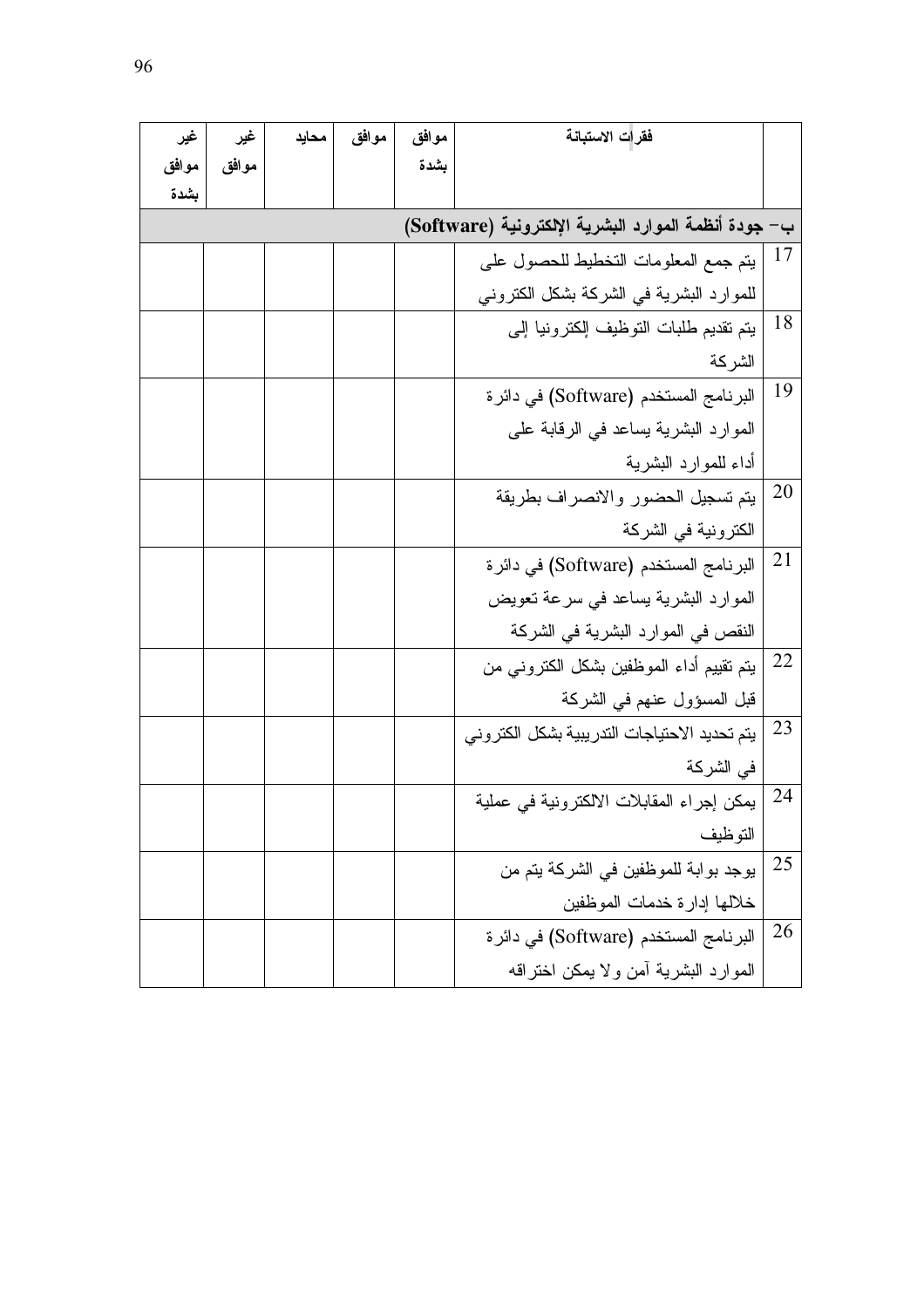| غير   | غير   | محايد | موافق | موافق | فقرات الاستبانة                           |    |
|-------|-------|-------|-------|-------|-------------------------------------------|----|
| موافق | موافق |       |       | بشدة  |                                           |    |
| بشدة  |       |       |       |       |                                           |    |
|       |       |       |       |       | يستخدم البريد الإلكتروني في التواصل بين   | 27 |
|       |       |       |       |       | موظفى الشركة                              |    |
|       |       |       |       |       | يتم تحديث(Update) النظم الإلكترونية       | 28 |
|       |       |       |       |       | الموارد البشرية بصورة دورية               |    |
|       |       |       |       |       | البرنامج المستخدم (Software) في دائرة     | 29 |
|       |       |       |       |       | الموارد البشرية يوفر مستويات مختلفة من    |    |
|       |       |       |       |       | الصلاحيات للموظفين في الشركة.             |    |
|       |       |       |       |       | البرنامج المستخدم (Software) في دائرة     | 30 |
|       |       |       |       |       | الموارد البشرية بتسم بالمرونة لاستيعاب أي |    |
|       |       |       |       |       | تغيرات تتطلبها إدارة الموارد البشرية      |    |
|       |       |       |       |       | الكترونيا                                 |    |
|       |       |       |       |       | البرنامج المستخدم (Software) في دائرة     | 31 |
|       |       |       |       |       | الموارد البشرية بوفر حماية لأمن المعلومات |    |
|       |       |       |       |       | وسريتها                                   |    |
|       |       |       |       |       | يتم تغيير كلمات السر والشفرات الخاصة      | 32 |
|       |       |       |       |       | بالموظفين بشكل دوري في الشركة             |    |
|       |       |       |       |       | يسمح البرنامج المستخدم (Software) في      | 33 |
|       |       |       |       |       | دائرة الموارد البشرية باستعادة الملفات في |    |
|       |       |       |       |       | حال فقدها                                 |    |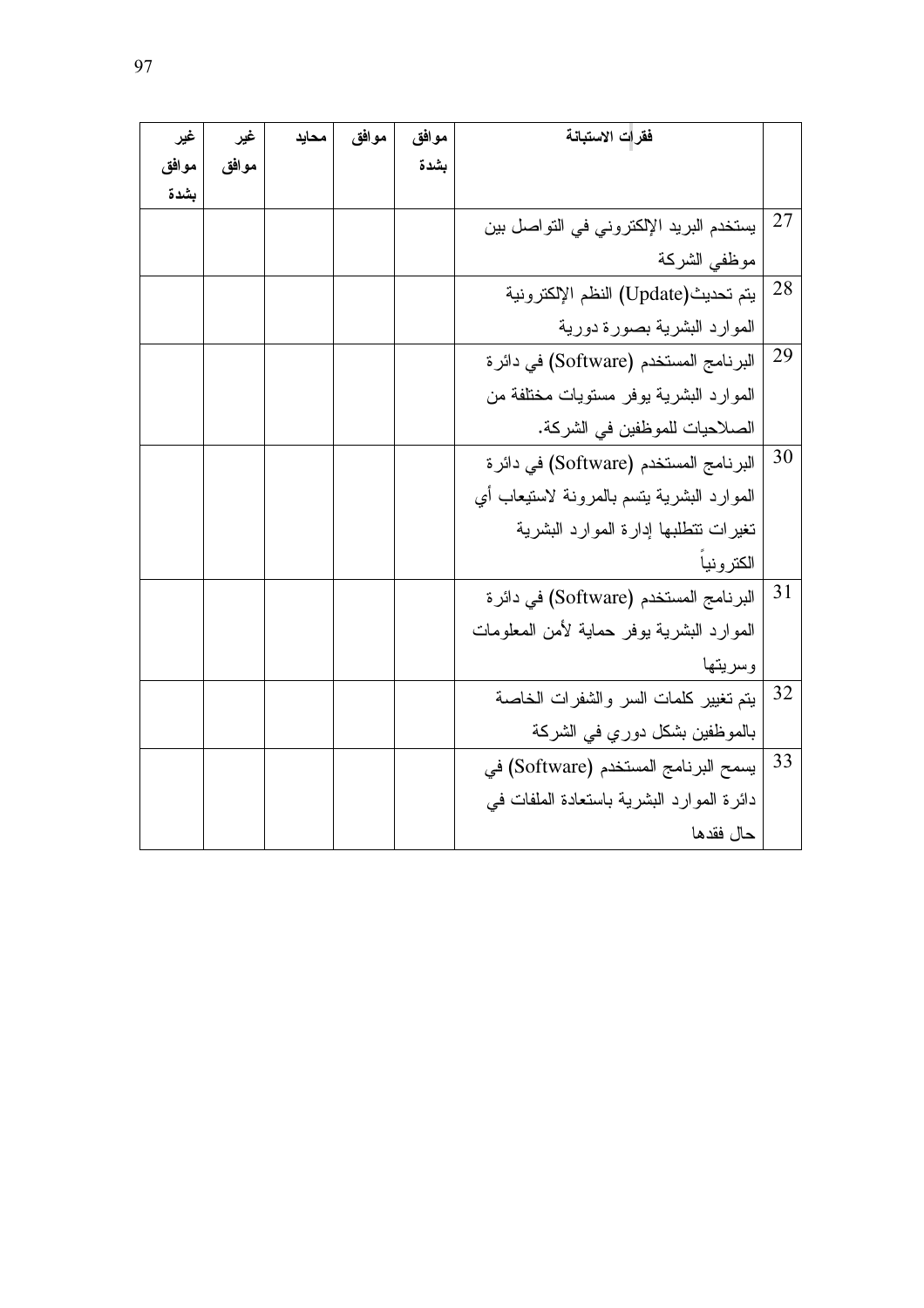| غير                 | غير   | محايد | موافق | موافق | فقرات الاستبانة                            |    |
|---------------------|-------|-------|-------|-------|--------------------------------------------|----|
| موافق               | موافق |       |       | بشدة  |                                            |    |
| بشدة                |       |       |       |       |                                            |    |
| كفاءة أداء العاملين |       |       |       |       |                                            |    |
|                     |       |       |       |       | تساهم إدارة الموارد البشرية الإلكترونية في | 34 |
|                     |       |       |       |       | تحسين جودة أداء الموظفين.                  |    |
|                     |       |       |       |       | تؤدي إدارة الموارد البشرية الإلكترونية إلى | 35 |
|                     |       |       |       |       | نقليل اخطاء العمل.                         |    |
|                     |       |       |       |       | تساهم إدارة الموارد البشرية الإلكترونية في | 36 |
|                     |       |       |       |       | رفع معدلات أداء الموظفين                   |    |
|                     |       |       |       |       | تساهم إدارة الموارد البشرية الإلكترونية في | 37 |
|                     |       |       |       |       | نقليل زمن نتفيذ العمليات.                  |    |
|                     |       |       |       |       | تساعد إدارة الموارد البشرية إلكترونيا في   | 38 |
|                     |       |       |       |       | اكساب الموظفين طرق حديثة في العمل.         |    |
|                     |       |       |       |       | تساهم إدارة الموارد البشرية الإلكترونية في | 39 |
|                     |       |       |       |       | نقليل تكلفة العمل في الشركة                |    |
|                     |       |       |       |       | تساهم إدارة الموارد البشرية الإلكترونية في | 40 |
|                     |       |       |       |       | سرعة تنفيذ المعاملات المنجزة.              |    |
|                     |       |       |       |       | بؤدي استخدام إدارة الموارد البشرية         | 41 |
|                     |       |       |       |       | الِكْترونيا الىي عدم نأجيل المعاملات.      |    |
|                     |       |       |       |       | تساهم إدارة الموارد البشرية الإلكترونية في | 42 |
|                     |       |       |       |       | النغلب على معوقات العمل.                   |    |
|                     |       |       |       |       | يؤدي استخدام إدارة الموارد البشرية         | 43 |
|                     |       |       |       |       | الإلكترونية الى مواكبة التطورات الحديثة في |    |
|                     |       |       |       |       | أساليب العمل                               |    |